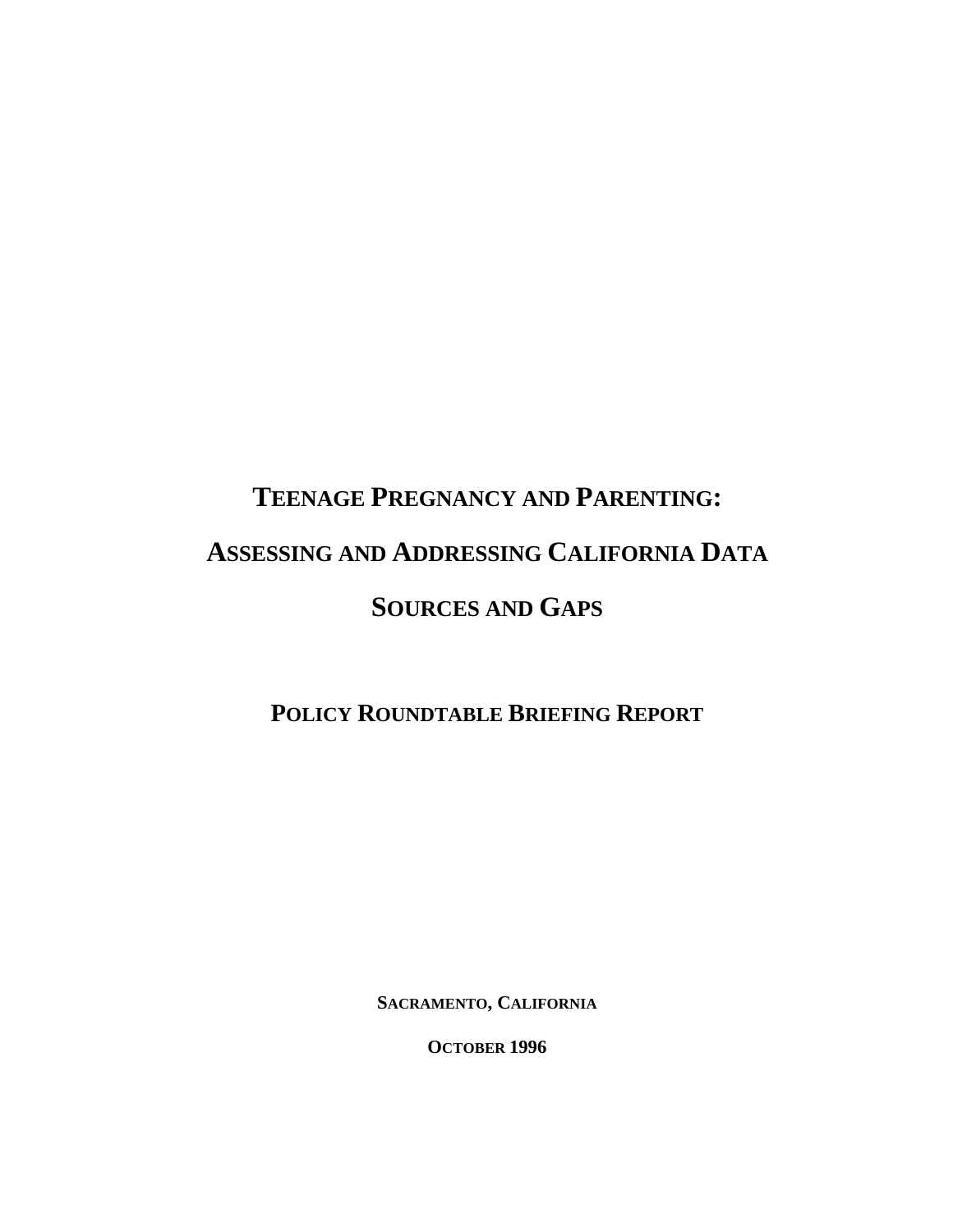## **TEENAGE PREGNANCY AND PARENTING:**

### **ASSESSING AND ADDRESSING CALIFORNIA DATA**

### **SOURCES AND GAPS**

**POLICY ROUNDTABLE BRIEFING REPORT**

**M. Anne Powell, M.S.W., Project Director California Family Impact Seminar California State Library Foundation Sacramento, California October 1996**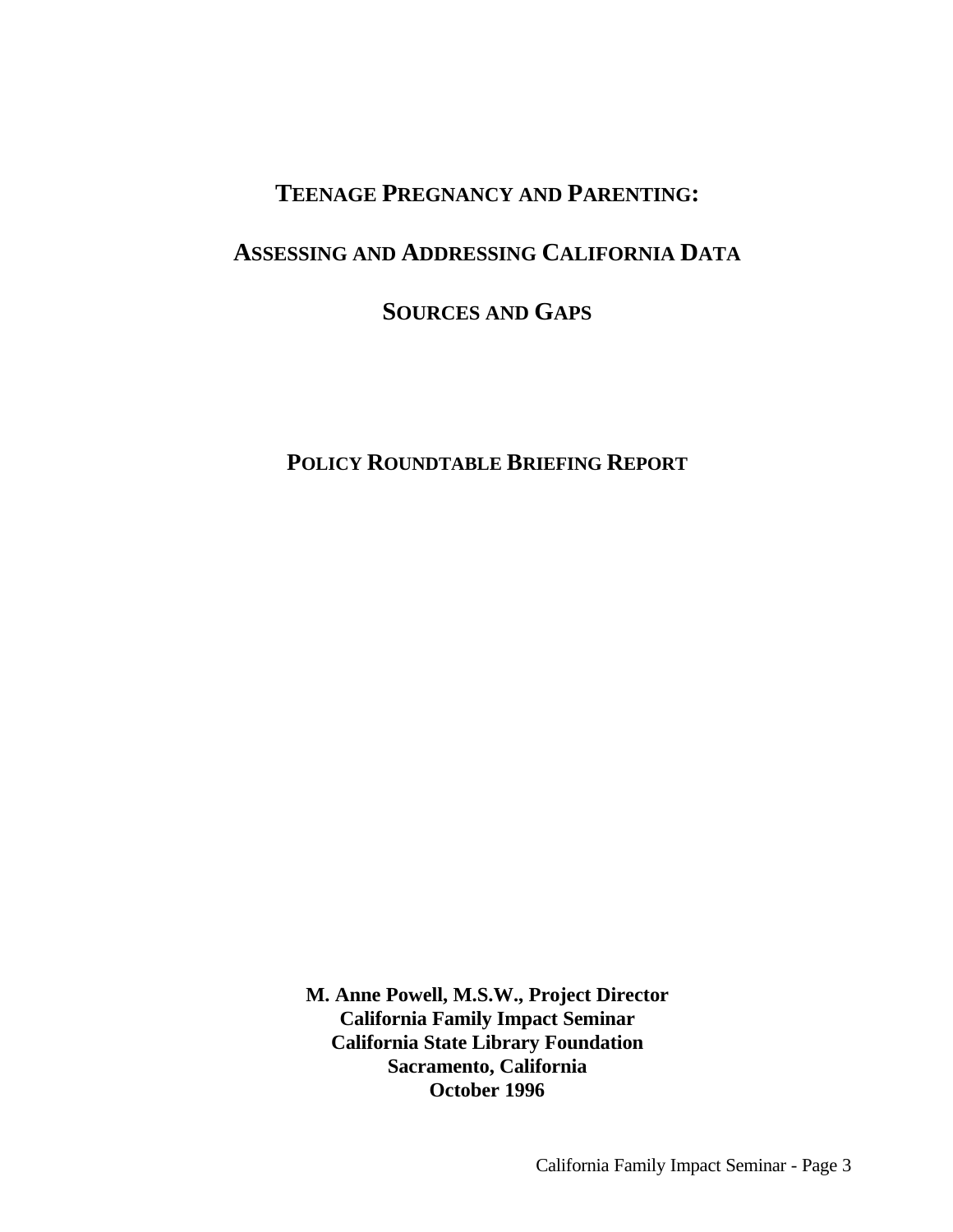**COPYRIGHT 1996.** California State Library Foundation, Sacramento, California. All rights reserved.

The California Family Impact Seminar provides nonpartisan information to government officials and policymakers concerning issues affecting children and families in California. CAFIS is a joint project of the California State Library Foundation and the California Research Bureau in the California State Library. CAFIS is affiliated with the federal Family Impact Seminar in Washington, D.C., and is part of a network of state Family Impact Seminars. The California Family Impact Seminar is located at 900 N Street, Suite 300, Sacramento, California, 95814, and can be reached by telephone, (916) 653-7653, or on the Internet, at apowell@library.ca.gov.

The Teenage Pregnancy and Parenting Data Project, including the July 25, 1996, *CAFIS Teenage Pregnancy and Parenting Policy Roundtable: Assessing and Addressing Data Sources and Gaps* and this report, were made possible by the generous support of The California Wellness Foundation and the Alliance Healthcare Foundation.

Copies of *Teenage Pregnancy and Parenting: Assessing and Addressing California Data Sources and Gaps Policy Roundtable Briefing Report,* may be obtained by contacting the California State Library Foundation. Portions of the report may be photocopied for educational, teaching, and dissemination purposes provided that proper attribution is given to the California State Library Foundation and the California Family Impact Seminar.

ISBN: 0-929722-95-7 CAFIS-96-05

California State Library Foundation 1225 8th Street, Suite 345 Sacramento, California 95814 (916) 447-6331

M. Anne Powell, M.S.W. Project Director California Family Impact Seminar

Vickie J. Lockhart Executive Director California State Library Foundation

Dr. Kevin Starr State Librarian of California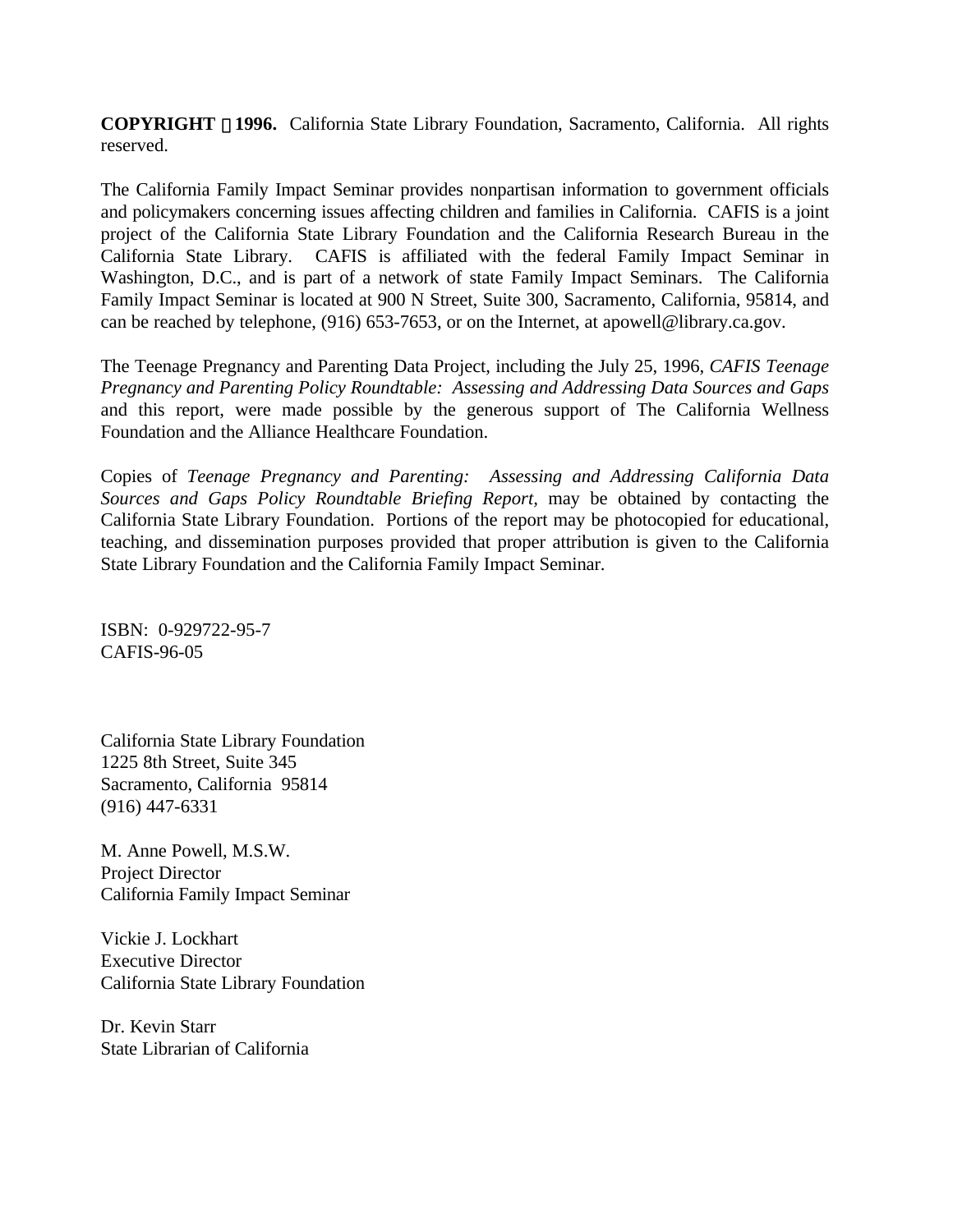### **ACKNOWLEDGMENTS**

This project was made possible by grants from The California Wellness Foundation and the Alliance Healthcare Foundation, and is part of a continuing California Family Impact Seminar series on teenage pregnancy and parenting.

The project has benefited from the valuable contributions of ideas and guidance offered by a number of state government officials and policymakers. In particular, special thanks to Jane Boggess, Ronda Simpson-Brown, Kim Connor, Michael Kassis, Daniel Kim, and Werner Schink.

Special acknowledgment goes to: Dr. Jennifer Frost from the Alan Guttmacher Institute in New York City; Dr. Barbara Sugland from Child Trends, Inc., in Washington, D.C.; Dr. Henry Brady from the University of California, Berkeley Data Archive and Technical Assistance; and Jane Mauldon from the U.C. Berkeley Graduate School of Public Policy. The body of this report is in large part composed of their excellent presentations at the July 25, 1996, *CAFIS Teenage Pregnancy and Parenting Policy Roundtable: Assessing and Addressing Data Sources and Gaps.* Appreciation is also due to the 48 state officials, researchers and others who participated in the policy roundtable, and who developed the conclusions and recommendations.

Several printed sources contributed significantly to the initial development and preparation of the data inventory. These include: *Guide to California Health Data Sources,* published by Blue Cross of California; California Health Information for Policy Project's *California Health Information Database Inventory*; and the data inventory compiled by the State Department of Health Services' Office of Women's Health. Special acknowledgment and appreciation goes to Alice Van Ommeren. Alice reviewed the above mentioned inventories, surveyed the state-level source agencies for complete and up-to-date information, and then compiled the data inventory profiles presented in this report along with descriptions of federal and other data sources. Appreciation is also due to staff within state agencies who provided information for the data inventory profiles, including 16 programs within the California Departments of Education and Health Services.

Finally, thanks to researchers in the California State Library's California Research Bureau: Dr. David Illig for his assistance in identifying and describing a number of federal data activities, and explaining many of the complex issues associated with analyses which rely on multiple data sources; Dr. Elias Lopez who assisted in identifying and explaining census data; and Mr. Marcus Nieto who assisted in identifying criminal justice data sources.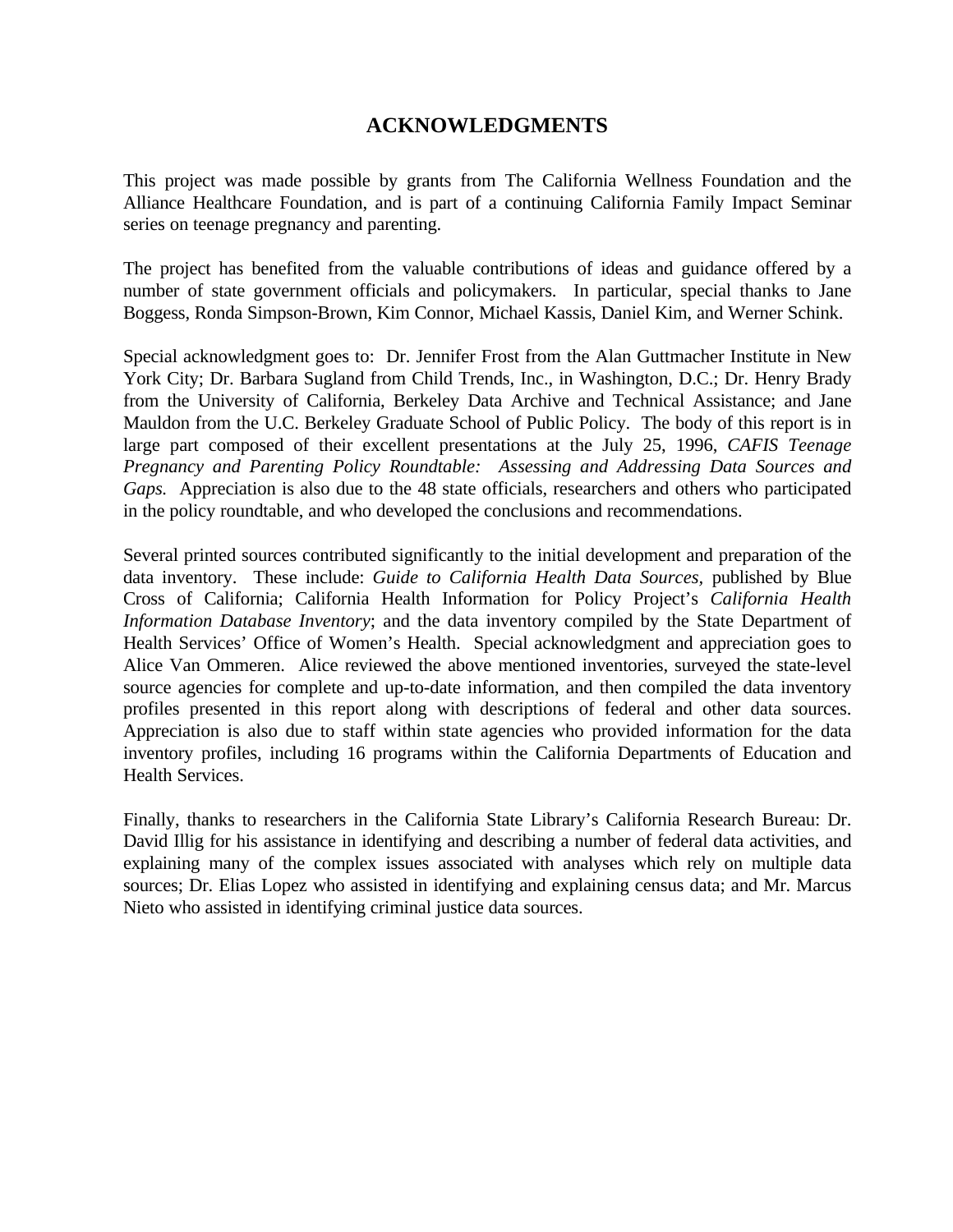Page ii - California Family Impact Seminar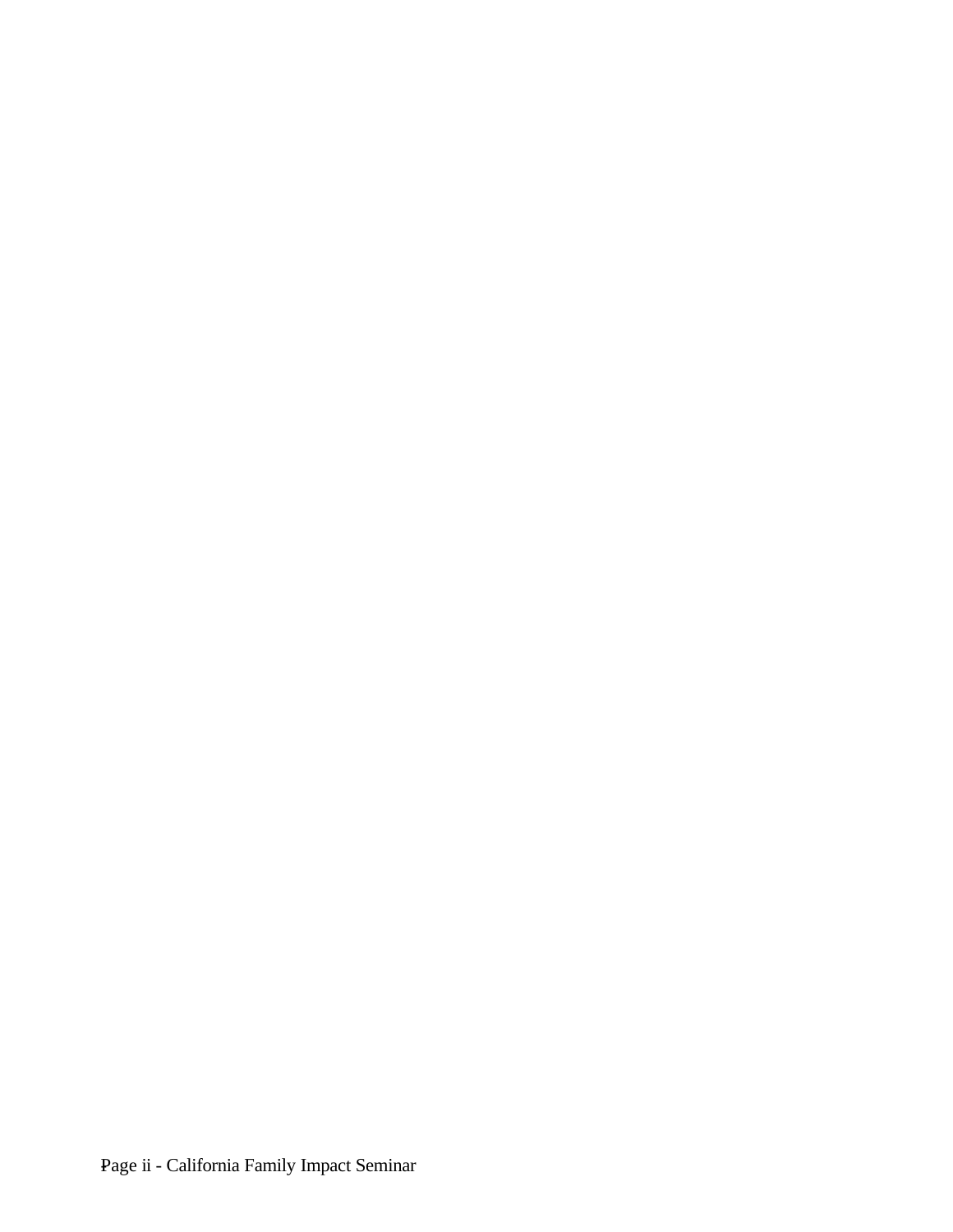# **TABLE OF CONTENTS**

| <b>CHAPTER I:</b> | A NATIONAL RESEARCHER'S EXPERIENCE                                                            |  |
|-------------------|-----------------------------------------------------------------------------------------------|--|
|                   | JENNIFER J. FROST, DR.P.H., THE ALAN GUTTMACHER INSTITUTE                                     |  |
|                   |                                                                                               |  |
|                   | Data Needed to Understand Trends in Teenage Pregnancy and Childbearing  8                     |  |
|                   | Factors Affecting Teenagers' Pregnancy Decisions: A California Study 10                       |  |
|                   |                                                                                               |  |
|                   | <b>CHAPTER II: USING NATIONAL DATA SOURCES AND THE</b><br>FEDERAL MOVEMENT TOWARD STATE-BASED |  |
|                   | BARBARA W. SUGLAND, M.P.H, SC.D., CHILD TRENDS, INC.                                          |  |
|                   | National Data: Robin Hood Foundation's Kids Having Kids Report  14                            |  |
|                   |                                                                                               |  |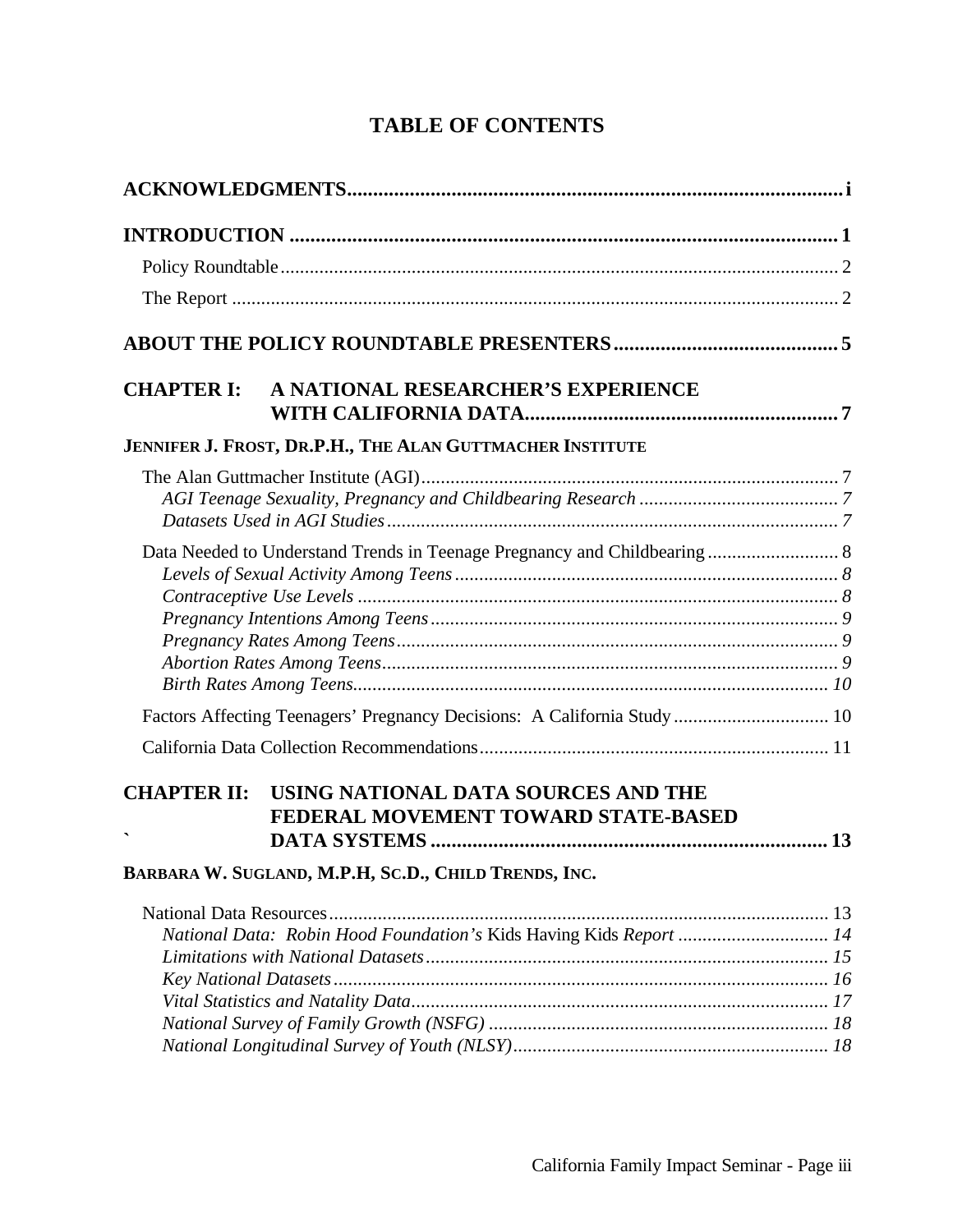|                                                  | National Longitudinal Survey of Youth-Child Supplement (NLSY-CS)19                                                                                                                                                            |  |
|--------------------------------------------------|-------------------------------------------------------------------------------------------------------------------------------------------------------------------------------------------------------------------------------|--|
|                                                  |                                                                                                                                                                                                                               |  |
|                                                  | <b>CHAPTER III: USING MULTIPLE DATA SOURCES FOR DETERMINING</b><br><b>SOCIAL AND DEMOGRAPHIC CONDITIONS</b>                                                                                                                   |  |
| DR. HENRY BRADY, UC DATA                         |                                                                                                                                                                                                                               |  |
|                                                  |                                                                                                                                                                                                                               |  |
|                                                  | Figure I-1. Work Pays Demonstration Project: Relationships Between Components23                                                                                                                                               |  |
|                                                  |                                                                                                                                                                                                                               |  |
| Figure I-5.<br>Figure I-6.<br><i>Figure I-7.</i> | Figuer I-4. Percentages of Children on AFDC as of January 1994, for all counties28<br>Questions on English/Spanish and Foreign Language Panel Survey31<br>English/Spanish and Foreign Language Panel Survey: Some Questions32 |  |
|                                                  |                                                                                                                                                                                                                               |  |
|                                                  | DR. JANE MAULDON, U.C. BERKELEY GRADUATE SCHOOL OF PUBLIC POLICY                                                                                                                                                              |  |
|                                                  |                                                                                                                                                                                                                               |  |
|                                                  |                                                                                                                                                                                                                               |  |
|                                                  | Unappealing Choices and Limited Information: Low Income Women's                                                                                                                                                               |  |
|                                                  | CHAPTER IV: POLICY ROUNDTABLE CONCLUSIONS AND POLICY                                                                                                                                                                          |  |
|                                                  |                                                                                                                                                                                                                               |  |
|                                                  |                                                                                                                                                                                                                               |  |
|                                                  |                                                                                                                                                                                                                               |  |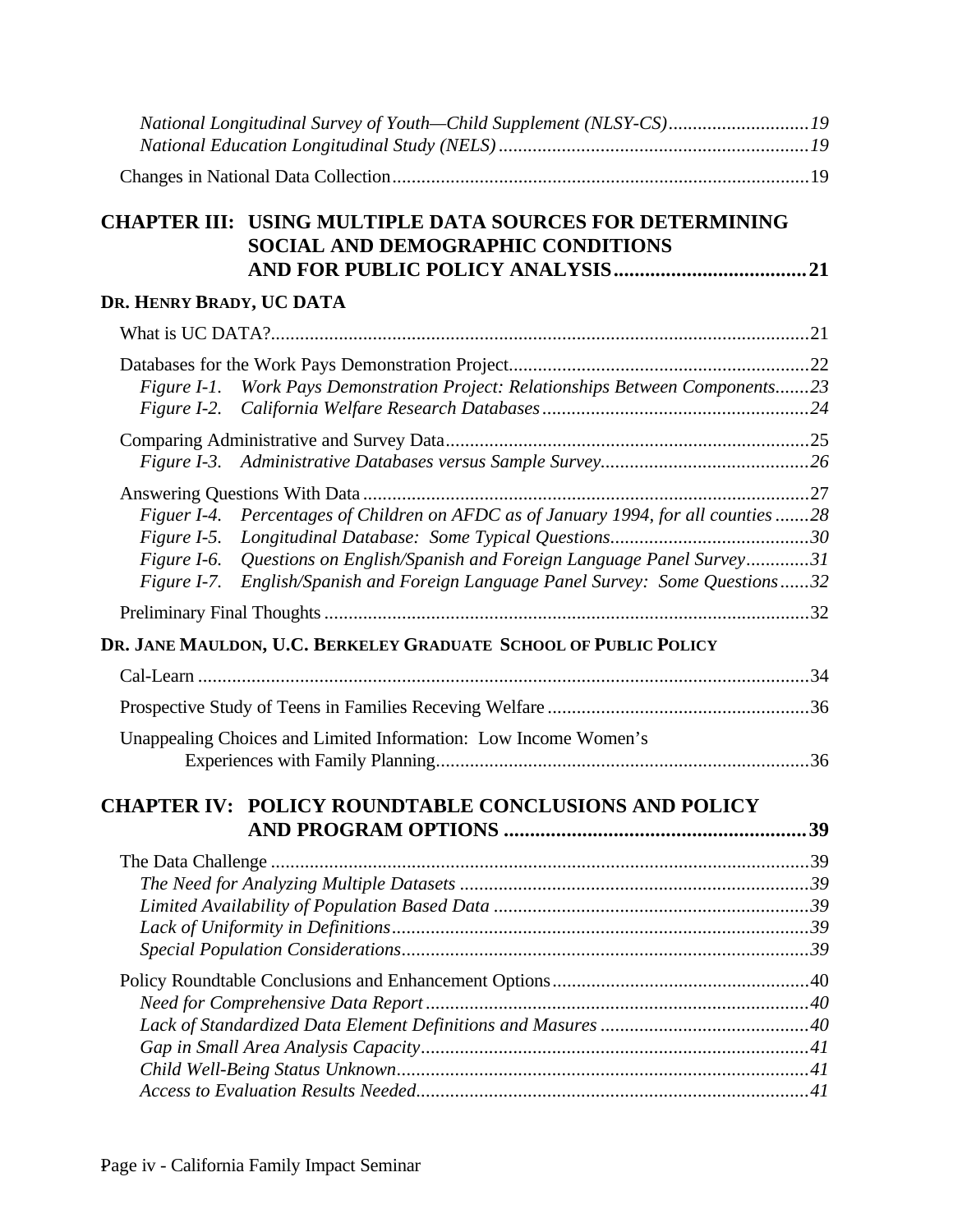| U.S. Department of Education National Center for Education Statistics 48 |  |
|--------------------------------------------------------------------------|--|
| U.S. Department of Health and Human Services Health Care Finance         |  |
|                                                                          |  |
|                                                                          |  |
|                                                                          |  |
|                                                                          |  |
|                                                                          |  |
|                                                                          |  |
|                                                                          |  |
|                                                                          |  |
|                                                                          |  |
|                                                                          |  |
|                                                                          |  |
|                                                                          |  |
|                                                                          |  |
|                                                                          |  |
|                                                                          |  |
|                                                                          |  |
|                                                                          |  |
|                                                                          |  |
|                                                                          |  |
|                                                                          |  |
|                                                                          |  |
|                                                                          |  |
|                                                                          |  |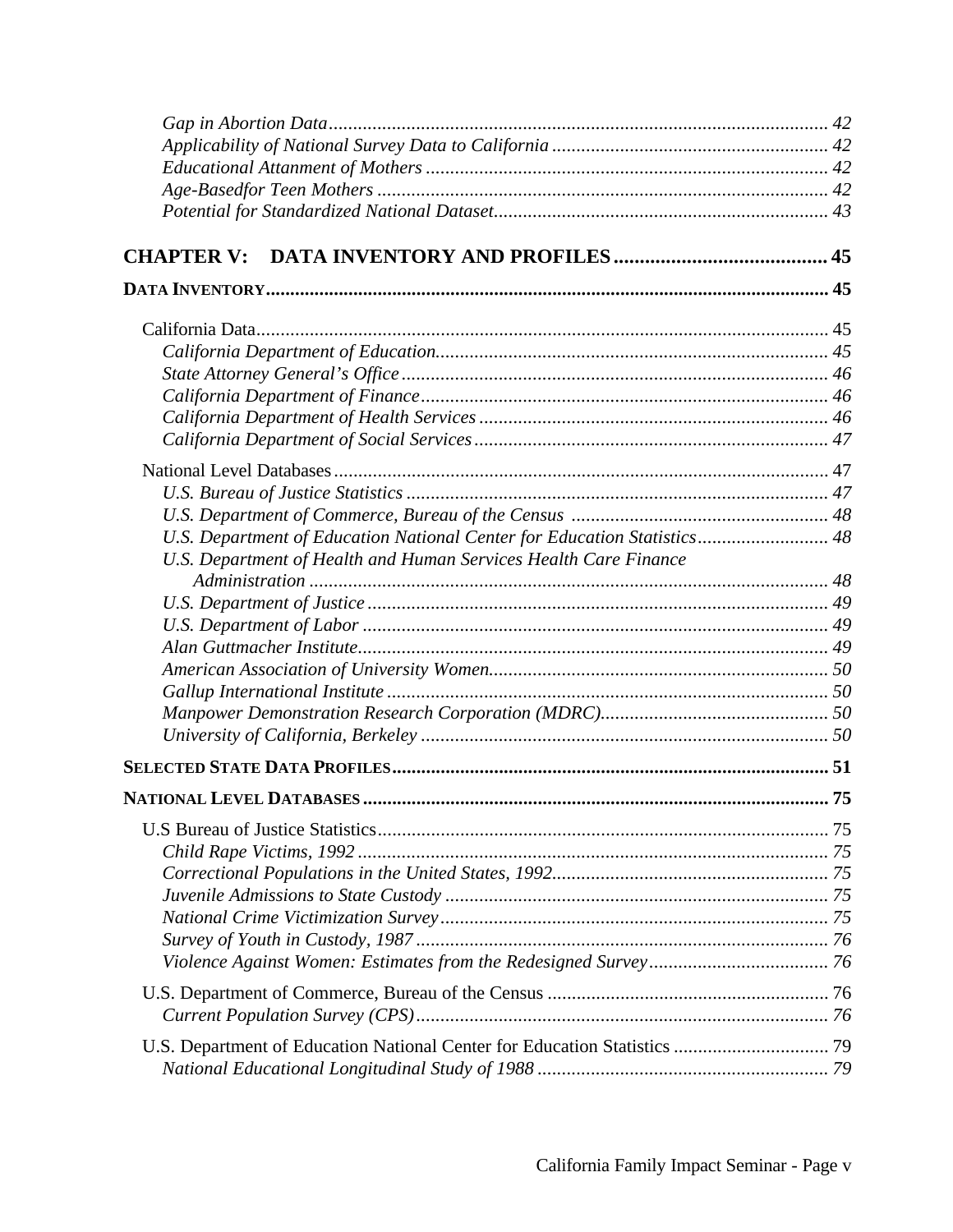| U.S. Department of Health and Human Services (U.S. D.H.H.S.) Health Care      |  |
|-------------------------------------------------------------------------------|--|
|                                                                               |  |
|                                                                               |  |
|                                                                               |  |
| U.S. D.H.H.S. Public Health Services Centers for Disease Control and          |  |
|                                                                               |  |
|                                                                               |  |
|                                                                               |  |
|                                                                               |  |
|                                                                               |  |
|                                                                               |  |
|                                                                               |  |
|                                                                               |  |
|                                                                               |  |
|                                                                               |  |
|                                                                               |  |
|                                                                               |  |
| Monitoring the Future Study, 1975-1994: National High School Senior Drug      |  |
|                                                                               |  |
|                                                                               |  |
|                                                                               |  |
|                                                                               |  |
|                                                                               |  |
|                                                                               |  |
|                                                                               |  |
|                                                                               |  |
|                                                                               |  |
|                                                                               |  |
| Hostile Hallways: the AAUW Survey on Sexual Harassment in America's Schools89 |  |
|                                                                               |  |
| New Chance: Program for Disadvantaged Young Mothers and their Children90      |  |
| <b>CHAPTER VI: SPECIAL DATA REFORM AND ENHANCEMENT</b>                        |  |
|                                                                               |  |
|                                                                               |  |
|                                                                               |  |
|                                                                               |  |
|                                                                               |  |
|                                                                               |  |
|                                                                               |  |
|                                                                               |  |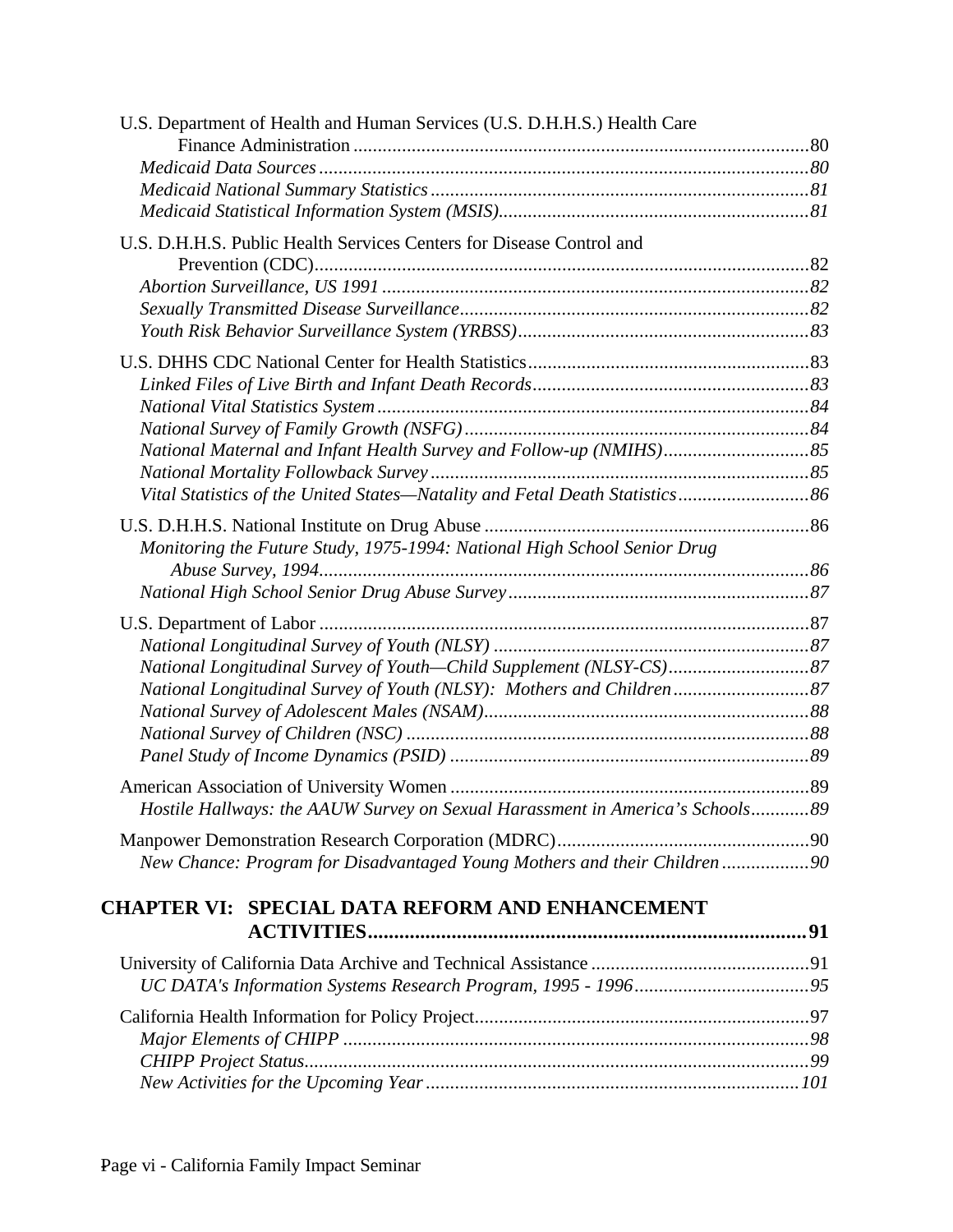| 120 |                                                   |  |
|-----|---------------------------------------------------|--|
|     |                                                   |  |
|     |                                                   |  |
|     |                                                   |  |
|     |                                                   |  |
|     |                                                   |  |
|     |                                                   |  |
|     |                                                   |  |
|     |                                                   |  |
|     |                                                   |  |
|     |                                                   |  |
|     |                                                   |  |
|     |                                                   |  |
|     |                                                   |  |
|     |                                                   |  |
|     |                                                   |  |
|     |                                                   |  |
|     |                                                   |  |
|     | APPENDIX A: CAFIS POLICY ROUNDTABLE ATTENDEES 109 |  |
|     |                                                   |  |
|     |                                                   |  |
|     |                                                   |  |
|     |                                                   |  |
|     |                                                   |  |
|     |                                                   |  |
|     |                                                   |  |
|     |                                                   |  |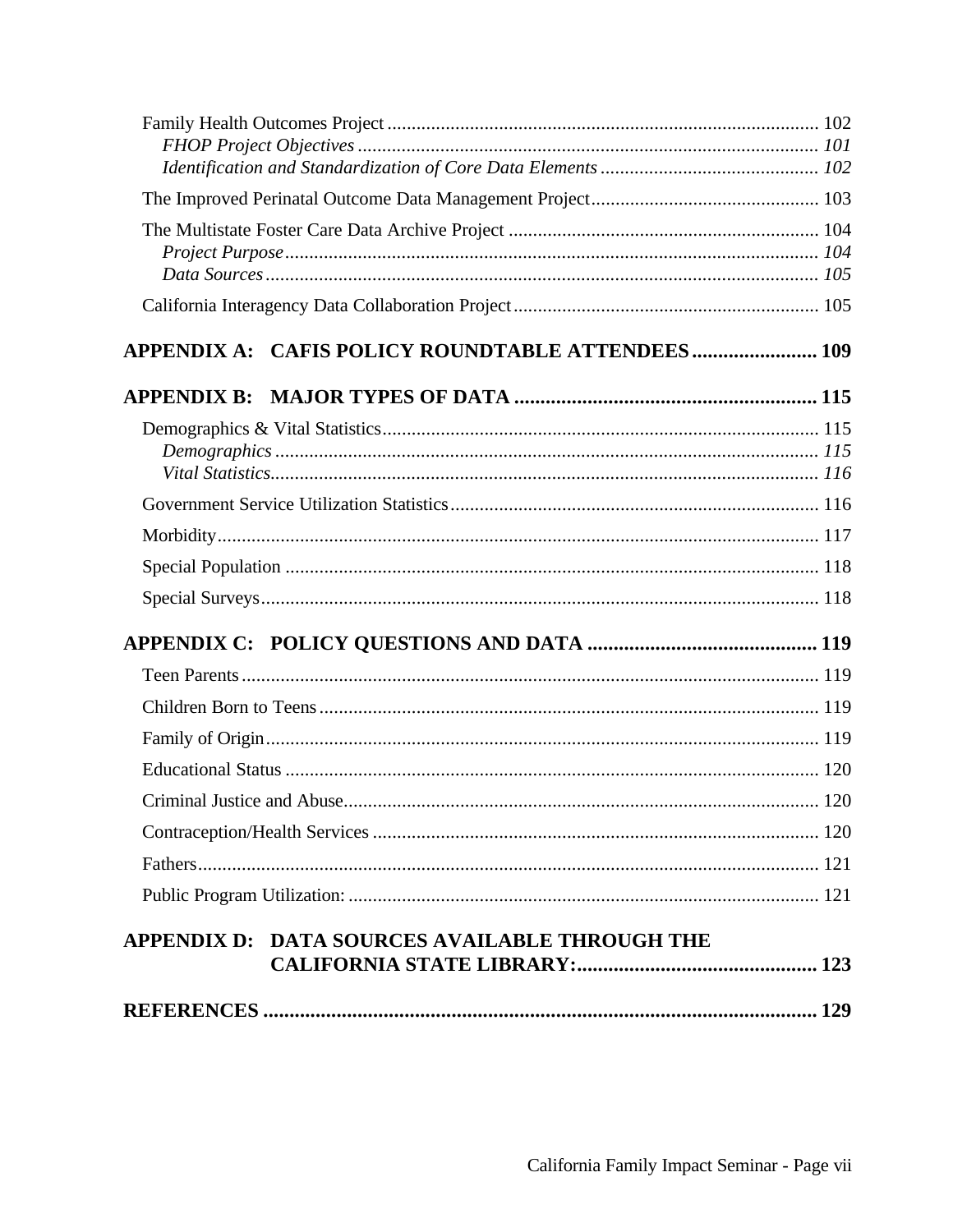### **INTRODUCTION**

Teen pregnancy and parenting are very significant issues in California. California has the highest teen pregnancy rate in the nation, particularly within low income African American and Latino communities. Policymakers and program managers are challenged to develop and implement effective programs to counteract this trend. They are also in need of information that illuminates the complexities associated with teenage pregnancy so that they may be more successful in reducing teenage pregnancy.

High quality data is particularly crucial to policy, program and fiscal analysis and planning, particularly within state government. Devolution of responsibility for policymaking and program design from the federal government to the states is steadily increasing, as evidenced by welfare reform. This places greater responsibility on state officials for program development, monitoring, and modification to improve service effectiveness.

In December 1995, the California Family Impact Seminar (CAFIS) was awarded a grant by The California Wellness Foundation and the Alliance Healthcare Foundation for a teenage pregnancy and parenting data policy planning project. The publication and distribution of this Briefing Report concludes this project. CAFIS hopes to continue to work with state officials and other stakeholders to pursue many of the options identified.

The project was borne out of the need expressed by some state legislative and executive branch policy researchers for more comprehensive and accessible information. A group of these individuals provided guidance by clarifying the project goals, identifying policy questions for which data are required, and suggesting data sources to be included in the inventory. The data inventory and profiles included in this report are a reflection of their input.

The project involved (1) gaining information about the adequacy of current data pertaining to teenage pregnancy and parenting, and (2) identifying opportunities to develop and institutionalize improved and comprehensive state data collection, analysis and dissemination activities. It was also designed to promote the development and generation of California-specific comprehensive teenage childbearing-related data by working with some of the key stakeholders in state teenage program and policy development and research.

Consideration was given early on to producing a comprehensive report containing teenage childbearing databases. A number of impediments precluded this option. While such an undertaking on a regular basis—possibly annually—would be valuable, the necessary funding base and state staff resources do not currently exist. With regard to the data, there are a number of structural and operational limitations. In many cases, multiple datasets must be analyzed simultaneously to produce many types of information (e.g., the number of teenage mothers who were reportedly abused or neglected, or the health status of children born to teens). Finally, data is not currently collected regarding other significant information (e.g., the number of inmates in state prison who were born to teenage mothers or the number of abortions performed in the state).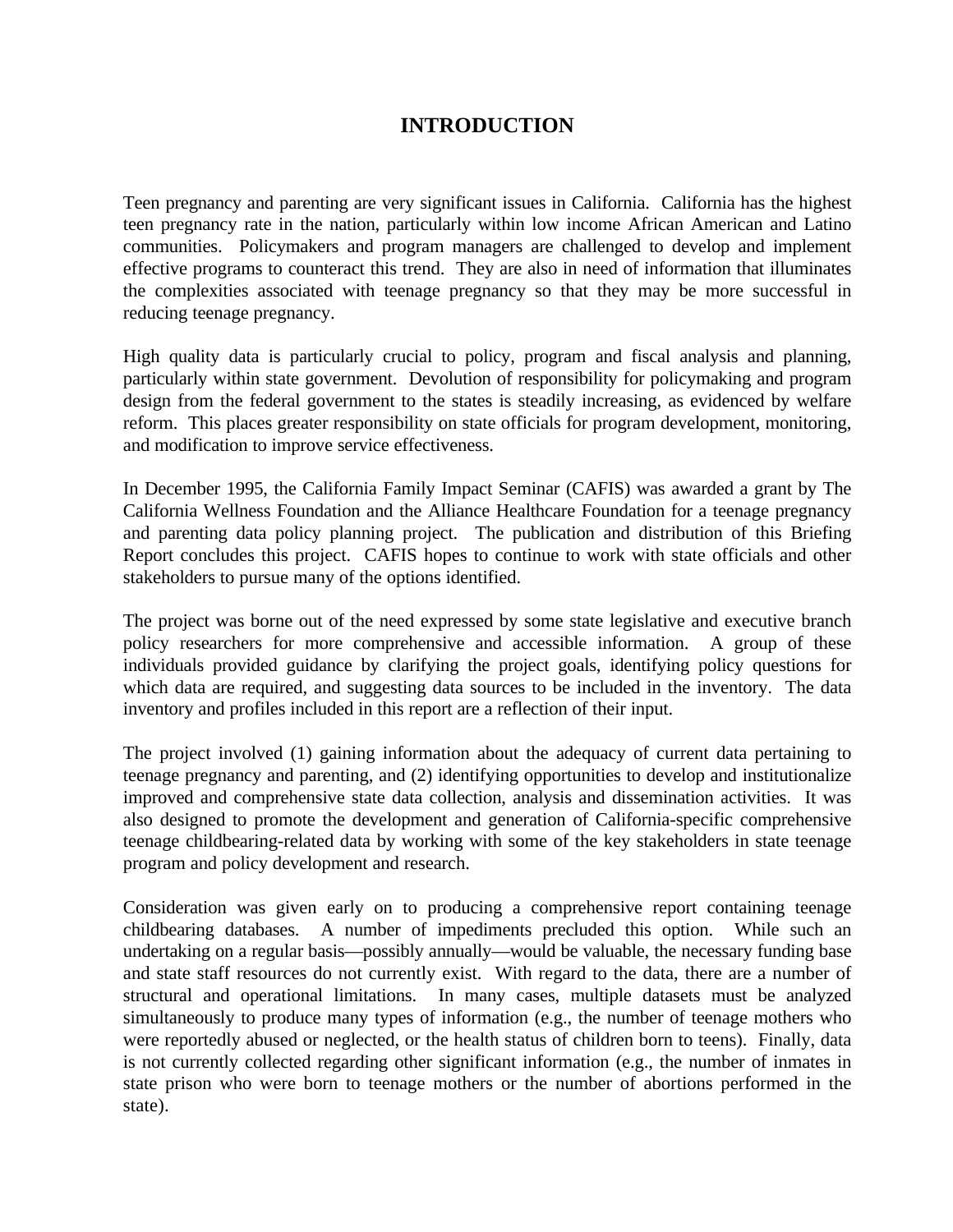During the roundtable discussion, the suggestion arose for utilizing electronic resources and technology to promote access to relevant datasets. This could provide extensive access to a comprehensive range of individual and multiple data sources. In addition, this approach could enable greater collaboration between the stakeholders, thus potentially generating the detailed and comprehensive information necessary to effectively develop, monitor, and evaluate policies and programs.

This work represents an introductory effort by the California Family Impact Seminar to examine the status of data collection, analysis, and dissemination activities pertaining to pregnancy and childbearing teenagers in California. Moreover, it offers attainable opportunities for improving data collection, analysis, and dissemination within individual state agencies and in collaboration with one another and the research and academic communities.

#### **Policy Roundtable**

On July 25, 1996, the *CAFIS Teenage Pregnancy and Parenting Policy Roundtable: Assessing and Addressing Data Sources and Gaps* was held. This was the seventh CAFIS forum regarding teenage pregnancy and its consequences.

This policy roundtable featured four nationally respected researchers, who who use demographic, social, health and other associated data to analyze teenage pregnancy and its consequences. They shared their experience, insights and views on relevant databases and analyses and offered suggestions for improving information, and access to it, to better inform policy and program development and implementation. The participants and presenters then worked together to arrive at conclusions about data system collection, analysis and dissemination and, in response, developed enhancement options for potential state executive implementation and legislative action.

#### **The Report**

*Teenage Pregnancy and Parenting: Assessing and Addressing California Data Sources and Gaps Policy Roundtable Briefing Report* is composed of the policy roundtable presentations by the four nationally recognized researchers. The ideas to achieve better data collection, analysis, and dissemination developed by the policy roundtable participants and speakers are also reflected in the report. Finally, the report provides a data inventory and profiles on selected state data sources, a description of national datasets, a description of innovative data reform activities, and additional reference information.

- Chapter I, *A National Researcher's Experience with California Data*, was presented by Jennifer J. Frost, Dr.P.H., Senior Research Associate, The Alan Guttmacher Institute, New York City.
- Chapter II, *Using National Data Sources and the Federal Movement Toward State-Based Data Systems*, was presented by Barbara W. Sugland, M.P.H., Sc.D., Senior Research Associate, Child Trends, Inc., Washington, D.C.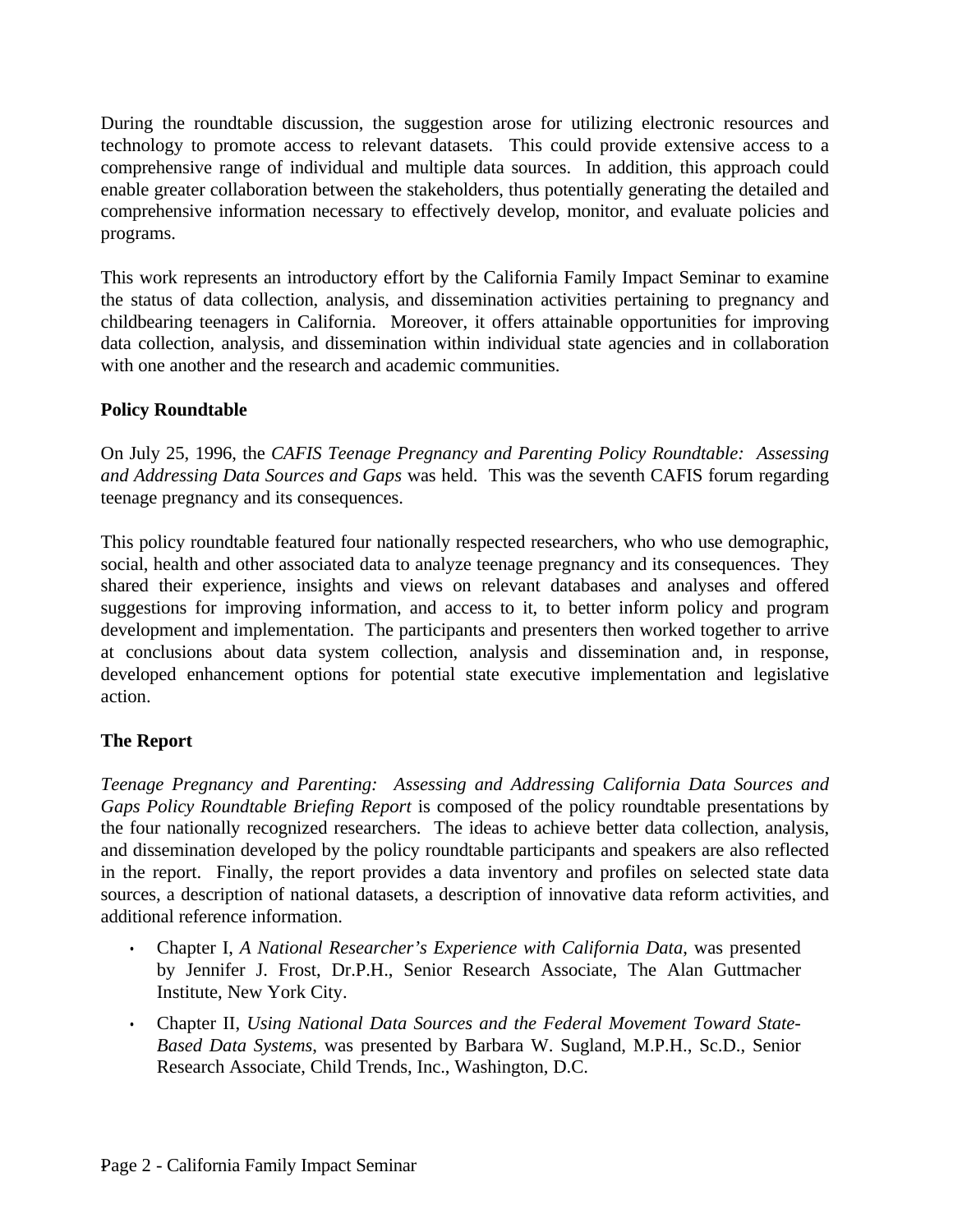- Chapter III, *Using Multiple Data Sources for Determining Social and Demographic Conditions and For Public Policy Analysis*, was presented by Henry E. Brady, Ph.D., Director, U.C. Berkeley Data Archive and Technical Assistance (UC DATA) and Professor of Political Science and Public Policy, and Jane Mauldon, Ph.D., Professor, U. C. Berkeley Graduate School of Public Policy.
- Chapter IV describes the conclusions and policy and program options offered by the policy roundtable participants and speakers. These reflect an effort to ensure that a wide range of data collectors and users interested in teenage pregnancy and parenting—particularly state officials and their staff—would benefit from this effort.
- Chapter V contains a list of existing state, national, and other data sources; profiles of many of the state data sources; describes the data collected and the reason it is collected; and generally reports some federal and other data sources. It also relates some interesting—and promising—data collaboration activities currently underway.

Finally, there are three appendices.

- Appendix A is a list of the officials and researchers who participated in the *CAFIS Teenage Pregnancy and Parenting Policy Roundtable: Assessing and Addressing Data Sources and Gaps.*
- Appendix B provides a general overview of the major kinds of data collected which are relevant to understanding teenage pregnancy and parenting.
- Appendix C is a list of questions frequently asked by those interested in various aspects of teenage pregnancy and parenting policies and programs. These questions were developed throughout the course of the program. Upon review of these questions by the policy roundtable participants and speakers, it was suggested that they could actually serve as the framework for developing an Internet web site to provide information and analysis, and to link to other sources of data collection and analysis.
- Appendix D lists many of the data sources available from the California State Library, some on CD-ROM.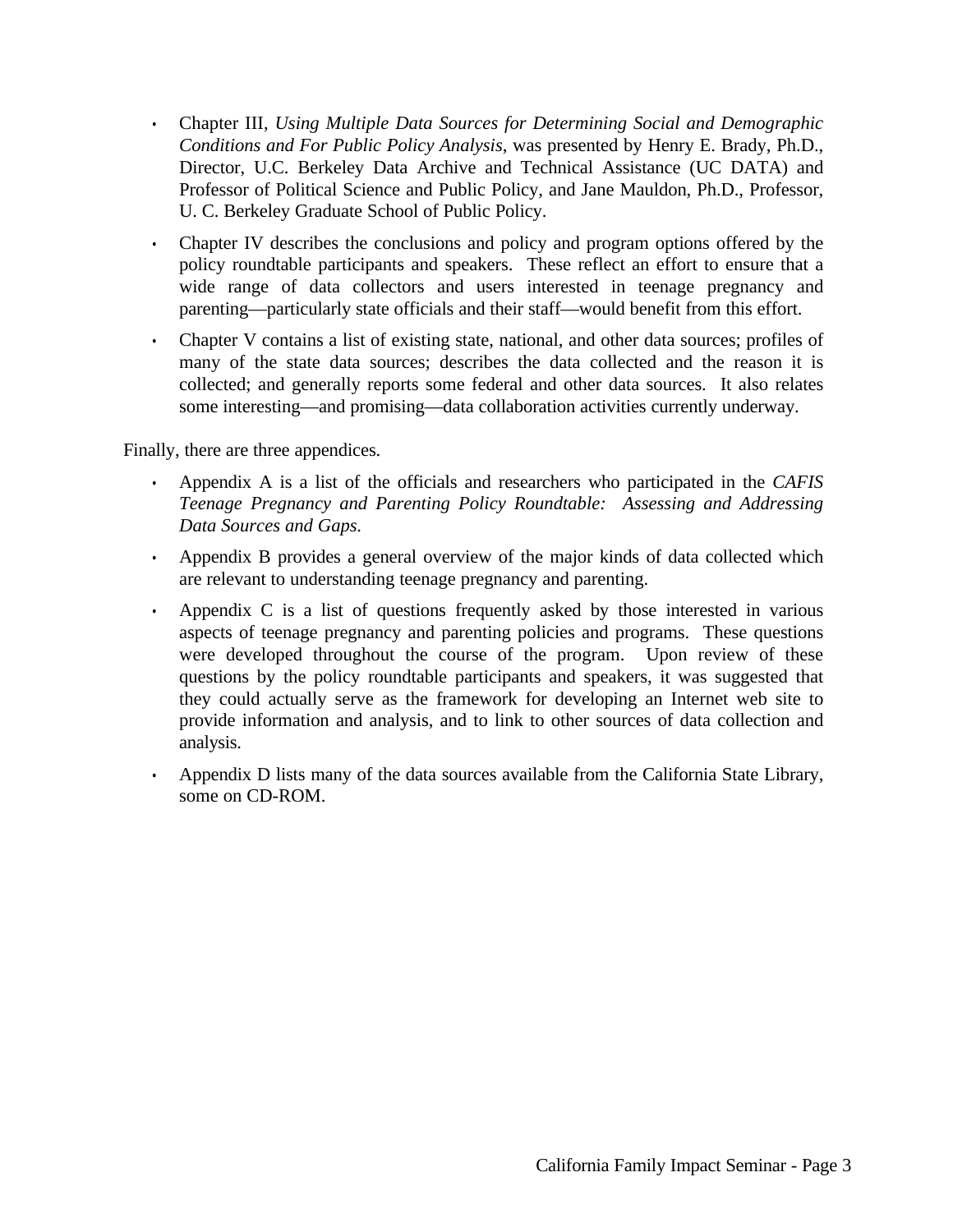Page 4 - California Family Impact Seminar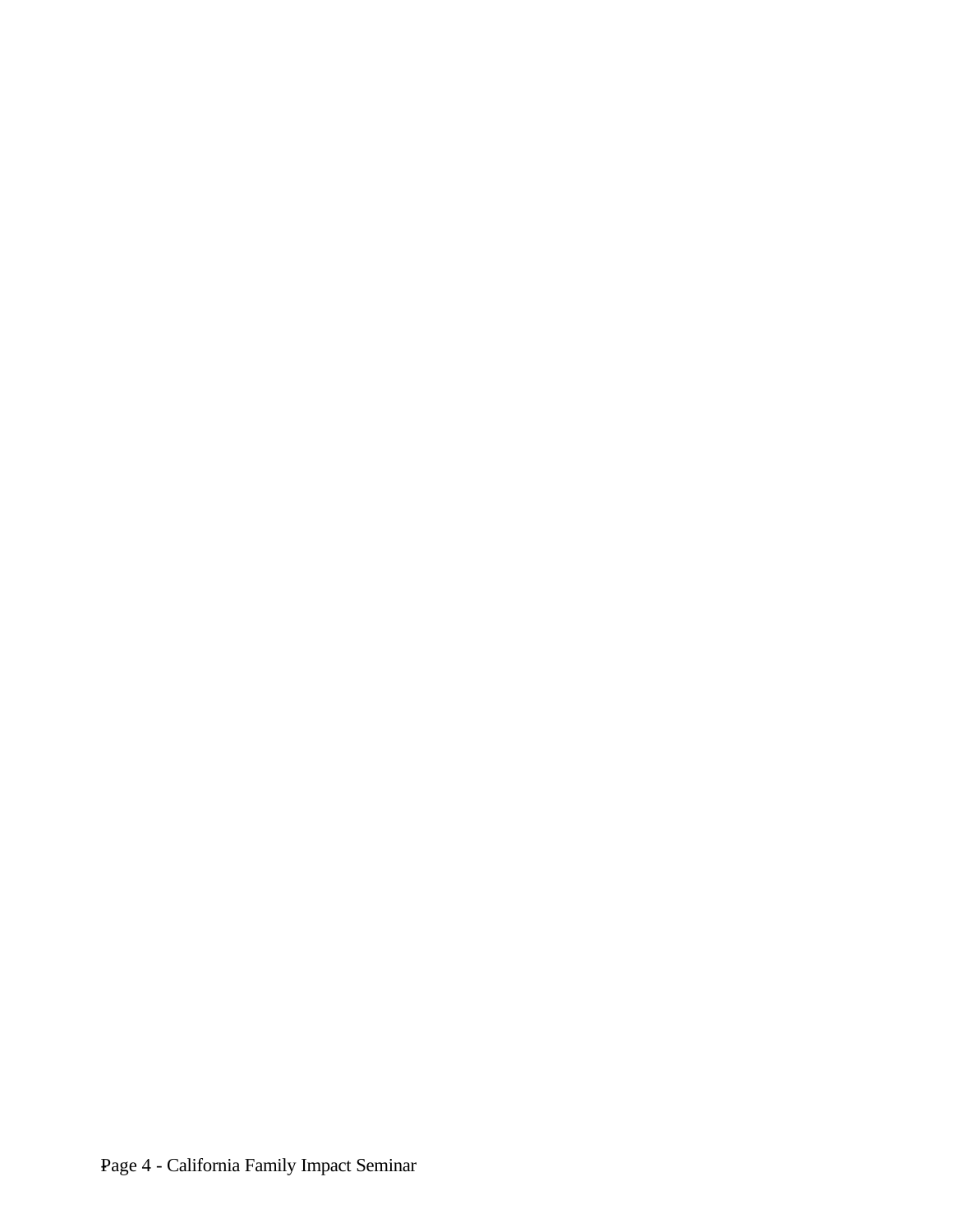### **ABOUT THE POLICY ROUNDTABLE PRESENTERS**

**Jennifer J. Frost, Dr.P.H.,** is a Senior Research Associate of The Alan Guttmacher Institute. The Alan Guttmacher Institute is a nonprofit organization that focuses on reproductive health research, policy analysis and public education. Most AGI studies are national or international in scope, however, because of California's importance both in the size and diversity of its population and being a forerunner of trends often followed by other states in the nation.

Dr. Frost has worked with both California and national data. She has participated in special studies investigating teen pregnancy and childbearing both at the national level and in California. Dr. Frost is currently Principal Investigator on a study investigating factors affecting teenagers' pregnancy decisions in California. She also continues to be project manager for a project funded by the Office of Population Affairs, U.S. Department of Health and Human Services (DHHS), titled *Reassessing United States Family Planning and Reproductive Health Needs*. In this role, she is responsible for coordinating a variety of data collection and analysis activities designed to monitor family planning clinics and the clients they are serving.

Dr. Frost is also finalizing the analysis of a national survey of low-income women that focuses on questions related to socio-cultural barriers faced by women when obtaining and utilizing available contraceptive services and methods. In the past, she has worked on a variety of studies conducted by The Alan Guttmacher Institute, including a study of teenage pregnancy prevention programs and their evaluations, a study of Norplant availability through the family planning clinic network, a study of the implementation of the Medicaid expansions for pregnant women and a study of reproductive health services covered by commercial insurance companies and health maintenance organizations. She received her Master in Public Health from the University of California, Los Angeles, in 1983, and her Doctorate in Public Health, also from UCLA, in 1992.

Dr. Frost can be contacted at: The Alan Guttmacher Institute, 120 Wall Street, New York, NY 10005, (212) 248-1111; fax: (212) 248-1951.

**Barbara W. Sugland, M.P.H., Sc.D.,** is a social demographer with a public health background in behavioral sciences and health education, and nearly 15 years of experience in research and evaluation of reproductive health and family planning services. She received a Master of Public Health degree from the University of California, Los Angeles, and a Doctor of Science degree from the Johns Hopkins University, School of Hygiene and Public Health. She has been at Child Trends since 1991.

As a Senior Research Associate at Child Trends, Dr. Sugland conducts empirical research on adolescent childbearing and fertility-related behavior; designs evaluation studies and survey instruments to assess family planning service delivery for low-income women and teens, and; provides technical guidance and information on the use of national-level data and program evaluation instruments to state, local agencies, and community-based health providers. She has first-hand experience with numerous national-level datasets commonly used to examine trends in teenage childbearing and to explore the social and economic correlates of early childbearing. Datasets include the Natality Statistics, the National Survey of Family Growth, the National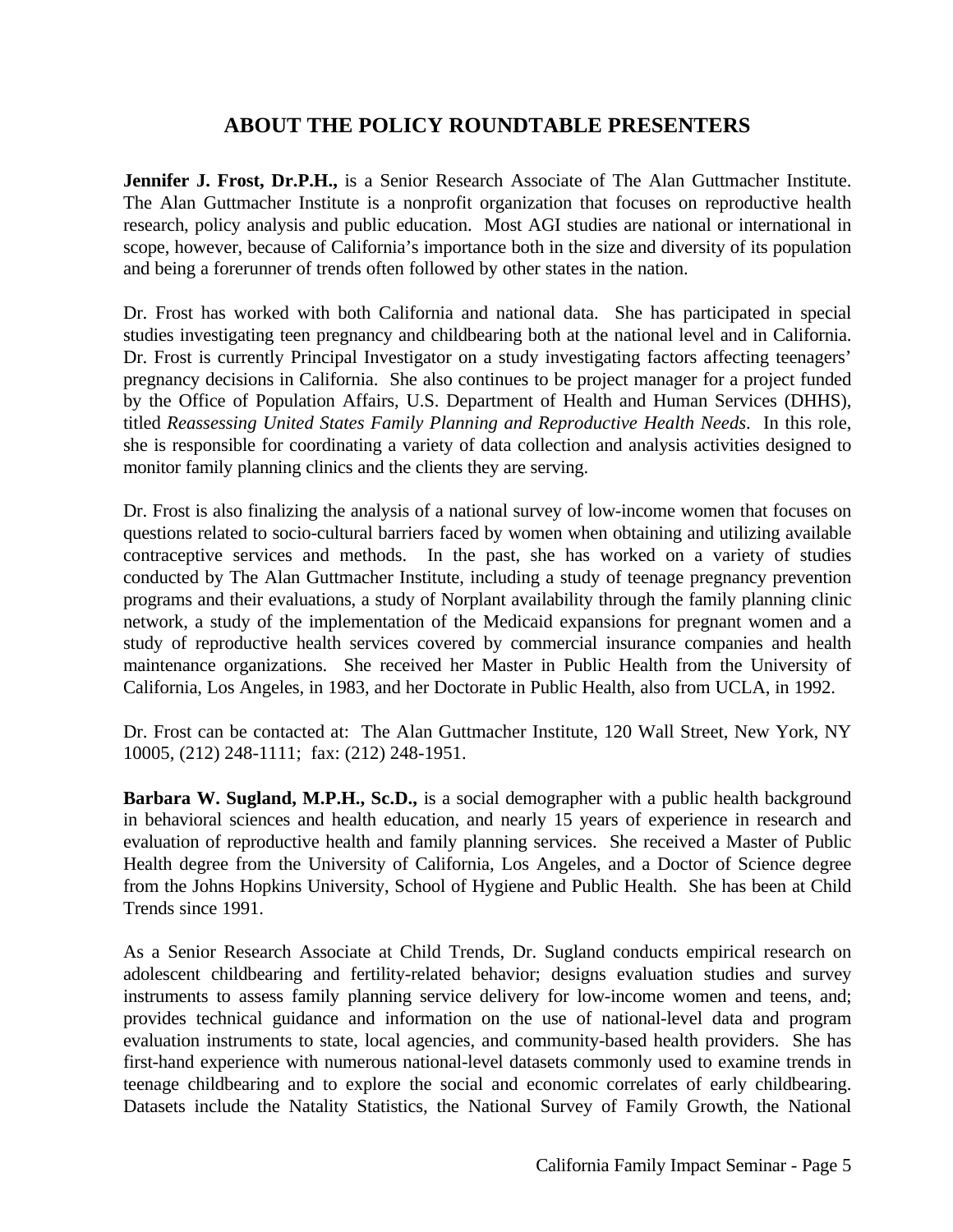Longitudinal Survey of Youth (NLSY), and NLSY - Child Supplement, the National Survey of Children, and the National Educational Longitudinal Survey of 1988.

Dr. Sugland's research has focused on health promotion and compromising behaviors among youth of color, and cultural differences in adolescent reproductive health seeking behavior. She is currently conducting studies on the perceptions of life options and early childbearing, on strategies for reducing barriers to reproductive health services for teens, and understanding teens' motivation to prevent pregnancy. She currently serves as a member of the Leadership Task Force on Effective Programs and Research for the National Campaign to Prevent Teen Pregnancy.

Dr. Sugland can be contacted at: Child Trends, Inc., 4301 Connecticut Avenue, N.W., Suite 100, Washington, DC 20008, (202) 362-5580; fax: (202) 362-5533.

**Henry E. Brady, Ph.D.,** is Professor of Political Science and Public Policy at the University of California, Berkeley. He is also Director of UC DATA, a research institute at the university, which has worked to create new and novel datasets on social welfare programs including AFDC, Medi-Cal, and Workers' Compensation.

Professor Brady has co-authored two books on mass political behavior, *Letting the People Decide: The Dynamics of a Canadian Election* (which won the Harold Adams Innis award for the best book in the social sciences published in Canada in 1992-93) and *Voice and Equality: Civic Voluntarism in American Politics* (1995). He has also co-authored a monograph on the demographic characteristics of Asian Americans entitled the *Pacific Rim States Asian Demographic Data Book* (1995). In addition to his books, Professor Brady has written numerous professional articles on statistical methods and research design, and on politics and policy in Canada, the United States, Russia, and Estonia.

He is currently working on a study of disability and welfare using data collected as part of the California (AFDC) Work Pays Demonstration Project.

Dr. Brady can be contacted at: UC Data Archive and Technical Assistance (UC DATA), Survey Research Center, 2538 Channing Way, Berkeley, California 94720-5100, (510) 642-2337; fax: (510) 643-8292.

**Jane Mauldon, Ph.D.,** is a demographer on the faculty of the Graduate School of Public Policy at the University of California, Berkeley, where she teaches courses on social welfare policy and statistical methods. Her research focuses on the health and well being of children and adolescents and on welfare policies in the United States. She is currently studying contraceptive use among AFDC recipients. She is also co-directing the data collection effort for the evaluation of Cal-Learn, California's welfare reform initiative for pregnant and parenting teenagers.

Dr. Mauldon can be contacted at: Graduate School of Public Policy, University of California, Berkeley, 2607 Hearst Avenue, Berkeley, California 94720-7320, (510) 642-3475; fax: (510) 643-9657.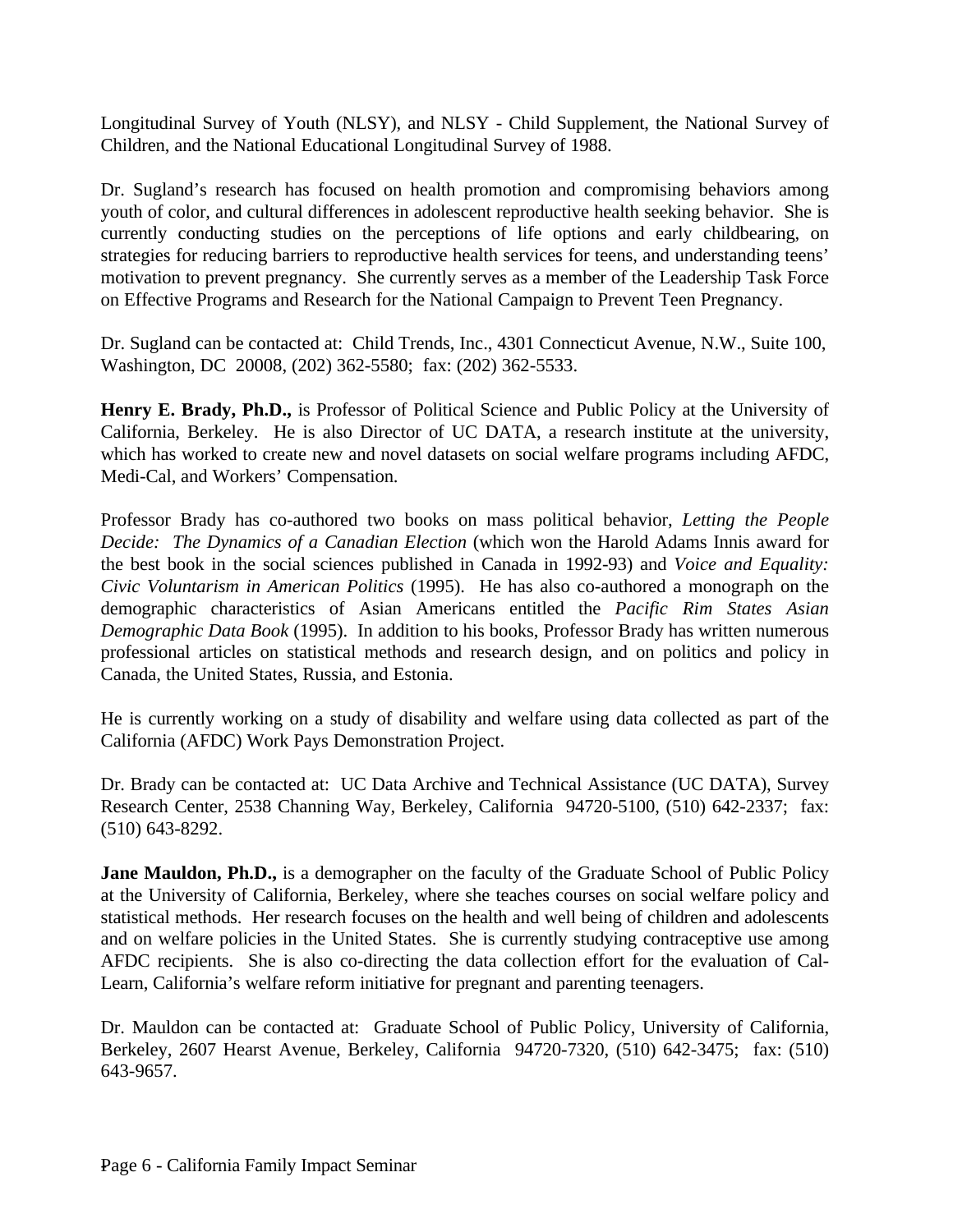# **CHAPTER I: A NATIONAL RESEARCHER'S EXPERIENCE WITH CALIFORNIA DATA**

#### **JENNIFER J. FROST, DR.P.H., SENIOR RESEARCH ASSOCIATE, THE ALAN GUTTMACHER INSTITUTE, NEW YORK CITY**

#### **The Alan Guttmacher Institute (AGI)**

The Alan Guttmacher Institute is a nonprofit organization that focuses on reproductive health research, policy analysis and public education.

#### *AGI Teenage Sexuality, Pregnancy and Childbearing Research*

Over the years teenage sexuality, pregnancy, and childbearing have been one of the most critical issues on which AGI has focused. One of our first significant reports that dealt with this issue was published in the mid-1970s, entitled *11 Million Teenagers*. A decade later, in the mid-1980s, we published another report, *Teenage Pregnancy: The Problem That Hasn't Gone Away*. Our most recent publication, *Sex and America's Teenagers*, was published in 1994.

*Sex and America's Teenagers* was the first of these reports on which I personally had some input. In this report we used a variety of national datasets to look at the context of life among adolescents in the nation and what was known at the time about: (1) trends in teen sexual activities; (2) trends in teen childbearing, pregnancy, and contraceptive use; and (3) differences based on different racial and ethnic groups, income groups, and many other indicators. In addition, this report looked at some of the consequences of teenage childbearing, and some of the organized responses to adolescent sexual and reproductive behavior. Following its release, The California Wellness Foundation requested AGI develop a similar report specific to California. *Teenage Pregnancy and Birth in California: Trends and Characteristics*, was the result of this effort. Along with colleagues at AGI, researchers here in California (Claire Brindis and her associates among them), contributed to this work. Almost this entire report was included as part of one of CAFIS' Background Briefing Reports, *Teenage Pregnancy in California: Effective Prevention Strategies*, published in December 1994.

In addition, AGI has been involved in ongoing monitoring of teen pregnancy and abortion statistics on a national basis, as well as publishing state pregnancy rates for teens. These data are only done periodically, and the last time that they were published was for the year 1988. We are currently in the process of updating the state teen pregnancy rates for 1992. Finally, we are currently involved in a new project focusing on California, studying factors affecting teenage pregnancy decisions.

#### *Datasets Used in AGI Studies*

At the national level, the data sources used most frequently in reports focused on teenage pregnancy and child bearing include vital statistics data (specifically birth certificate data), census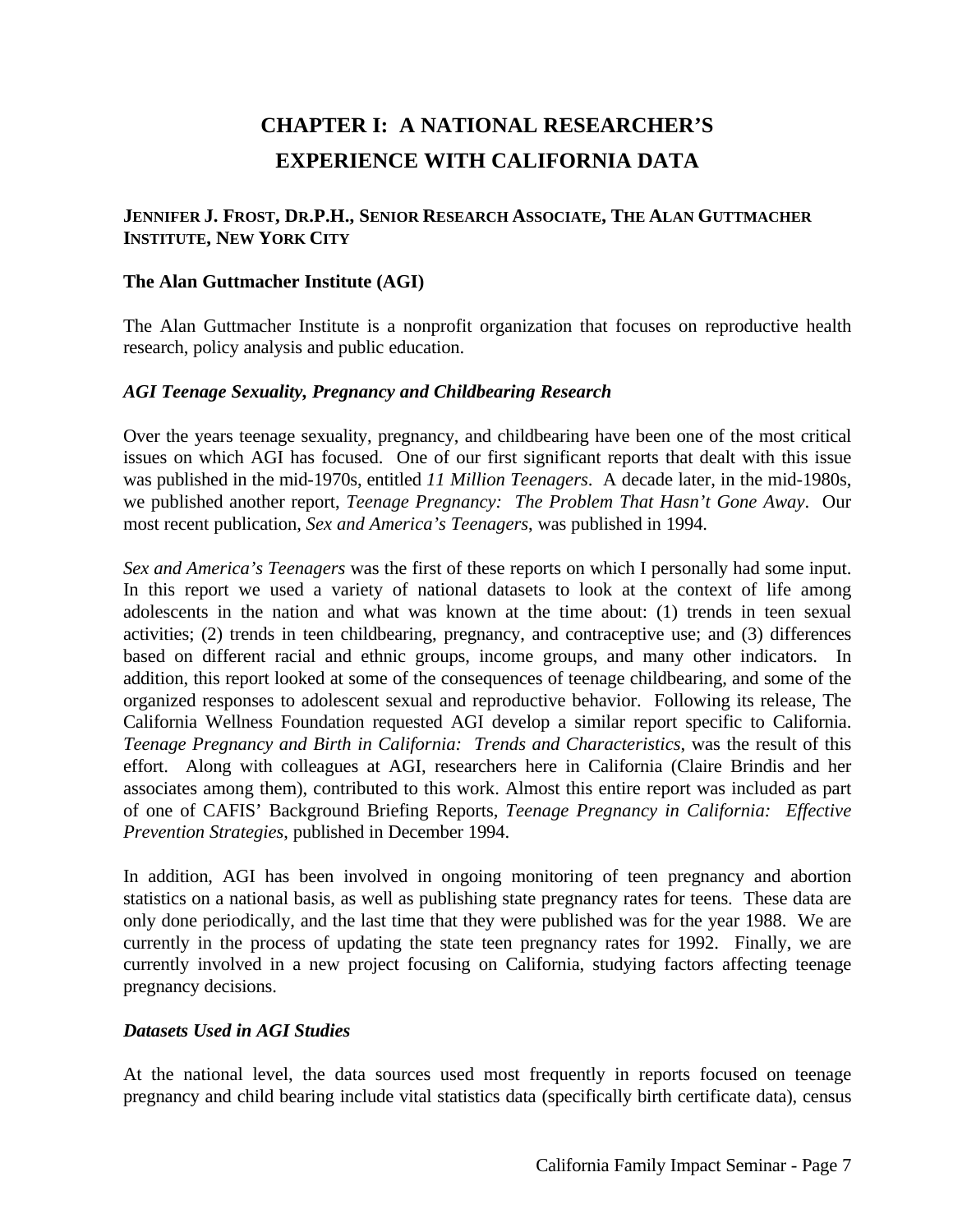data describing the numbers and characteristics of teenage women, and national survey data, specifically NSFG, YRBSS, NMIHS, NSFH, NHIS, and NSAM [see Chapter II; see also Appendix B]. These national survey datasets, which Barbara Sugland will be discussing in her presentation, are very useful in helping us to understand and track teen pregnancy and childbearing.

In addition, AGI performs its own national abortion provider and client surveys, as well as national family planning provider and client surveys.

At the state level, California datasets that I personally worked with include the vital statistics birth certificate data, census data for California by county, California Office of Family Planning client data, and Medi-Cal teenage birth and abortion data.

#### **Data Needed to Understand Trends in Teenage Pregnancy and Childbearing**

In order to understand how different types of data contribute to our understanding of teen pregnancy and childbearing and to identify gaps in the sources of data needed, it is useful to first outline the types of data needed to better understand factors contributing to teenage childbearing. There are six types of data that I think are necessary for gaining a better understanding of teenage childbearing. First, it would be useful to know levels of sexual activity among teens within the state or within the nation. Second, it would be useful to know contraceptive use levels. Third, it is important to know pregnancy intentions among teens, that is, whether or not teens actually are intending to become pregnant. Fourth, pregnancy rates among teens. Fifth, abortion rates among teens. Finally, birth rates among teens.

In order to understand the birthrates or trends in birthrates, it is important to know something about each of these types of data. It is also important to point out that all of these levels of data are not available from any one source and that some of them are unavailable from any source. However, if we really want to have a fuller understanding of teenage pregnancy and childbearing, it is important to have this information.

#### *Levels of Sexual Activity Among Teens*

Unless we know how many teens are actually having sex, it is difficult to know how large the target population is for intervention, as well as whether or not interventions are having an effect. But this is one of the most difficult pieces of data to get. The only real way to obtain such data is from surveying individuals about their activity and behavior. At the national level, there are surveys that ask individuals about sexual behavior. One of the most important sources for this is the National Survey of Family Growth (NSFG). It is a survey of women that is conducted periodically at the national level. We are still using the 1988 cycle for most of our current analyses because the 1995 cycle, which has been fielded and is now being cleaned and checked, is still not yet available to researchers. In California, I am not aware of any statewide population based survey that provides this data.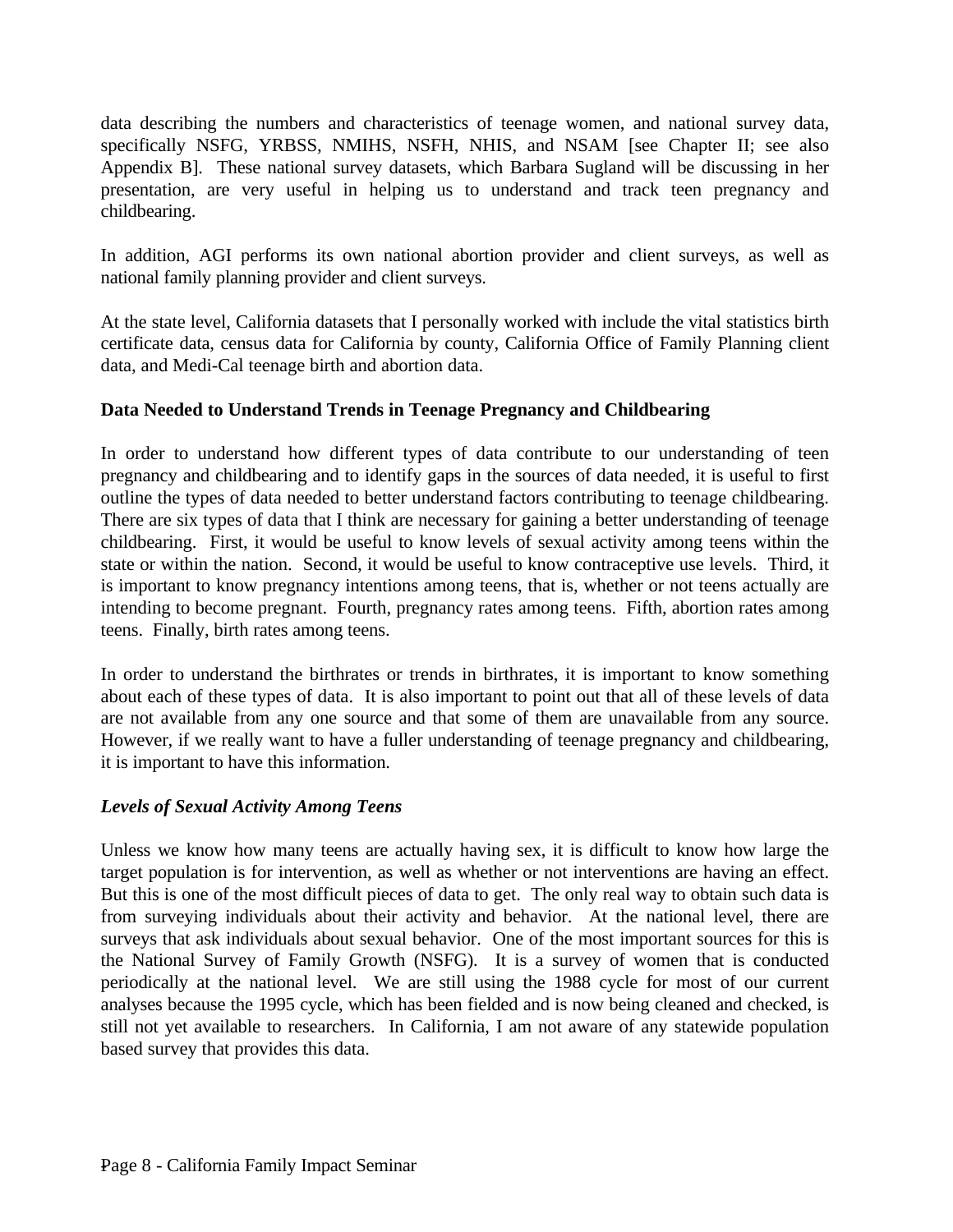#### *Contraceptive Use Levels*

These data are critical if we want to know how many teens are obtaining and using services, and where and what services might be needed to fill in the gaps. Again, such data can come from surveys of individuals, such as the National Family Growth Survey I just discussed. In addition, some of these data can be obtained by counting individuals who are currently receiving contraceptive care.

At the national level, AGI has been involved in developing statistics from data provided by publicly funded providers as to the numbers of clients of all ages, including teenage clients, who obtained contraceptive services. Our most recent report on contraceptive clients was published for 1994. We also have state level estimates in that report as well. In California you have very good data from the Office of Family Planning, which looks at the numbers of women of all ages, including teenagers, receiving contraceptive care from the providers who reported. One of the problems with this kind of data is that not all providers report this information. Those served by private physicians or other nonreporting entities are not included in these data.

#### *Pregnancy Intentions Among Teens*

This is a really difficult data element. Not much is known about what is going on in the minds of young women (and their partners) who become pregnant and bear children with regards to their intentions. At the national level, past and current surveys ask women of all ages to tell the researchers whether their pregnancy was intended at the time it was conceived. However, because such questions usually occur long after the pregnancy is resolved, either by the birth of a child who is now alive or by an abortion, it is difficult to know how accurately women report what they actually felt at the time they conceived.

A new AGI study that I am currently working on, while not a statewide study of California, does ask currently pregnant teens about their intentions at the time they conceived. We expect this new research will provide some new and useful information.

#### *Pregnancy Rates Among Teens*

While this would seem to be one of the most obvious types of data that everyone should know, in fact it is one of the most difficult to obtain because pregnancy is not a reportable event. Thus we have nothing reported regarding the number of teens, or women of any age, that actually become pregnant. The only way we can derive pregnancy rates is to sum up the number of births, abortions, and miscarriages that occur to women in each age group, and then use as a denominator the number of women in the select age group.

#### *Abortion Rates Among Teens*

At the national level, AGI used data collected by the U.S. Centers for Disease Control and Prevention (CDC), as well as AGI surveys of abortion providers, to make annual estimates of abortion and pregnancy rates. Periodically, AGI also estimates abortion and pregnancy rates for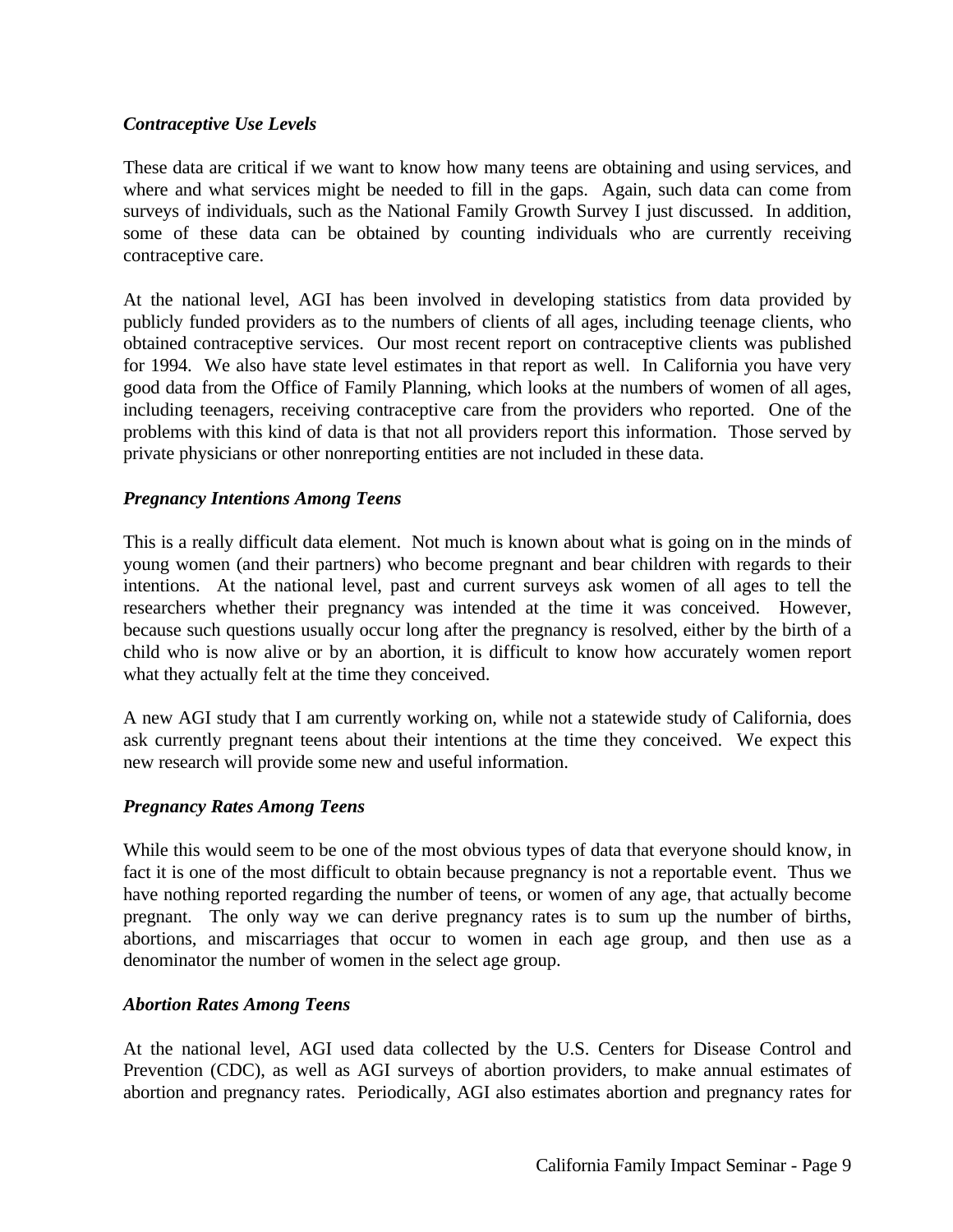states. However, the last state level estimates were made for 1988. Currently they are being updated for 1992.

In California, the construction of accurate pregnancy rates is hampered by the failure to have complete abortion reporting by providers. Except for Medi-Cal, there is no source of statewide data for abortion procedures.

#### *Birth Rates Among Teens*

Birth data are obtained from birth certificates and vital statistics data, as well as from census data. At the national level the CDC puts out natality statistics on an annual basis, which gives a good idea of birthrates in the nation. In California, counties provide this information to the state. This is what we used in our 1994 report for The California Wellness Foundation.

#### **Factors Affecting Teenagers' Pregnancy Decisions: A California Study**

Now I would like to briefly talk about the new study that AGI is embarking on because it will be another source of data that I think will be valuable to the state. As noted earlier, it is a study that funded by The California Wellness Foundation (TCWF) as part of their new \$60 million, multiyear initiative. There are several other important research projects that have also been funded as part of the TCWF initiative. Thus, in the coming years there will be a lot of new data as a result of the Initiative that will be very useful to California.

*Factors Affecting the Teenagers' Pregnancy Decisions* grew out of some work that AGI had done on abortion and abortion decisionmaking, and our desire to look more closely at the same process among girls who had made the decision to have the birth. It is not a statewide study; rather, it is focused in four counties: Alameda, Santa Clara, Santa Cruz, and Monterey. We chose to do it in these counties because they are in-person interviews with currently pregnant teenagers, and in order to properly manage and execute the study requires we be in touch with everyone frequently throughout the course of the field survey. The girls, recruited through prenatal care clinics in the four counties, are currently pregnant 15- to 18-year olds representative of different racial and ethnic backgrounds who have chosen to carry the pregnancy to term and keep their babies.

We are just now going into the field. We have our own trained interviewers who are working on the project. So far it has really been a very positive experience. We have gotten a lot of cooperation from people at the county level and in the clinics. Most of the clinics have been very positive about us coming and doing the study with the teenagers receiving prenatal care. They are helping us identify the girls, and although we had not really expected it, in a lot of cases they are also providing us with office space to do the interviews.

Approximately 200 women will be interviewed. What is most exciting about this study is that the instrument that we are using to interview these girls is a combination of both qualitative and quantitative methodologies. It takes about one hour for the girl to do the entire interview. While we are collecting quantitative data, we are asking a lot of open-ended questions about a lot of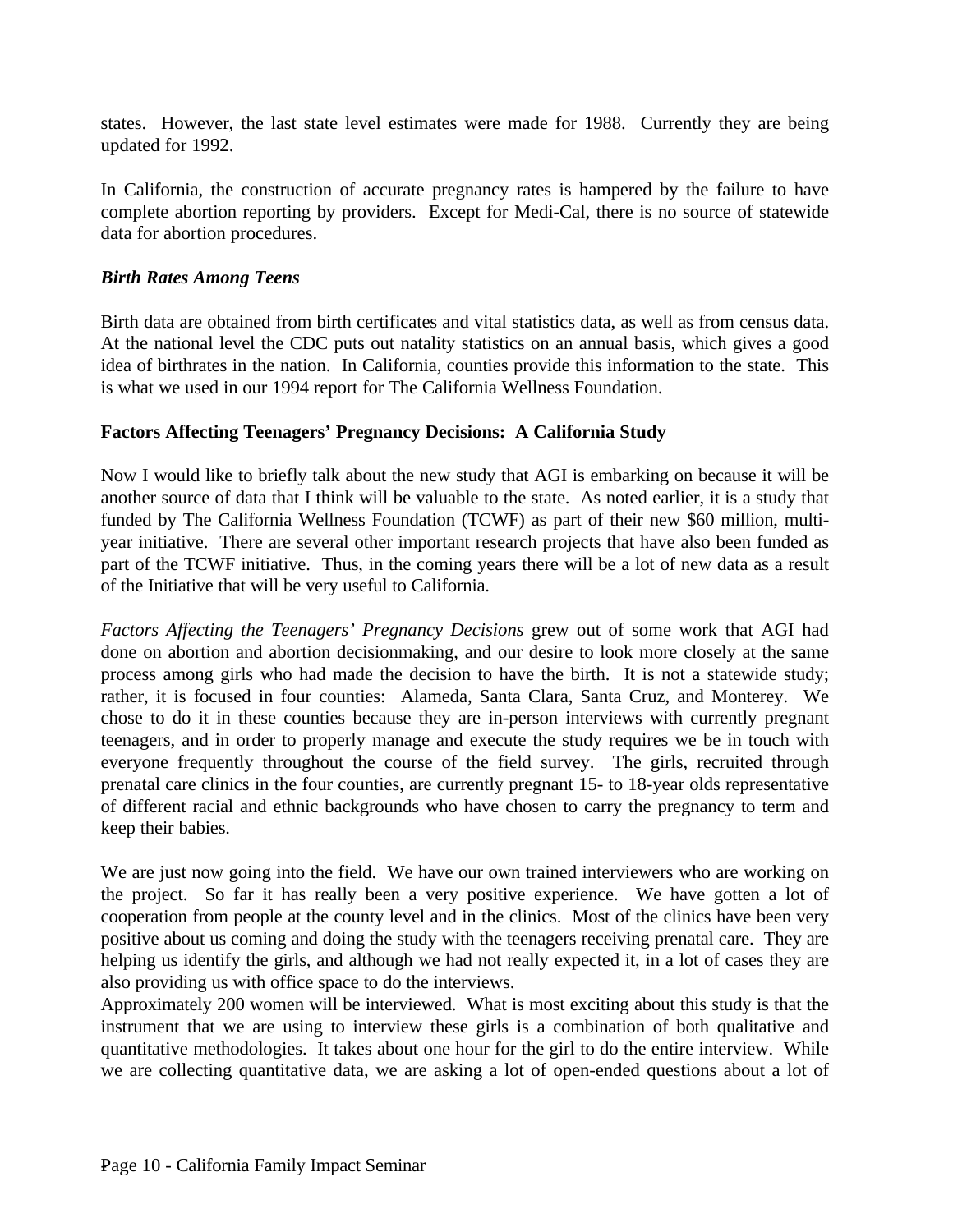different topics. In fact, a lot of the questions that are listed in one of the CAFIS handouts [See Appendix C] are included on the instrument.

We expect to obtain information about the educational, work and social background of the girls, as well as their plans for the future, their past and current and future living arrangements, and family relationships. A large section of the survey is about decisionmaking around the pregnancy: who they spoke to; what options they considered and who they talked to about the different options; and whether it was a decision that was obvious or one that they had some problem making. It also includes questions about relationships with friends, peers and siblings who may have had children, and relationships with their partners and the baby's father. We are also gathering information about contraceptive use, experience with prior pregnancies or abortions, as well as access to contraceptive and abortion services. We also want to learn if they have had any abusive relationships in the past, past and current financial information, and expected financial support after the baby is born.

We will be collecting data for the rest of Summer 1996 and into the Fall. In Spring 1997 we will report the results to the Wellness Foundation, and to the communities studied, and then more generally through other avenues.

#### **California Data Collection Recommendations**

This in some ways may be a wish list, and does not reflect any new data collection activities now underway in the state. From the national perspective, in trying to understand teenage pregnancy and childbearing in California, my first recommendation is for a statewide population based survey of teenagers in order to accurately estimate levels of sexual activity and contraceptive use. Second, it would really be useful to have more complete abortion reporting in the state so as to look at these trends in a more accurate way. Third, it is always useful to have additional studies of pregnant and parenting teenagers at different levels and among different regions of the state. Some of the work of The California Wellness Foundation will help in this respect. Finally, given the list of different types of data that is already collected in California, it would be very useful to find ways to coordinate or link these data, including data that was collected for other purposes but has some bearing on teen pregnancy in the state.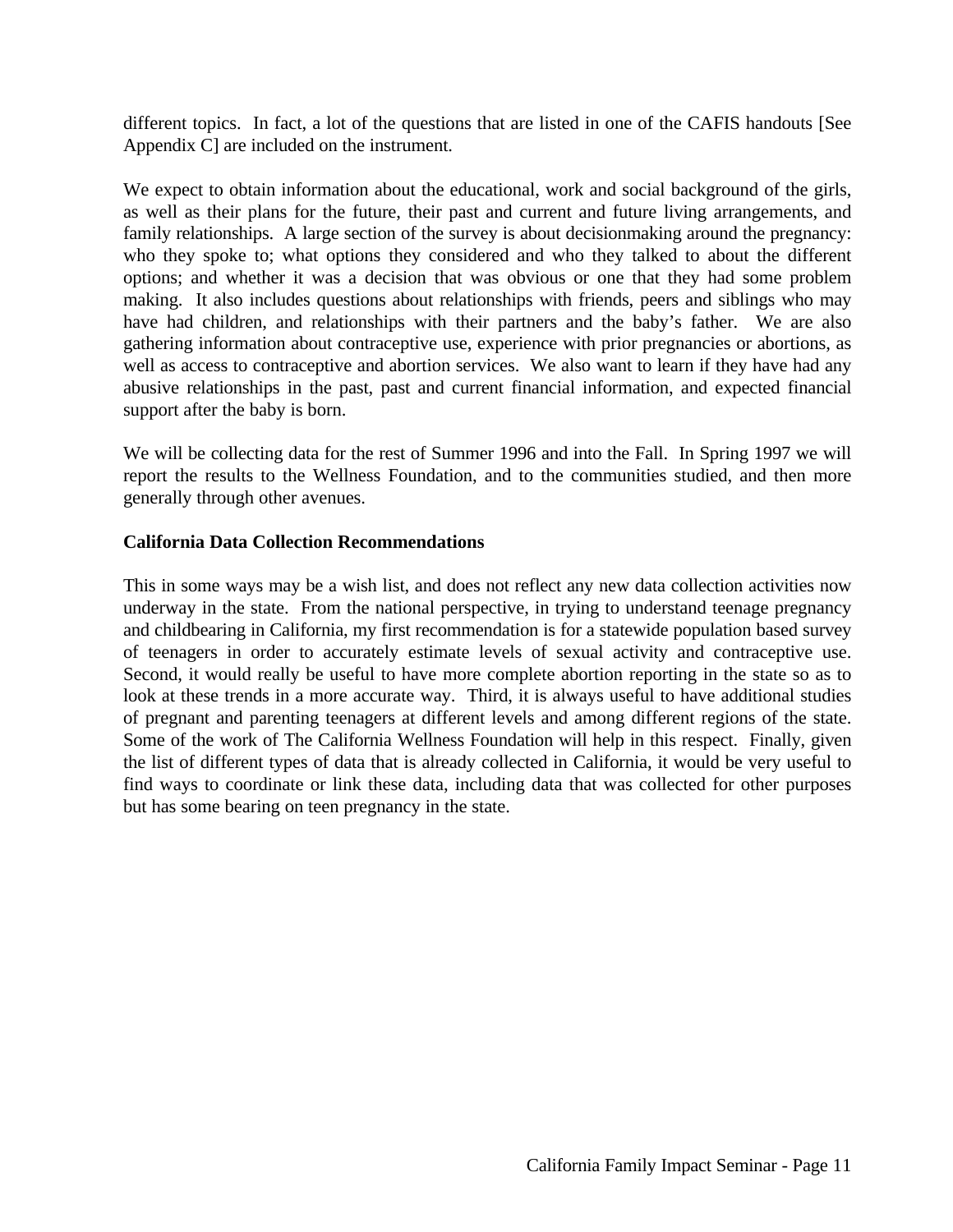Page 12 - California Family Impact Seminar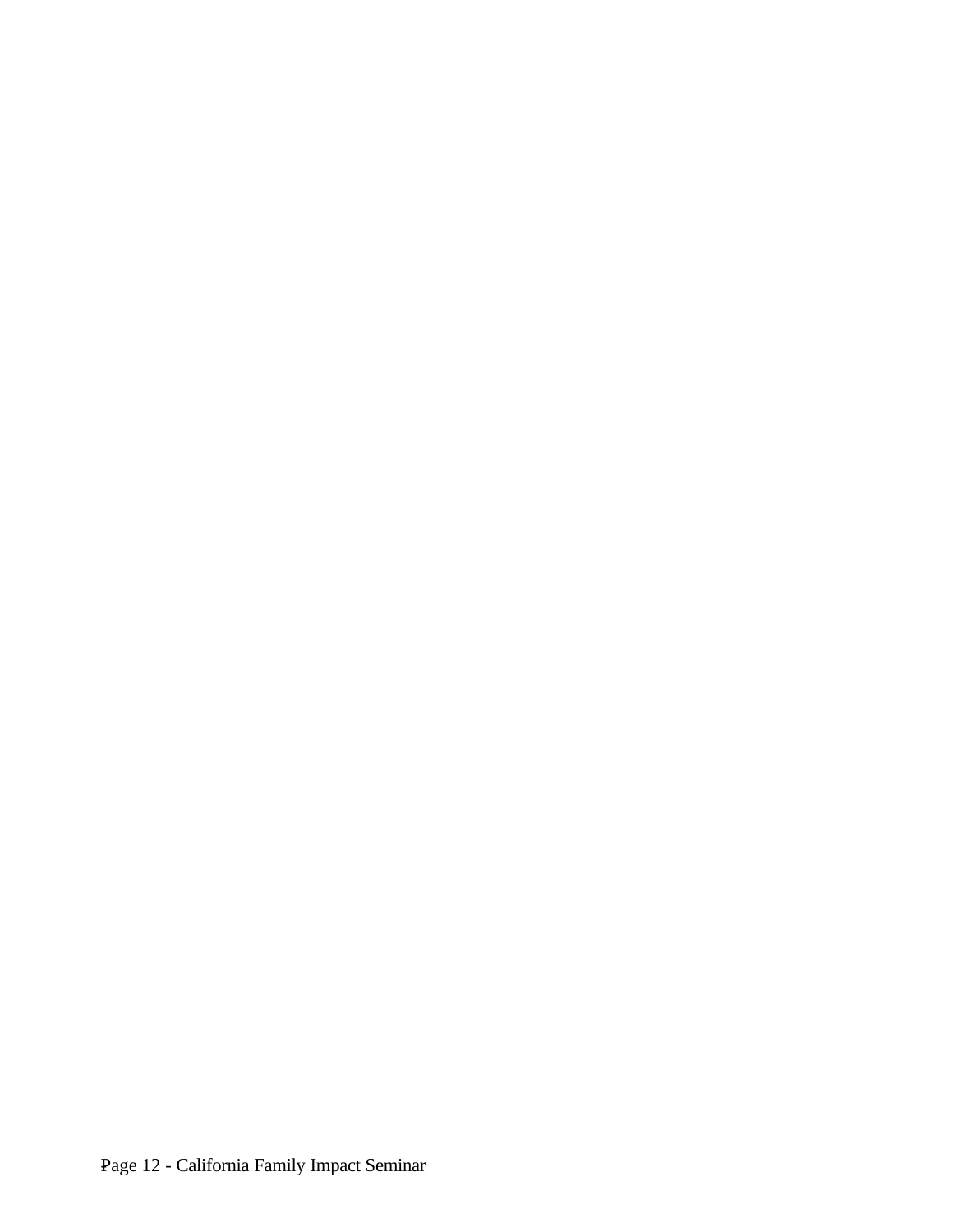# **CHAPTER II: USING NATIONAL DATA SOURCES AND THE FEDERAL MOVEMENT TOWARD STATE-BASED DATA SYSTEMS**

#### **BARBARA W. SUGLAND, M.P.H., SC.D., SENIOR RESEARCH ASSOCIATE, CHILD TRENDS, INC., WASHINGTON, D.C.**

There are two areas that I will speak to today. First I will talk a bit about national data that are available and why national data are so important for state-level analyses. I would like you to understand what is available to you, how it can be helpful, and what some of the limitations might be. The second area I will cover concerns a number of important national level activities that will impact data collection.

#### **National Data Resources**

I will start by giving you the pitch of why national data remains important. Even though the most recent national rates show teenage childbearing have diminished slightly, they still remain high: as of 1994, the latest year for which national data are available, there were 59 births per 1,000 teens age 15 to 19 years.

National data are very helpful for monitoring trends in teen fertility over time. National data improves our understanding of the social, economic and individual factors associated with teen fertility. It also provides a foundation for program planning and policy development. There may be national data that might be relevant to California. While we want to track rates of teen pregnancy as a nation and in California, we also want to know what can we do about it. In order to know what to do about it, we need to have an understanding of the factors that may be contributing to these alarming trends.

National information also increases, or heightens, and maintains your local focus. When you have a national picture, it also increases the attention to the problem. It might result in state funding for what is perceived as a national problem and can bring attention to your own state and local needs, as well as providing increased public support.

National data also provides a vehicle for assessing the effectiveness of national policies and programs, and coordinated efforts. Key among them would be welfare reform. What will happen if we no longer have a national public assistance entitlement program? What will happen if there is a cap on the number of children for which women can receive aid? What will happen to the children of teen mothers if they are not allowed to have welfare? There are ways in which data systems need to be up and running so that you can look at these things over time. Data can be more efficiently collected at the national level, rather than trying to pull these statistics together from individual states.

Are there really any advantages to having national data? I think the first benefit of national data is that it captures a potentially wide range of information on a large portion of the U.S. Thus, reasonable conclusions about what is happening on a national level can be drawn.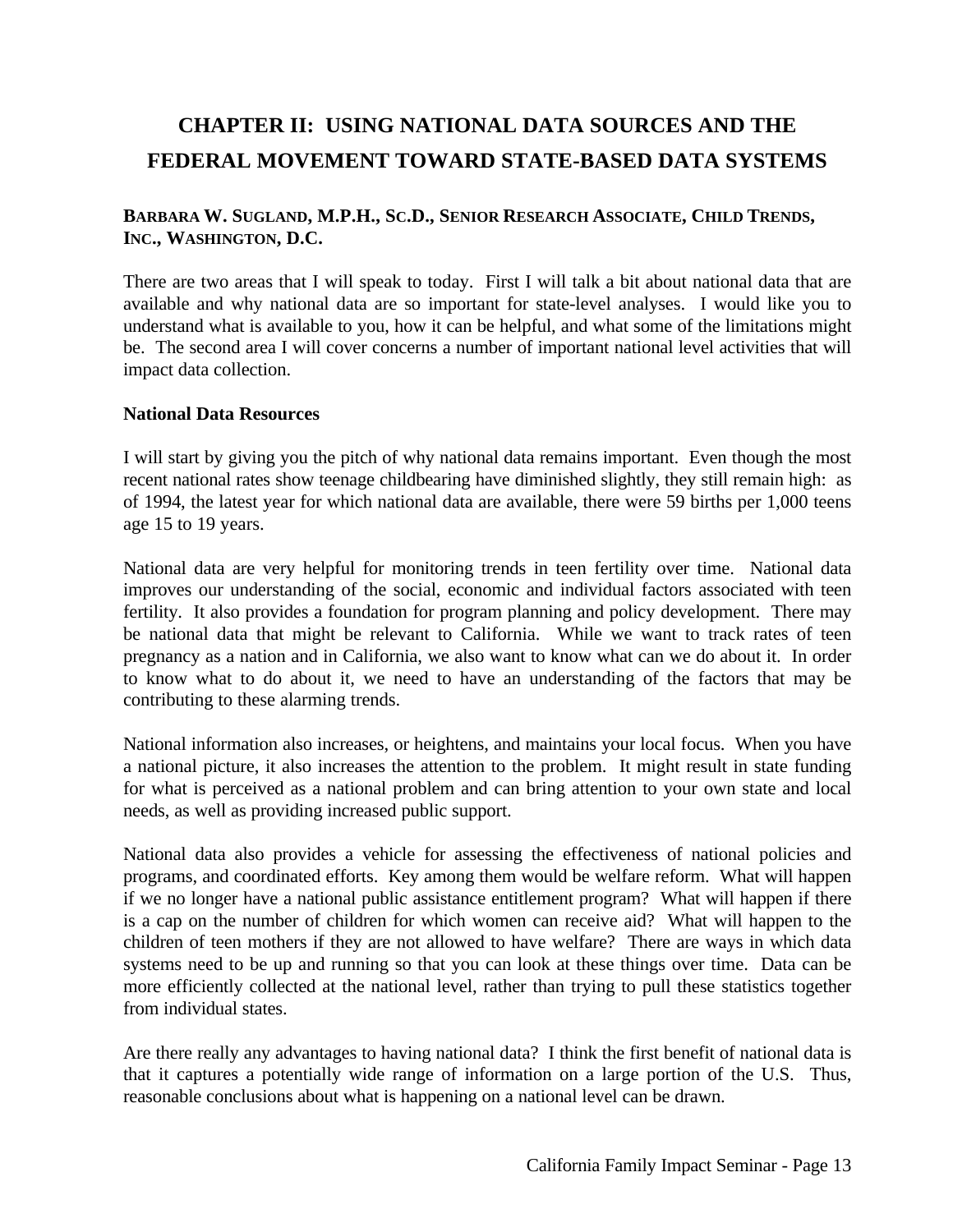National data provide demographic indicators, fertility outcomes, individual attributes, and even contextual information—whether it is a home or family situation, or school context. There are many national level surveys that provide information which can be used to study the issue of teenage childbearing. Many of the national sets, while not solely looking at teenage childbearing, do collect information on either fertility or pregnancy, or other information that can be linked to teenage childbearing data. National data could serve multiple purposes simultaneously. You could examine teen fertility. You can also assess economic and individual predictors of growth and fertility. You could look at program and service utilization. You could look at the impact of various programs and policies. You could look at the transition to work among young women who are mothers versus young women who are not mothers. There is a lot of flexibility provided with the range of questions that can be addressed within national data.

Also, because national data are based on such a large sample of the population, you have a greater chance of generalizing findings for policy and program development.

#### *National Data: Robin Hood Foundation's* **Kids Having Kids** *Report<sup>1</sup>*

There are also other benefits of using national data. With regard to the potentially greater policy impact, one example is the *Kids Having Kids* report by the Robin Hood Foundation. Colleagues of mine at Child Trends were part of the team of researchers on this report. All of the data that they used, with the exception of one study, were based on national level information. That report got a great deal of press coverage. There were several organizational staff briefings and even a Presidential briefing. I believe what this report has done, specifically within the context of welfare reform and other things that have taken place, is that it has renewed focus on the issue. It is currently being used to inform federal administration activities, as well as for other national and local collaborative efforts that are taking place. Thus, using national data in something like this can have a tremendous impact and sustain support.

Child Trends' contribution was based on national data. Two things that my colleagues contributed to in that report are: Using vital statistics to look at trends in teenage childbearing. Child Trends publishes what is called *Facts-At-A-Glance* every year. We use information from the National Center for Health Statistics on births, by state. The report describes each state with birthrates for women between 15 and 19 years of age by race and ethnicity. We also report this information for selected metropolitan areas. This information was in part used in the Robin Hood Foundation report to look at trends in teenage childbearing over time.

My colleagues at Child Trends also looked at outcomes among children born to teenage mothers, using the Child Supplement of the National Longitudinal Survey of Youth (NLSY). Specifically, they were examining the physical, emotional and developmental outcomes of children born to teen mothers, the quality of the home environment, and cognitive and developmental trajectories and milestones.

 $\overline{a}$ 

<sup>&</sup>lt;sup>1</sup> *Kids Having Kids* can be obtained by contacting the Robin Hood Foundation at 111 Broadway, 19th Floor, New York, New York 10006, (212) 227-6601.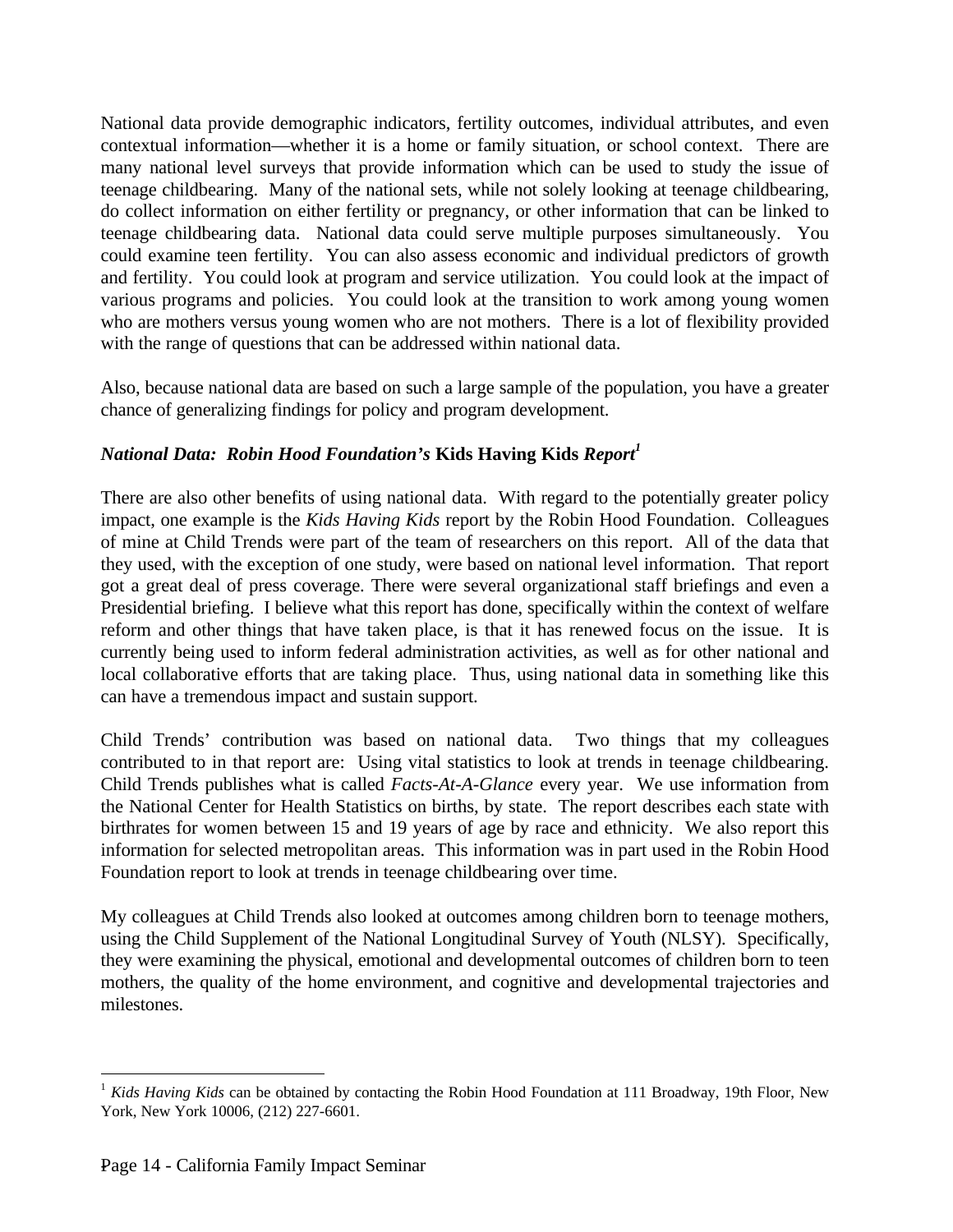I think that there are three ways this *Kids Having Kids* report might impact California. First, it is a national level report that could be generalized to large states like California. It is potentially generalizable with regard to estimating the fiscal and social impact of teenage childbearing. It also may help you begin to identify your priorities, whether it is data collection, whether it is policy and program initiatives, whether it is even beginning to think about where we are in the scope of understanding this problem in the state of California.

Second, it could be helpful with regards to providing some insight about the kinds of data that were used and how. While they were national level sources, there were many cases where there were multiple sources linked together. The National Longitudinal Survey was linked to vital statistics, and the National Maternity and Infant Health Surveys. I can think of a couple papers in the report that linked national data. There was one paper based on state level data. Illinois used data on children and families that was linked with Illinois birth certificate data. This is an example of how researchers in California could use various data for state level applications.

Third is the methodology. California has the research talent and capacity to look at teenage pregnancy and parenting and develop a similar series of papers specific to California. This might help you to also come up to speed very quickly on the state of information in California and what they are doing on this topic. I would urge you, as you read through the Robin Hood Foundation report, to identify and develop the research agenda for California in the area of teen pregnancy.

#### *Limitations with National Datasets*

Now that I have given you all the reasons why you *would* want to use national data, let me discuss why you *would not* want to use these data. Nonetheless, there are limitations that you have to think through and tease apart when you consider national data. It is important to know what you can and cannot get from these data. The biggest drawback is that it is secondary data. The old adage of what you have is all you've got applies here in the literal sense. The range of questions, how the questions are worded, the responses categories, all of that is what you are stuck with. This can in part be ameliorated by knowing this limitation when you start and then being prepared to modify what you might need to know so that you can gain the most from the information that is there.

You also are limited by the sample selected to respond, not only with regard to the sample that is selected for the overall population, but also the sample that might be selected to answer just a certain subset of questions. I am currently doing a project looking at the context of economic opportunities using the National Educational Longitudinal Study of 1988, which is put out by the National Center for Education Statistics. They have many, many survey components, one of which is the school dropout survey. Unfortunately, there are lots of wonderful questions that they have asked the dropouts, but they haven't asked the same questions of anyone who is currently in school. It certainly would be nice to know the perspective of students who are currently enrolled.

There is a lot of irregularity in what is collected, when it is collected, and how frequently it is collected. A lot of these decisions are based on money, but also on other logistical issues. These data, therefore, may not be sufficient for your needs over time.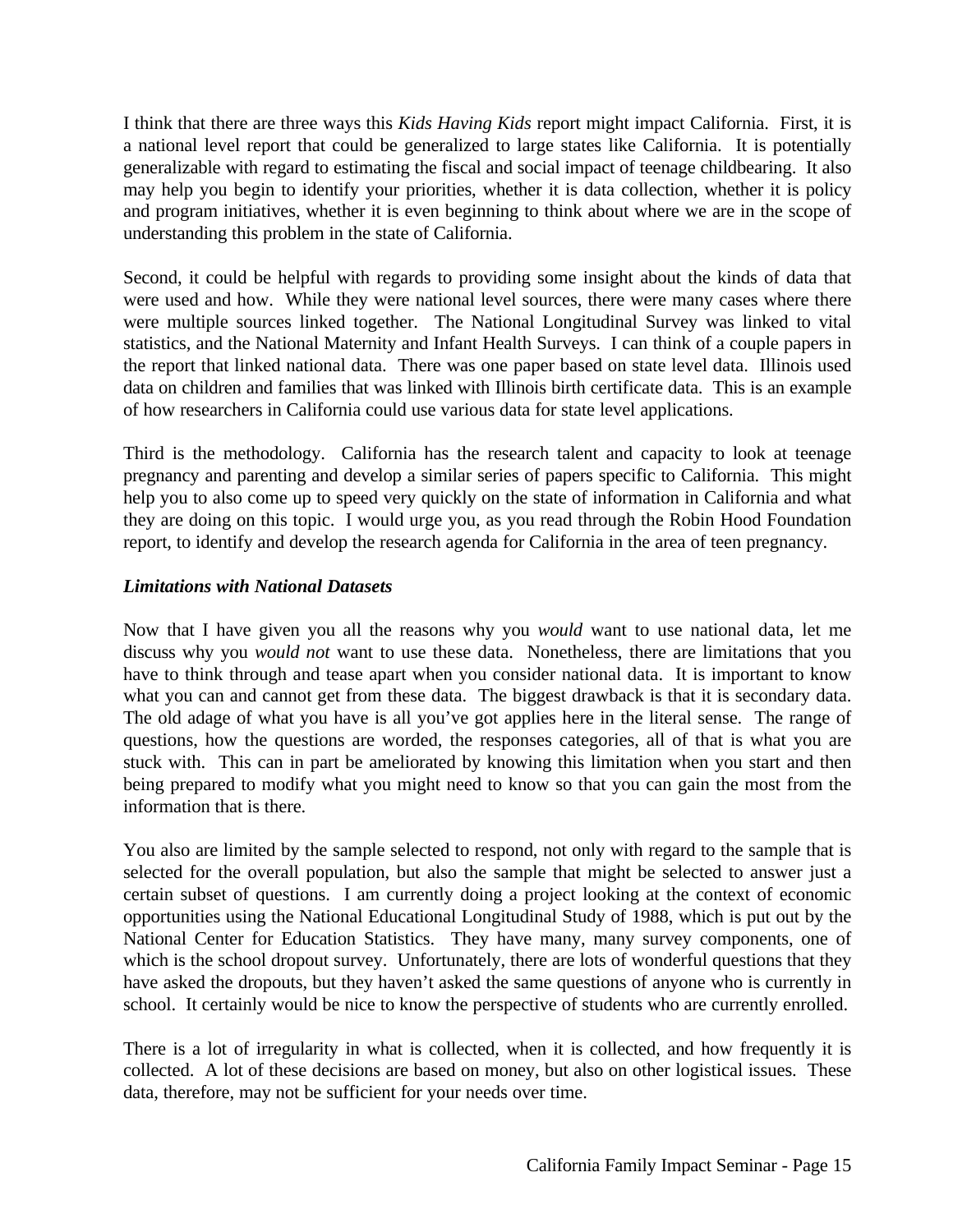There is also often a delay in when we get information. The National Longitudinal Survey that I am using is only collected every two years. There are some national surveys, such as the National Survey of Family Growth (NSFG), that are collected approximately every five years or so sometimes it is four, sometimes it is six—depending on how long it takes to get into the field and get out. There are some studies like the National Health Interview Survey (NHIS), which had a nice and rich child supplement in 1988, however, there has not been another supplement since.

The assessments at the state and local level can be limited. I can't think of any national dataset that does not have some level of state, county or census track identifier. Since it is generally a public use dataset, such identifiers are not normally available to individuals. Confidentiality may limit or exclude you from having access to data with identifiers. You may have to talk with the agency that is sponsoring the datasets to learn their guidelines or protocol for getting access to confidential data. Child Trends has been able to make arrangements with the National Center for Education Statistics to get NORC, the National Opinion Research Center out of Chicago, to link zip code level census data to the NORC's datasets. Thus, there are ways you can get around the confidentiality issues, but you will have to go through an added step to do so.

There is the question of the stability of data collection and data availability. There are political priorities, funding and budget cuts, all of which run their course and have significant impact on whether or not a dataset will continue to be available, or whether or not certain information will be collected.

#### *Key National Datasets*

I will now describe some specific national datasets I have used, what they have been used for, and what has been helpful about them. The following is a list of surveys that I and my colleagues at Child Trends have personally used, those I am most familiar with highlighted.

- **Vital Statistics Natality Statistics [VSNS].**
- **National Survey of Family Growth [NSFG].**
- The fertility supplement in the Current Population Survey [CPS], the interim census information that comes out monthly.
- **National Longitudinal Survey of Young Women [NLSYW].**
- National Longitudinal Survey of Youth [NLSY]. The current one is for youths who were 14 to 21 in 1979. There is a new cohort of the NLSY that is being developed.
- **National Educational Longitudinal Study [NELS] of 1988**, a survey of eighth graders that was last conducted in 1988.
- National Survey of Adolescent Males [NSAM] looks at adolescent males between 16 and 19 in the United States. Freya Sonenstein and Leighton Ku at the Urban Institute are the key investigators.
- **National Survey of Children [NSC]**, for which Child Trends is responsible, was designed to look at family process measures and child well-being.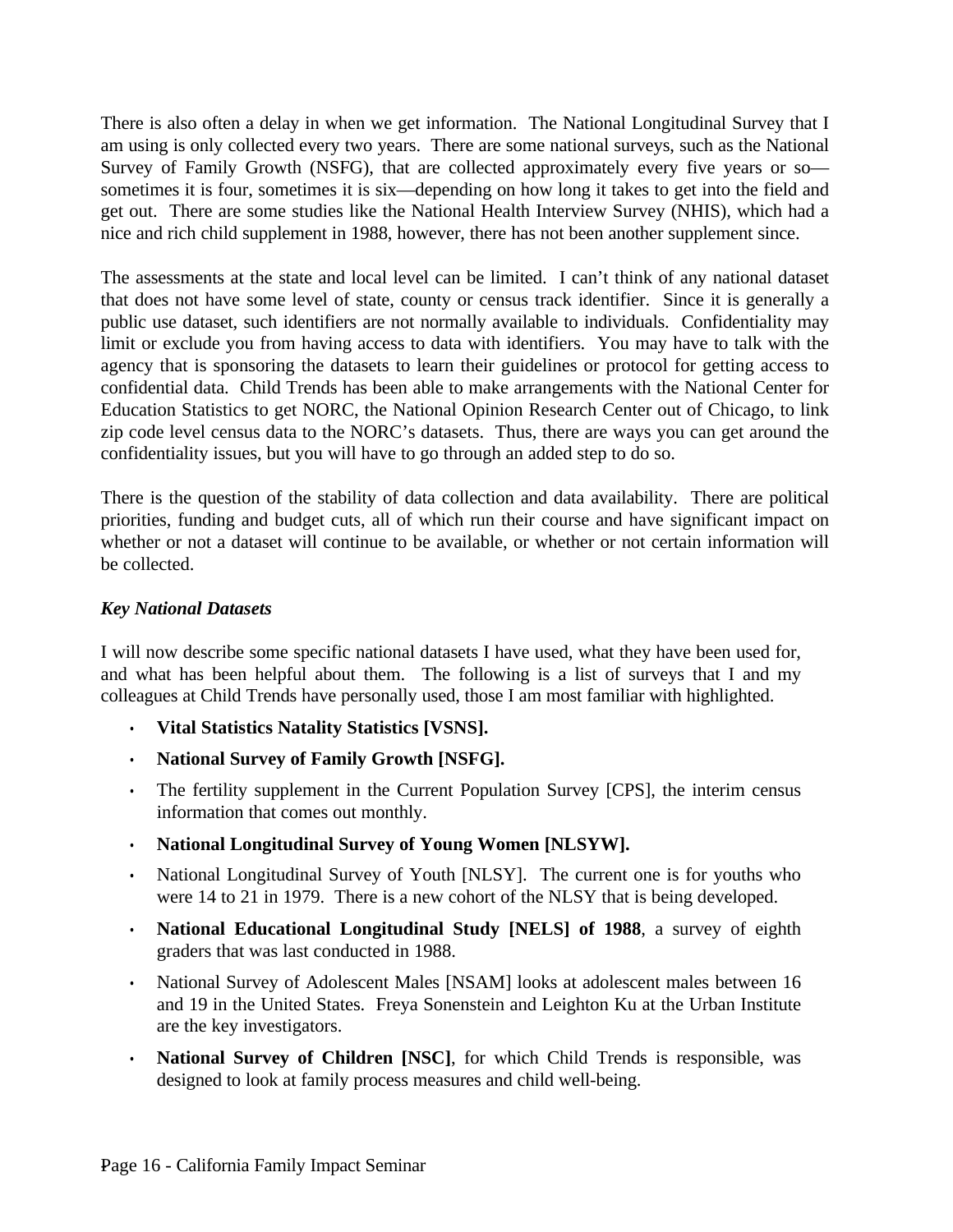• National Survey of Families and Households [NSFH], which includes some information about nonmarital childbearing among U.S. families.

The vital statistic data assists in calculating trends of teen fertility. We combine it with data from the NSFG to prepare our *Facts-At-A-Glance* report. I have also used some of these data to look at family planning service utilization, particularly the use of publicly supported services.

Kristen Moore, Child Trends' Executive Director, and I worked on a study funded by the Mott Foundation that looked at the impact of state level policies and services on teen fertility. In that study, we linked vital statistics with state level policy information data we collected to look at whether or not various state level policies were somehow correlated with various levels of teenage childbearing.

We used the National Longitudinal Survey of Young Women (NLSYW) for a special study we conducted, Delayed Fertility Among Youth. This study specifically looked at pathways to positive achievements, the likelihood of young women delaying childbearing and completing school, and the relative timing of those events.

Another Child Trends study, Perceptions of Educational Opportunity and Teenage Childbearing, used National Survey of Youth data.

Our study, The Impact of Economic and Social Opportunities on the Transition to the First Birth, was based on using NELS 1988 data. This is the study where we supplemented the NELS data with zip code level census information on such factors as unemployment rates, number of women employed, and so forth.

National Survey of Children data were used to look at family process measures of teen fertility.

The National Survey of Families and Households has been used by my colleagues at Child Trends to look at non-marital childbearing among U.S. families.

Given the various datasets that we have used, and given what we have used them for, I think we find four datasets to be the most useful in our work.

#### *Vital Statistics and Natality Data*

With the vital statistics data you get all birth certificates across the U.S. Data collection is continuous. The National Center of Health Statistics (NCHS) publishes monthly as well as an annual report; vital statistics data are also available on data tape from NCHS. Except for the National Survey of Family Growth (NSFG), there really is no other way to track fertility trends on a national level.

You can also get basic demographic information on the mother and often the father. I say "often" because often the father is not recorded on the birth certificate. Race, ethnicity, marital status, education, age and so forth are also available.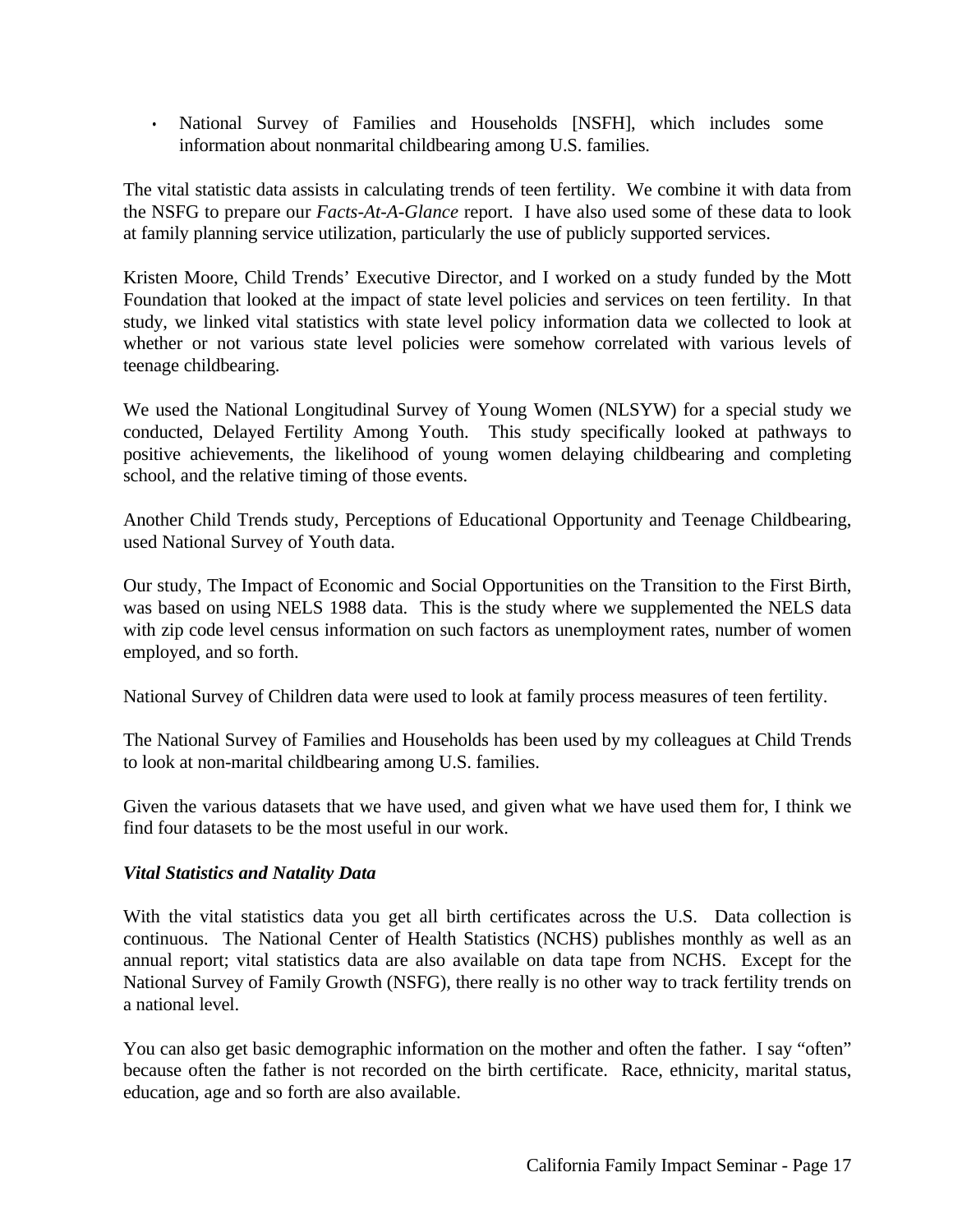There is also information on maternal lifestyle and health characteristics as of 1989, including medical service utilization and infant health. Basically in the vital statistics you can look at trends of teens and teen births, and you can look at them in various ways. Trends of births among younger teens versus older teens, birth order and repeat teen births, is something we do not focus on at the national level. I think we need to begin thinking about the number of teens that go on to have second and higher order births and the extent to which some of that may be playing into the cause of teenage childbearing or other aspects of pregnancy prevention policy efforts that you might want to focus on. Birth outcomes of children born to teen mothers. The mothers own maternal health behavior and whether or not she is receiving prenatal care. Is she smoking? Is she drinking? What are her risk factors during the pregnancy, and health service utilization?

#### *National Survey of Family Growth (NSFG)*

This is really the only dataset that provides us with a sense of family planning service utilization among a large sample of women in the U.S. It is extremely helpful to know who has access to contraceptive and health care services, what kinds of services they are receiving, and the frequency of care. That gives us a very different picture of the number of women who may be at risk for pregnancy and not getting care in accordance with their risks. The NSFG provides among other things, detailed information about sexual practices, fertility, pregnancy, contraceptive history, marital history, family planning service utilization, infertility service utilization, and birth expectations. As Jennifer Frost said, the 1995 data have been fielded and hopefully will be available for public use probably sometime in 1997.

#### *National Longitudinal Survey of Youth (NLSY)*

The focus is on labor market experience of the cohort of youth, roughly 11,000, a little bit more if you are looking at the institutionalized as well as uninstitutionalized civilian population. They were 14 to 21 in 1979, so if you are talking about a contemporary cohort, this is not the data you need to look at. However, it does allow you to look at some very important pieces of information from education and employment, youth risk behaviors, deviant behaviors, just a wide variety of things.

There are some who have problems with that dataset, and yes, there are problems with it. But it has a host of information on youth development and transitions to the world of work which I think are very important to know in order to better understand teenage childbearing. There are many of us who work in this area that think that the problem of teenage childbearing is merely a manifestation of a larger problem, which is associated with transition to adulthood. With these kinds of surveys, you can explore the extent to which young people are having children, how difficult it is for them to make other kinds of positive transitions, and how easy is it for children not having children to follow a more traditional trajectory and take the more traditional path. The NLSY is one vehicle with which you can do that.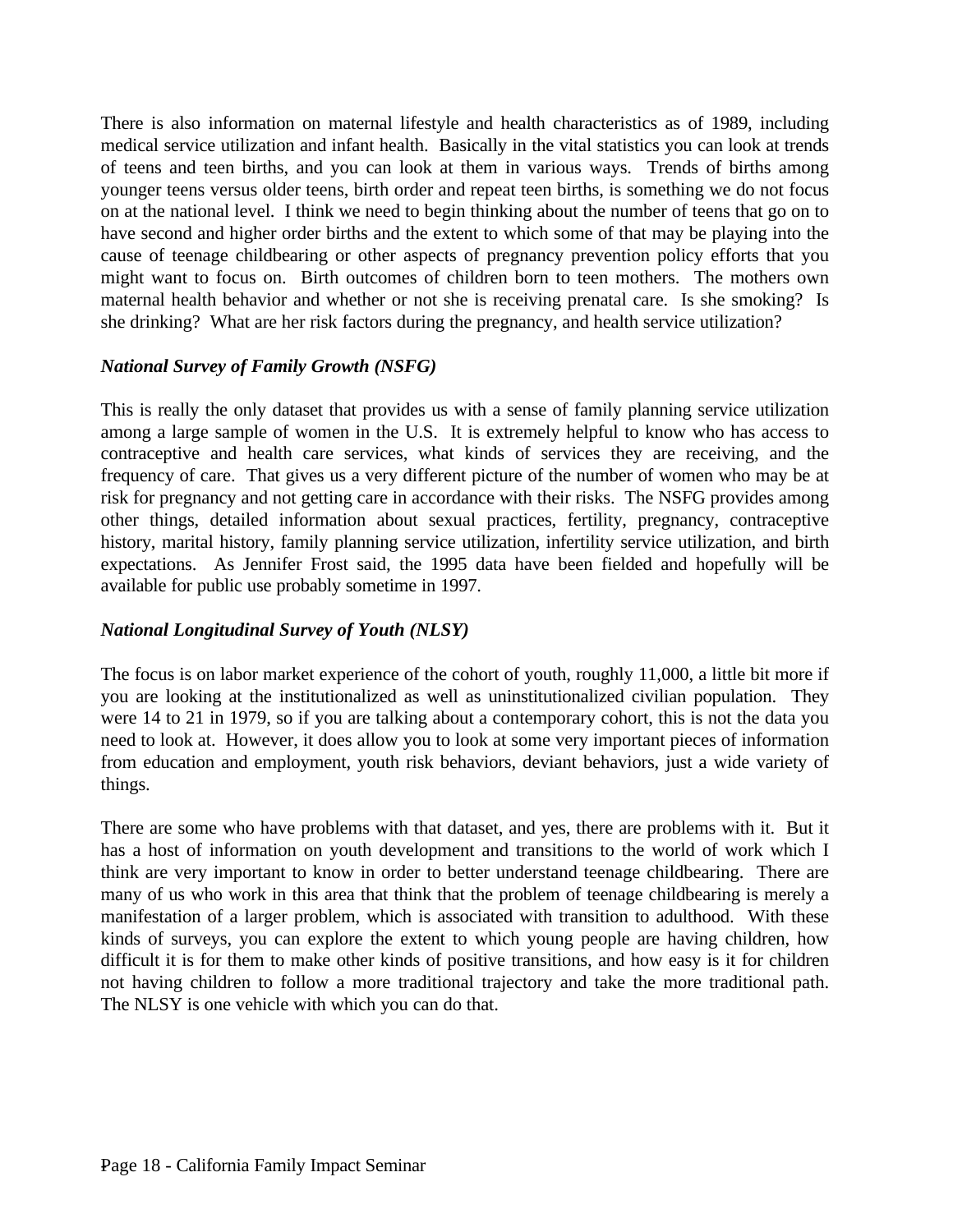#### *National Longitudinal Survey of Youth—Child Supplement (NLSY-CS)*

An alternative to the NLSY is the Child Supplement of the NLSY. It looks at the mothers and the children born to mothers within the NLSY cohort. It was designed to really look at child development data on the children born to teen mothers in the NLSY. Data have been collected every two years between 1986 and 1994.

You can look at the impact of teen childbearing on the child as well as the early social, emotional and other kinds of developmental milestones of the child. If you consider that the first cohort was 1986, and given that it is now 1996, depending on the age of that child, we may be finding the children of teen mothers who are now themselves becoming teen parents. There may be a cohort of the children in that data that could be very useful and would be a much more contemporary cohort of young people to look in regards to teenage childbearing.

#### *National Education Longitudinal Study (NELS)*

This is a dataset that I am currently using. It allows you to look at educational process information that is often not available on other datasets. It is put out by the National Center for Education Statistics. It focuses more broadly on transition from school to work, school to postsecondary school, and has many, many subgroups of students, parents, school administrators, teachers, and school dropouts. There is very rich information on the family and home environment, and the school environment. It is not as accurate or complete in its fertility histories or marital status, but it is sufficient to be able to document births, including births by marital status. We are linking that with census level zip code information which certainly enriches the dataset.

#### **Changes in National Data Collection**

There is a general interest among federal policymakers in a shift from less federal involvement to state control that often will follow the programs now being forced upon the states. One most frequently mentioned is the issue of welfare reform. There are lots of other things going on that we can anticipate will result in a shift from strong federal involvement to state-focused involvement—whether it is the development of programs and policies, funding for those programs, or data collection.

There may be financial funding, block grants to the states on how to use and develop your own programs. This might mean increased control for the state, but it also might mean increased responsibility, and it generally does mean increased responsibility to monitor. It has not come to my attention that an increase in responsibility to monitor has been coupled with increased funding for monitoring. We all know that, for the most part. States, and when you get down to counties, are not in a position to be handling the increased responsibilities, certainly without increased resources. Therefore, there will be greater reliance on states to develop and track utilization and outcome measures on teenage childbearing and other kinds of social services.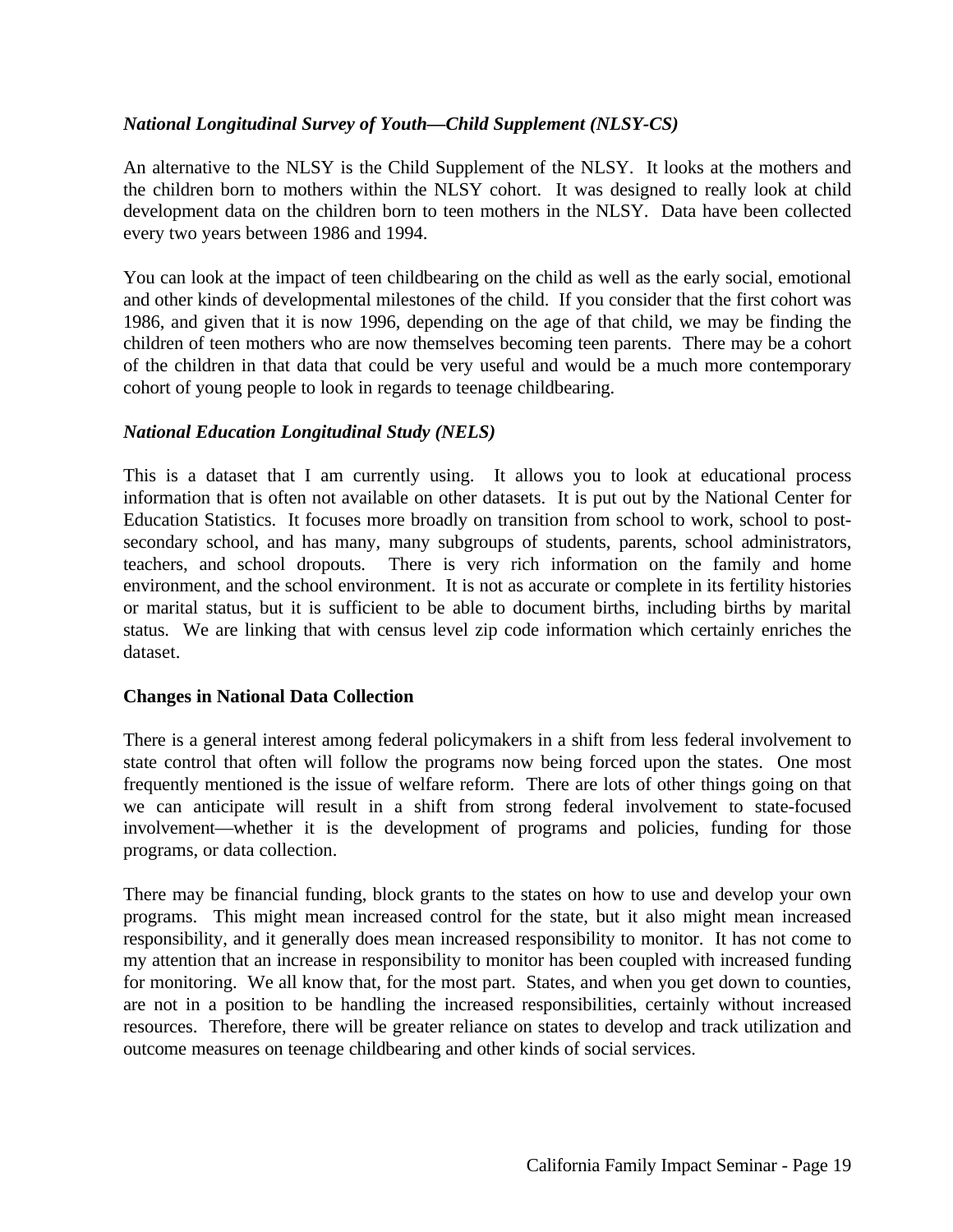You may be called upon as a state to be much more reliant on your own internal resources to either collect and analyze data, as well as to maintain monitoring and evaluation activities that have historically been carried out at the national level. That is not to say that national data won't be available. However, there may be changes in certain programs like welfare where states are going to be called upon more heavily to keep track of information at a local level. So those are the two things that I would like to focus on today.

My recommendations would be to, first, assess and develop your capacity to monitor state level data. What kind of data are available to you in-state? What is the quality and timeliness of, in particular, state vital records or other fertility data that might be available to you? What is the capacity for having a state information system and where would that be housed? Who are the players involved? The State Health Department, State Kids Count, academia, nonprofit organizations? There are many people that are doing relevant things in California, and you need to consider who all your parties are and what they bring to the table.

Next, make contact with other states. There are a lot of other states that are in your same situation, particularly given the changes from federal to more state focus. Can the data collected state to state be compared? What do they collect and in what format? Also, if there is less national data available, it may mean that we have to rely on states to bring all this together to give us a national focus, and if they are in different formats, it is going to be very hard to do that.

Determine your key services, programs and policies that would impact teen pregnancy. Can you currently monitor the impact of such initiatives? What data would you need to monitor them? What are the location and format and quality of the data? What opportunities are there to explore ways to link the multiple data sources? For example, state vital statistics, social services, and other health service utilization.

To the extent that you can, make use of national data on a state level. Whether that is using vital statistics by state, analyzing selected datasets, looking at state level measures—possibly whether it is by county—and make use of national information that is currently available that can help you establish a solid foundation for where you think you need to go.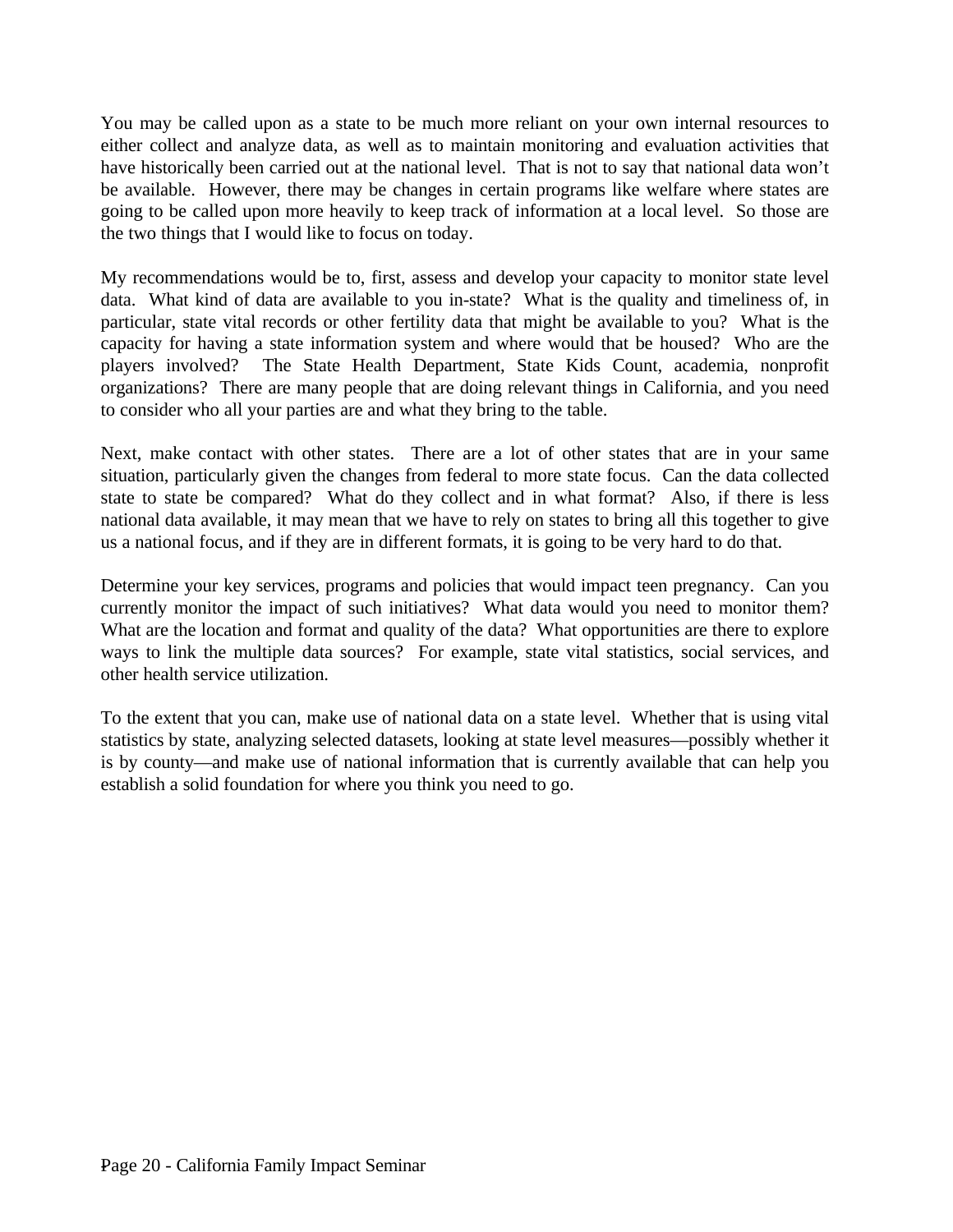# **CHAPTER III: USING MULTIPLE DATA SOURCES FOR DETERMINING SOCIAL AND DEMOGRAPHIC CONDITIONS AND FOR PUBLIC POLICY ANALYSIS**

#### HENRY E. BRADY, PH.D., DIRECTOR, U.C. BERKELEY DATA ARCHIVE AND TECHNICAL ASSISTANCE (UC DATA) AND PROFESSOR OF POLITICAL SCIENCE AND PUBLIC POLICY

*and*

JANE MAULDON, PH.D., PROFESSOR, U. C. BERKELEY GRADUATE SCHOOL OF PUBLIC POLICY

#### **DR. HENRY BRADY**

#### **What is UC DATA?**

Let me begin by telling you a little bit about UC DATA (Data Archive and Technical Assistance). We have five basic goals. One is *service delivery*—delivery of quantitative data to students, faculty and staff at U.C. Berkeley in the most efficient and effective manner. That is really a core aspect of what we do, and we also deliver data to the public as well so that people can call up our data librarian.

One of the virtues of UC DATA is that we not only take data and analyze it. We spend a lot of time trying to help relatively naive users use data, and we have learned a lot about how to make that possible because these are incredibly complicated datasets. Consider, for example, the National Longitudinal Survey of Youth (NLSY) data Barbara Sugland discussed. Often people are unable to understand how these data are put together and what they can do with them. Part of our goal is to try to make it possible for people—undergraduates, graduate students, and really naive people like faculty members—to learn how to use these kinds of data. That is important. I believe that for any kind of data system you want to create, you have to make sure you have a way to get the data to people.

Another thing we do is develop *innovations in data archiving and data accessibility*. We have been working with a group of libraries around the country to create a national social science data library consortium. With the advent of the Internet it is becoming much easier for people to get the data. In fact, we have a large collection of census data on-line. In the old days you had to take nine track tapes and mount them and suffer through the whole process of getting to the data. Now it should be possible to have even big datasets on-line and readily accessible. If you go to the U.S. Bureau of the Census web page to look at detailed census data, you will be sent to the Lawrence Berkeley Lab and on to UC DATA for census data that is on-line at the neighborhood block and census track level.

We have 250 CD ROMS on-line that allow those data to be immediately accessed by people over the Internet. We are getting over 20,000 hits a month. One of the things we are trying to do is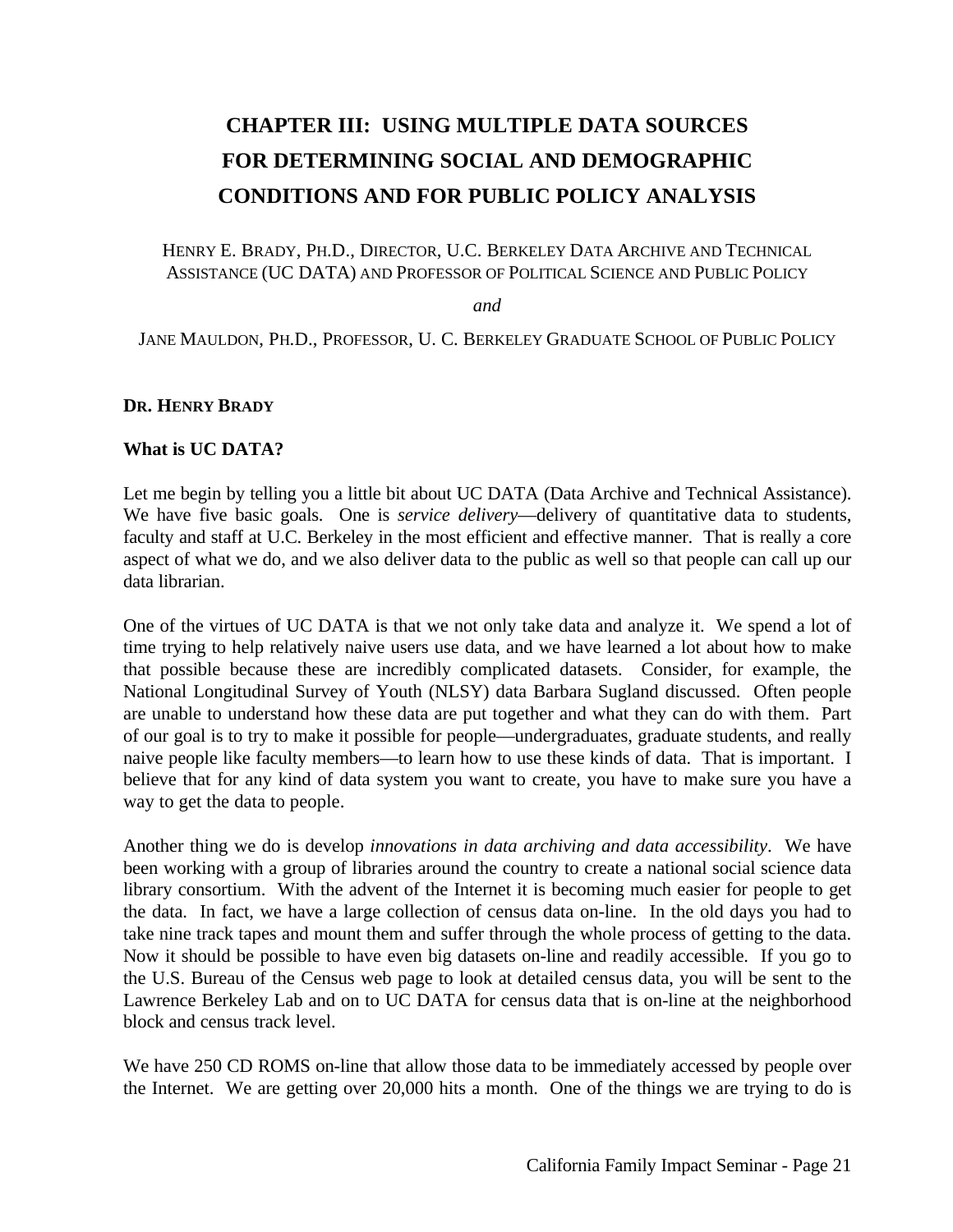make data very easy to get to through the Internet. I think it should get easier and easier over time. The goal here is to make it as easy for a student, researcher or anybody to include a table, graph or simple data analysis in a research paper as it is for the student to find a quotation supporting the thesis of a paper. Instead of going to a book and trying to get a quotation that supports your point by authority, you might appeal to data—what a novel thought—and actually find information that shows the results sought.

We are also *creating new social science datasets*. For example, we have been working with Werner Schink from the California Department of Social Services and others in the state attempting to create datasets that link various types of data together and which can be made more useful to social science researchers. There is a lot of administrative data out there. We are trying to make it useful.

*Social policy research*. There are already a lot of people doing research on poverty, welfare, and related fields. We also *train graduate students*. That is very important to us. The capital costs of learning about some of the datasets that Barbara Sugland and Jennifer Frost were talking about are very, very high. It takes a long time before you understand what is going on with those datasets. The more graduate students can learn about these datasets, the more the next generation of researchers will be working on social policy issues. If graduate students can be taught about them while in school, that means for the rest of their life they will go to those datasets and use them in research.

#### **Databases for the Work Pays Demonstration Project**

Figure I-1 describes what we are doing with the Department of Social Services with California's Work Pays Welfare Reform Demonstration Project. Briefly, Work Pays changed various aspects of the state's welfare system. One component of Work Pays makes changes in the work incentives for adult parents. Another component is the Cal-Learn Program for pregnant and parenting teenage AFDC recipients, which Jane Mauldon will talk about at greater length.

To develop information about state programs, we are starting with the State of California MEDS (Medi-Cal Eligibility Data System) file. The MEDS file contains eligibility information on all Medi-Cal recipients from 1987 onwards. We have constructed from this dataset a 10 percent randomized sample of persons and 10 percent randomized sample of cases. Werner Schink's office actually did the initial work to get all this together; we did the finish work to put it into a database that would be useful to researchers. We have now constructed a "persons file" and a "cases file."

We have also created a "sample LDB" (Longitudinal Database) file for the 15,000 cases that are part of the Work Pays demonstration project evaluation. These are experimental and control cases in a classic randomized field experiment from four counties: Alameda, San Joaquin, San Bernardino and Los Angeles. For these 15,000 cases we have data from the MEDS file, so we can watch from 1987 onwards how their status changes in basic programs such as Medi-Cal and AFDC.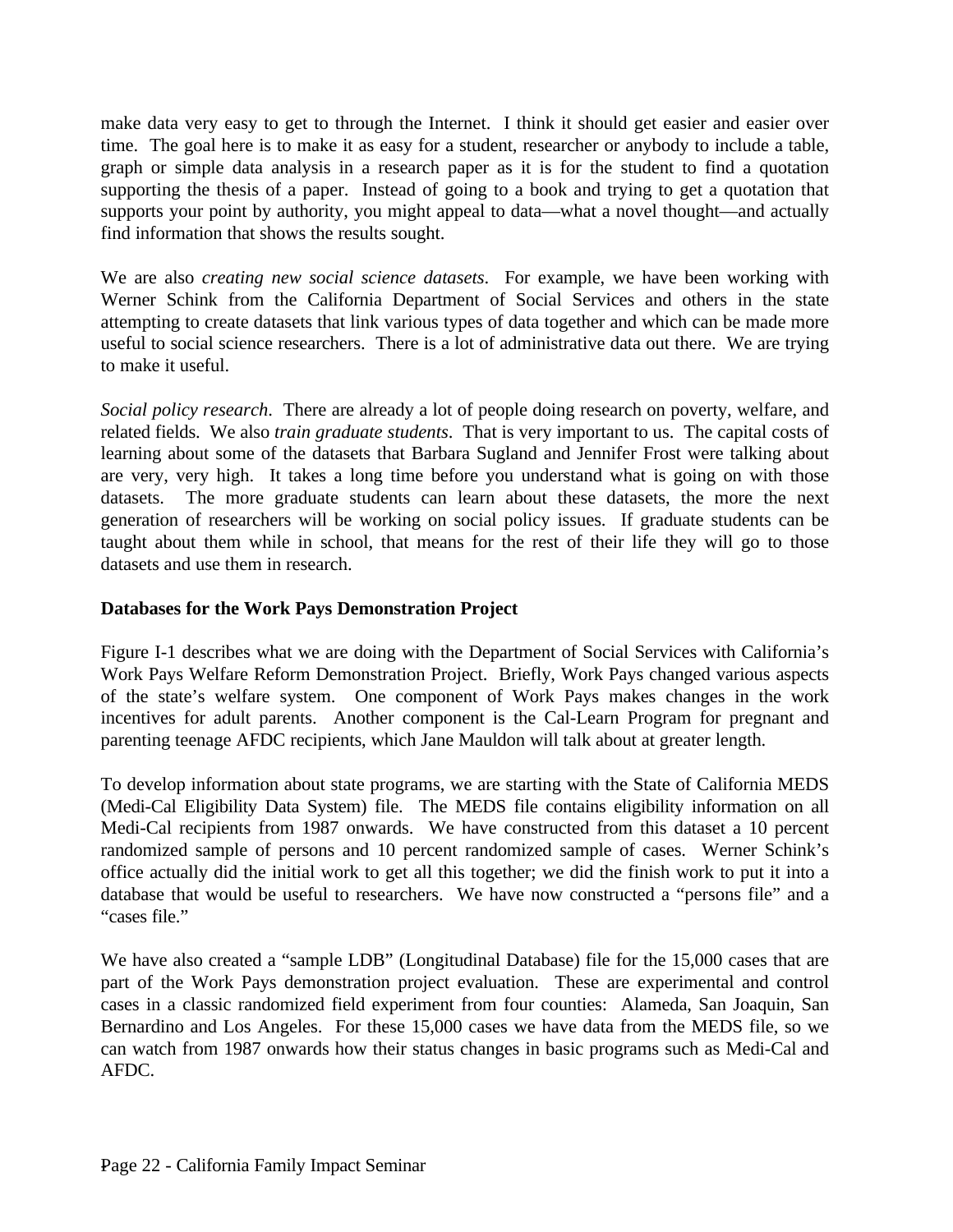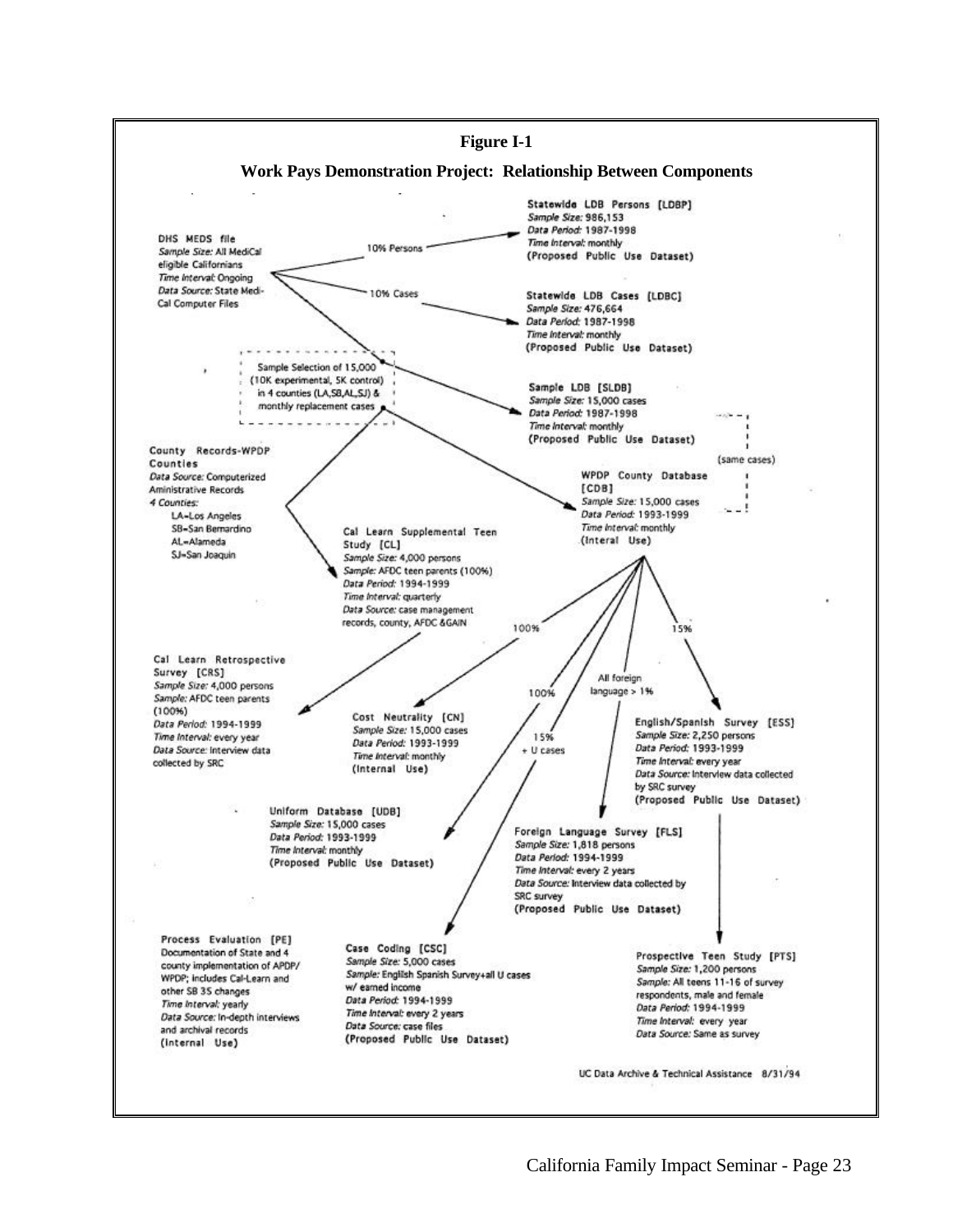We also have data on these 15,000 cases from the four evaluation counties from 1993 onwards and are receiving additional data on a monthly basis. We are linking these data to the sample LDB file. Then, in addition, for 15 percent of the 15,000 sample, we are undertaking a special English/Spanish and Foreign Language Panel Survey. The foreign language survey is being done in Laotian, Cambodian, Vietnamese and Armenian. Thus we have these two surveys with lots of information on each case. I think the foreign language survey is especially interesting because we know so little about these Southeast Asian communities and about the Armenian population in Los Angeles.

Therefore, for a portion of California's welfare population we have MEDS data, county administration data, and the special English/Spanish and Foreign Language Panel Survey data.

Figure I-2 below provides a schematic description of what we are trying to do. There are three axes here. The horizontal axis is time. Data over time are enormously useful for tracking people and figuring out what happens in their life histories. The axis into the diagram represents the number of cases. You need a lot of cases in order to make sure you have a good sample—or better yet maybe even a complete census of everyone. The vertical axis is the number of variables. To undertake useful analyses, you need a lot of information about each case, and this means having a large number of variables.

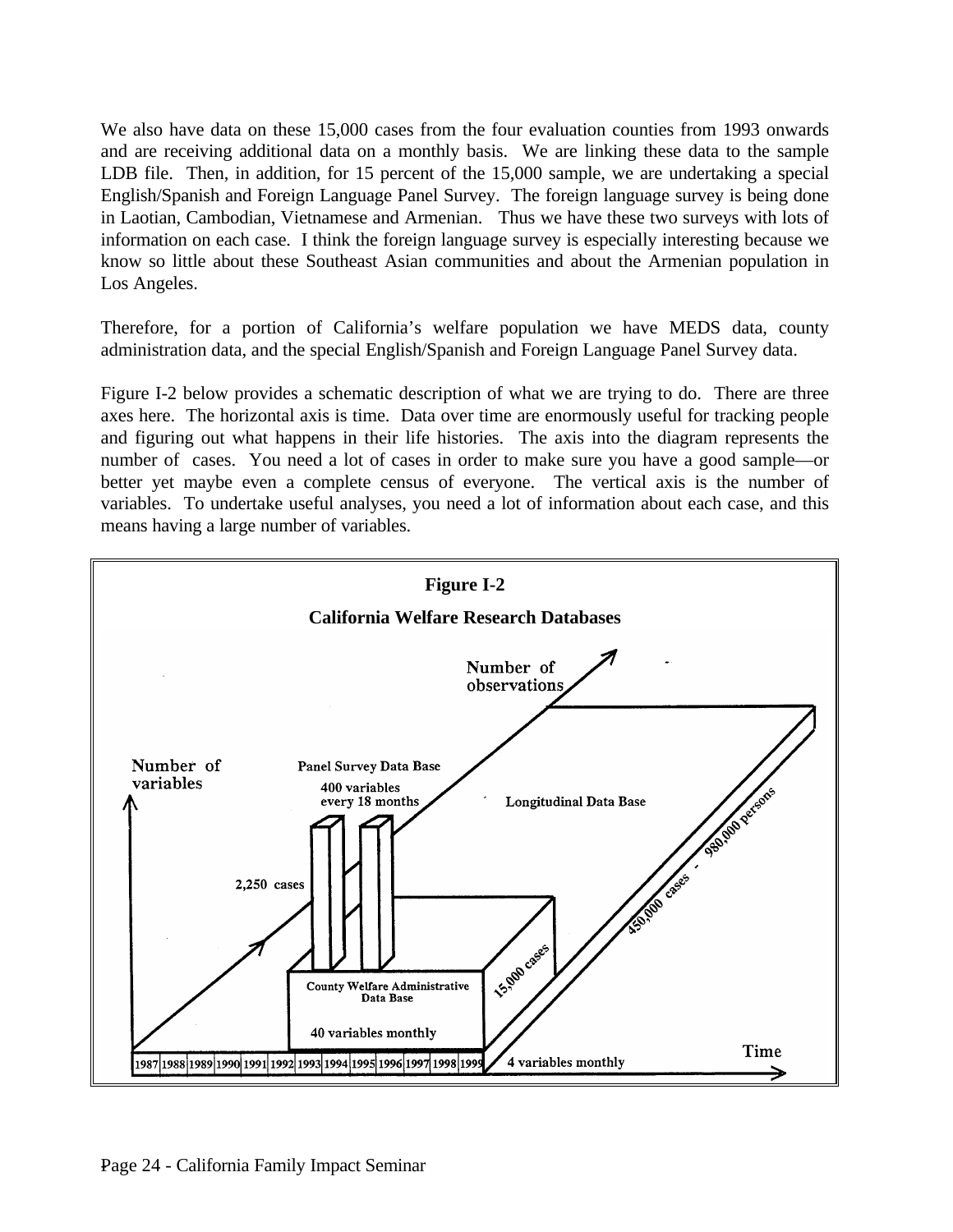The LDB file created from the MEDS file is very good over time because we start in 1987 and, hopefully, go up to 1999 and beyond. It is also very good in terms of the number of cases. It is an enormous number of cases when you take a 10 percent sample of everyone receiving Medi-Cal in California. It is weaker in the number of variables because administrative data files tend not to have the depth of a survey instrument. But it does have some strengths due to time and in the number of cases.

In addition to the LDB data, we have the county data. These data are richer in the amount of information collected, especially in Los Angeles County where there is a lot of particularly interesting data—on immigrants, for example. These datasets have already spawned some dissertations in our shop. In addition, we have surveys that are very rich in the number of variables, the amount of information per case, but which only involve a small number of cases. Although surveys are typically done at a point in time, in this case they will be re-interviewed at eighteen-month intervals.

With a database constructed as illustrated in Figure I-2, for each survey respondent we have other information about them from the county databases and from the longitudinal state database. You can cut these data in a lot of different ways to answer different kinds of questions. You can also sometimes use the strength of one dataset to help you learn about the other datasets as well. They provide cross-checks on one another. The basic philosophy is to try to combine these so you get all three dimensions: time, lots of cases, and lots of information.

As we go from the MEDS data, through the county data, and down to the special English/Spanish and Foreign Language Panel Survey, we are following the logic displayed in Figure I-2.

There are other data projects and studies that we are doing, like the Cal-Learn study and a prospective teen study that Jane Mauldon will discuss.

#### **Comparing Administrative and Survey Data**

In all of these endeavors, our strategy has been to combine administrative, program outcome, and panel survey data. Let me discuss the strengths and weaknesses of each type of data. Figure I-3 below compares the use of administrative data versus survey data. There are three basic things you want: a large amount of *data* or information on as many *cases* as possible at as many *times* as possible. These three things represent the three dimensions shown in Figure I-2.

For administrative data, there is usually a small amount of data on each case. If you will recall, the problem with administrative data is it often does not have very many variables. But with surveys, you can usually ask respondents a large number of questions, so you get a tremendous amount of data on each case.

The quality of data differs between the two types of data, although in interesting ways. It is not uniformly the case that administrative data is worse than survey data or vice versa. Administrative data can be the best source of data on certain kinds of events that occur because it is the data of record. For example, if you want to know if somebody is on welfare, it is probably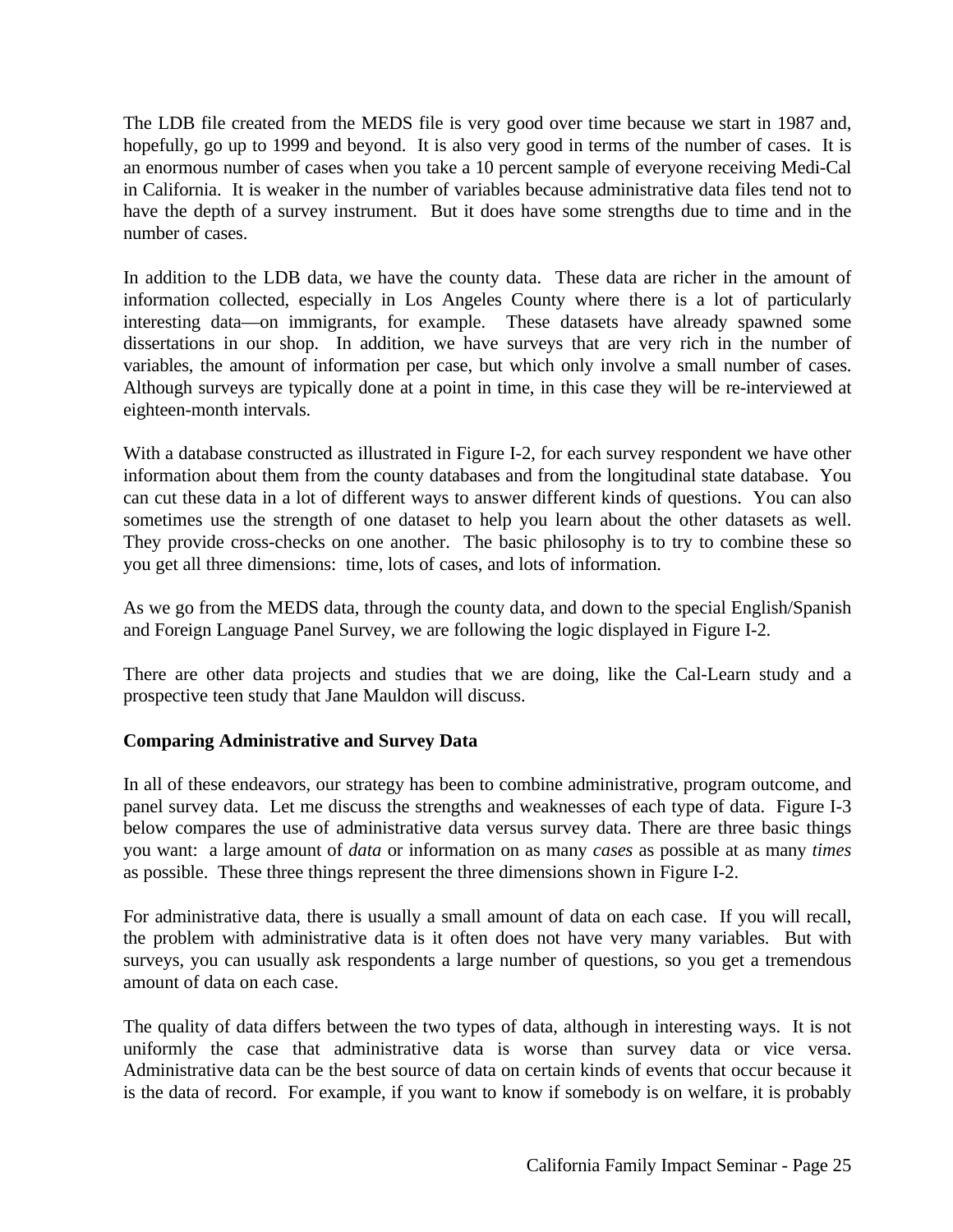best to have data from the administrative system that wrote the check. That is probably the best definition we can think of for what it means to be on welfare. Vital statistics is probably better data on basic things like births, deaths and birthweight of babies than are retrospective survey questions about those kinds of things. Thus, administrative data can be better than survey data.

On the other hand, with survey data you can have controlled administration of questions and survey interviewers who are well trained so they do a good job in asking certain types of questions—especially about sensitive issues like abortion or family planning. Many survey organizations have worked hard to find the best way to ask these kinds of questions.

There are usually a lot of cases with administrative data, but not many cases with surveys. Also, crucial events data are often recorded much better by the administrative data system than by surveys.

| <b>Figure I-3</b><br><b>Administrative Databases versus Sample Survey</b> |                                                                             |                                                                          |  |  |  |
|---------------------------------------------------------------------------|-----------------------------------------------------------------------------|--------------------------------------------------------------------------|--|--|--|
|                                                                           | <b>Administrative Data</b>                                                  | <b>Survey Data</b>                                                       |  |  |  |
| DATA:                                                                     |                                                                             |                                                                          |  |  |  |
| Amount of Data on each case                                               | Usually small amount                                                        | Usually a great deal                                                     |  |  |  |
| Quality of Data                                                           | Good for things related to business<br>purposes                             | Controlled administration of<br>questions                                |  |  |  |
|                                                                           | Often bad for other things                                                  | Sometimes problematic for financial<br>data and dates of events          |  |  |  |
| Ease of collecting new data                                               | Relatively easy if data already on<br>system                                | Relatively easy if survey already<br>planned                             |  |  |  |
|                                                                           | Very hard if data not collected on the<br>system                            |                                                                          |  |  |  |
| Cause or Effects Data?                                                    | Often very rich effects data but poor in<br>explanatory variables or causes | Able to collect both causes and effects<br>data                          |  |  |  |
| <b>CASES:</b>                                                             |                                                                             |                                                                          |  |  |  |
| Completeness of enumeration<br>of the possible universe                   | Usually very good                                                           | Sometimes problematic                                                    |  |  |  |
| Number of Cases                                                           | Often very large                                                            | Usually fewer than 5,000                                                 |  |  |  |
| TIMES:                                                                    |                                                                             |                                                                          |  |  |  |
| How often data collected                                                  | Events recorded on system if business<br>transaction                        | Each interaction requires special and<br>costly effort                   |  |  |  |
|                                                                           | Seldom other times when data are<br>collected                               | Often hard to capture transitional<br>events                             |  |  |  |
| Who initiates data collection                                             | Either claimant, employer, or carrier                                       | Those doing the survey                                                   |  |  |  |
|                                                                           | Initiation occurs as organic part of<br>transactions within the system      | Often without knowledge of ongoing<br>events in the system being studied |  |  |  |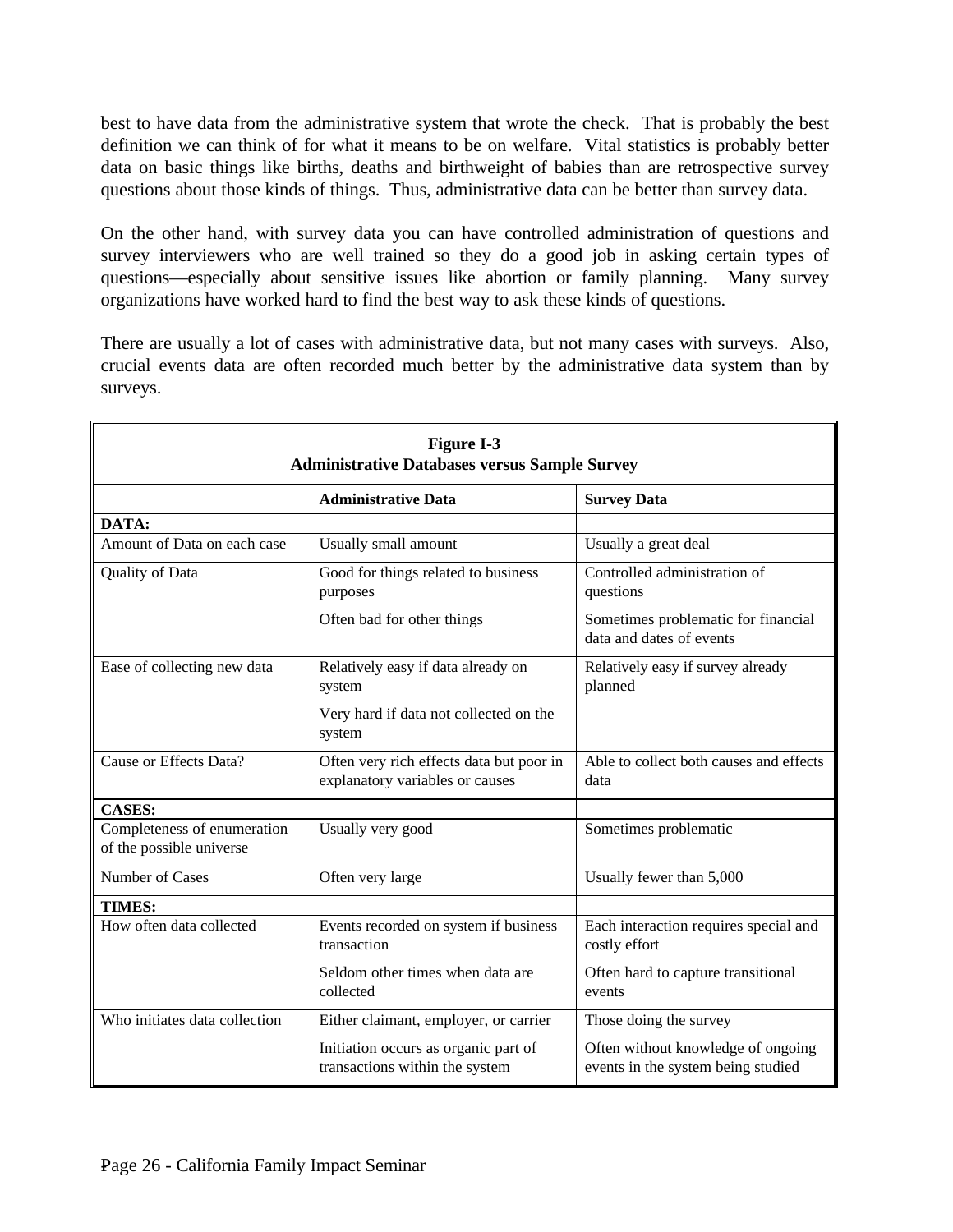Now consider causes or effects data. One of the problems with administrative data is that it is often very good at telling you something that happened, but not very good at telling you some of the antecedents to that. For example, most administrative datasets do not include a good measure of education. Yet for almost anything we are studying, education is a fundamental variable. We know it affects almost any kind of behavior. Therefore you need a survey to get that kind of information. Another important type of information is job history. In California, this is available from Employment Development Department (EDD) records that are maintained for unemployment insurance and other purposes.

# **Answering Questions With Data**

Figure I-4 below is an example of how you get denominator data by linking different datasets. It shows how the counties line up in percentages of children on welfare ranging from Yuba County at the top with the highest percentage of children on welfare down to Marin County with the lowest percentage of children on welfare. A lot of administrative data is good at telling you who is on welfare or who has given birth or something like that. However, one of the big problems is that it is very bad at telling you the size of the population at risk. This information serves as the denominator, which you need in order to establish program participation or activity rates. Let me describe what we did when we wanted to know what percentages of children in each county in the State of California are on AFDC. This is a very simple question to ask, but it is hard to answer.

To answer this question we combined data from two places. We used the public welfare data in California statistics published by the Department of Social Services as the numerator and we used census data for the denominator. We had to do some updating to get the 1990 census data to be comparable for 1994, which we accomplished with some simple extrapolation procedures.

Let me talk briefly about answering questions with the Longitudinal Database (LDB). The LDB file, you will remember, is 10 percent of the cases, or of the persons, from the state MEDS file. It does not have a lot of information or data per case, but it does have date of birth, age code, eligibility status, county, race, ethnicity and sex. The structure of the dataset is that it is a longitudinal database from 1987 to the present for a 10 percent sampling of cases. We have been linking this to EDD data—quarterly earnings, industry codes, etc. We are now in the process of trying to link it with vital statistics as well.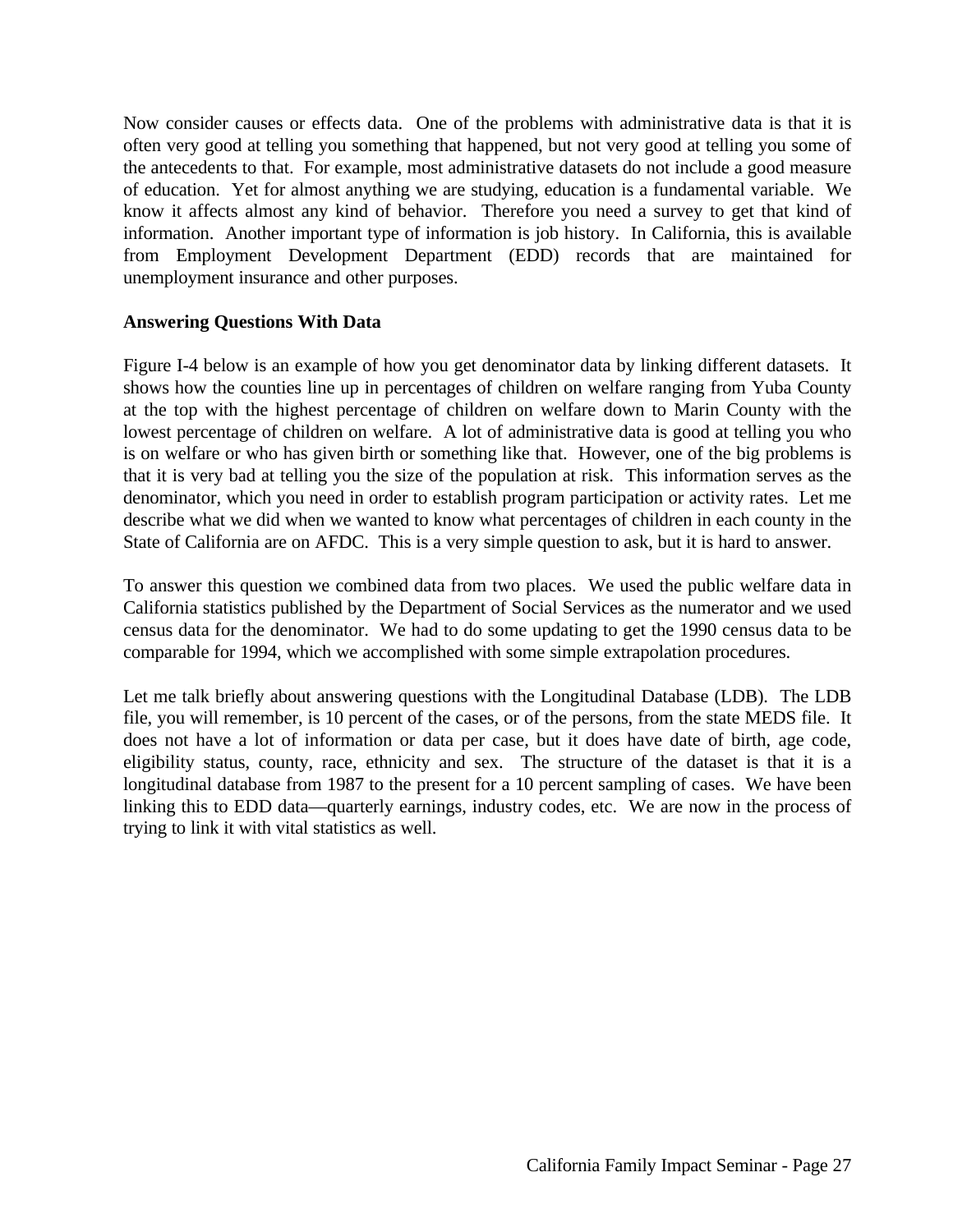

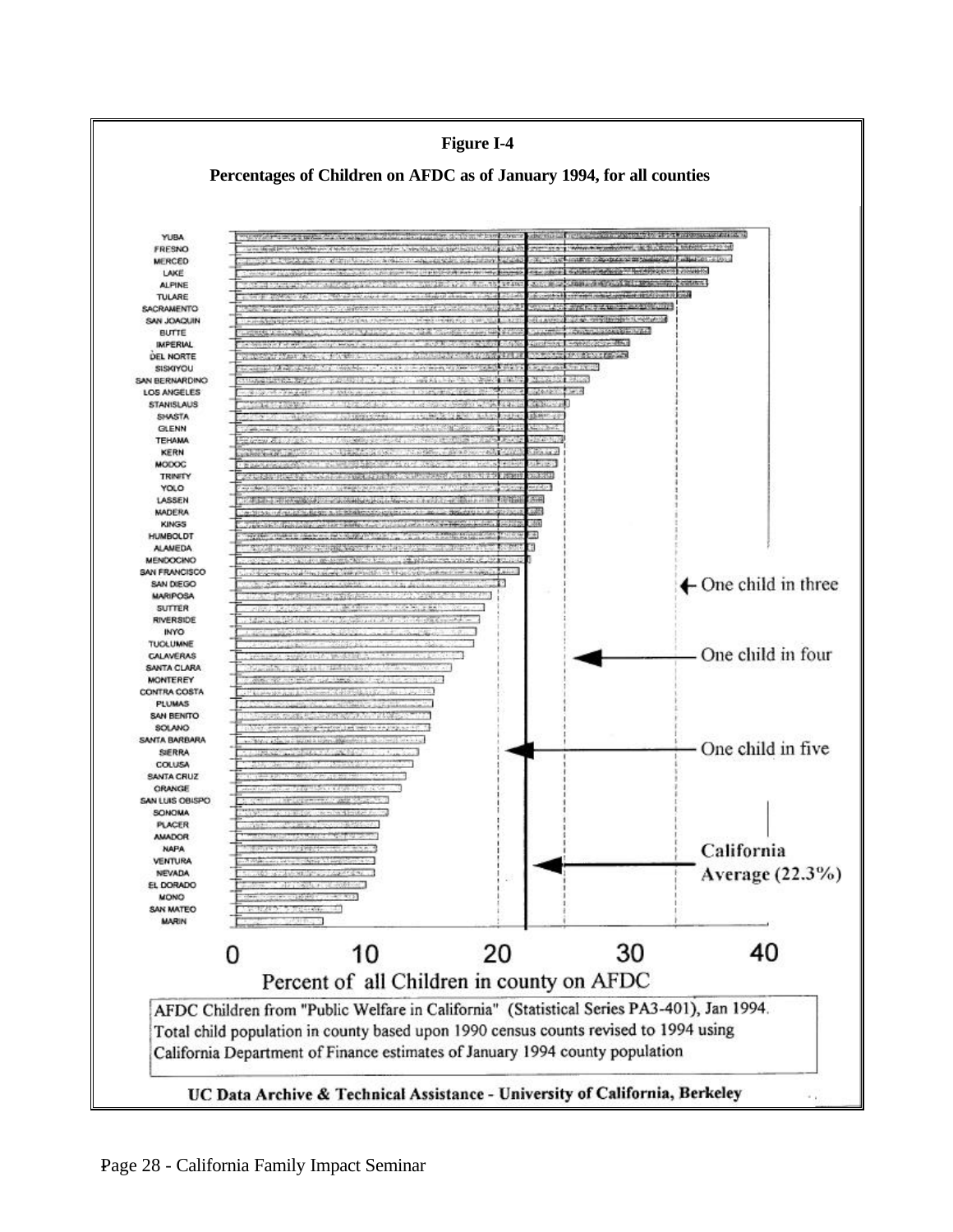What does this allow us to do? Figure I-5 below describes the data we would need to use to answer the question, How many teenage mothers become welfare recipients? That is a simple question. Can we get an answer? What we could do is take a random sample of teenage mothers from vital statistics data and link names to the longitudinal database and see who shows up there. We have not done this yet, but this is something that could be done. Even though the LDB data is only a 10 percent sample, there are simple statistical adjustments to get this kind of information. What is the problem? The most basic problem is getting good matches, because you do not have social security numbers to match. But there are ways to deal with these problems so that this strategy can answer the question.

Another question: At any given moment in time, how many welfare recipients were or are teenage mothers? To answer this, we can look at the age of children in each case and use the age of the mother to determine if she was a teenage mother by simple arithmetic. That sounds simple enough. Unfortunately, all biological children may not be in the case. Non-biological children might be in the case. A stepchild who could be rather old and therefore would give the impression that the woman in the case was a teenage mother when, in fact, she was not.

There are also "nested" cases, which is a real problem here in California. This is a situation where you have a 30-year-old mother, a 15-year-old daughter, and a one year old child. Is that one year old the child of the 15-year-old daughter or the child of the 30-year-old mother? It makes a difference, obviously. For Cal-Learn a big problem has been trying to identify teenage mothers in nested cases.

What happens to teenage welfare recipients over time? Figure I-5 describes how we can answer that question, as well as others.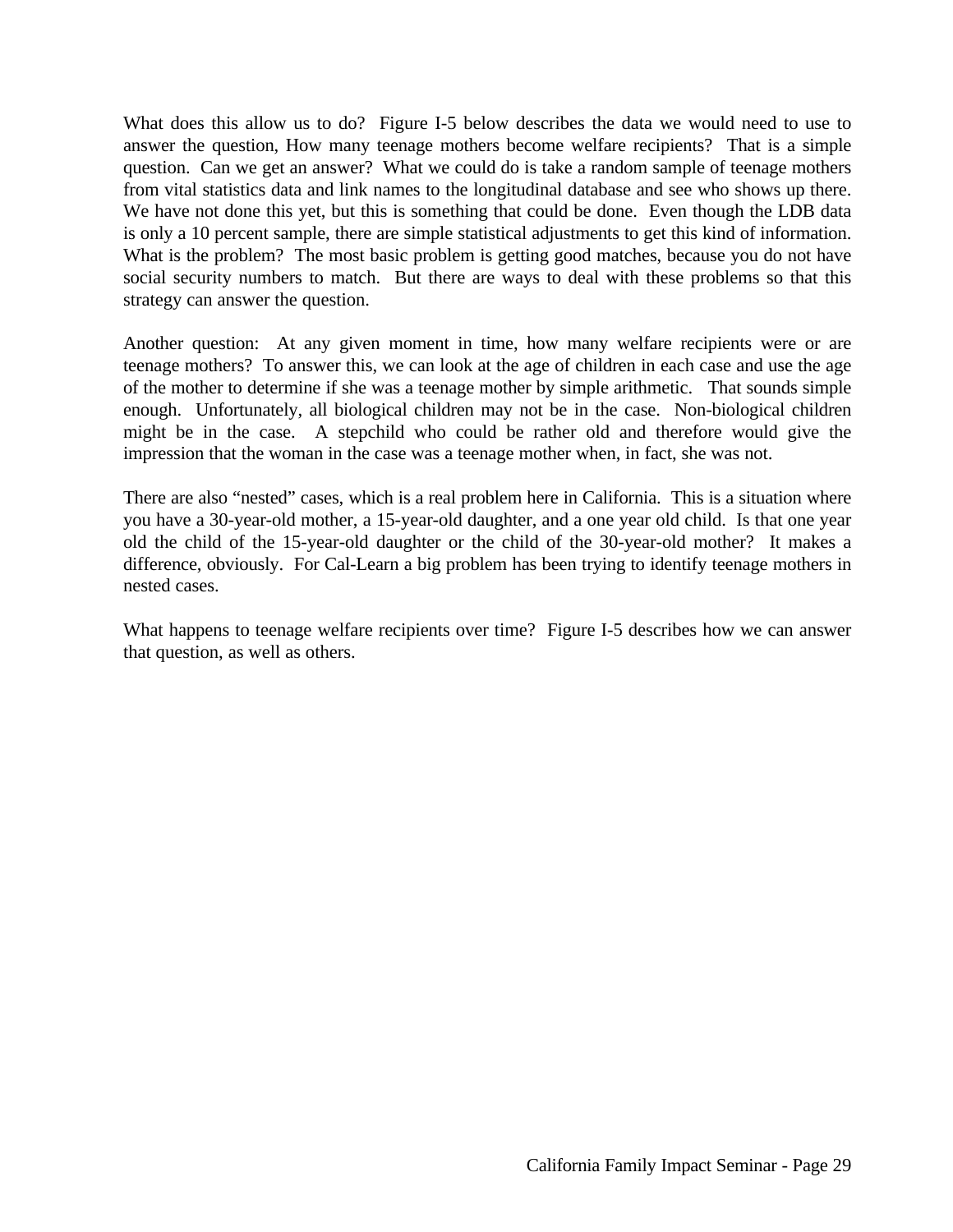# **Figure I-5 Longitudinal Database: Some Typical Questions** *How many teenage mothers become welfare recipients?* We could take a random sample of teenage mothers from vital statistics data and link names to the LDB. *Problem:* Getting good matches *At a given moment in time, how many welfare recipients were/are teenage mothers?* We can look at age of children in case and use age of mother to determine if she was teenage mother. Or we can use vital statistics data for this purpose. *Problems:* All children may not be in case Non-biological children in case Nested cases Vital statistics data only for California *What happens to teenage welfare recipients over time?* Once we identify teenage mothers we can follow their welfare history over time using the LDB. We can follow their wage history using the EDD data. We can follow their childbearing history using vital statistics. *Problems:* Identifying teenage mothers Limitations of wage data Linkage of datasets

Figure I-6 below lists all of the information we are gathering with the special English/Spanish and Foreign Language Panel Survey. Particularly interesting is the respondent's AFDC history and reasons for AFDC status—questions about why the person goes on welfare. There are also questions on housing, food, and health—really quality of life indicators—the kind of housing you live in, whether you go to food banks, have nutritional needs, or often use hospital emergency rooms for health needs.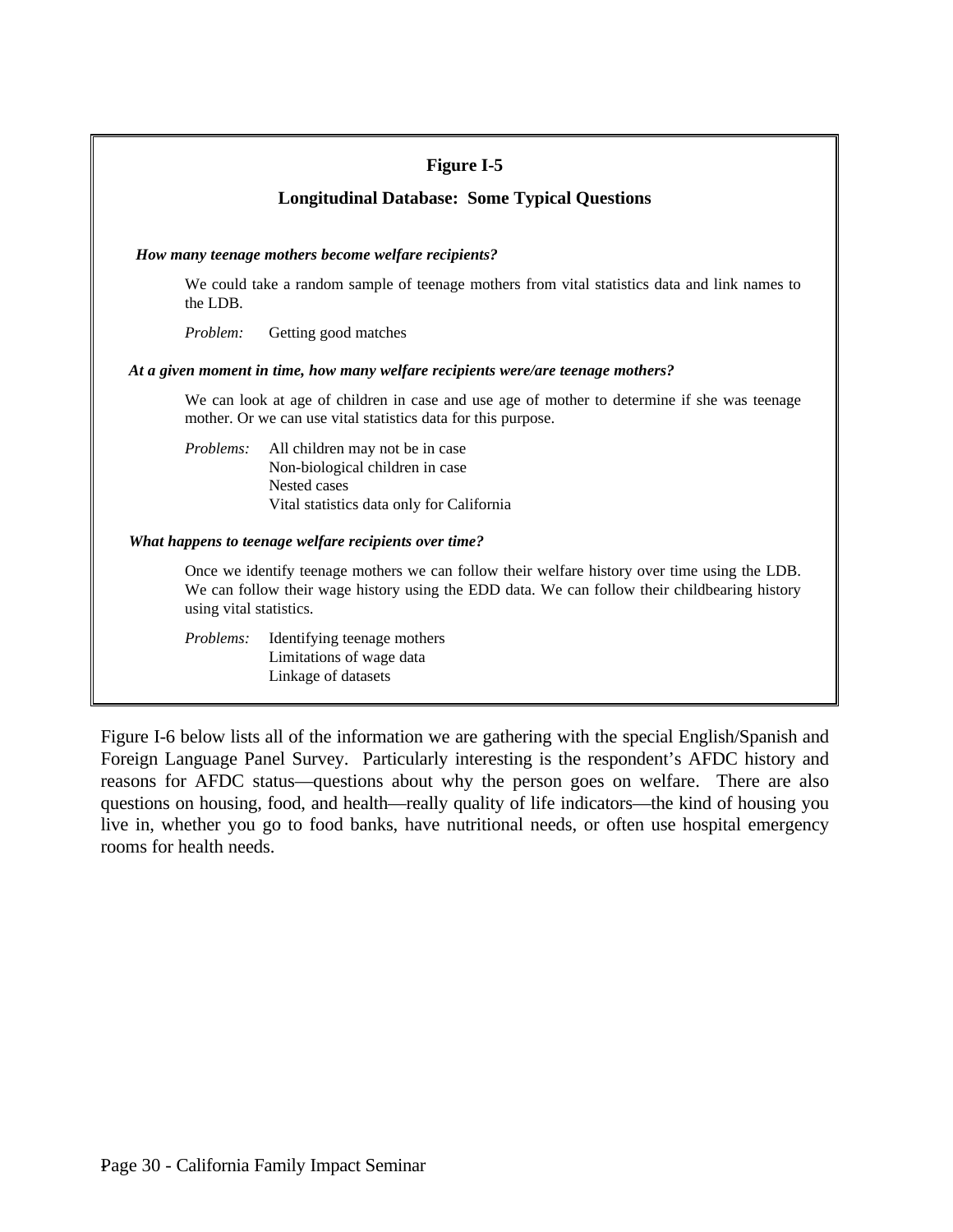# **Figure I-6 Questions on English/Spanish and Foreign Language Panel Survey** A. Members of Household and Family B. AFDC history and Reasons for AFDC Status C. Housing, Food, and Health D. Disabled Children, SSI, and Costs of Disabilities E. Health Questions for Randomly Selected Child F. Childbearing History for All of Respondent's Children G. Education and Job Status of Respondent H. Quarterly Income, Expected Wages, Living Standard I. Spouse-Partner Education, Job Status, Quarterly Income J. Sources of Income for Respondent K. Child Care Knowledge, Experience, and Impact L. AFDC Knowledge M. Receive Earned Income Tax Credit Project (EITC) N. Interviewer observations

Disabled children are another big issue these days. Particularly with teenage mothers, you want to know how many of them have disabled children and what kinds of extra burdens that places on the household. There are many other interesting items listed in Figure I-6.

What can we do with these data? What is really useful about the survey data is that the researcher can control for various characteristics of the welfare recipients because we have information about things like education, past job history, and so forth. For example, we might want to know, after we control for various characteristics, how long teenage mothers who experience welfare spells stay on welfare compared to non-teenage mothers who experience welfare spells (see Figure I-7). Notice that this is all conditioned on being on welfare because that is the kind of data we have here. To answer these questions we can use the extensive family enumeration on the special panel survey to identify these women. We can control for various factors and see what the results are. This question is similar to the kind considered in the report commissioned by the Robin Hood Foundation on teenage pregnancy impact, although they were not just concerned with people who had experienced welfare. They were concerned with the more general population of teenage mothers versus non-teenage mothers. As shown on Figure I-7, with outcome data, quality of life is another thing we can look at because we have that kind of outcome data.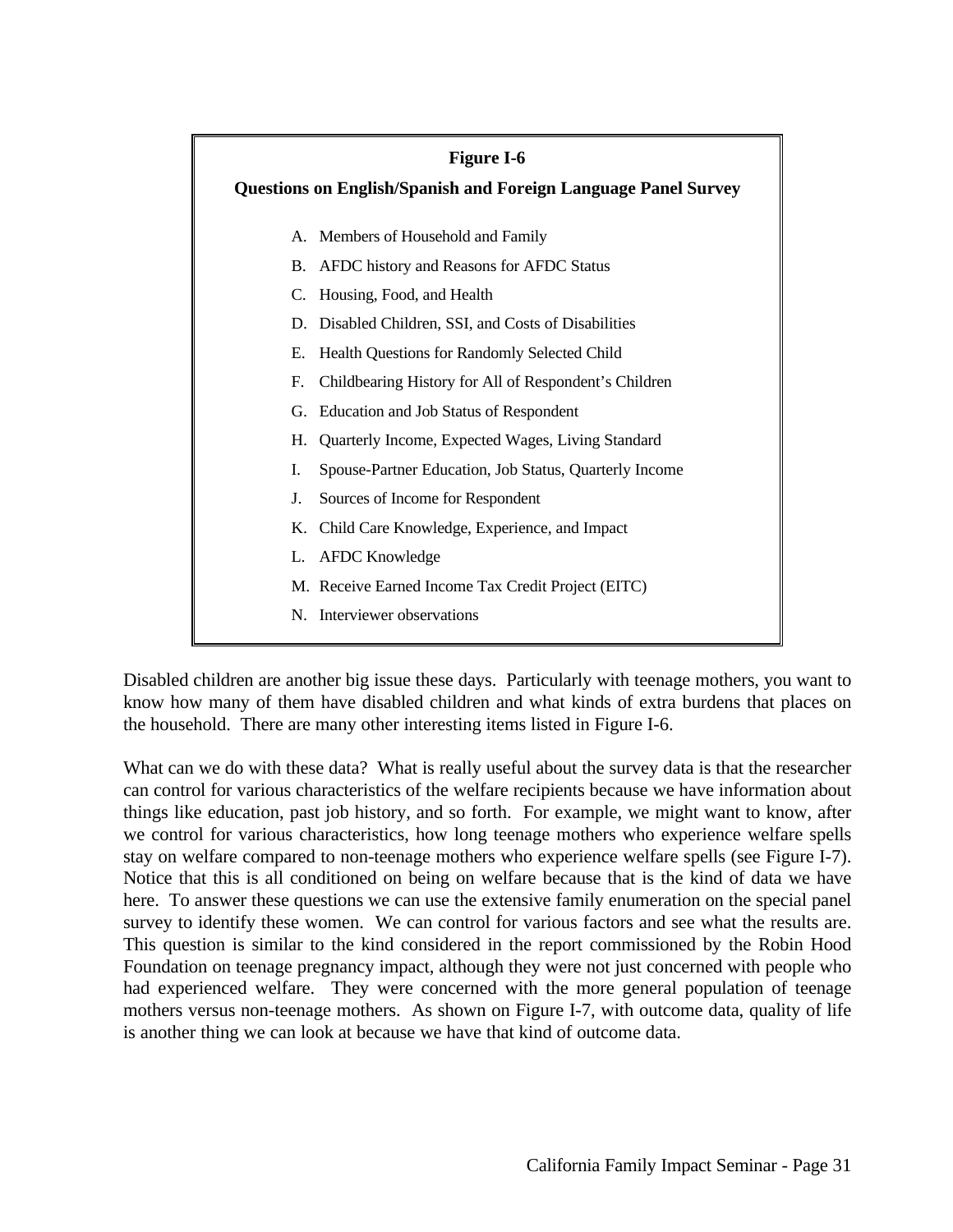# **Figure I-7**

**English/Spanish and Foreign Language Panel Survey: Some Typical Questions**

*After we control for various characteristics, how long do teenage mothers who experience welfare spells stay on welfare compared to non-teenage mothers who experience welfare spells?*

- We can use the extensive family enumeration to identify those women who were teenage mothers.
- We can control for educational attainment, job experience, and other characteristics on the survey.

*Problems*: Linking to datasets for welfare history Small sample sizes

*What is the quality of life for welfare recipients who are teenage mothers or for those who were teenage mothers?*

• We can use the survey questions on housing, food, and health to measure quality of life. We can also use questions on disabilities of children to see if these differ by teenage versus non-teenage mothers.

*Problems:* Small sample sizes Reliability of quality of life measures Reliability of disability measures

#### **Preliminary Final Thoughts**

A good strategy for studying welfare, family planning, and the impact of programs on children requires good measures of program participation and outcomes. A good strategy must also consider problems of getting data on minors and on sensitive subjects such as pregnancy history, especially questions like abortion. These are very difficult things to measure, but we must try to get meaningful responses. And data must be collected for denominators, such as the number of people at risk.

Good databases must also provide longitudinal tracking so you can see what happens over time, and they must provide small area statistics. A lot of folks are interested in what is happening in small geographical areas, so it must be possible to link the data with small area statistics. Barbara Sugland talked about linking some of the large national datasets through zip code to census data. That can be enormously useful because different areas have different numbers of services. Having a family planning clinic nearby undoubtedly affects family planning strategies. If we are going to understand what those impacts are, we are going to have to be able to link data to small areas.

We must collect data on independent or control variables so we can really study what the net effect of things are. For example, the Robin Hood Foundation report comes to the conclusion that being an adolescent teenage mother is causing a lot of problems. Yet one of their studies which actually reports on a sort of controlled experiment using miscarriage data as a control seems to find that, at least for the mothers, there is not that much impact of having children as a teenager in terms of their earnings and employment history.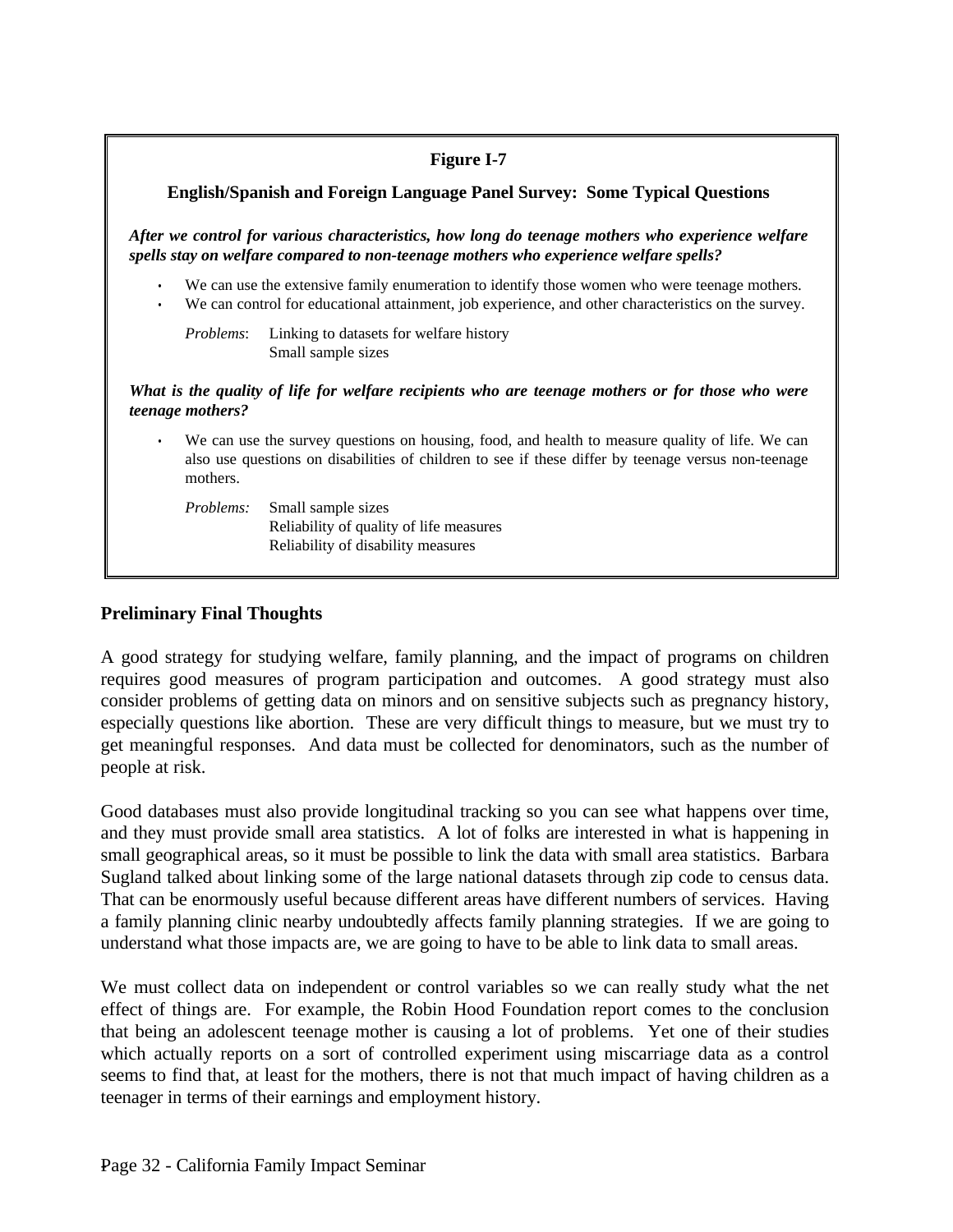This makes me wonder about a lot of the other information in the *Kids Having Kids* report, which seems to conclude there is a negative impact as a result of being a teenage mother on either their children or themselves. It is possible that with proper statistical controls, we would find that being a teenage mother is not the primary cause of the difficulties that teenage mothers and their children seem to experience throughout life. Perhaps teenage mothers have problems because of some of the things that cause them to become teenage mothers. That is, if we stopped teenagers from being mothers, people who would have become teenage mothers without our intervention might still have a lot of troubles in life. It is important to know whether this is true because it suggests that intervening to stop children from having children may not solve the basic problems that might be poor education, poverty, or something else.

We also need different kinds of data for different purposes. As I have shown, different modes of data collection have different strengths and weaknesses. Thus, much can be gained by linking data.

Finally, the big UC DATA thrust is that data must be made accessible to policymakers and researchers. This means more than just saying, "Come and get it." It means creating data books from the data that are usable to the policymakers so they do not have to trudge through the social science literature. It means getting data up on the Internet. It means having good graphical presentations so people can understand what is going on. There is a whole area of presentation and availability that has to be thought through as well.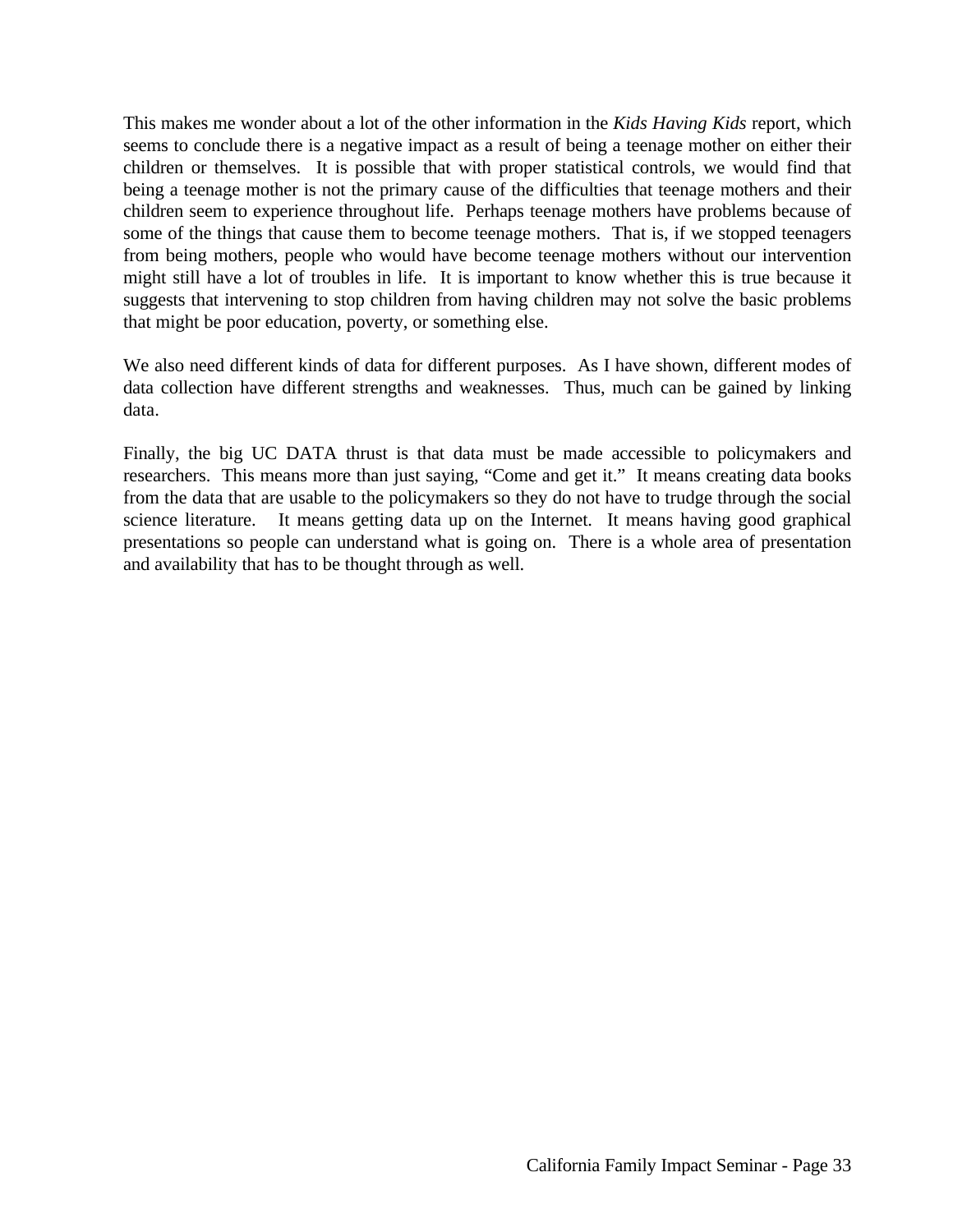### **DR. JANE MAULDON**

It is a real pleasure to be on this panel, especially with Jennifer Frost and Barbara Sugland because both their organizations are extremely effective mediators of the raw data, and both of these researchers have spent a lot of their professional lives investigating. Both Child Trends and The Alan Guttmacher Institute issue a range of extremely useful publications, among them AGI's *Sex and America's Teenagers* and Child Trends' *Facts-At-A-Glance*. These reports are available at no charge or for a reasonable price. I urge you to become part of the network of users of their work to make this kind of information accessible to policymakers and other researchers.

I want to talk about three projects. The first is the Cal-Learn program evaluation. We at UC DATA are studying the effectiveness of the case management and financial bonuses and sanctions components in increasing graduation from high school among teen parents. Then I will discuss briefly what we are calling a prospective survey, which is a study of young people growing up in families who were on welfare.

We are able to do this research by capitalizing on the Work Pays Demonstration Project research effort through which we are able to reach a large sample population of families that are on welfare. We will be interviewing the teenage children in those families over a period of time. Finally, I will describe very briefly a study that I, in collaboration with Claire Brindis at UC San Francisco's Institute for Health Policy Studies and others from U.C. Berkeley, have just completed for the California Department of Health Services' Office of Family Planning and California Department of Social Services looking at low income women's use of family planning services. An important component of that study was looking at the teenagers.

# **Cal-Learn**

The Cal-Learn Program is a combination of three elements: case management, financial bonuses and sanctions associated with school progress, and child care subsidies and transportation services. It is the component of California's welfare program initiative which establishes financial incentives and penalties that promote pregnant and parenting teen AFDC recipients to successfully perform in school, and the supportive services modeled after the state's Adolescent Family Life Program. As with the Work Pays demonstration, UC DATA is collecting data for the actual program evaluation by UCLA. The same four Work Pays Demonstration Project evaluation counties were selected: Alameda, San Joaquin, San Bernardino and Los Angeles.

One of the very interesting aspects of this new program is that county welfare departments don't know who these recipients really are, except as they apply or reapply for welfare. Regardless, this program is mandatory. Every teenage parent on welfare who does not have a high school diploma and is under 19 is supposed to be enrolled in Cal-Learn.

This is an example of the difficulties that programs in a variety of arenas are going to have as they start to target teenage parents. They do not know who they are, and our databases by and large do not tell them who they are. This problem will generate an interesting synergy between the needs of the data collectors and researchers and the needs of program implementors.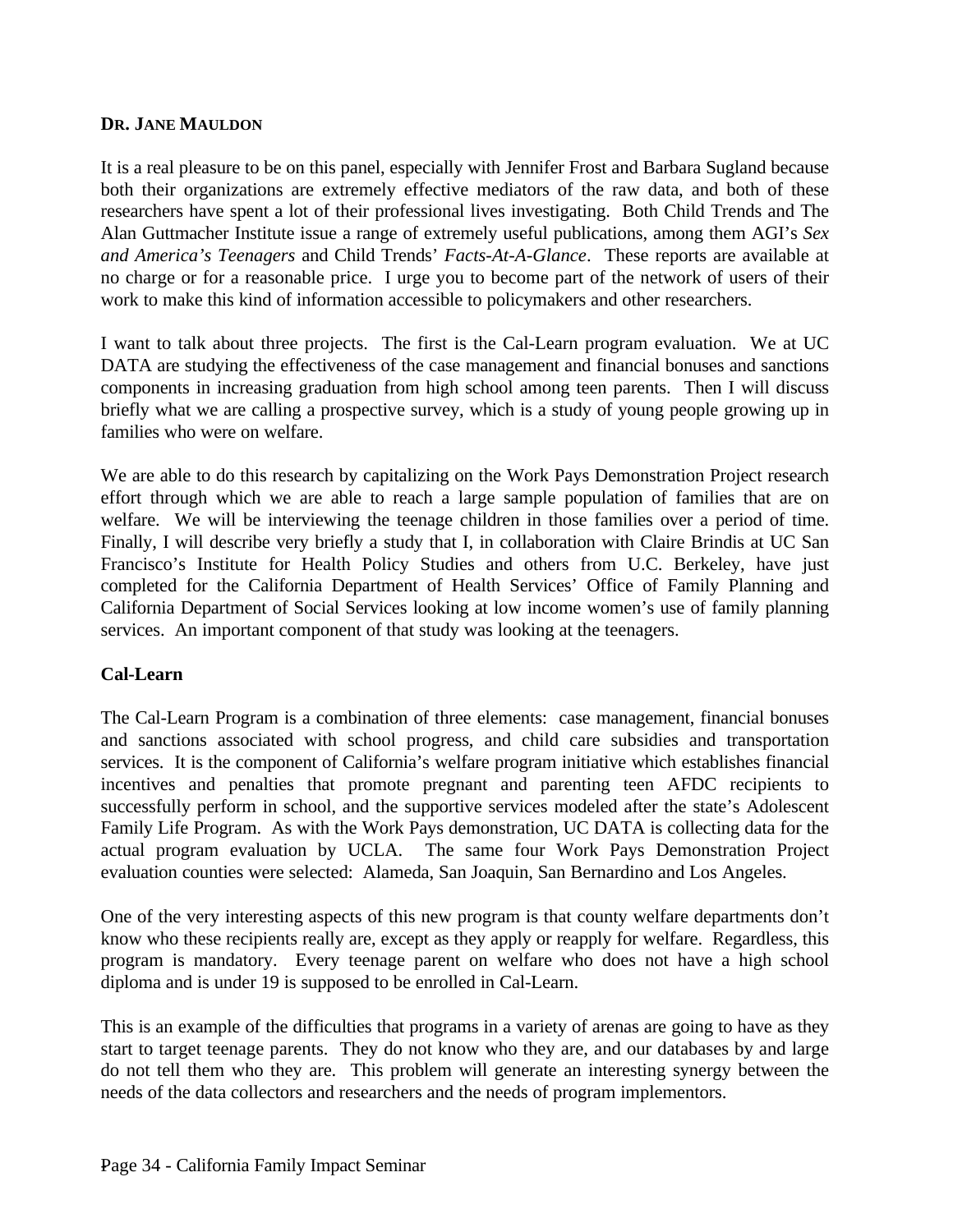Over time, however, those of us working with the administrative data will be able to identify the teen parents on AFDC. As Henry said, at present most databases "nest" teen mothers within the larger family AFDC case. So the Cal-Learn Program itself is going to help us generate additional data.

The case management is being offered by existing Adolescent Family Life Programs (AFLP). Where counties do not have AFLPs, pubic health departments, county welfare departments or other agencies are utilizing the AFLP case management model.

The financial bonuses and sanctions are associated primarily with school report cards—handing in a report card, making satisfactory progress on the report card. If you make satisfactory progress, you get a bonus. If you do not hand in a report card or if it shows F's all the way through, you are sanctioned.

We are using two different kinds of data: administrative data and survey data. We are calling it a retrospective survey data because these teens are already parents. The administrative data is in fact a very complicated set of different data systems that we are integrating from AFDC, including data from GAIN (Greater Avenues for Independence, California's welfare-to-work program), and from the case management database, called Lodestar. We link these three data and use them to track progress of the Cal-Learn participants over time.

In order to discern the impact of the case management and financial bonus and sanction components of the Cal-Learn program, we are randomly assigning the teens. Some receive both components, some receive one component, and some receive neither component. Everybody receives the supportive services, child care and transportation. That is held constant across the study.

The retrospective survey allows us to obtain background information on these teens in order to be able to answer two different types of research questions. First of all, which treatment conditions lead to a given outcome? In this case, outcomes are completion of high school, increased selfsufficiency, labor market entry, and delayed childbearing for second births. The treatment conditions are the different combinations of financial bonuses and sanctions and case management provided to each sample group.

It is very important to realize that what a teen parent receives from a program like Cal-Learn may have little impact on her life because of other problems she is facing. In order to determine the most important things that affect her outcome in either the short or long term, we need to be able to control statistically for important background factors that will mediate her success in Cal-Learn. We also want to know what the important background factors are and how those important background factors might interact with components of the Cal-Learn program. For example, for teens who have experienced a great deal of failure in school, which is common among teen parents, financial bonuses and sanctions may not be relevant because they have already failed under the existing system of "bonuses and sanctions"—things like report cards,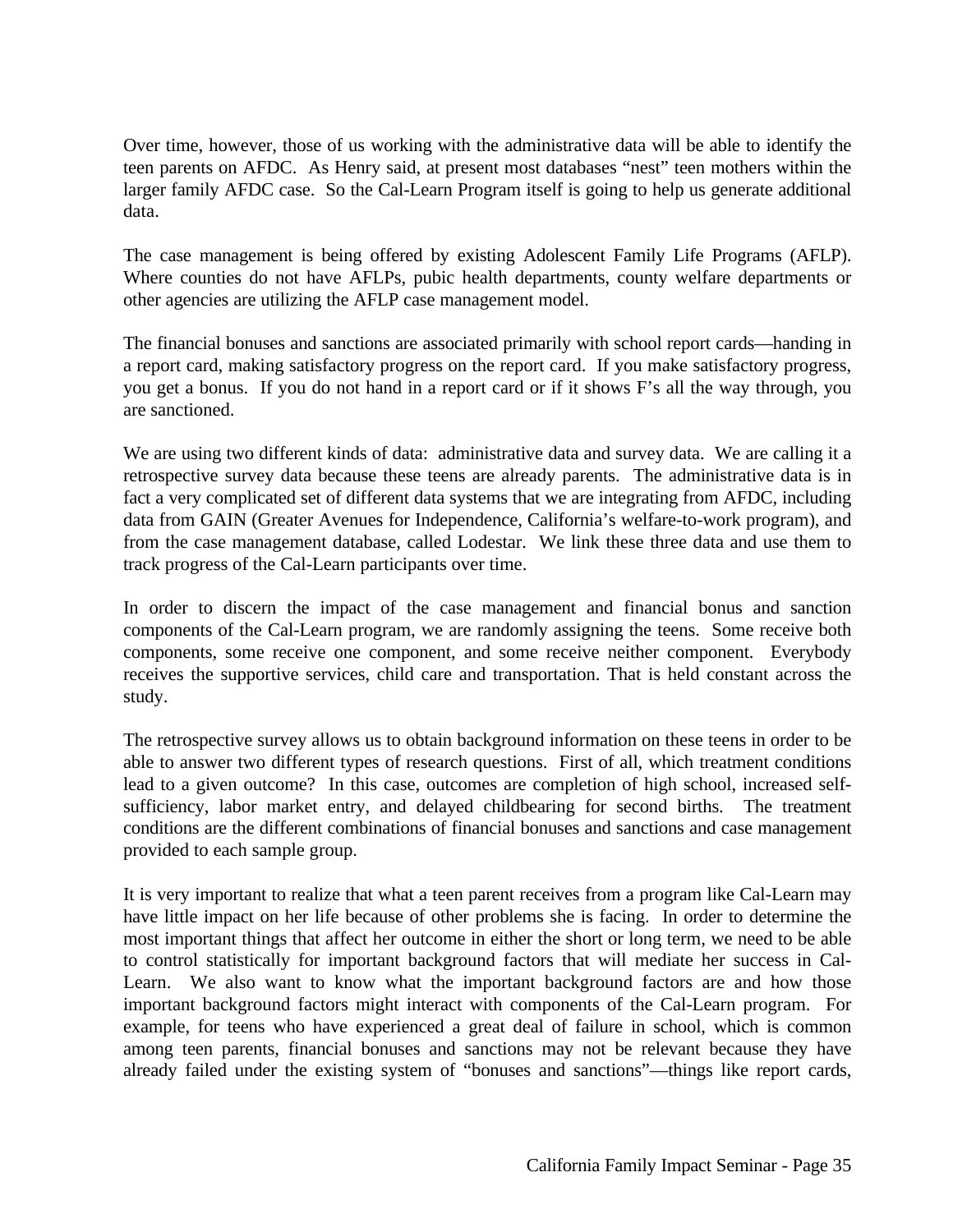teachers' disapproval, peers' disrespect. The \$50, or \$100, or even \$500 bonuses may not make a great deal of difference to those teens.

On the other hand it may be that case management is an important program element for these teens if it enables them to get into an appropriate schooling program or enables them to get other services which might meet their needs. Thus, we are interested in looking at the interactions between important background factors and the treatment conditions. That is why the telephone interview survey is important to the evaluation.

These surveys are well underway. We have gathered a great deal of the administrative data already and are in the field with the survey. These data will provide us a really vivid and detailed picture of teen parents who are on welfare in the state of California and what their progress is, particularly in the educational system. At present the study will end in the Spring 1999. This will give us anywhere from 18 months to four years of data on teens, depending on when they entered the AFDC program.

What it does not tell us anything about is teen parents who are not on welfare or who do not go on welfare. In fact, the estimate of the proportion of teen parents who go on welfare is uncertain. It may be about a quarter to a third of the teen parents in California receive AFDC. It may be higher than that. There is a national estimate that suggests that maybe half of teen parents receive welfare. Certainly not every teen parent goes on welfare, but a substantial fraction of our teens end up in this program. The program itself is providing us an ability to learn more about them.

#### **Prospective Study of Teens in Families Receving Welfare**

The prospective study is, as I mentioned, a study of the children of the parents who are in the AFDC Work Pays Demonstration Project. The reason we are doing this study is to understand better the factors that lead children from particularly disadvantaged backgrounds to become or not become teen parents. It is a telephone interview survey of both boys and girls that we are piloting next month in the field.

In both the prospective teen survey and the retrospective survey we are asking quite a lot of the questions about sexual behavior and substance abuse that are important in order to be able to understand the ultimate outcomes of having or not having a teen birth and whether or not they go on welfare.

# **Unappealing Choices and Limited Information: Low Income Women's Experiences with Family Planning**

We have just released this study. The question was originally raised by Jane Boggess (Chief of DHS' Office of Family Planning): What proportion of low income women use family planning services, why do they use or not use them, and how can we deliver family planning services more effectively to meet the needs of low income women? An important subgroup of the low income women category, of course, are teenagers.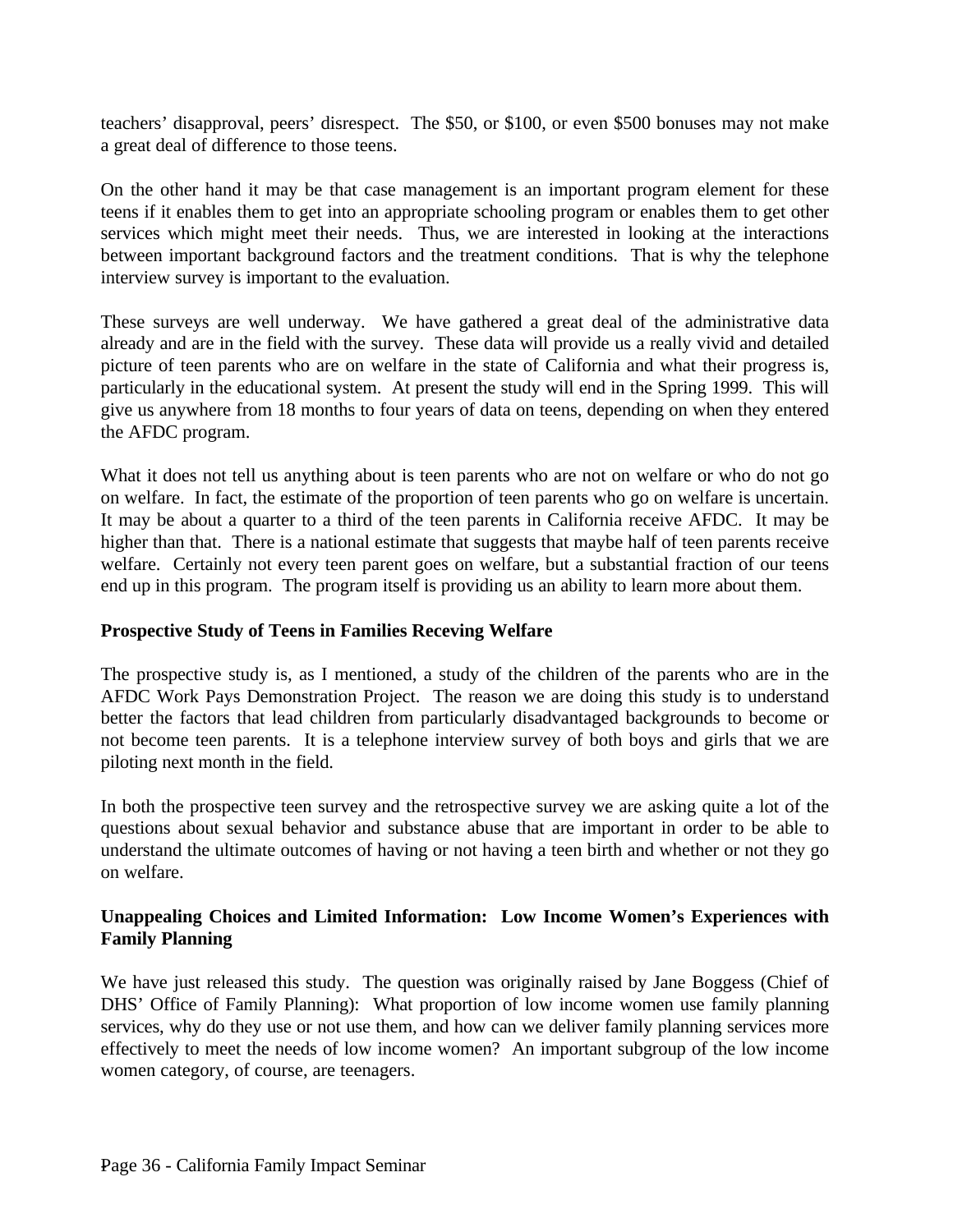Claire Brindis from UC San Francisco conducted six focus groups with low income teens and 13 focus groups with adults in Los Angeles, San Joaquin and Alameda counties. We fielded with those respondents to the focus groups a minisurvey about the use of services, their contraceptive behavior, and their beliefs about contraception. The conclusions of all of that work are in the report.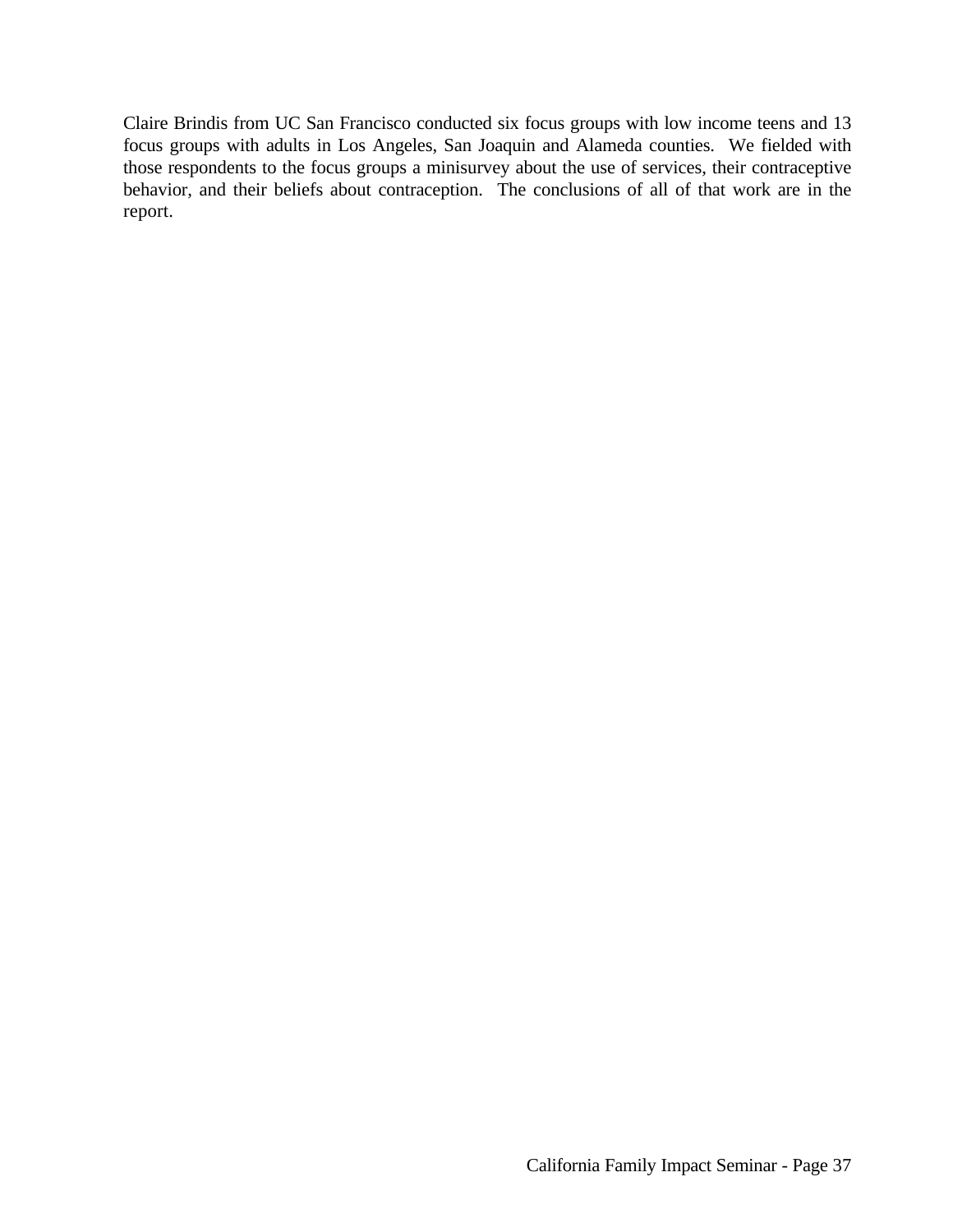Page 38 - California Family Impact Seminar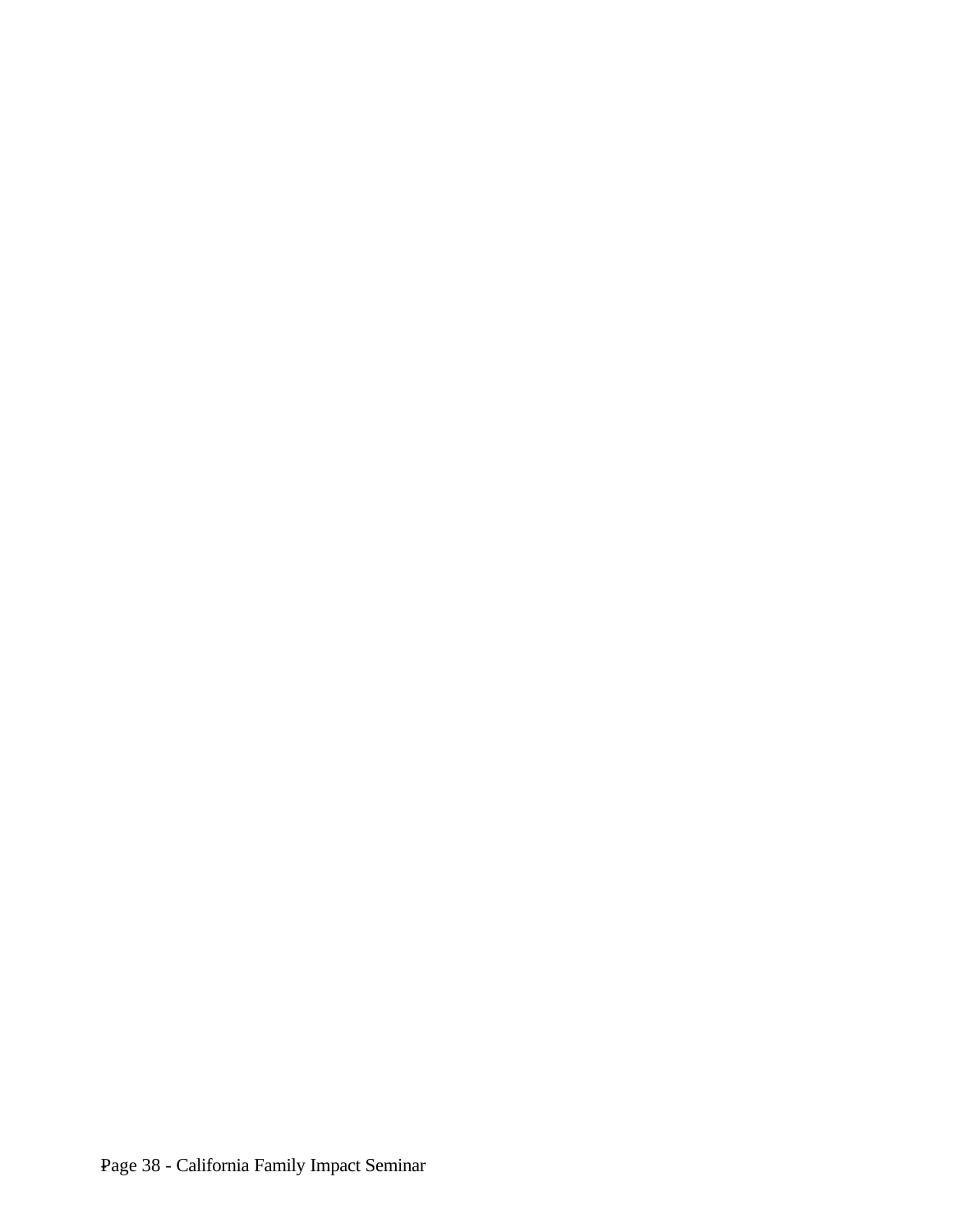# **CHAPTER IV: POLICY ROUNDTABLE CONCLUSIONS AND POLICY AND PROGRAM OPTIONS**

#### **The Data Challenge**

# *The Need for Analyzing Multiple Datasets*

Most examinations of the problem of teenage childbearing point to multiple issues. For example, studies show that teenage childbearing rates are associated with family income. Persons with high incomes tend to get pregnant less often, or terminate pregnancies when they occur. Therefore, the birthrate among teens from families with high incomes is lower than for teens from families with modest or no income. Similarly, persons with high levels of education tend to defer childbearing until their twenties. To reach these conclusions, the researcher must analyze at least two different sets of data simultaneously.

# *Limited Availability of Population Based Data*

While systems exist for collecting many data elements, a significant amount of information is also compiled through special surveys. Examples of such studies are the National Longitudinal Survey of Young Women (NLSYW), National Longitudinal Survey of Youth (NLSY), National Survey of Men, and the National Health Interview Survey. These large-scale surveys are an important source of data for which there is no routine reporting system. However, these surveys produce information for only a sample of the population and with limited frequency. Consequently, it is generally not possible to generate estimates from surveys for smaller geographical areas, such as for a single state, much less counties or cities.

#### *Lack of Uniformity in Definitions*

Often, the racial and ethnic aggregations in data tend to prevent detailed subgroup examination. For example, respondents may have to select their racial and ethnic identity from very broad categories, such as White, Black, Hispanic and Other, which are far too general to make distinctions within and between these categories. Although surveys are sometimes conducted to obtain information specifically about special populations, these are relatively rare and tend to have small sample sizes.

#### *Special Population Considerations*

When extracted from some data sources, data on special populations will reflect whatever strengths and weaknesses are inherent in the original sources. For example, if there is a long delay between the collection and release of data, the information related to special populations will be similarly delayed. Even if the original data source is available on a national level from special surveys, the information on special populations will be available only for very large geographic areas.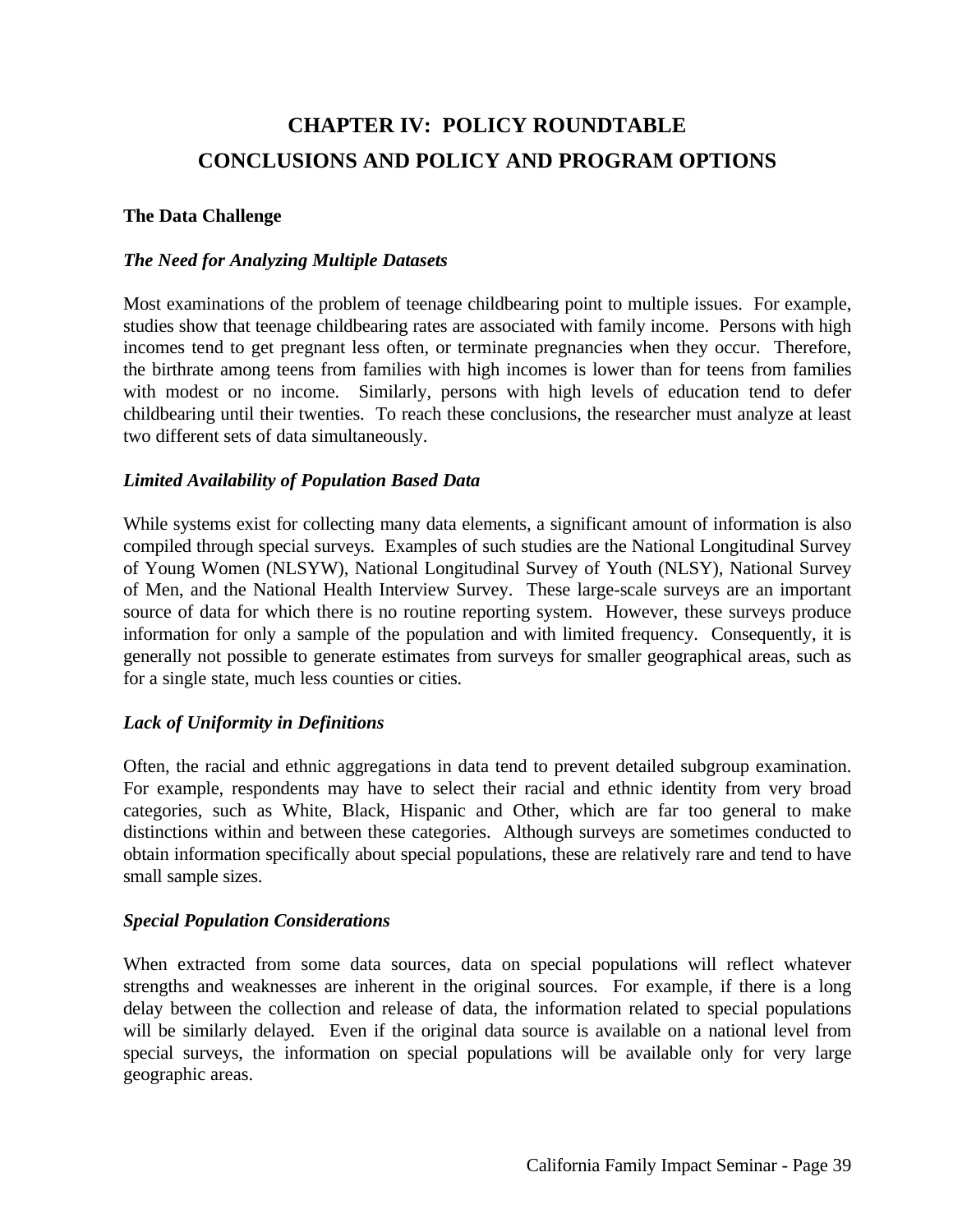#### **Policy Roundtable Conclusions and Enhancement Options**

Following the researcher presentations, which appear as Chapters I, II, and III of this report, the fifty roundtable participants—high-level state department researchers and program managers, academic researchers, and legislative policy staff—were joined by the presenters in a lengthy discussion. Numerous issues were raised, information shared and recommendations made.

# *Need for Comprehensive Data Report*

- Issue: There currently is no single source to which one can turn for information pertaining to teenage pregnancy and parenting.
- Comment: An Internet web site linking to multiple data sources merits serious consideration.

One suggestion was for Department of Health Services' Information and Strategic Planning Division to assume this responsibility, including screening and disseminating information about evaluations. It was noted, however, that to do so first requires a determination as to who has the information needed to answer the myriad of questions raised [see Appendix C]. Second, the ability of numerous state agencies (Department of Education, several departments in the Health and Welfare Agency, the California Youth Authority and the Department of Corrections) to share information and perform additional analyses is limited. [A list of the various public programs that collect relevant data is listed in Chapter V.]

Presenter Dr. Henry Brady reported that UC DATA is working with the Stanford, Harvard, and U.C. Libraries on an Internet information project. He suggested that the California State Library become part of this undertaking, specifically to develop a special teenage pregnancy and parenting data information system.

#### *Lack of Standardized Data Element Definitions and Measures*

- Issue: Standardized definitions and measures need to be developed and implemented.
- Comment: The California Health Information for Policy Project (CHIPP) within the Office of Statewide Health Planning and Development, and the Family Health Outcomes Project (FHOP) at UC San Francisco's Institute for Health Policy Studies (funded by the California Department of Health Services' Maternal and Child Health Branch) are addressing this issue. FHOP has tested standardized information technology in Orange County and it reportedly went well. Ms. Belshé, Director of DHS, has issued an executive order for all DHS programs to apply the standardized minimum dataset developed by FHOP in all DHS data collection activities. Roundtable participants did not consider the application of these new standards within other data gathering agencies.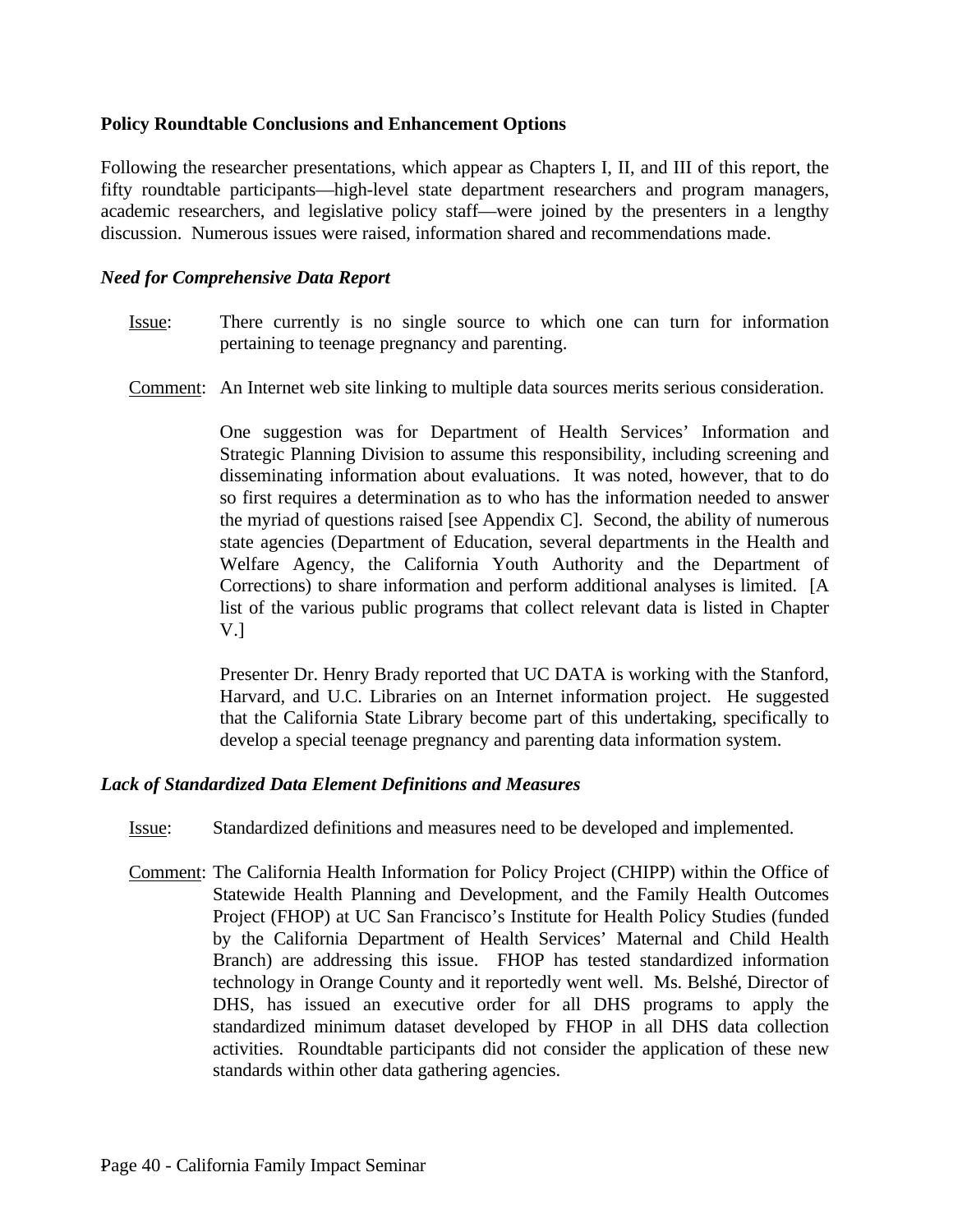#### *Gap in Small Area Analysis Capacity*

Issue: There is a lack of local, sub-county level data for many issue areas.

Comment: The California Department of Health Services' Maternal and Child Health Branch and Office of Family Planning are working with researchers in the Improved Perinatal Outcome Data Management (IPODM) Project at the U.C. Berkeley School of Public Health. The School of Public Health is conducting a "Hot Spots" analysis (funded by a grant from The California Wellness Foundation). They have identified the communities most impacted by teenage pregnancy and have clustered certain data—primarily vital statistics and census—by zip codes and "community/neighborhoods." However, attempts to conduct a similar analysis using AFDC data were unsuccessful.

> IPODM is also trying to compile a zip code-level data archive that contains census, hospital discharge, vital statistics, birth outcomes (prenatal care, etc), educational attainment, and father's age. They are using California Department of Finance methodology in this work. It is being designed to be user friendly with "point and click" technology. This will include geographic mapping capacity. Internet access will be the next phase. [See Chapter VI for more detailed information about IPODM.]

#### *Child Well-Being Status Unknown*

- Issue: What's happening to the babies? There is a lack of data needed to support programming for these children. There is a need to link the assessment of various intervention models with data systems that report the status of children's welfare and well-being. There is a need to link delinquency and teen childbearing and outcomes for the children.
- Comment: (1) The California Department of Social Services is conducting a demonstration study assessing the impact of home visitation on child well-being in San Diego.

(2) Consideration should be given to replicating the Illinois public child welfare services study of child well-being discussed in the *Kids Having Kids* report. Rick Barth, from the U.C. Berkeley School of Social Work, is developing a data archive that could serve as the potential source for this information.

#### *Access to Evaluation Results*

Issue: A systemic feedback loop by which evaluation results can be obtained and subsequently fed back into the information base to improve policy and program administration is needed.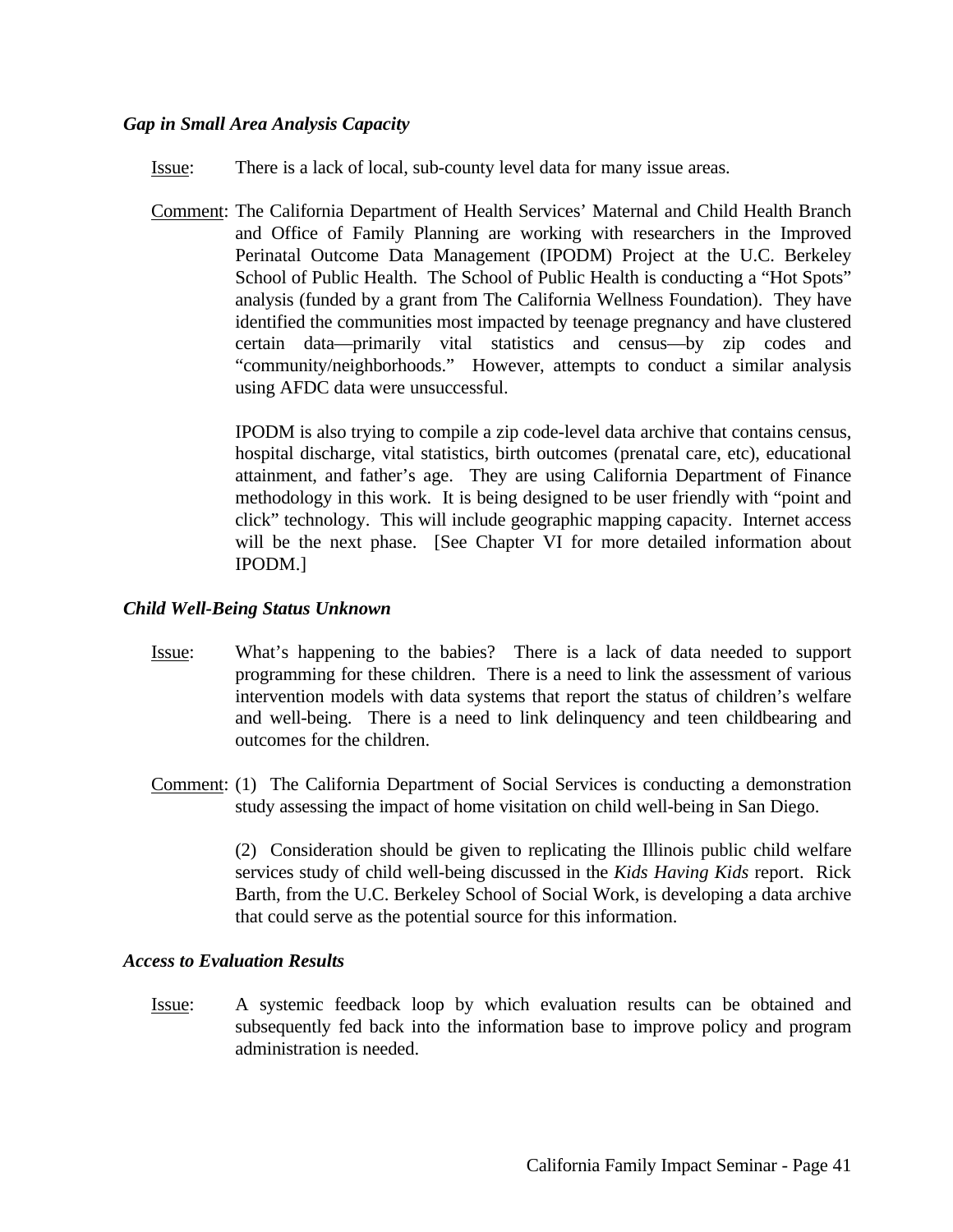Comment: To date, no unified systemic survey of evaluations in this area has been conducted. Targeted funding efforts, such as DHS' community challenge grants, should include these measures in their program outcome data.

#### *Gap In Abortion Data*

- Issue: The lack of California population-based abortion data creates a major data gap.
- Comment: Such a data reporting requirement should be developed in partnership with abortion providers, clinics, and others so as to instill the level of trust that would be necessary for accurate reporting. This would likely require assurance that the information would be reported *confidentially*.

#### *Applicability of National Survey Data to California*

- Issue: Due to sampling design, there are not sufficient numbers of California respondents in national surveys to conduct analyses specific to the state.
- Comment: A survey of children and youth that includes selected elements from several national surveys within California should be conducted.

#### *Educational Attainment of Teen Mothers*

- Issue: How can teen parents be identified in order to re-engage them in education?
- Comment: Far West Labs (Katherine Barth), commissioned by the Foundation Consortium for School-linked Services, attempted to conduct this type of data analysis. The effort was apparently unsuccessful.

#### *Age-Related Data for Teen Mothers*

- Issue: The data needs to be sufficient to allow for segregating information about teen mothers by their age (13 to 19). This is not a homogenous population. Rather, different age groups are likely to be in different circumstances and require different types of interventions.
- Comment: There is also need to collect a range of various data elements for all teen mothers, including such elements as marriage, ethnicity, and geography.

#### *Distinguishing Point-In-Time Data from Longitudinal Data*

- Issue: Point in time data is very different from longitudinal data.
- Comment: Mixing these two types of datasets will not yield accurate and meaningful information. Thus, while there are estimates of how many teen mothers are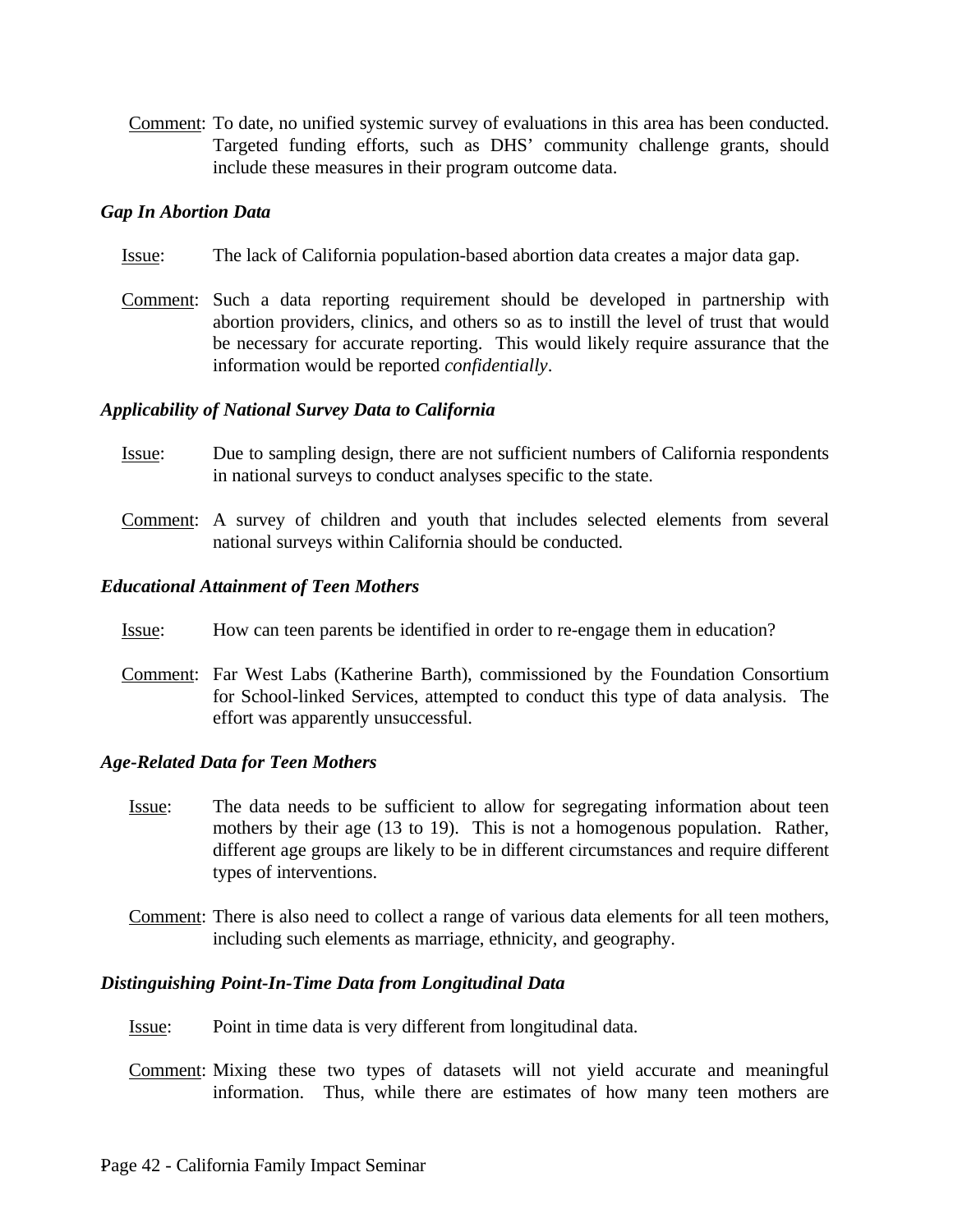receiving AFDC each month, it is not yet possible to determine what proportion of teenage mothers will at some time during their teen years receive AFDC.

#### *Potential for Standardized National Dataset*

- Issue: Is there an opportunity for a national standardized dataset?
- Comment: According to the speakers from Child Trends, Inc. (CTI) and The Alan Guttmacher Institute, currently there is not. Rather, they suggest that there is a need for state level leadership to (1) promote standardized data; and (2) build capacity for assuming greater state responsibility for data collection. CTI is attempting to address this concern by developing a minimum set of standardized indicators.

States are reportedly not yet considering building comprehensive data capacity. It was suggested that researchers provide some guidance and direction in this regard. For example, tracking limited time AFDC grants is not currently possible. The speakers suggested that states need to determine what resources are currently available for data collection and analysis. In the case of California, they could approach California-based private funders to seek assistance for this new and expanded activity.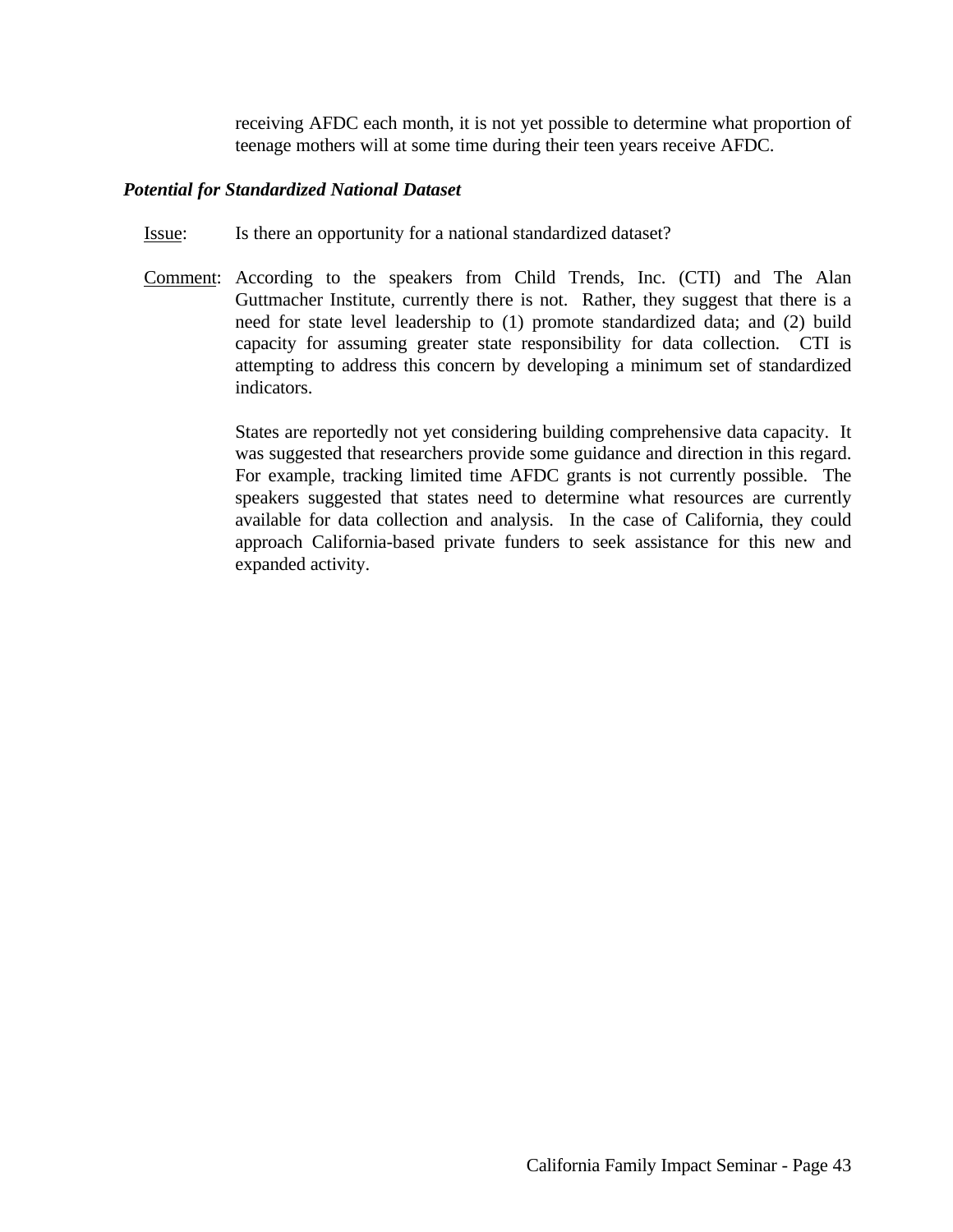Page 44 - California Family Impact Seminar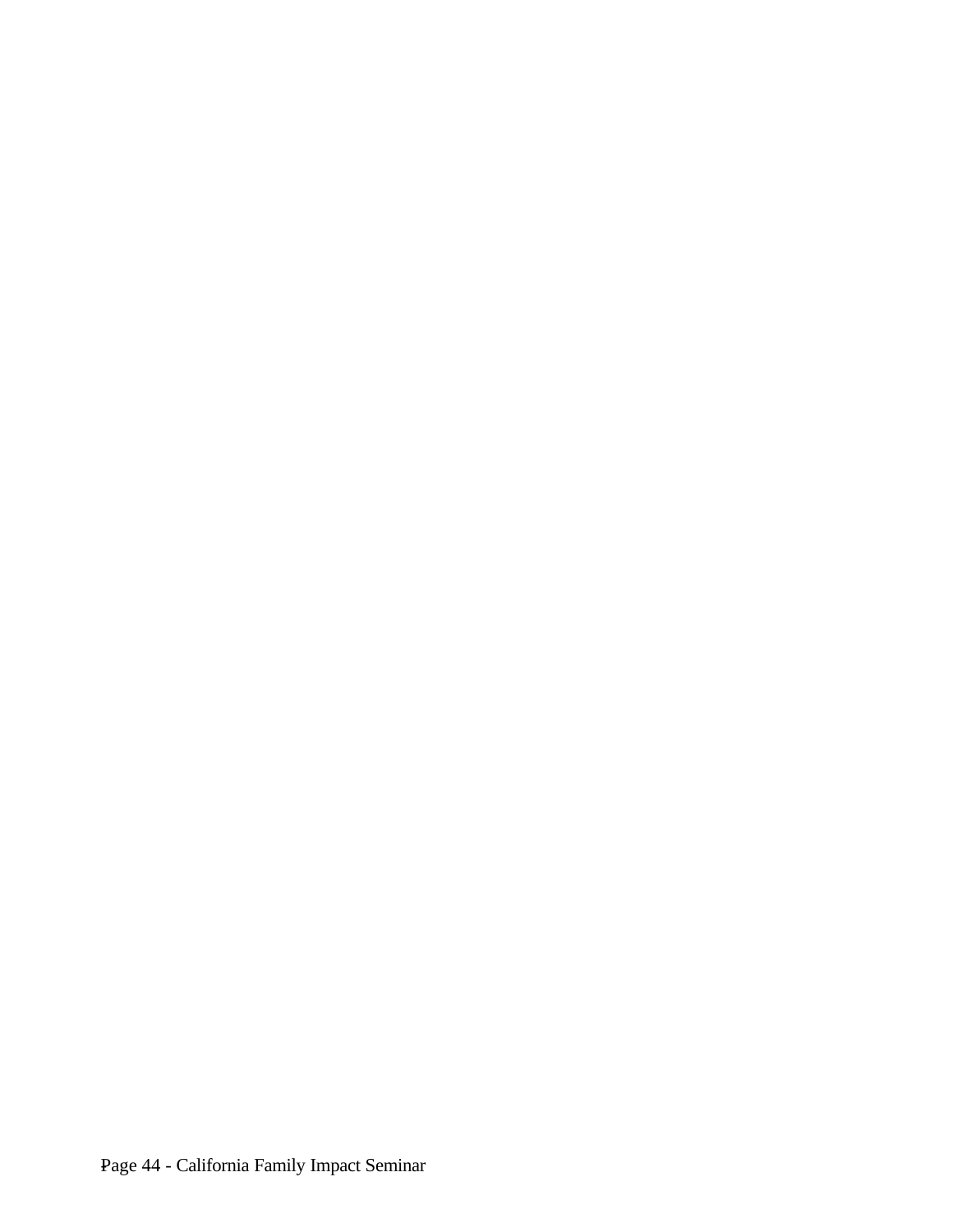# **CHAPTER V DATA INVENTORY AND PROFILES**

This chapter attempts to provide those who work closely in the area of teenage pregnancy and parenting, and in social and quantitative research specifically, information about various data sources that pertain in some way to the issues of teenage pregnancy and parenting. It begins with an inventory of existing state, national, and other data sources, by agency. See Appendix B for more information about government data collection activities.

This is followed by profiles of nearly thirty state level data sources. The information contained in the profiles includes:

- (1) descriptions of the data collected;
- (2) the reason it is collected;
- (3) the source of the data;
- (4) the years covered by this database;
- (5) the characteristics and units analyzed;
- (6) the computer software language used by the agency collecting the data;
- (7) contact information about both the database itself and any reports published by the source agency;
- (8) when reports are generated by the source agency;
- (9) the report ordering information; and
- (10) the source of the information provided in the profile.

There are a number of important federal data sources. Descriptions of many of them are provided following the profiles. This includes census data, and numerous special surveys that national level researchers have found to be of particular value. While the portion of California respondents in the research sample is often insufficient to develop statistically reliable state level information, these special services are valuable for other purposes. Both Dr. Jennifer Frost and Dr. Barbara Sugland discuss the importance of these data (see Chapters I and II, respectively).

#### **DATA INVENTORY**

#### **California Data**

# *California Department of Education*

# **Child, Youth and Family Services Branch** *Interagency Children and Youth Services Division*

- Pregnant and Lactating Students (PALS)
- Pregnant Minors Program (PMP) [see Record #1\*]

*(\*Refers to the profile record in the next section which describes this data source in greater detail.)*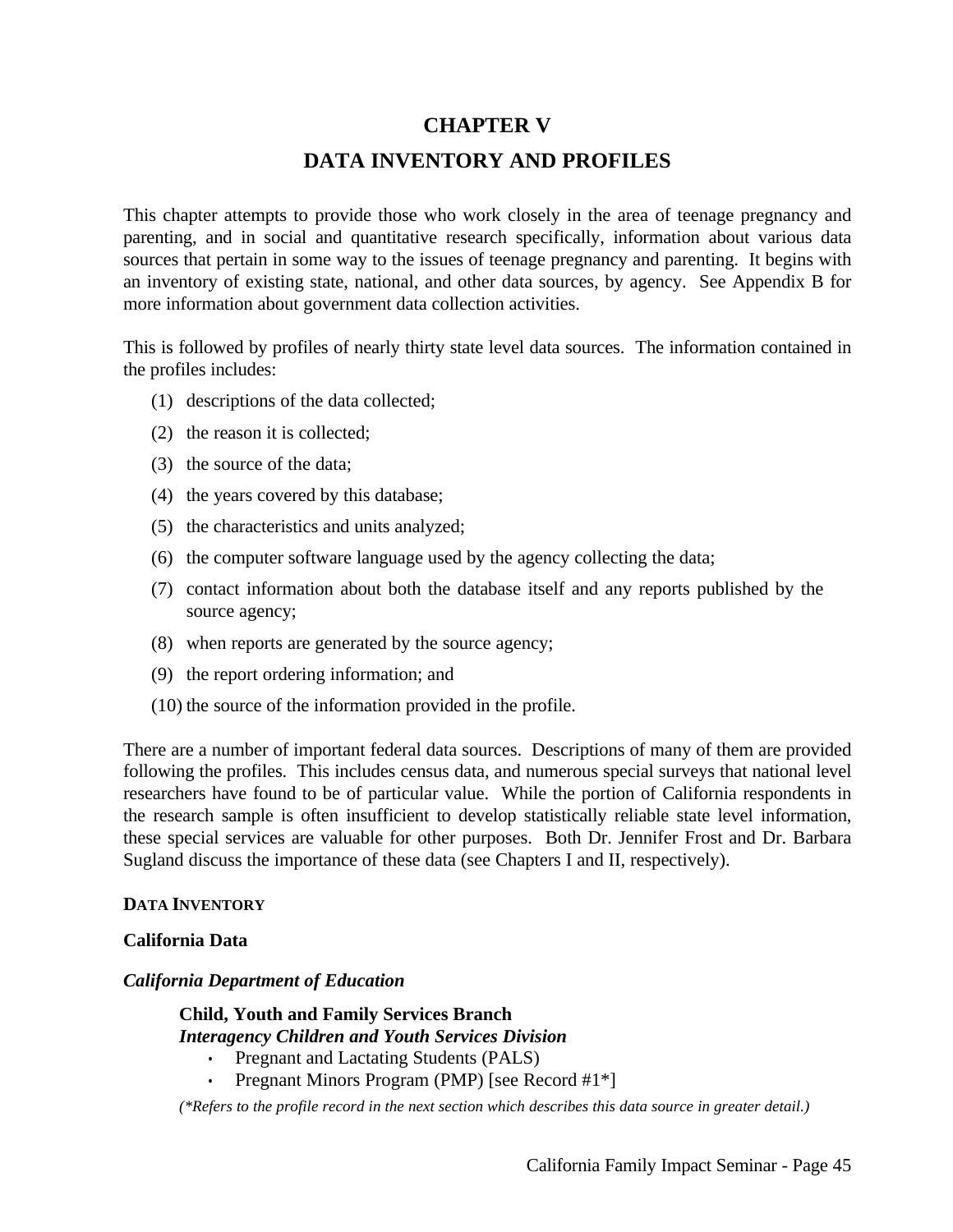#### *Child Development Division*

School-Age Parenting and Infant Development (SAPID) [see Record #2]

# **Information Systems and Services Division**

#### *Educational Demographics Unit*

• California Basic Educational Data System (CBEDS) [see Record #3]

#### *State Attorney General's Office*

• Biannual California Student Substance Abuse/Use Survey [see Record #4]

#### *California Department of Finance*

#### **Demographic Research Unit**

- State Population Projections [see Record #5]
- Annually updated birth projections [see Record #6]
- K-12 Enrollment historical and projected [see Record #7]

#### *California Department of Health Services*

#### **Division of Communicable Disease Control**

• Automated Vital Statistics Section (AVSS) [see Record #8]

#### *California Perinatal Hepatitis B Prevention Program*

• California Perinatal Hepatitis B Prevention Program Statistics [see Record #9]

#### *Sexually Transmitted Disease Control Branch*

• Sexually Transmitted Disease Surveillance [see Record #10]

#### **Division of Environmental and Occupational Disease Control** *California Birth Defects Monitoring Program*

• California Birth Defects Registry [see Record #11]

# **Health Information and Strategic Planning (HISP)**

#### *Vital Statistics Section*

- Birth Statistical Master File [see Record #12]
- Linked Birth and Infant Death Records (Birth Cohort Files) [see Record #13]
- Summary Birth File [see Record #14]
- Summary Death File [see Record #15]

# **Medical Care Services (Medi-Cal)**

#### *Medical Care Statistics Section*

- Medi-Cal Paid Claims File [see Record #16]
- Medi-Cal Eligibility Data System [see Record #17]
- Perinatal Care Services [see Record #18]

#### **Office of AIDS**

• HIV Survey in Child Bearing Women [see Record #19]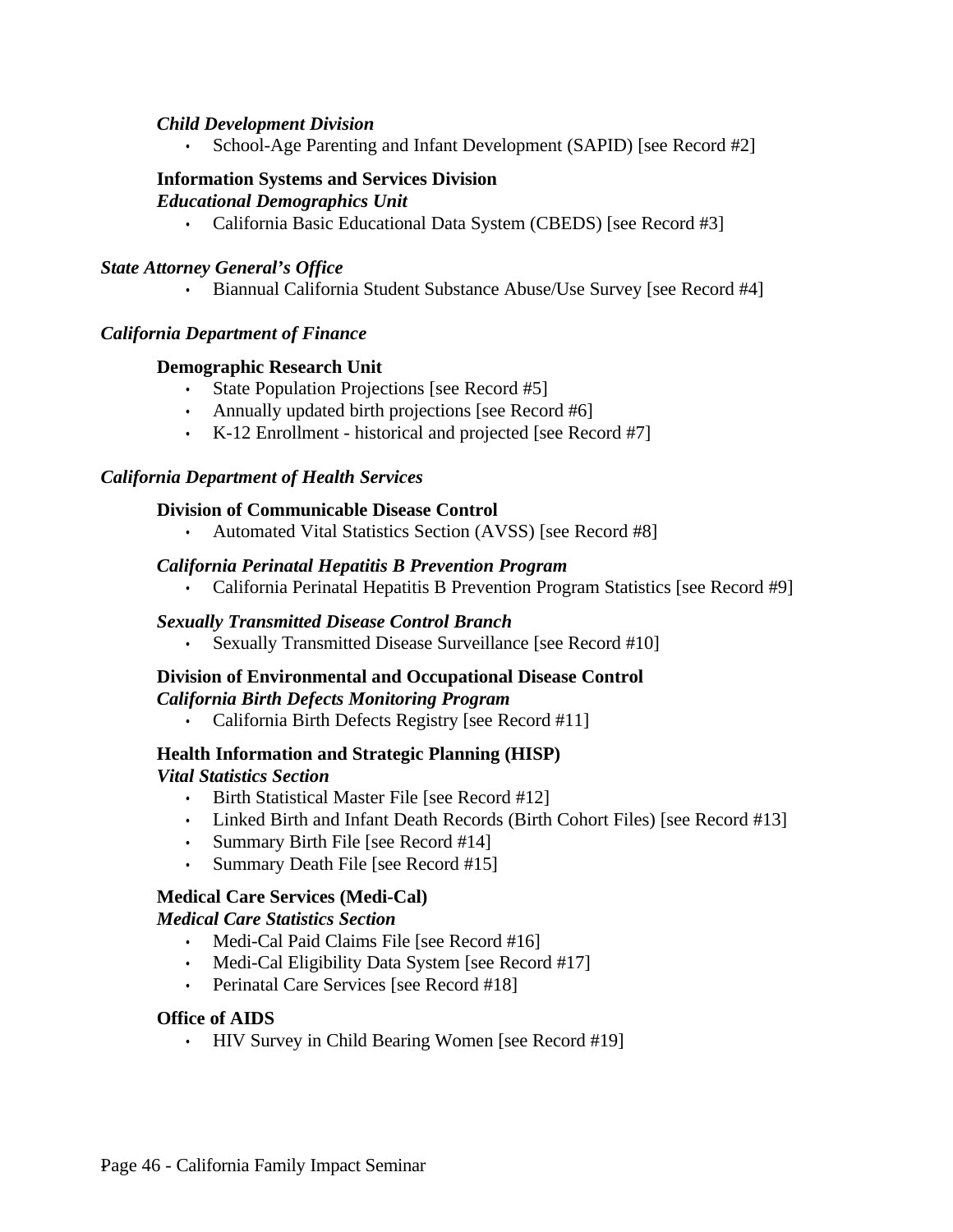# **Primary Care and Family Health Division**

*High Risk Infant Follow-up Program*

• High Risk Infant Follow-up Program Statistics [see Record #20]

# *Adolescent Family Life Program (via Maternal and Child Health Epidemiology)*

Adolescent Family Life Program Records [see Record #21]

#### *Genetic Disease Branch*

• Newborn Screening for Genetic Disease [see Record #22]

#### *Maternal and Child Health Branch, Epidemiology Section*

• Secondary analysis of Vital Statistics and Census Data

#### *Office of Family Planning*

Family Planning Reporting System [see Record #23]

#### *Reproductive Epidemiology*

• Spontaneous Abortion Case Control Study

#### *Women, Infants and Children Supplemental Food Program (WIC), Automated Management Section*

• WIC Integrated Statewide Information System [see Record #24]

#### *California Department of Social Services*

#### **Welfare Programs Division**

# *Planning and Research Branch via U.C. Berkeley, Graduate School of Public Policy, Data and Technical Assistance (DATA) [see Chapter III and VI]*

- Longitudinal Welfare Database [see Chapter VI]
- Cal-LEARN Data [see Chapter VI]

#### *U.C. Berkeley School of Social Work*

- CA 237-FC (Foster Care)
- CA 237-FG (Family Groups [AFDC])

#### **National Level Databases**

#### *U.S. Bureau of Justice Statistics*

- Child Rape Victims, 1992 [see next section]
- Correctional Populations in the United States, 1992 [see next section]
- Juvenile Admissions to State Custody [see next section]
- National Crime Victimization Survey [see next section]
- Survey of Youth in Custody, 1987 [see next section]
- Violence Against Women: Estimates from the Redesigned Survey [see next section]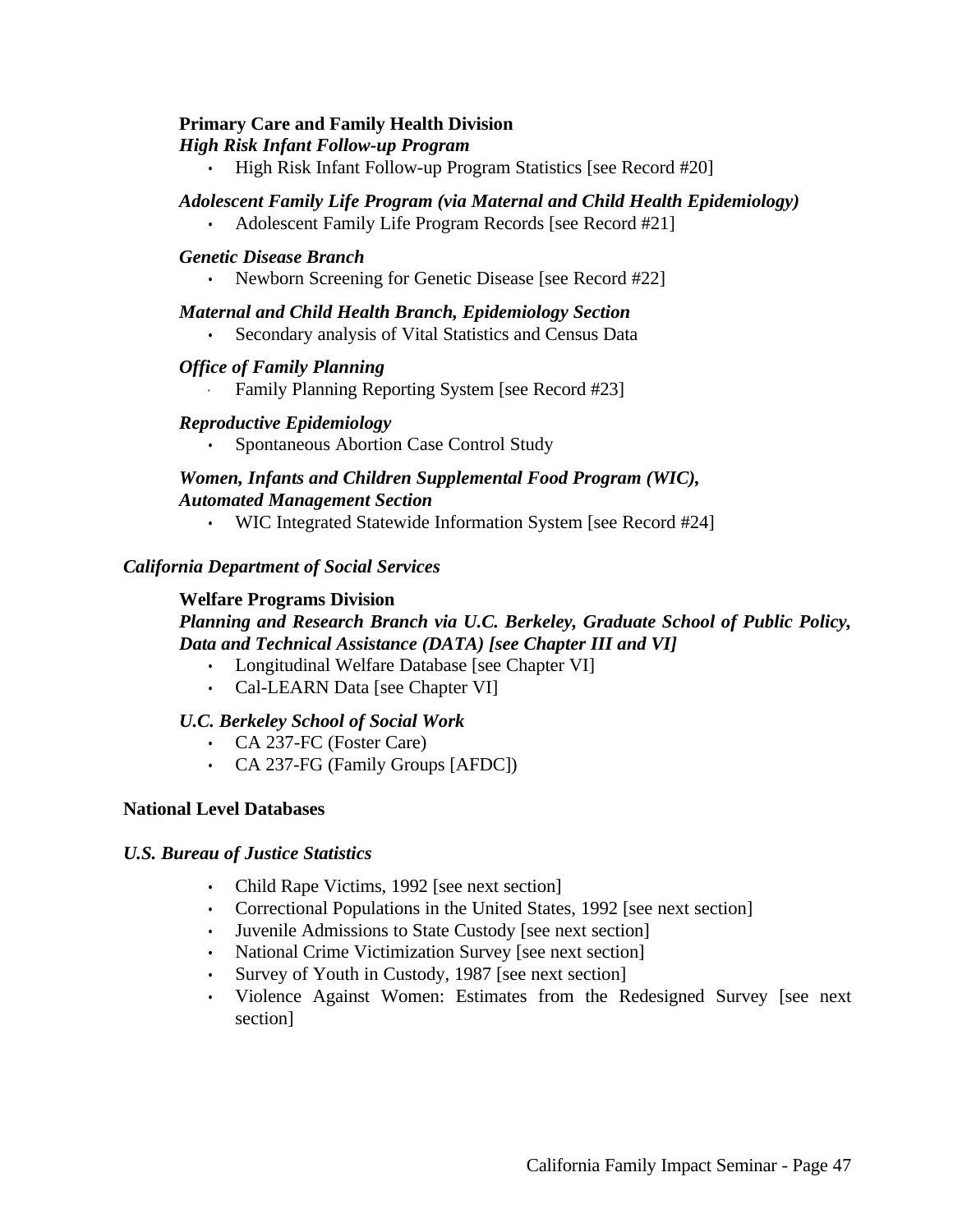# *U.S. Department of Commerce, Bureau of the Census*

• Current Population Survey (CPS) [see next section, Chapter II and Appendix B] *Educational Attainment in the United States (CPS P20-462) Fertility of American Women: June 1990-current (CPS P20-452) Poverty in the United States (CPS P60-163, 1989) Marital Status and Living Arrangements (CPS P20-484, March 1994) Current Population Report: Population Estimates and Projections (P-25) Fertility of American Women: June 1994 (P20-482)*

• General Census Database Reports [see next section] *Estimates of the Population of Counties by Age, Sex, and Race/Hispanic Origin: 1990 to 1992 (PE-30) Estimates of the Population of Counties by Age, Sex, and Race/Hispanic Origin: 1995 to 2050 (P-25-1130) Estimates of the Population of States by Age, Sex, Race and Hispanic Origin: 1990 to 1992 (PE-29) Estimates of the Population of the United States to December 1, 1994 (P-25- 1128) Population Projections of the United States by Age, Sex, Race, and Hispanic Origin: 1995 to 2050 (P-25-1130)*

- Estimated Median Age of Marriage by Sex
- National Survey of Families and Households (NSFH)

#### *U.S. Department of Education National Center for Education Statistics*

• National Educational Longitudinal Study of 1988 [see next section]

#### **Office of Educational Research and Improvement**

• Youth Indicators 1993

# *U.S. Department of Health and Human Services (U.S. D.H.H.S.) Health Care Finance Administration*

#### **Medical Aid (Medicaid) [see next section]**

*Medicaid Program Statistics (HCFA 2082 Report) Medicaid Financial Statistics (HCFA 64 Report)*

- Medicaid National Summary Statistics [see next section]
- Medicaid Statistical Information System (MSIS) [Tape to Tape Medicaid Files] [see next section]

#### **Public Health Services Centers for Disease Control and Prevention (CDC)**

- Abortion Surveillance, US 1991 [see next section]
- Sexually Transmitted Disease Surveillance [see next section]
- Youth Risk Behavior Surveillance System (YRBSS) [see next section]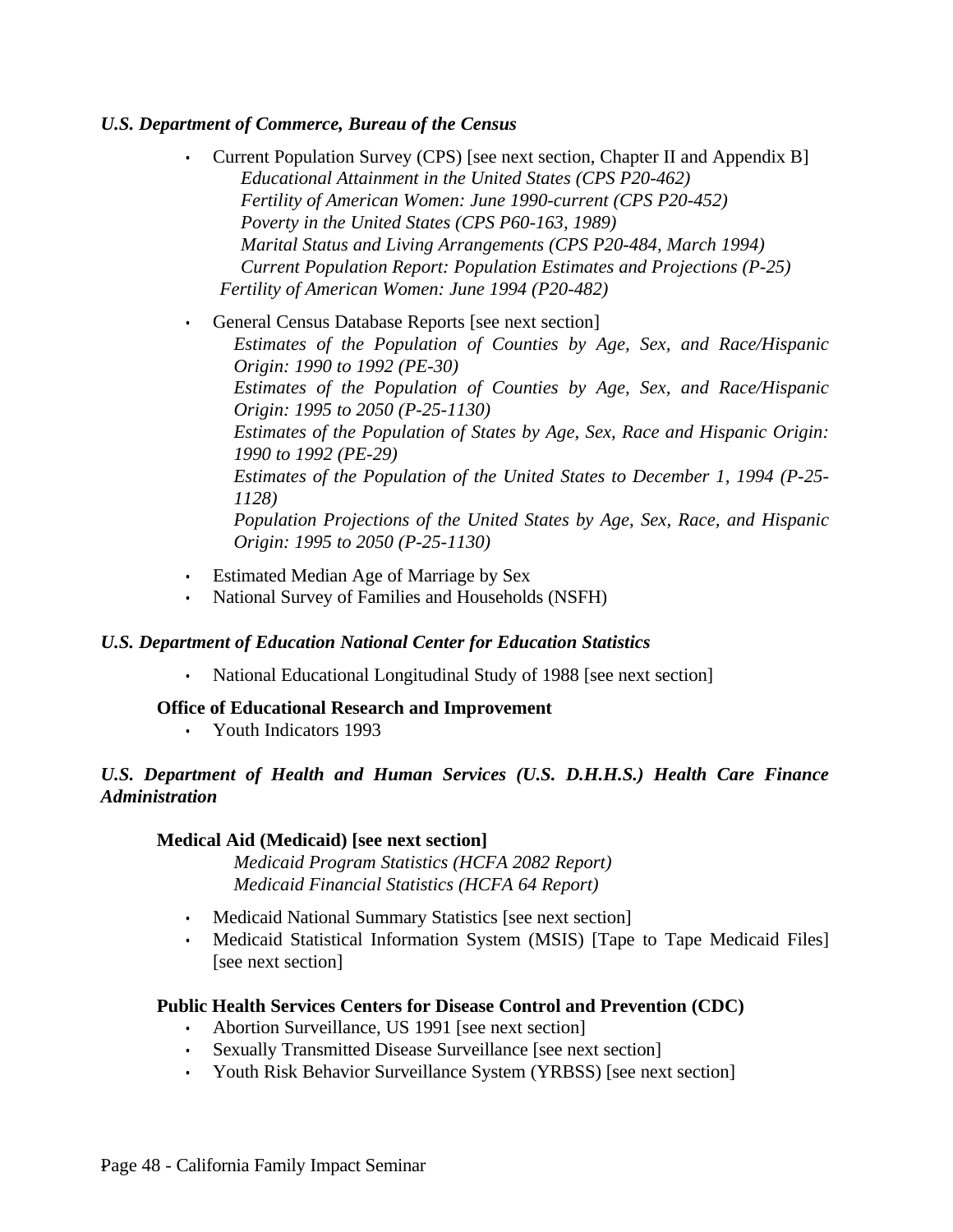# **National Center for Health Statistics**

- Linked Files of Live Birth and Infant Death Records [see next section]
- National Vital Statistics System [see next section]
- National Survey of Family Growth (NSFG) [see next section]

*Health Aspects of Pregnancy and Childbirth: United States, 1982-88 Birth Expectations of Women in the United States, 1973-88*

- National Maternal and Infant Health Survey and Follow-up (NMIHS) [see next section]
- National Mortality Followback Survey [see next section]
- Vital Statistics of the United States—Natality and Fetal Death Statistics [see next section]

*Advance Report of Final Natality Statistics*

- Current Tobacco, Alcohol, and Marijuana use among High School students, 1990
- Sexually Transmitted Disease Cases by Age
- Vital Statistics Cooperative Program (State Vital Registration)

#### **National Institute on Drug Abuse**

- Monitoring the Future Study, 1975-1994: National High School Senior Drug Abuse Survey, 1994 [see next section]
- National High School Senior Drug Abuse Survey [see next section]

#### *U.S. Department of Justice*

#### **Office of Juvenile and Delinquency Prevention**

• Incarcerated Juveniles

#### *U.S. Department of Labor*

- National Longitudinal Survey of Youth (NLSY) [see next section and Chapter II]
- National Longitudinal Survey of Youth—Child Supplement (NLSY-CS) [see next section and Chapter II]
- National Longitudinal Survey of Youth (NLSY): Mothers and Children [see next section and Chapter II]
- National Survey of Adolescent Males (NSAM) [see next section and Chapter II]
- National Survey of Children (NSC) [see next section and Chapter II]
- Panel Study of Income Dynamics (PSID) [see next section and Chapter II]
- National Survey of Men (NSYM) [see Chapter II]
- National Longitudinal Survey of Young Women (NLSYW) [see Chapter II]
- National Youth Survey (NYS) [see Chapter II]
- Home Observations for Measurement of the Environment (HOME)

#### *Alan Guttmacher Institute*

#### **Women at Risk of Unintended Pregnancy [see Chapter I]**

• Abortion Provider Survey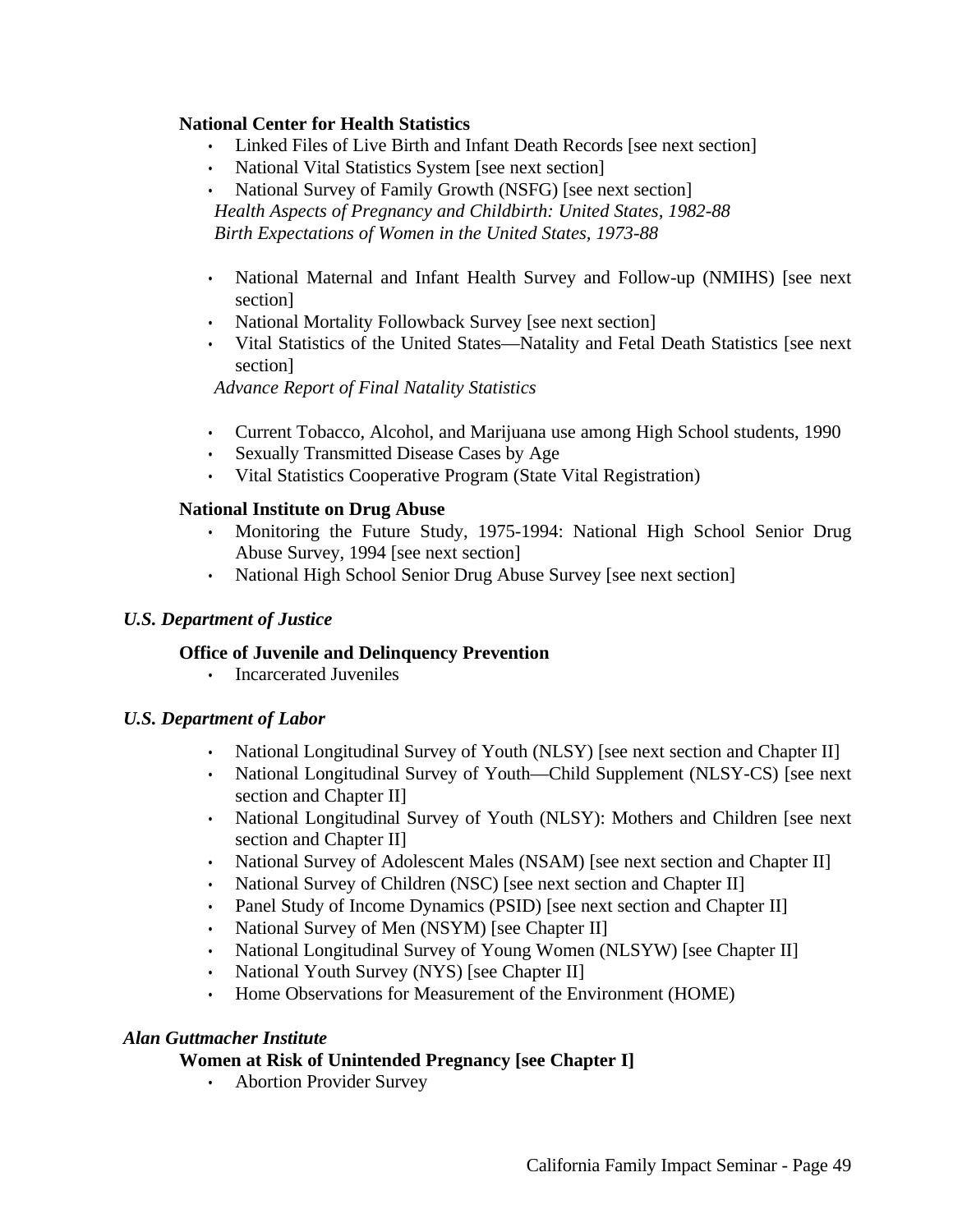#### *American Association of University Women*

• Hostile Hallways: the AAUW Survey on Sexual Harassment in America's Schools [see next section]

# *Gallup International Institute*

• The Religious Life of Young Americans (1992 survey)

### *Manpower Demonstration Research Corporation (MDRC)*

• New Chance: Program for Disadvantaged Young Mothers and their Children [see next section]

# *University of California, Berkeley*

# **School of Public Health (using other government datasets)**

- Profile of Alcohol and Drug Use During Pregnancy
- The Improved Perinatal Outcome Data Management Project [see Chapter VI]

# **School of Social Work (using other government datasets)**

- Analysis of, among other things, CA 237-FC (Foster Care) and CA 237-FG (Family Groups) [AFDC] data collected by the California Department of Social **Services**
- Participant in Multistate Foster Care Data Archive Project [see Chapter VI]

# **Graduate School of Public Policy, Data Archive and Technical Assistance (using existing government datasets and original survey information) [see Chapter VI]**

- Work Pays Welfare Demonstration data collection [see Chapter VI]
- Cal-Learn data collection [see Chapter VI]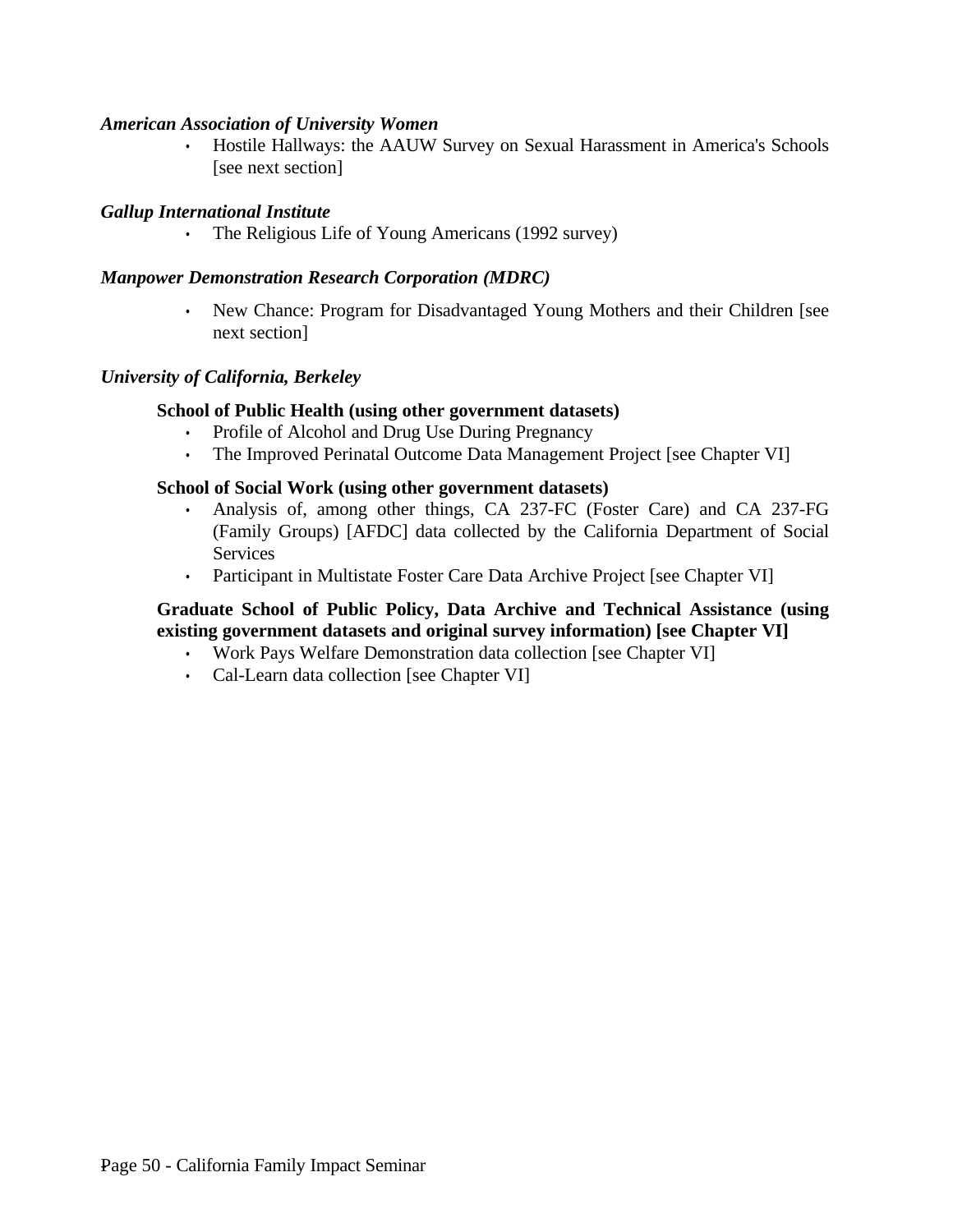# **SELECTED STATE DATA PROFILES**

**Record #1**

| Database/Survey:                               | Pregnant Minors Program (PMP)                                                                                                                                              |
|------------------------------------------------|----------------------------------------------------------------------------------------------------------------------------------------------------------------------------|
| <b>Description/Purpose Of Data Collection:</b> | Track Pregnant Minors Program enrollment.                                                                                                                                  |
| <b>Source Agency/Organization:</b>             | Family and Community Partnership Office<br>California Department of Education                                                                                              |
| <b>Dates Covered:</b>                          | Annual, beginning 1993-94 school year.                                                                                                                                     |
| <b>Data Characteristics/Units Of Analysis:</b> | Information on program sites, student<br>characteristics, and finances.                                                                                                    |
| <b>Database Contact Info:</b>                  | Ronda Simpson-Brown<br>Family and Community Partnership Office<br>California Department of Education<br>P.O. Box 944272<br>Sacramento, CA 94244-2720<br>$(916) 653 - 4297$ |
| <b>Geographic Level:</b>                       | Statewide—only counties operating a county<br>PMP.                                                                                                                         |
| <b>Form Of Data:</b>                           | $\ast$                                                                                                                                                                     |
| Language:                                      | Word Perfect text.                                                                                                                                                         |
| <b>Population:</b><br><b>Variables:</b>        | Students enrolled in county PMP.<br>$\ast$                                                                                                                                 |
| <b>Frequency:</b>                              | $\ast$                                                                                                                                                                     |
| <b>Available Reports:</b>                      | $\ast$                                                                                                                                                                     |
| <b>Source Of Above Information:</b>            | Family and Community Partnership Office<br>California Department of Education<br>(September 1996)                                                                          |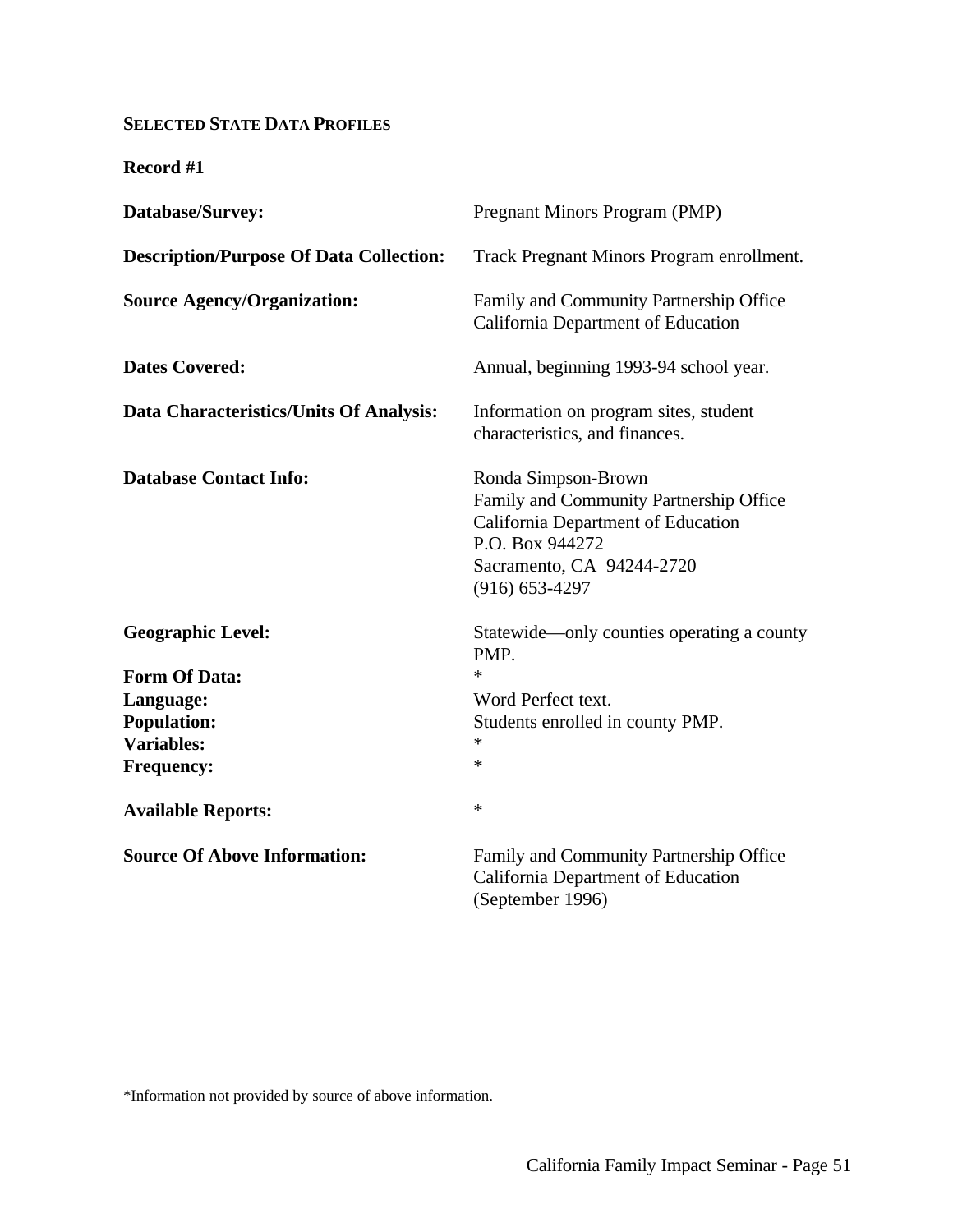| Database/Survey:                               | School-Age Parenting and Infant Development<br>(SAPID)                                                                                            |
|------------------------------------------------|---------------------------------------------------------------------------------------------------------------------------------------------------|
| <b>Description/Purpose Of Data Collection:</b> | To track use of Subsidized Child Care and<br>Development Program including the School-Age<br>Parenting and Infant Development (SAPID)<br>Program. |
| <b>Source Agency/Organization:</b>             | <b>Child Development Division</b><br>Child, Youth and Family Services Branch<br>California Department of Education                                |
| <b>Dates Covered:</b>                          | Annual                                                                                                                                            |
| Data Characteristics/Units Of Analysis:        | Provides listing of contractors.                                                                                                                  |
| <b>Database Contact Info:</b>                  | Stan Moriguchi<br>Child Youth and Family Services Branch - SAPID<br>P.O. Box 944272<br>Sacramento, CA 94244-2720<br>$(916)$ 323-1351              |
| <b>Geographic Level:</b>                       | N/A                                                                                                                                               |
| <b>Form Of Data:</b>                           | N/A                                                                                                                                               |
| Language:                                      | IPARIS (Foxpro)/KWIK (Clipper)                                                                                                                    |
| <b>Population:</b>                             | Providers.                                                                                                                                        |
| Variables:                                     | $\ast$                                                                                                                                            |
| <b>Frequency:</b>                              | $\ast$                                                                                                                                            |
| <b>Available Reports:</b>                      | No reports available.                                                                                                                             |
| <b>Source Of Above Information:</b>            | <b>Child Development Division</b><br>California Department of Education<br>(September 1996)                                                       |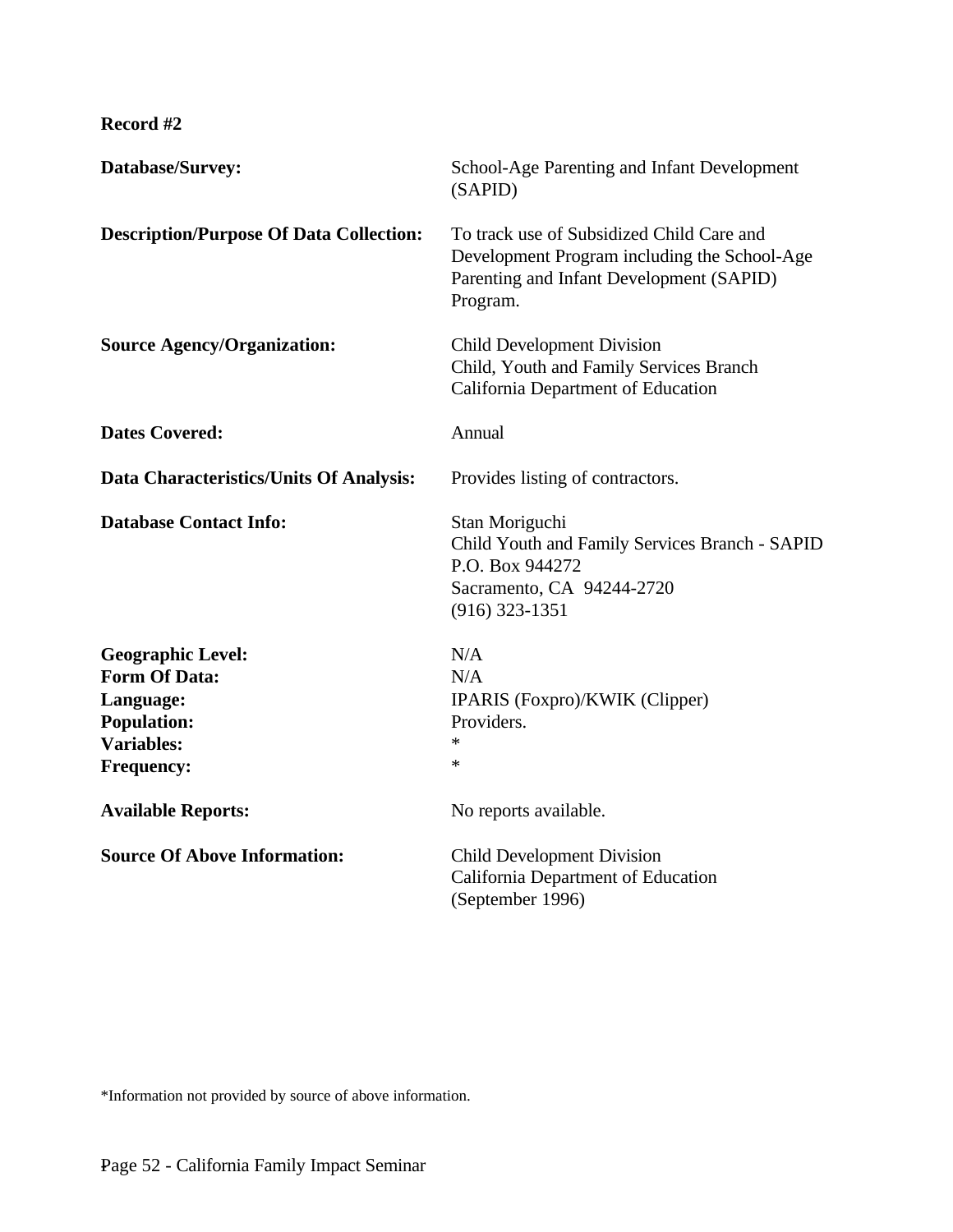| Database/Survey:                                                                                                       | California Basic Educational Data System<br>(CBEDS)                                                                               |
|------------------------------------------------------------------------------------------------------------------------|-----------------------------------------------------------------------------------------------------------------------------------|
| <b>Description/Purpose Of Data Collection:</b>                                                                         | Annual collection of data about school staff and<br>enrollment in California.                                                     |
| <b>Source Agency/Organization:</b>                                                                                     | <b>Educational Demographics Unit</b><br>California Department of Education                                                        |
| <b>Dates Covered:</b>                                                                                                  | 1980 - 1995                                                                                                                       |
| Data Characteristics/Units Of Analysis:                                                                                | Grade, gender and ethnic group.                                                                                                   |
| <b>Database Contact Info:</b>                                                                                          | <b>Shirley Kato</b><br><b>Educational Demographics Unit</b><br>P.O. Box 944272<br>Sacramento, CA 94244-2720<br>$(916) 657 - 5380$ |
| <b>Geographic Level:</b><br><b>Form Of Data:</b><br>Language:<br><b>Population:</b><br>Variables:<br><b>Frequency:</b> | School, district, county, state.<br>$\ast$<br>$\ast$<br>$\ast$<br>$\ast$<br>$\ast$                                                |
| <b>Available Reports:</b>                                                                                              | Public Enrollment Data, Racial/Ethnic Report                                                                                      |
| <b>Frequency:</b>                                                                                                      | Annual                                                                                                                            |
| <b>Source Of Above Information:</b>                                                                                    | <b>Educational Demographics Unit</b><br>California Department of Education<br>(September 1996)                                    |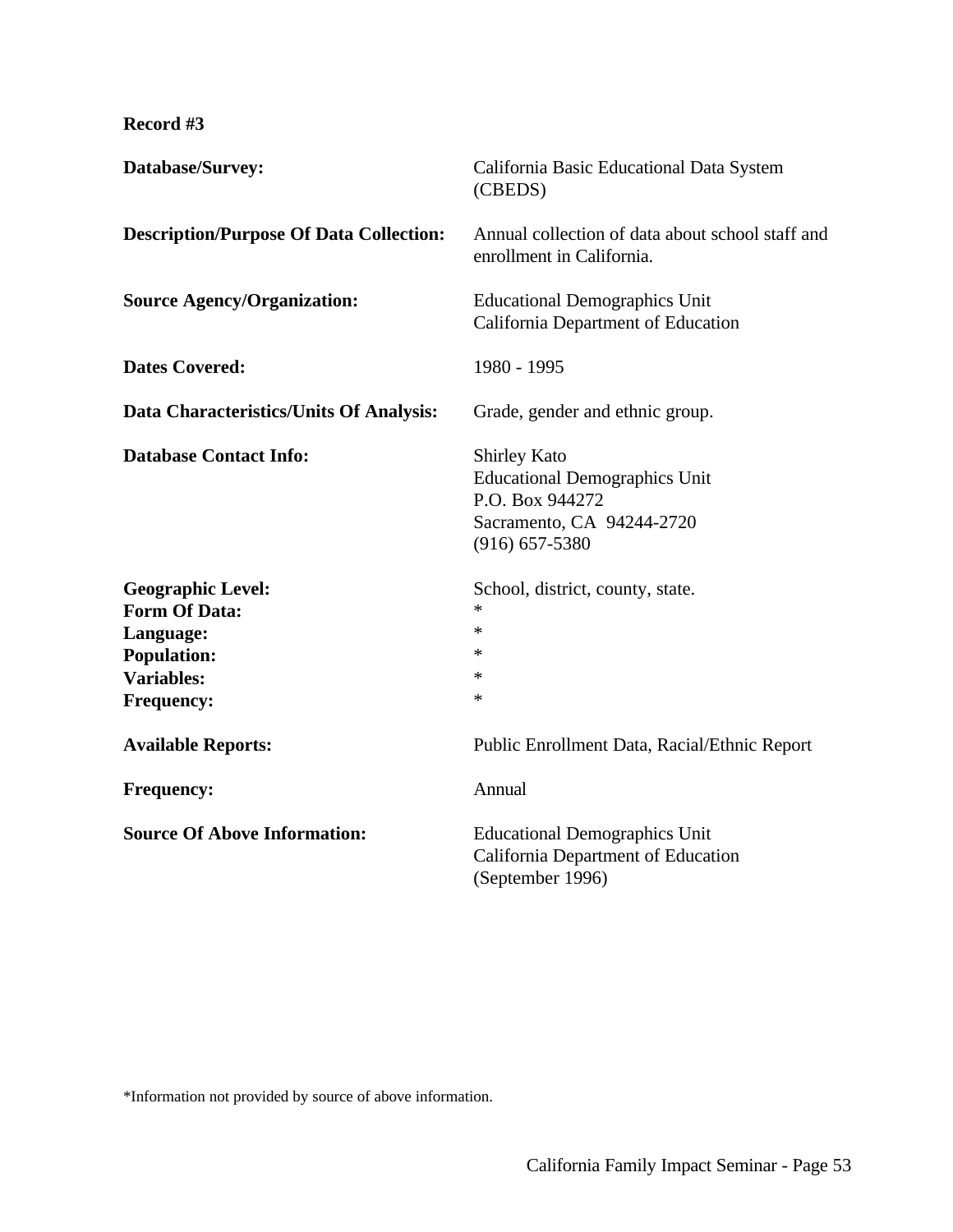| Database/Survey:                                                                                                              | Biannual California Student Substance Abuse/Use<br>Survey                                                                   |
|-------------------------------------------------------------------------------------------------------------------------------|-----------------------------------------------------------------------------------------------------------------------------|
| <b>Description/Purpose Of Data Collection:</b>                                                                                | Surveillance and primary source of information<br>about substance abuse in youth.                                           |
| <b>Source Agency/Organization:</b>                                                                                            | California Department of Justice<br><b>State Attorney General's Office</b>                                                  |
| <b>Dates Covered:</b>                                                                                                         | 1985 - present                                                                                                              |
| Data Characteristics/Units Of Analysis:                                                                                       | Age, gender, race, city, school name, criminal<br>activity.                                                                 |
| <b>Database Contact Info:</b>                                                                                                 | Dorothy Torres<br>Department of Alcohol and Drug Programs<br>1700 K Street<br>Sacramento, CA 95814-4037<br>$(916)$ 327-8976 |
| <b>Geographic Level:</b><br><b>Form Of Data:</b><br>Language:<br><b>Population:</b><br><b>Variables:</b><br><b>Frequency:</b> | City, county.<br>Database<br>*<br>Survey ( $n=6000$ , ages 11-18, male and female)<br>*<br>$\ast$                           |
| <b>Available Reports:</b>                                                                                                     | *                                                                                                                           |
| <b>Source of Above Information:</b>                                                                                           | Office of Women's Health Data Inventory<br>California Department of Health Services                                         |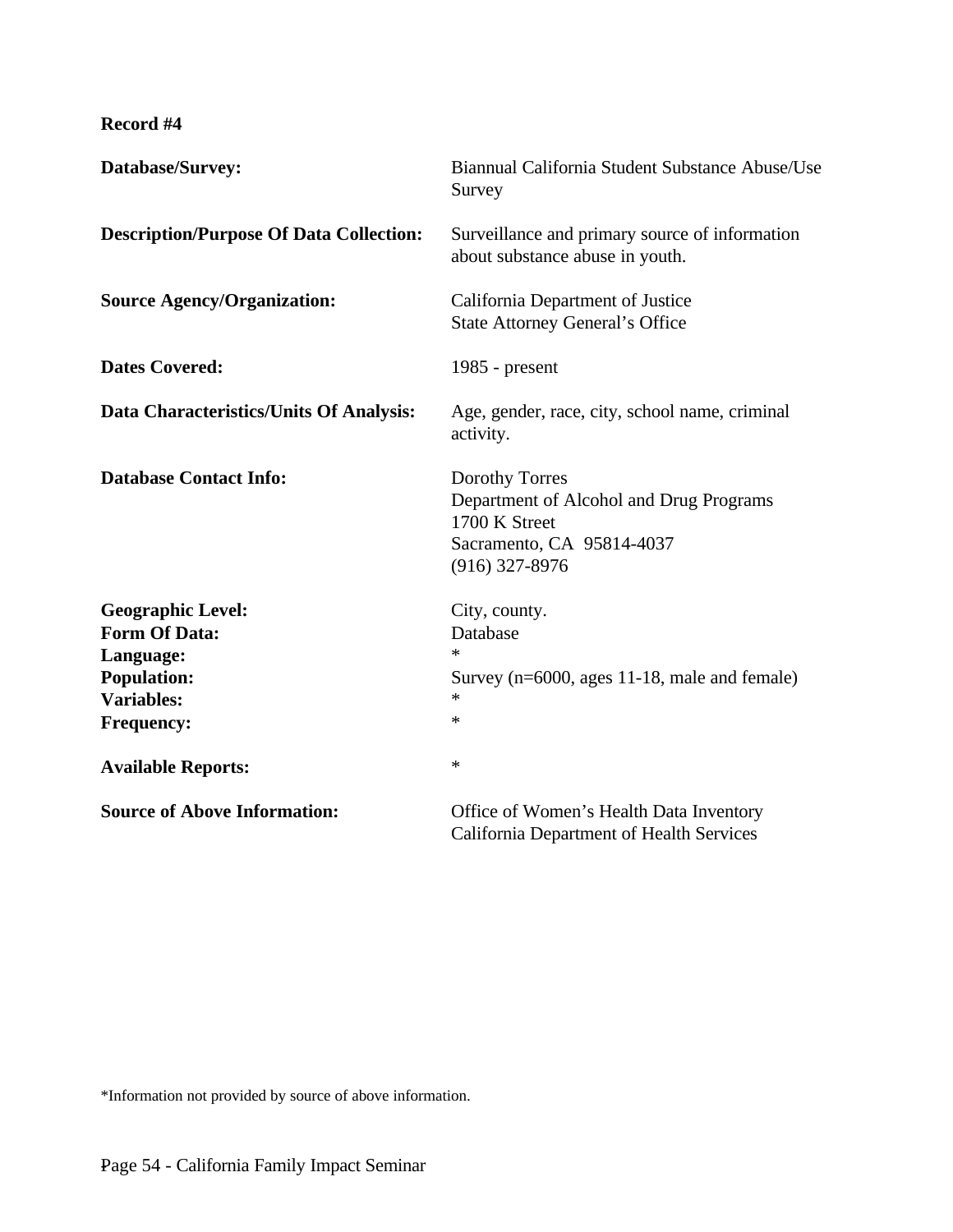| Database/Survey:                                                                                                              | <b>State Population Projections</b>                                                                                                                                                      |
|-------------------------------------------------------------------------------------------------------------------------------|------------------------------------------------------------------------------------------------------------------------------------------------------------------------------------------|
| <b>Description/Purpose Of Data Collection:</b>                                                                                | State population projections by race/age/sex are<br>produced periodically for statewide planning                                                                                         |
| <b>Source Agency/Organization:</b>                                                                                            | Demographic Research Unit<br>California Department of Finance                                                                                                                            |
| <b>Dates Covered:</b>                                                                                                         | 1970 - 2040                                                                                                                                                                              |
| Data Characteristics/Units Of Analysis:                                                                                       | Single year of age by race and sex.                                                                                                                                                      |
| <b>Database Contact Info:</b>                                                                                                 | Mary Heim, (916) 323-4080<br>Carol Corcoran, (916) 323-4090                                                                                                                              |
| <b>Geographic Level:</b><br><b>Form Of Data:</b><br>Language:<br><b>Population:</b><br><b>Variables:</b><br><b>Frequency:</b> | County, state.<br>Data tapes and disks.<br>$\ast$<br>All ages, gender and ethnicity.<br>$\ast$<br>*                                                                                      |
| <b>Available Reports:</b>                                                                                                     | Publication includes 5-year age groups for every<br>10 years 1990 - 2040. Special reports with more<br>detail can also be requested. Data tapes with<br>greater detail may be purchased. |
| <b>Title:</b><br><b>Author/Editor:</b><br><b>Publication Date:</b><br><b>Frequency:</b>                                       | 1993 Population Projections<br>Demographic Research Unit, Department of<br>Finance<br>1993, next in 1997.<br>Updated every 3-5 years.                                                    |
| <b>Ordering/Contact Info:</b>                                                                                                 | Department of Finance<br>Demographic Research Unit<br>915 L Street<br>Sacramento, CA 95814-3706<br>(916) 322-4651; Fax: (916) 327-0222<br>Internet: http://www.dof.ca.gov/               |
| <b>Source Of Above Information:</b>                                                                                           | Demographic Research Unit<br>California Department of Finance<br>(September 1996)                                                                                                        |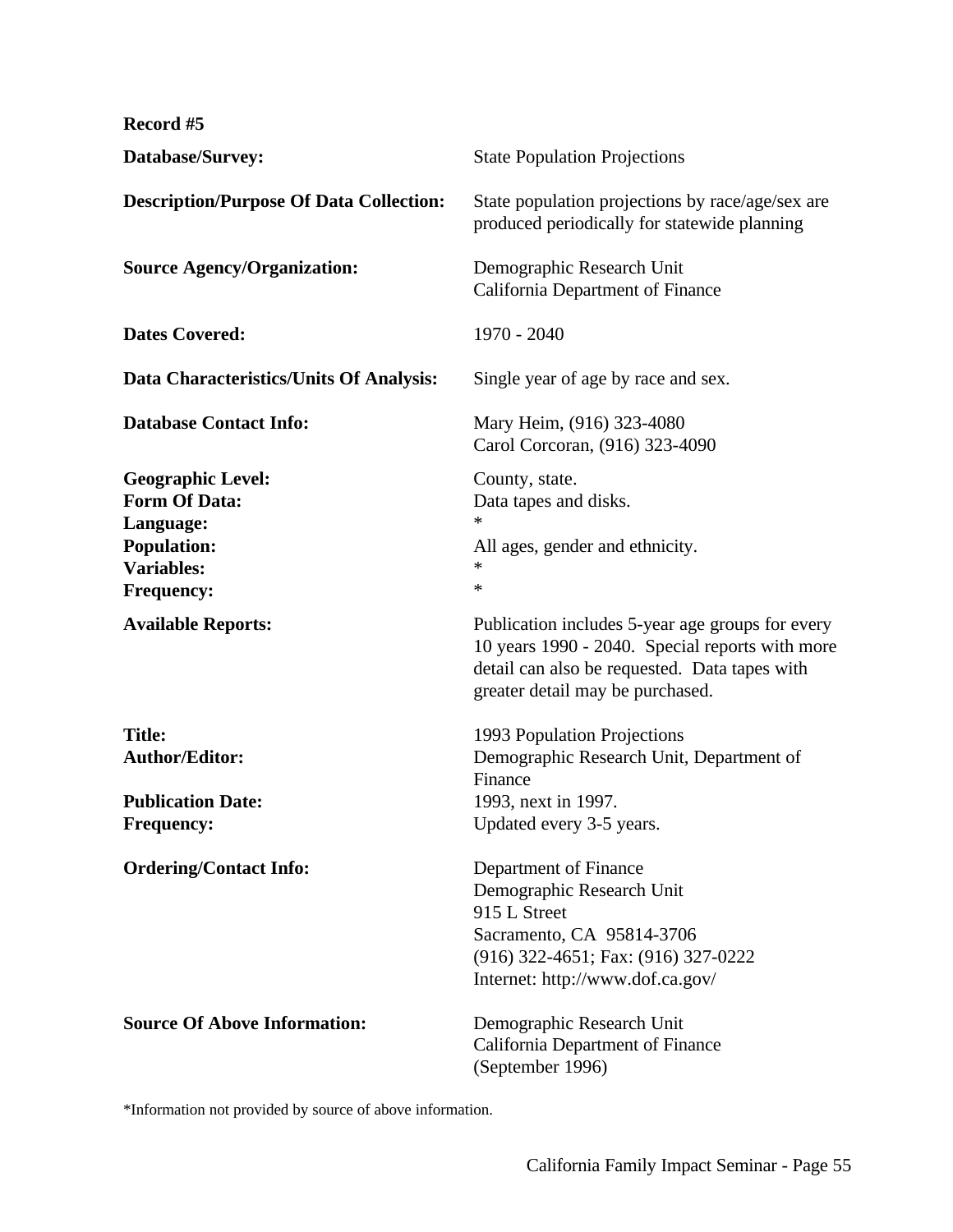| Database/Survey:                                                                                                              | Annually updated birth projections                                                                                                                                         |
|-------------------------------------------------------------------------------------------------------------------------------|----------------------------------------------------------------------------------------------------------------------------------------------------------------------------|
| <b>Description/Purpose Of Data Collection:</b>                                                                                | Birth projections for the state by age of mother,<br>and projections of total births by county.                                                                            |
| <b>Source Agency/Organization:</b>                                                                                            | Demographic Research Unit<br>California Department of Finance                                                                                                              |
| <b>Dates Covered:</b>                                                                                                         | 1970 - 1994 (historical) - 2005 (projected), will be<br>extended to 2010 in future.                                                                                        |
| Data Characteristics/Units Of Analysis:                                                                                       | Age-specific                                                                                                                                                               |
| <b>Database Contact Info:</b>                                                                                                 | Carol Corcoran, (916) 323-4090<br>Judi McClelland, (916) 323-4098                                                                                                          |
| <b>Geographic Level:</b><br><b>Form Of Data:</b><br>Language:<br><b>Population:</b><br><b>Variables:</b><br><b>Frequency:</b> | State (by age of mother), county (total births).<br>Printed report.<br>*<br>General population.<br>*<br>*                                                                  |
| <b>Available Reports:</b>                                                                                                     | Birth Projections for California State and Counties<br>- Report 95 P-5                                                                                                     |
| <b>Author/Editor:</b><br><b>Publication Date:</b><br><b>Frequency:</b>                                                        | Demographic Research Unit, Department of<br>Finance<br>September<br>Updated annually.                                                                                      |
| <b>Ordering/Contact Info:</b>                                                                                                 | Demographic Research Unit<br>Department of Finance<br>915 L Street<br>Sacramento, CA 95814-3706<br>(916) 322-4651; Fax: (916) 327-0222<br>Internet: http://www.dof.ca.gov/ |
| <b>Source Of Above Information:</b>                                                                                           | Demographic Research Unit<br>California Department of Finance<br>(September 1996)                                                                                          |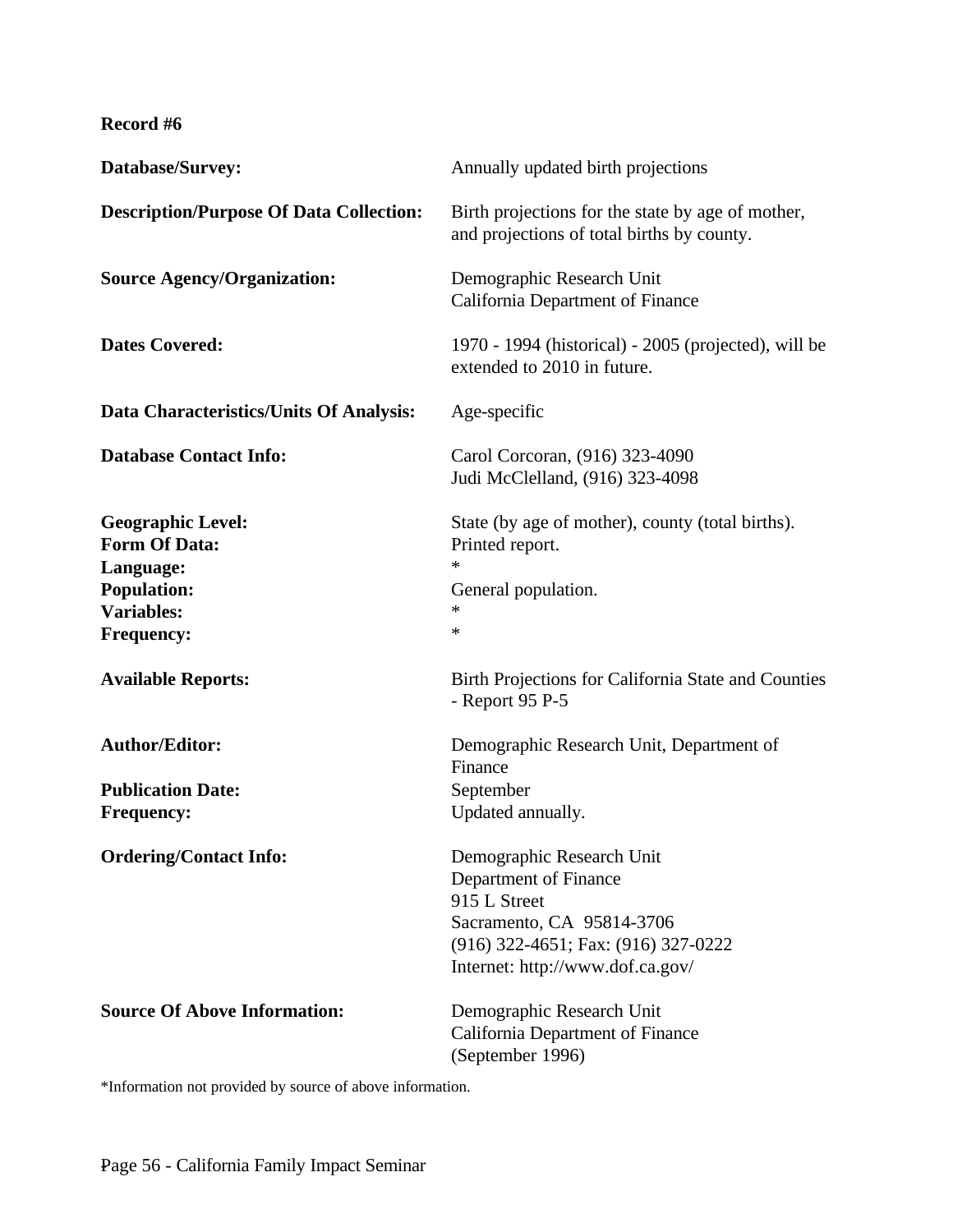| Database/Survey:                                                                                                              | K-12 Enrollment - historical and projected                                                                                                                                 |
|-------------------------------------------------------------------------------------------------------------------------------|----------------------------------------------------------------------------------------------------------------------------------------------------------------------------|
| <b>Description/Purpose Of Data Collection:</b>                                                                                | K-12 public school enrollment projections.                                                                                                                                 |
| <b>Source Agency/Organization:</b>                                                                                            | Demographic Research Unit<br>California Department of Finance                                                                                                              |
| <b>Dates Covered:</b>                                                                                                         | Current and ten years projection.                                                                                                                                          |
| Data Characteristics/Units Of Analysis:                                                                                       | School grade by county.                                                                                                                                                    |
| <b>Database Contact Info:</b>                                                                                                 | Carol Corcoran, (916) 323-4090<br>Judi McClelland, (916) 323-4098                                                                                                          |
| <b>Geographic Level:</b><br><b>Form Of Data:</b><br>Language:<br><b>Population:</b><br><b>Variables:</b><br><b>Frequency:</b> | County, state.<br>From CBEDS data (see record #3).<br>*<br>All K-12 enrollments in public schools.<br>*<br>*                                                               |
| <b>Available Reports:</b>                                                                                                     | K-12 Enrollment Projections                                                                                                                                                |
| <b>Author/Editor:</b><br><b>Publication Date:</b><br><b>Frequency:</b>                                                        | Demographic Research Unit, Department of<br>Finance<br>October<br>Updated annually.                                                                                        |
| <b>Ordering/Contact Info:</b>                                                                                                 | Department of Finance<br>Demographic Research Unit<br>915 L Street<br>Sacramento, CA 95814-3706<br>(916) 322-4651; Fax: (916) 327-0222<br>Internet: http://www.dof.ca.gov/ |
| <b>Source Of Above Information:</b>                                                                                           | Demographic Research Unit<br>California Department of Finance<br>(September 1996)                                                                                          |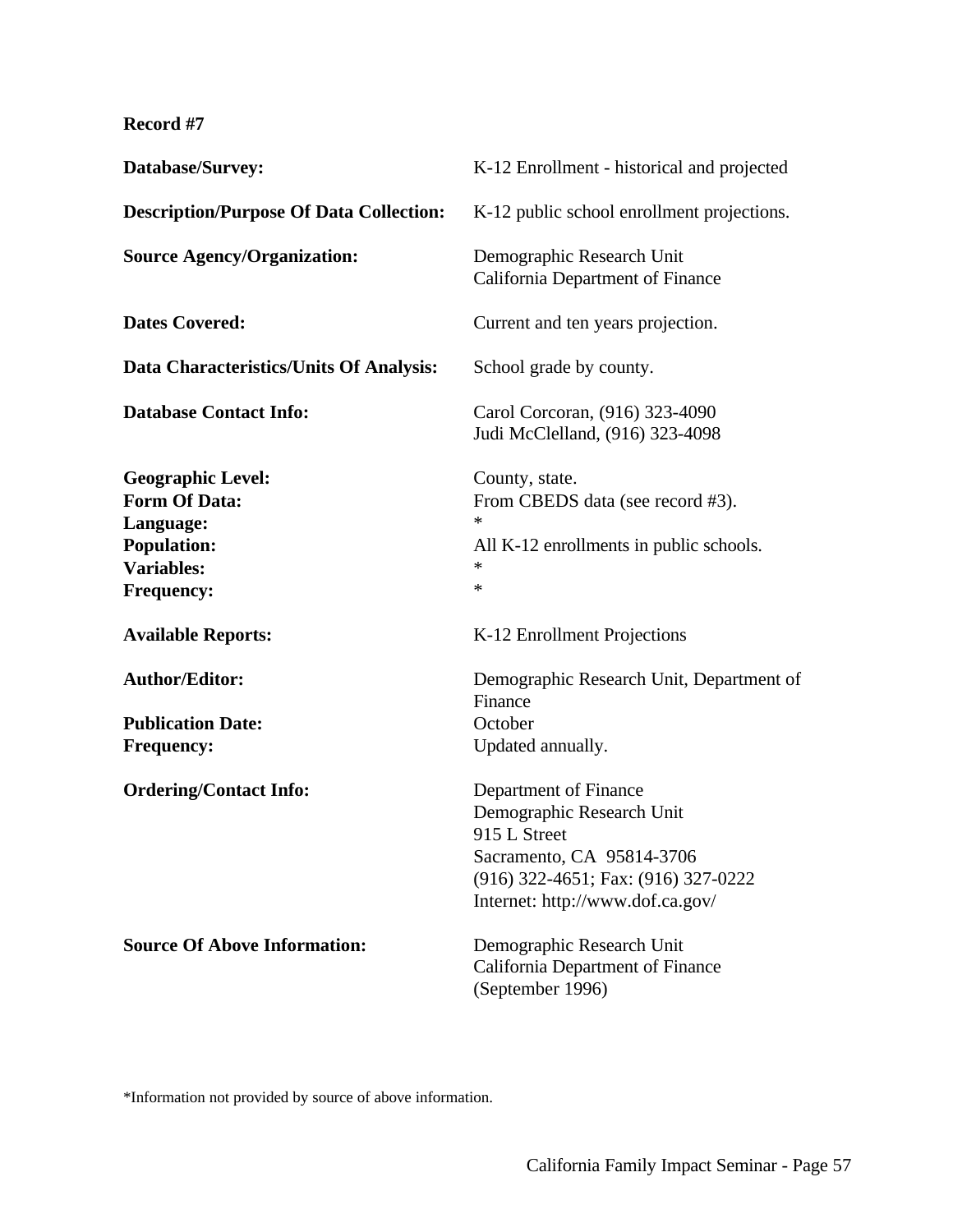| Database/Survey:                               | <b>Automated Vital Statistics Section (AVSS)</b>                                     |
|------------------------------------------------|--------------------------------------------------------------------------------------|
| <b>Description/Purpose Of Data Collection:</b> | Surveillance and primary source of reportable<br>disease activity.                   |
| <b>Source Agency/Organization:</b>             | Division of Communicable Disease Control<br>California Department of Health Services |
| <b>Dates Covered:</b>                          | 1986 - present                                                                       |
| Data Characteristics/Units Of Analysis:        | Age, race/ethnicity, county, medical diagnosis,<br>onset date, date of death.        |
| <b>Database Contact Info:</b>                  | <b>Stan Bissell</b><br>$(916)$ 323-9808                                              |
| <b>Geographic Level:</b>                       | City, county, zip code.                                                              |
| <b>Form Of Data:</b>                           | Reports only.                                                                        |
| Language:                                      |                                                                                      |
| <b>Population:</b>                             | Reported and diagnosed.                                                              |
| <b>Variables:</b>                              | *                                                                                    |
| <b>Frequency:</b>                              | $\ast$                                                                               |
| <b>Available Reports:</b>                      | <b>Communicable Disease Reports</b>                                                  |
| <b>Frequency:</b>                              | Weekly                                                                               |
| <b>Ordering/Contact Info:</b>                  | John Williamson<br>$(916)$ 327-6958                                                  |
| <b>Source Of Above Information:</b>            | Office of Women's Health Data Inventory<br>California Department of Health Services  |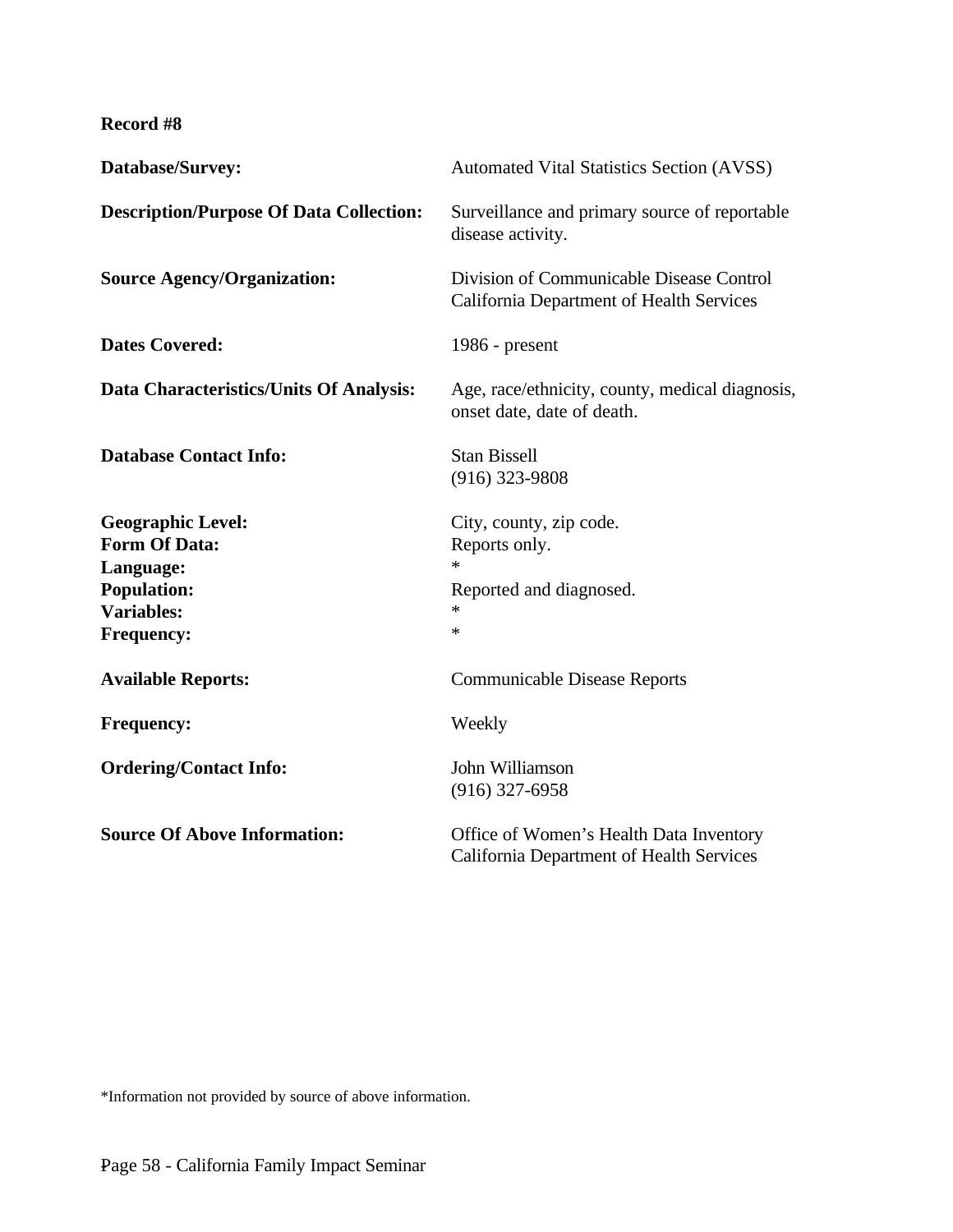| Database/Survey:                                                                                                              | California Perinatal Hepatitis B Prevention<br><b>Program Statistics</b>                                                                                                        |
|-------------------------------------------------------------------------------------------------------------------------------|---------------------------------------------------------------------------------------------------------------------------------------------------------------------------------|
| <b>Description/Purpose Of Data Collection:</b>                                                                                | Case data management analysis and statistics.                                                                                                                                   |
| <b>Source Agency/Organization:</b>                                                                                            | California Perinatal Hepatitis B Prevention<br>Program<br>Division of Communicable Disease Control<br>California Department of Health Services                                  |
| <b>Dates Covered:</b>                                                                                                         | 1991 - present                                                                                                                                                                  |
| Data Characteristics/Units Of Analysis:                                                                                       | Race/ethnicity, date of birth, gender.                                                                                                                                          |
| <b>Database Contact Info:</b>                                                                                                 | Les Burd<br>California Perinatal Hepatitis B Prevention<br>Program<br>Division of Communicable Disease Control<br>2151 Berkeley Way<br>Berkeley, CA 94704<br>$(510) 540 - 2879$ |
| <b>Geographic Level:</b><br><b>Form Of Data:</b><br>Language:<br><b>Population:</b><br><b>Variables:</b><br><b>Frequency:</b> | City, county, zip code.<br>Hard copies, computer disks.<br>SAS, ASCII files.<br>Pregnant women with Hepatitis B.<br>$\ast$<br>$\ast$                                            |
| <b>Available Reports:</b>                                                                                                     | $\ast$                                                                                                                                                                          |
| <b>Source Of Above Information:</b>                                                                                           | Division of Communicable Disease Control<br>California Department of Health Services<br>(September 1996)                                                                        |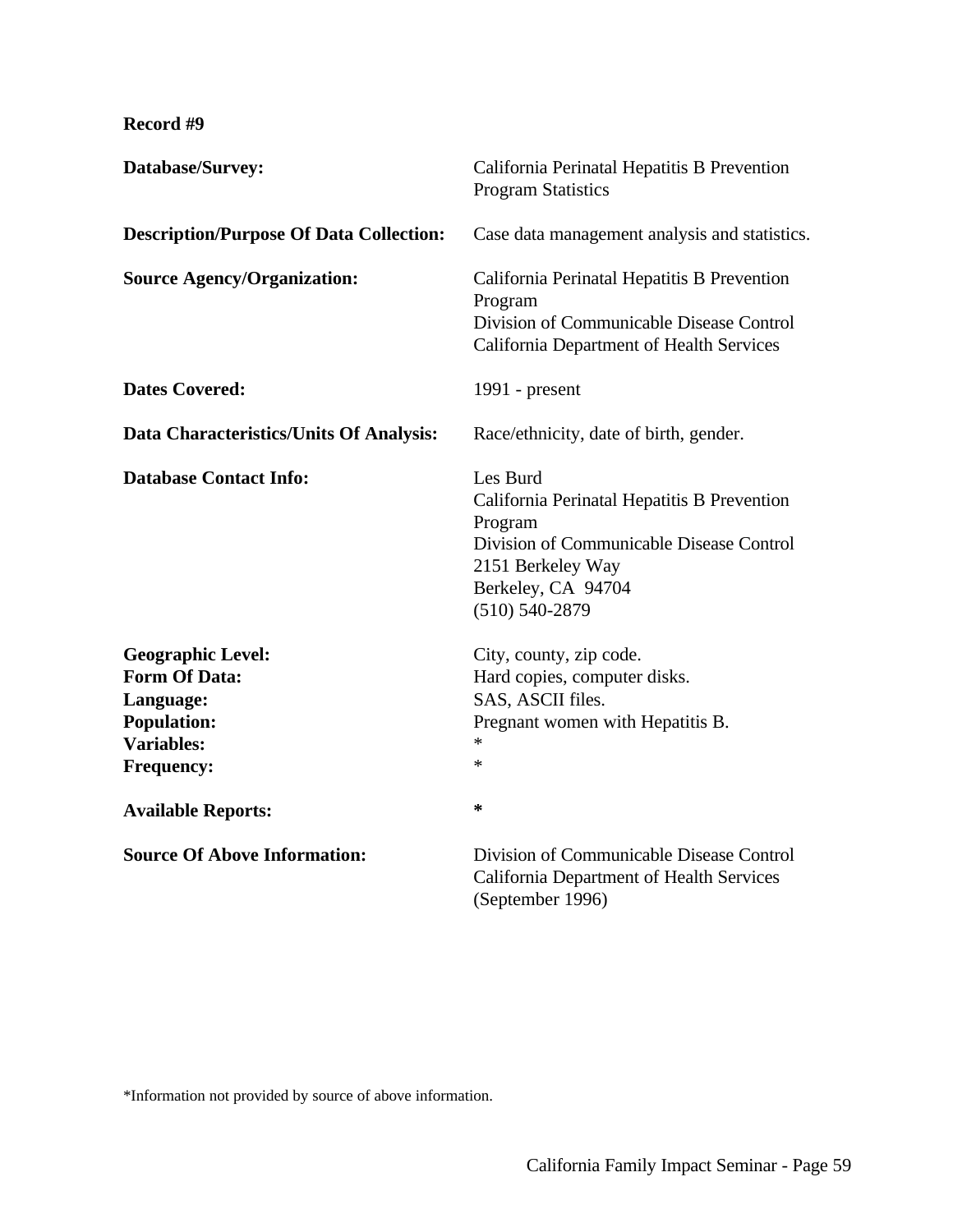| Database/Survey:                                                                                                              | <b>Sexually Transmitted Disease Surveillance</b>                                                                                             |
|-------------------------------------------------------------------------------------------------------------------------------|----------------------------------------------------------------------------------------------------------------------------------------------|
| <b>Description/Purpose Of Data Collection:</b>                                                                                | Surveillance of sexually transmitted disease cases.                                                                                          |
| <b>Source Agency/Organization:</b>                                                                                            | <b>Sexually Transmitted Disease Control Branch</b><br>Division of Communicable Disease Control<br>California Department of Health Services   |
| <b>Dates Covered:</b>                                                                                                         | 1990 - $present$                                                                                                                             |
| Data Characteristics/Units Of Analysis:                                                                                       | Race/ethnicity, age, gender.                                                                                                                 |
| <b>Database Contact Info:</b>                                                                                                 | <b>Jean Montes</b><br><b>Sexually Transmitted Disease Control Branch</b><br>P.O. Box 942732<br>Sacramento, CA 94234-7320<br>$(916)$ 322-2087 |
| <b>Geographic Level:</b><br><b>Form Of Data:</b><br>Language:<br><b>Population:</b><br><b>Variables:</b><br><b>Frequency:</b> | <b>State</b><br>Database<br>*<br>General<br>*<br>*                                                                                           |
| <b>Available Reports:</b>                                                                                                     | $\ast$                                                                                                                                       |
| <b>Source Of Above Information:</b>                                                                                           | Office of Women's Health Data Inventory<br>California Department of Health Services                                                          |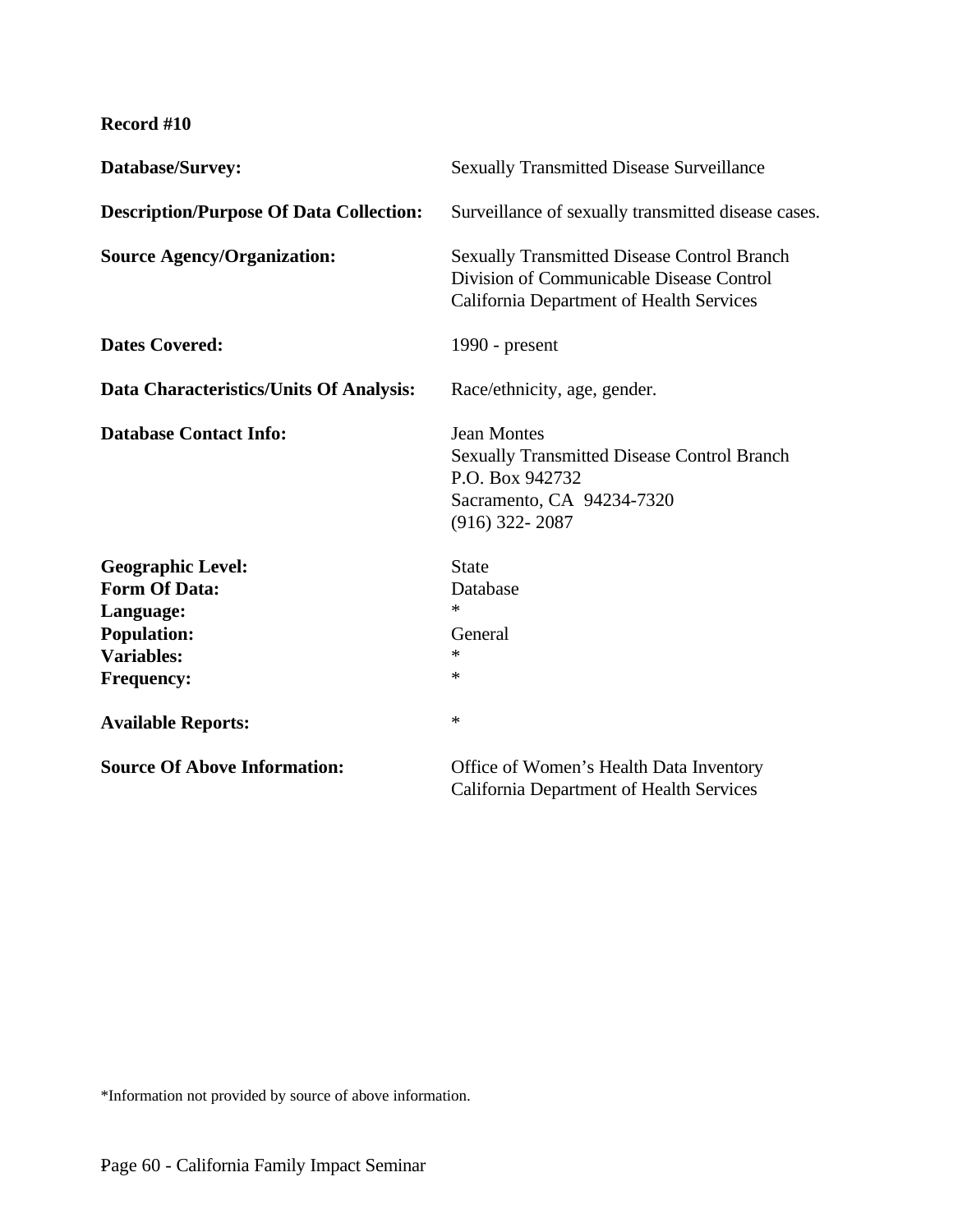| Database/Survey:                                                                                                              | California Birth Defects Registry                                                                                                                                           |
|-------------------------------------------------------------------------------------------------------------------------------|-----------------------------------------------------------------------------------------------------------------------------------------------------------------------------|
| <b>Description/Purpose Of Data Collection:</b>                                                                                | To monitor birth defects in California.                                                                                                                                     |
| <b>Source Agency/Organization:</b>                                                                                            | California Birth Defects Monitoring Program<br>Division of Environmental and Occupational<br>Disease Control<br>Department of Health Services                               |
| <b>Dates Covered:</b>                                                                                                         | 1983 - 1990                                                                                                                                                                 |
| Data Characteristics/Units Of Analysis:                                                                                       | Race/ethnicity, date of birth, gender.                                                                                                                                      |
| <b>Database Contact Info:</b>                                                                                                 | Dr. John Harris<br>$(510) 653 - 3303$                                                                                                                                       |
| <b>Geographic Level:</b><br><b>Form Of Data:</b><br>Language:<br><b>Population:</b><br><b>Variables:</b><br><b>Frequency:</b> | City, county, zip code.<br>$\ast$<br>Relational<br>Infants with birth defects.<br>$\ast$<br>$\ast$                                                                          |
| <b>Available Reports:</b>                                                                                                     | Birth Defects in California                                                                                                                                                 |
| <b>Frequency:</b>                                                                                                             | Annually                                                                                                                                                                    |
| <b>Ordering/Contact Info:</b>                                                                                                 | <b>Birth Defects Monitoring Branch</b><br>Division of Environmental and Occupational<br>Disease Control<br>1900 Powell Street<br>Emeryville, CA 94608<br>$(510) 653 - 3303$ |
| <b>Source Of Above Information:</b>                                                                                           | California Health Information for Policy Project<br>(CHIPP) Report<br>Office of Statewide Health Planning and<br>Development                                                |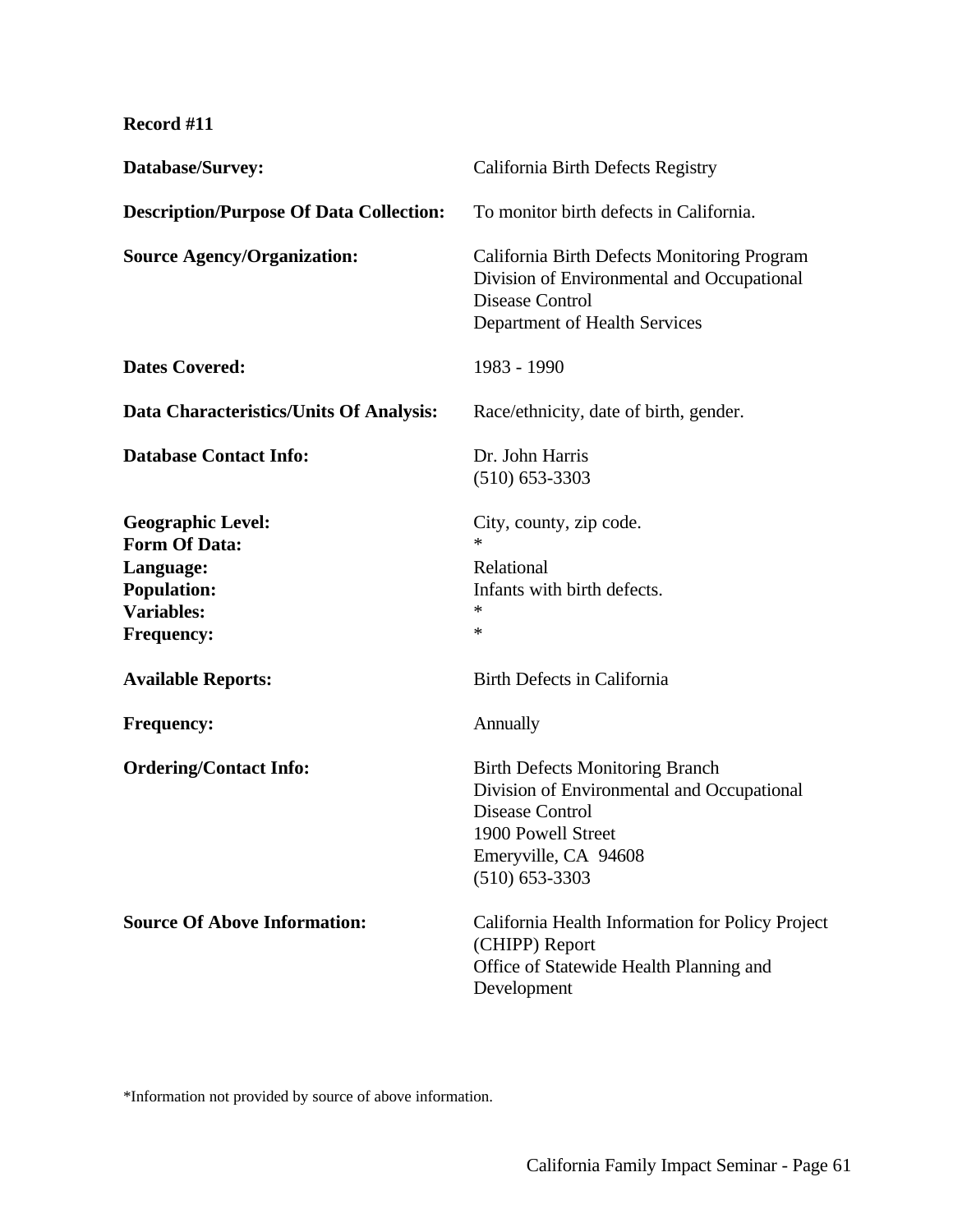| Database/Survey:                                                                                                              | <b>Birth Statistical Master File</b>                                                                                                                                    |
|-------------------------------------------------------------------------------------------------------------------------------|-------------------------------------------------------------------------------------------------------------------------------------------------------------------------|
| <b>Description/Purpose Of Data Collection:</b>                                                                                | The purpose of the data collection varies.                                                                                                                              |
| <b>Source Agency/Organization:</b>                                                                                            | <b>Vital Statistics Section</b><br>Health Information and Strategic Planning<br>California Department of Health Services                                                |
| <b>Dates Covered:</b>                                                                                                         | 1960 - 1995                                                                                                                                                             |
| Data Characteristics/Units Of Analysis:                                                                                       | Child, mother and father information, place of<br>birth, medical information.                                                                                           |
| <b>Database Contact Info:</b>                                                                                                 | <b>Robin Jones</b><br>California Department of Health Services<br><b>Vital Statistics Section</b><br>P.O. Box 942732<br>Sacramento, CA 94234-7320<br>$(916) 657 - 2707$ |
| <b>Geographic Level:</b><br><b>Form Of Data:</b><br>Language:<br><b>Population:</b><br><b>Variables:</b><br><b>Frequency:</b> | County, zip code.<br>9-track tape reel, 18-track cartridge.<br><b>IBM EBCDIC</b><br>General population.<br>$\ast$<br>$\ast$                                             |
| <b>Available Reports:</b>                                                                                                     | No reports available.                                                                                                                                                   |
| <b>Source Of Above Information:</b>                                                                                           | Office of Health Information and Research<br>Health Information and Strategic Planning<br>California Department of Health Services<br>(September 1996)                  |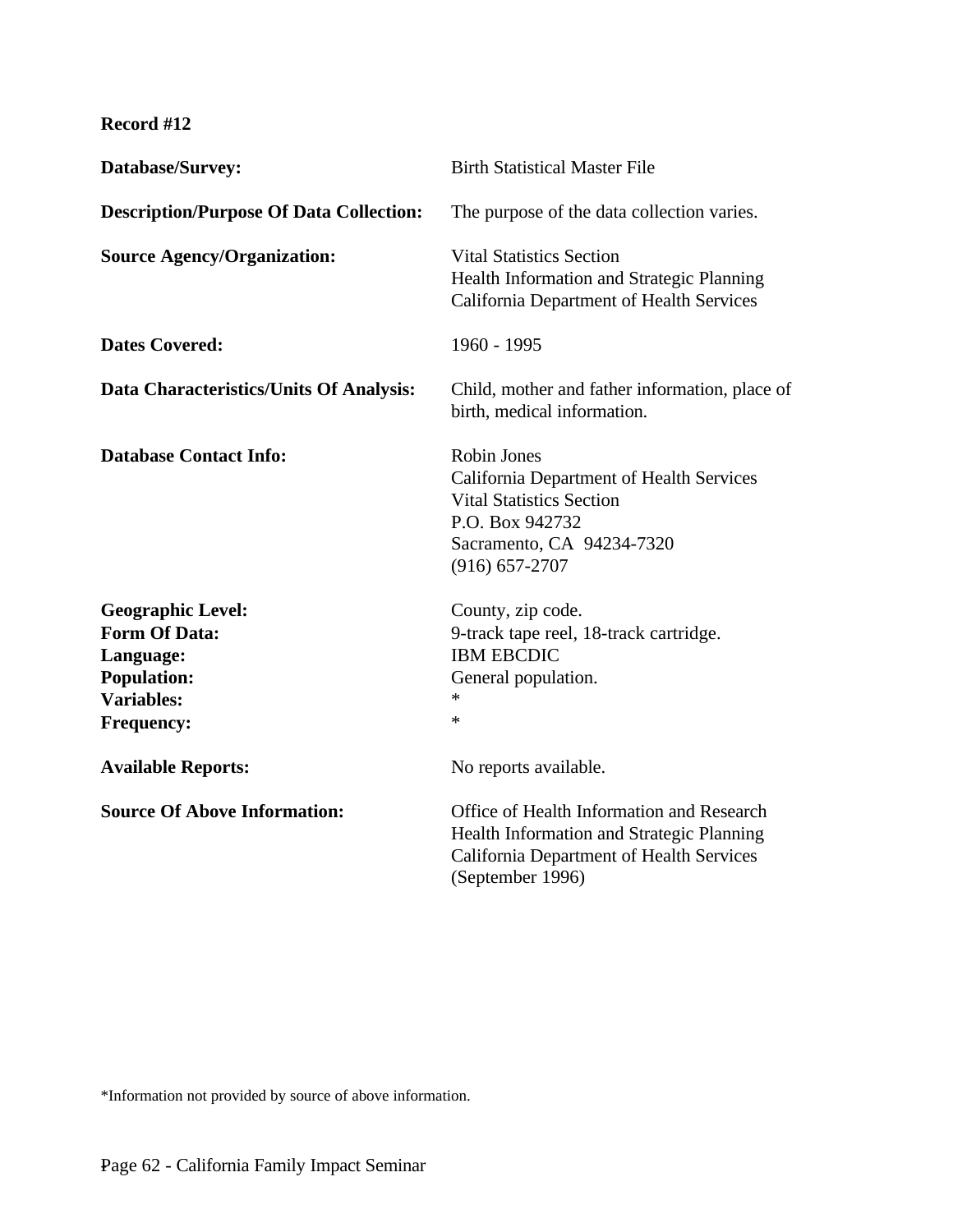| Database/Survey:                                                                                                       | Linked Birth and Infant Death Records (Birth<br><b>Cohort Files)</b>                                                                                                      |
|------------------------------------------------------------------------------------------------------------------------|---------------------------------------------------------------------------------------------------------------------------------------------------------------------------|
| <b>Description/Purpose Of Data Collection:</b>                                                                         | The purpose of the data collection varies.                                                                                                                                |
| <b>Source Agency/Organization:</b>                                                                                     | <b>Vital Statistics Section</b><br>Health Information and Strategic Planning<br>California Department of Health Services                                                  |
| <b>Dates Covered:</b>                                                                                                  | 1960 - 1993                                                                                                                                                               |
| Data Characteristics/Units Of Analysis:                                                                                | Live birth, infant death and fetal death.                                                                                                                                 |
| <b>Database Contact Info:</b>                                                                                          | <b>Sandy Ficenec</b><br>California Department of Health Services<br><b>Vital Statistics Section</b><br>P.O. Box 942732<br>Sacramento, CA 94234-7320<br>$(916) 657 - 3057$ |
| <b>Geographic Level:</b><br><b>Form Of Data:</b><br>Language:<br><b>Population:</b><br>Variables:<br><b>Frequency:</b> | County, zip code.<br>9-track tape reel, 18-track cartridge.<br><b>IBM EBCDIC</b><br>General population.<br>$\ast$<br>$\ast$                                               |
| <b>Available Reports:</b>                                                                                              | No reports available.                                                                                                                                                     |
| <b>Source Of Above Information:</b>                                                                                    | Office of Health Information and Research<br>Health Information and Strategic Planning<br>California Department of Health Services<br>(September 1996)                    |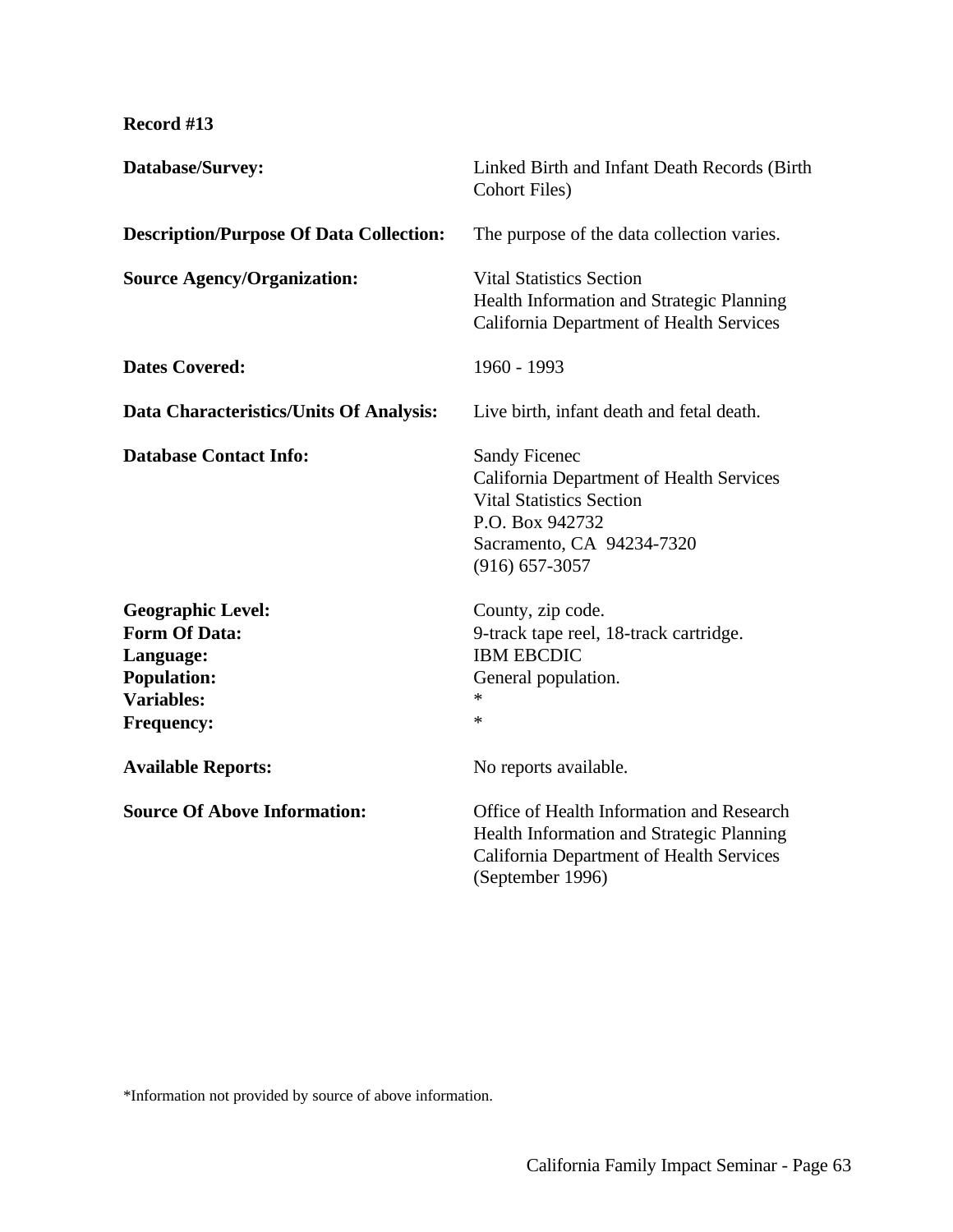| Database/Survey:                                                                                                              | Summary Birth File (PC)                                                                                                                                          |
|-------------------------------------------------------------------------------------------------------------------------------|------------------------------------------------------------------------------------------------------------------------------------------------------------------|
| <b>Description/Purpose Of Data Collection:</b>                                                                                | Surveillance of registered births, useful<br>information on mothers.                                                                                             |
| <b>Source Agency/Organization:</b>                                                                                            | <b>Vital Statistics Section</b><br>Health Information and Strategic Planning<br>California Department of Health Services                                         |
| <b>Dates Covered:</b>                                                                                                         | 1989 - 1994 (annually)                                                                                                                                           |
| <b>Data Characteristics/Units Of Analysis:</b>                                                                                | Gender, weight, mother's age/race, education, zip<br>code, father's age, race, payment for care/delivery.                                                        |
| <b>Database Contact Info:</b>                                                                                                 | Robin Jones<br>California Department of Health Services<br><b>Vital Statistics Section</b><br>P.O. Box 942732<br>Sacramento, CA 94234-7320<br>$(916) 657 - 2707$ |
| <b>Geographic Level:</b><br><b>Form Of Data:</b><br>Language:<br><b>Population:</b><br><b>Variables:</b><br><b>Frequency:</b> | County, zip code.<br><b>Diskette</b><br><b>ASCII</b> (Compressed)<br>General population.<br>*<br>$\ast$                                                          |
| <b>Available Reports:</b>                                                                                                     | No reports available.                                                                                                                                            |
| <b>Source Of Above Information:</b>                                                                                           | Office of Health Information and Research<br>Health Information and Strategic Planning<br>California Department of Health Services<br>(September 1996)           |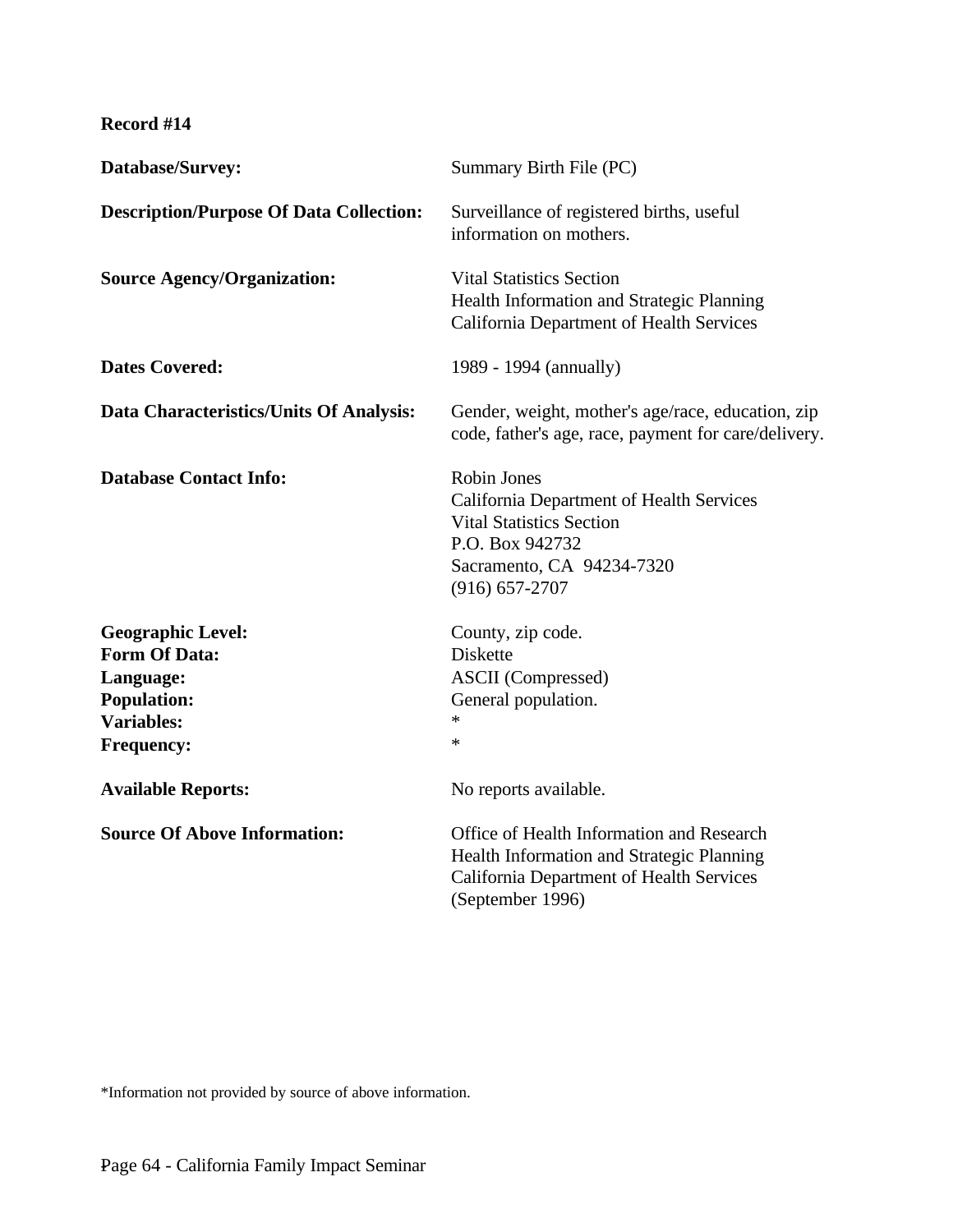| Database/Survey:                                                                                                              | Summary Death File (PC)                                                                                                                                          |
|-------------------------------------------------------------------------------------------------------------------------------|------------------------------------------------------------------------------------------------------------------------------------------------------------------|
| <b>Description/Purpose Of Data Collection:</b>                                                                                | Surveillance of fatalities, study of causes of death.                                                                                                            |
| <b>Source Agency/Organization:</b>                                                                                            | <b>Vital Statistics Section</b><br>Health Information and Strategic Planning<br>California Department of Health Services                                         |
| <b>Dates Covered:</b>                                                                                                         | 1989 - 1994 (annually)                                                                                                                                           |
| Data Characteristics/Units Of Analysis:                                                                                       | Gender, age, race ethnicity, county, cause of<br>death.                                                                                                          |
| <b>Database Contact Info:</b>                                                                                                 | Robin Jones<br>California Department of Health Services<br><b>Vital Statistics Section</b><br>P.O. Box 942732<br>Sacramento, CA 94234-7320<br>$(916) 657 - 2707$ |
| <b>Geographic Level:</b><br><b>Form Of Data:</b><br>Language:<br><b>Population:</b><br><b>Variables:</b><br><b>Frequency:</b> | County<br><b>Diskette</b><br><b>ASCII</b><br>General population.<br>$\ast$<br>$\ast$                                                                             |
| <b>Available Reports:</b>                                                                                                     | No reports available.                                                                                                                                            |
| <b>Source Of Above Information:</b>                                                                                           | Office of Health Information and Research<br>Health Information and Strategic Planning<br>California Department of Health Services<br>(September 1996)           |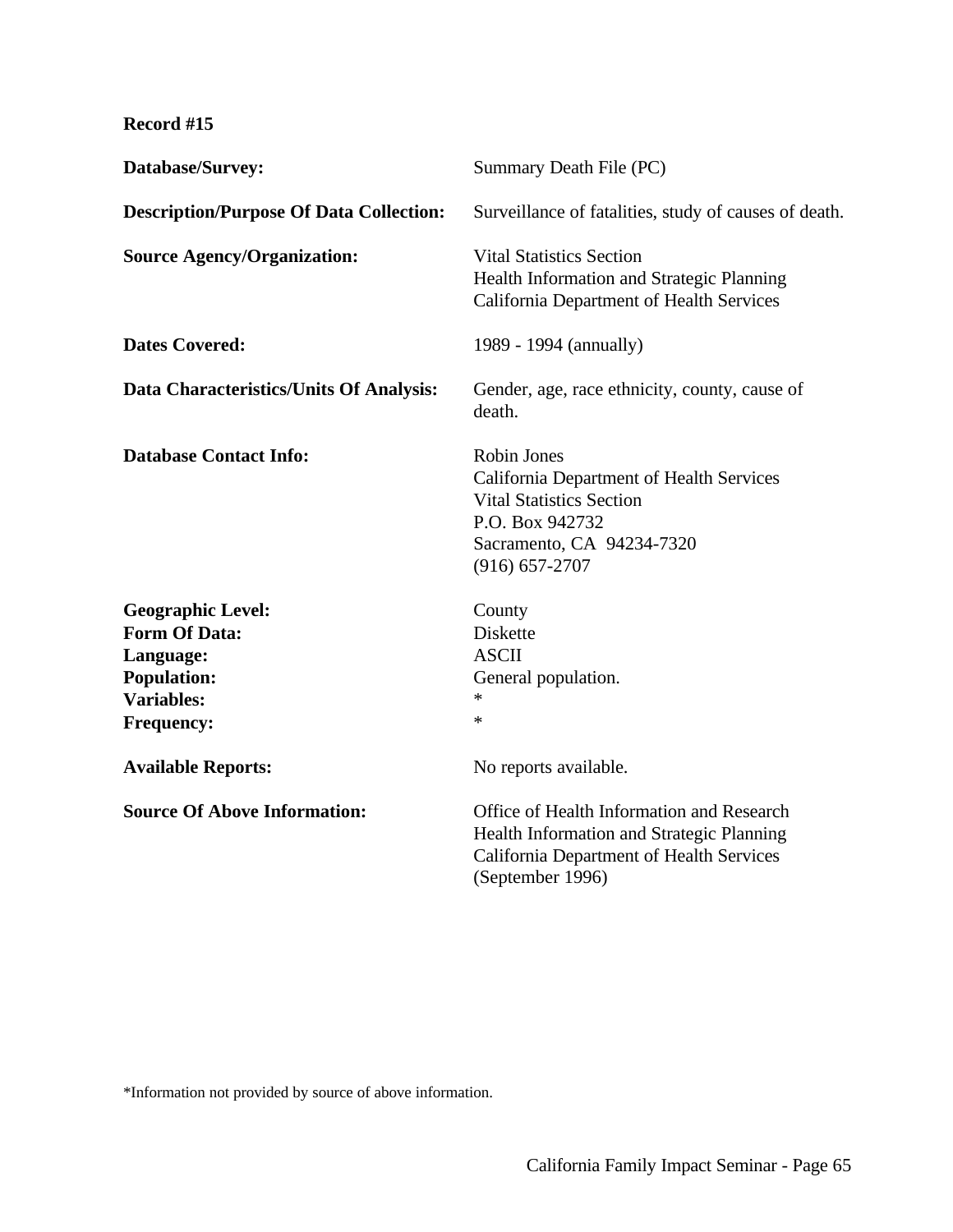| Database/Survey:                                                                                                              | Medi-Cal Paid Claims File                                                                                                             |
|-------------------------------------------------------------------------------------------------------------------------------|---------------------------------------------------------------------------------------------------------------------------------------|
| <b>Description/Purpose Of Data Collection:</b>                                                                                | Medical service records, frequency and cause.<br><b>Baseline</b>                                                                      |
| data for assessing impact of managed care.                                                                                    |                                                                                                                                       |
| <b>Source Agency/Organization:</b>                                                                                            | <b>Medical Care Statistics Section</b><br>California Department of Health Services                                                    |
| <b>Dates Covered:</b>                                                                                                         | $1970$ - present                                                                                                                      |
| Data Characteristics/Units Of Analysis:                                                                                       | Date of birth, gender, race, zip code of provider,<br>medical diagnosis, procedure codes, drug codes,<br>hospital codes.              |
| <b>Database Contact Info:</b>                                                                                                 | Jim Klein<br>$(916) 657 - 0893$                                                                                                       |
| <b>Geographic Level:</b><br><b>Form Of Data:</b><br>Language:<br><b>Population:</b><br><b>Variables:</b><br><b>Frequency:</b> | City, county, zip code.<br>Mainframe/flat file.<br><b>EBCDIC</b><br>Medi-Cal fee-for-service.<br>*<br>*                               |
| <b>Available Reports:</b>                                                                                                     | Variable (upon request).                                                                                                              |
| <b>Ordering/Contact Info:</b>                                                                                                 | Gene Hiehle, Chief<br><b>Medical Care Statistics Section</b><br>P.O. Box 942732<br>Sacramento, CA 94234-7320<br>$(916)$ 657-3066      |
| <b>Comments:</b>                                                                                                              | Database covers only Medi-Cal fee-for-service<br>beneficiaries, and does not include Medi-Cal<br>beneficiaries in managed care plans. |
| <b>Source Of Above Information:</b>                                                                                           | <b>Medical Care Statistics Section</b><br>California Department of Health Services<br>(September 1996)                                |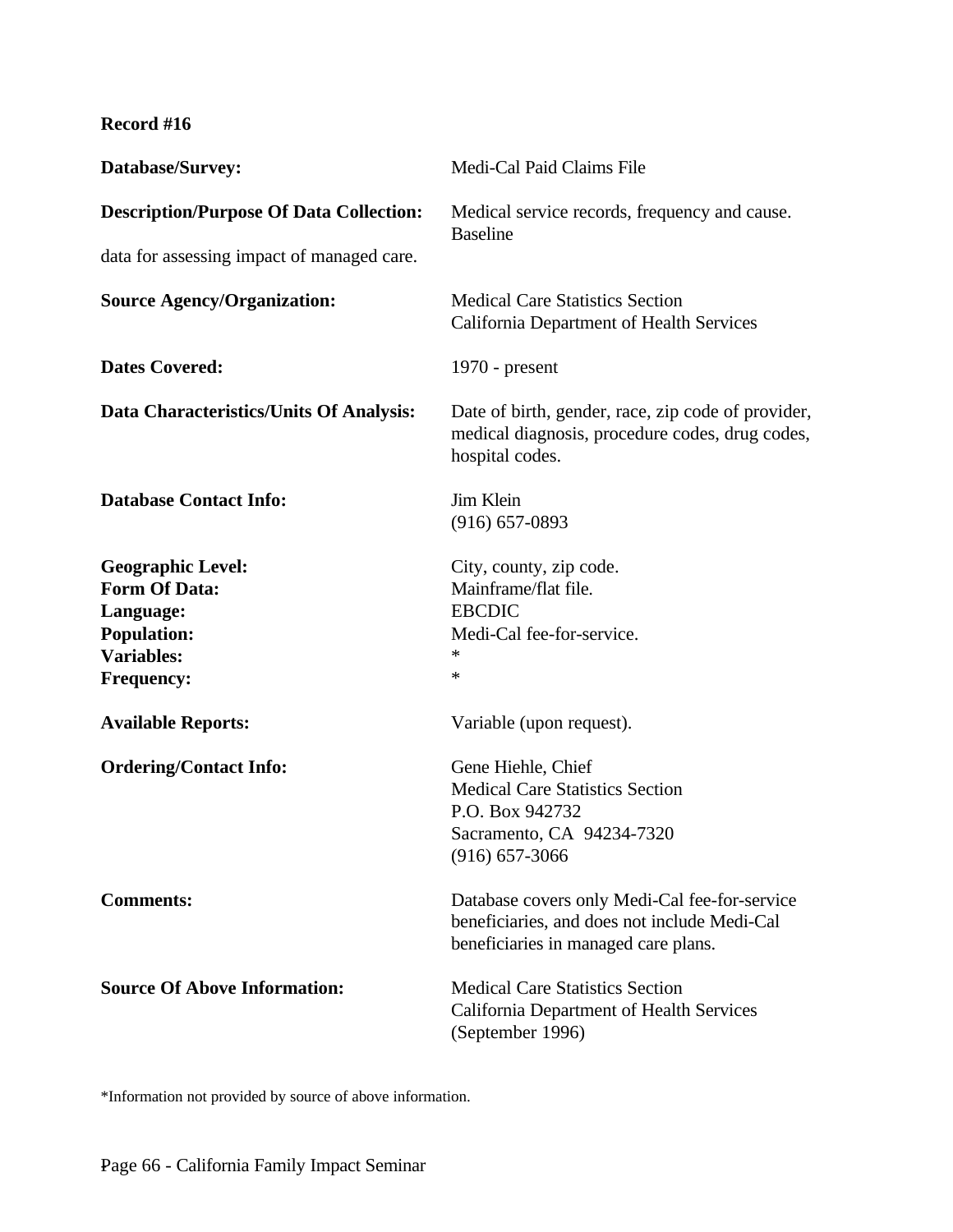| Database/Survey:                                                                    | Medi-Cal Eligibility Data System                                                                                                   |
|-------------------------------------------------------------------------------------|------------------------------------------------------------------------------------------------------------------------------------|
| <b>Description/Purpose Of Data Collection:</b>                                      | Tracking those recognized benefits and to provide<br>centralized issuance.                                                         |
| <b>Source Agency/Organization:</b>                                                  | <b>Medical Care Statistics Section</b><br>California Department of Health Services                                                 |
| <b>Dates Covered:</b>                                                               | 1982 - 1993                                                                                                                        |
| Data Characteristics/Units Of Analysis:                                             | Date of birth, gender, race.                                                                                                       |
| <b>Database Contact Info:</b>                                                       | Gene Hiehle, Chief<br><b>Medical Care Statistics Section</b><br>P.O. Box 942732<br>Sacramento, CA 94234-7320<br>$(916) 657 - 3066$ |
| <b>Geographic Level:</b><br><b>Form Of Data:</b><br>Language:<br><b>Population:</b> | City, county, zip code.<br>∗<br>$\ast$<br>Aid to Families with Dependent Children, public                                          |
| <b>Variables:</b><br><b>Frequency:</b>                                              | assistance, Supplemental Security Income, County<br>Medical Services Program, Food Stamps.<br>$\ast$<br>$\ast$                     |
| <b>Available Reports:</b>                                                           | $\ast$                                                                                                                             |
| <b>Source Of Above Information:</b>                                                 | Office of Women's Health Data Inventory<br>California Department of Health Services                                                |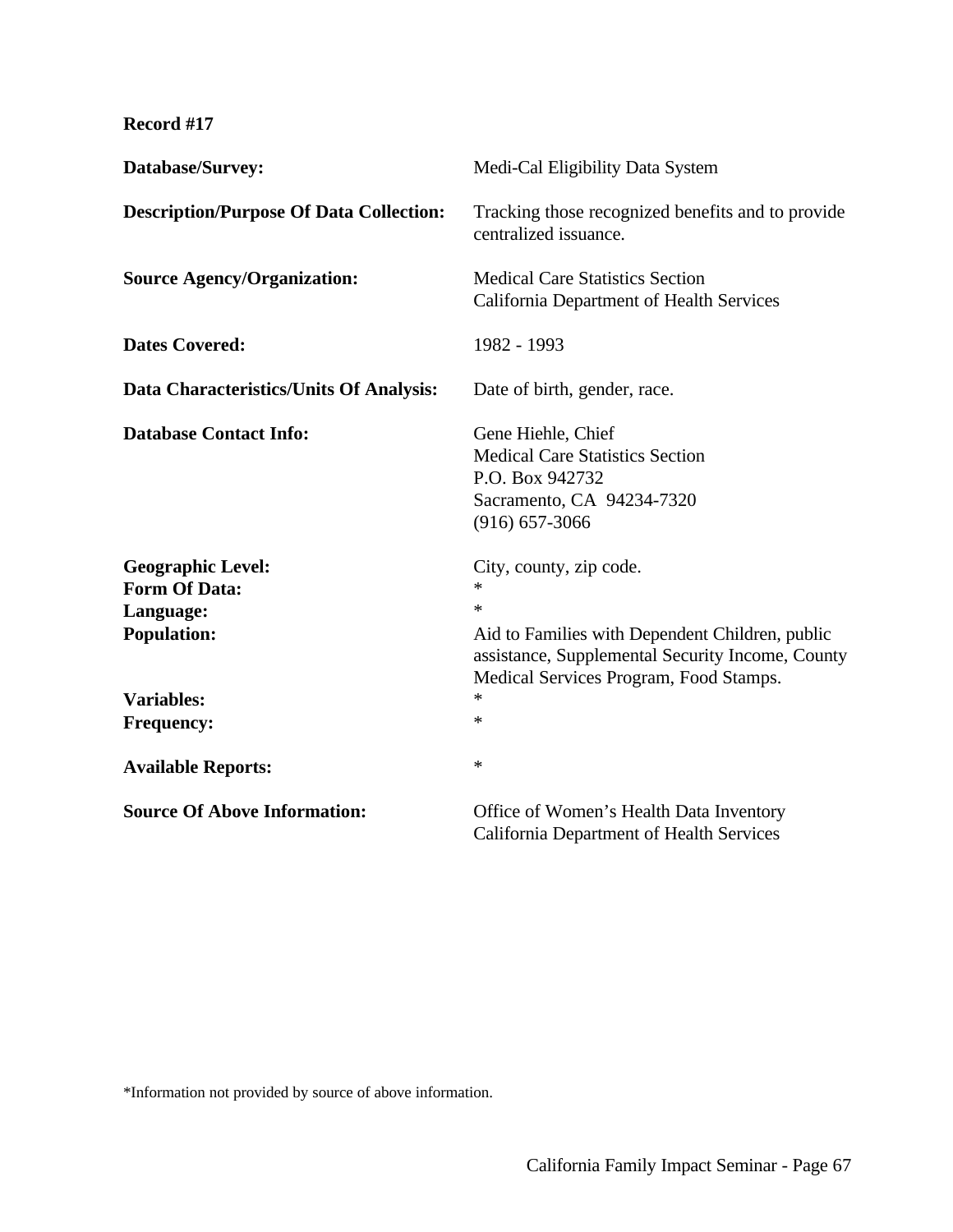| Database/Survey:                                                                                                              | <b>Perinatal Care Services</b>                                                                                                        |
|-------------------------------------------------------------------------------------------------------------------------------|---------------------------------------------------------------------------------------------------------------------------------------|
| <b>Description/Purpose Of Data Collection:</b>                                                                                | Answer inquiries related to Medi-Cal pregnancies.<br>Based on procedure code. Does not include<br>hospital care.                      |
| <b>Source Agency/Organization:</b>                                                                                            | <b>Medical Care Statistics Section</b><br>California Department of Health Services                                                    |
| <b>Dates Covered:</b>                                                                                                         | 1987 - present                                                                                                                        |
| Data Characteristics/Units Of Analysis:                                                                                       | Race/ethnicity, date of birth, gender.                                                                                                |
| <b>Database Contact Info:</b>                                                                                                 | Samira Zara Al-Qazzaz<br><b>Medical Care Statistics Section</b><br>P.O. Box 942732<br>Sacramento, CA 94234-7320<br>$(916) 657 - 2966$ |
| <b>Geographic Level:</b><br><b>Form Of Data:</b><br>Language:<br><b>Population:</b><br><b>Variables:</b><br><b>Frequency:</b> | County<br>Variable length, file packed fields and fixed bytes.<br>SAS, syntax.<br>All Medi-Cal eligibles.<br>*<br>$\ast$              |
| <b>Available Reports:</b>                                                                                                     | No reports available.                                                                                                                 |
| <b>Comments:</b>                                                                                                              | Only for perinatal care, not abortion and delivery<br>data.                                                                           |
| <b>Source Of Above Information:</b>                                                                                           | <b>Medical Care Statistics Section</b><br>California Department of Health Services<br>(September 1996)                                |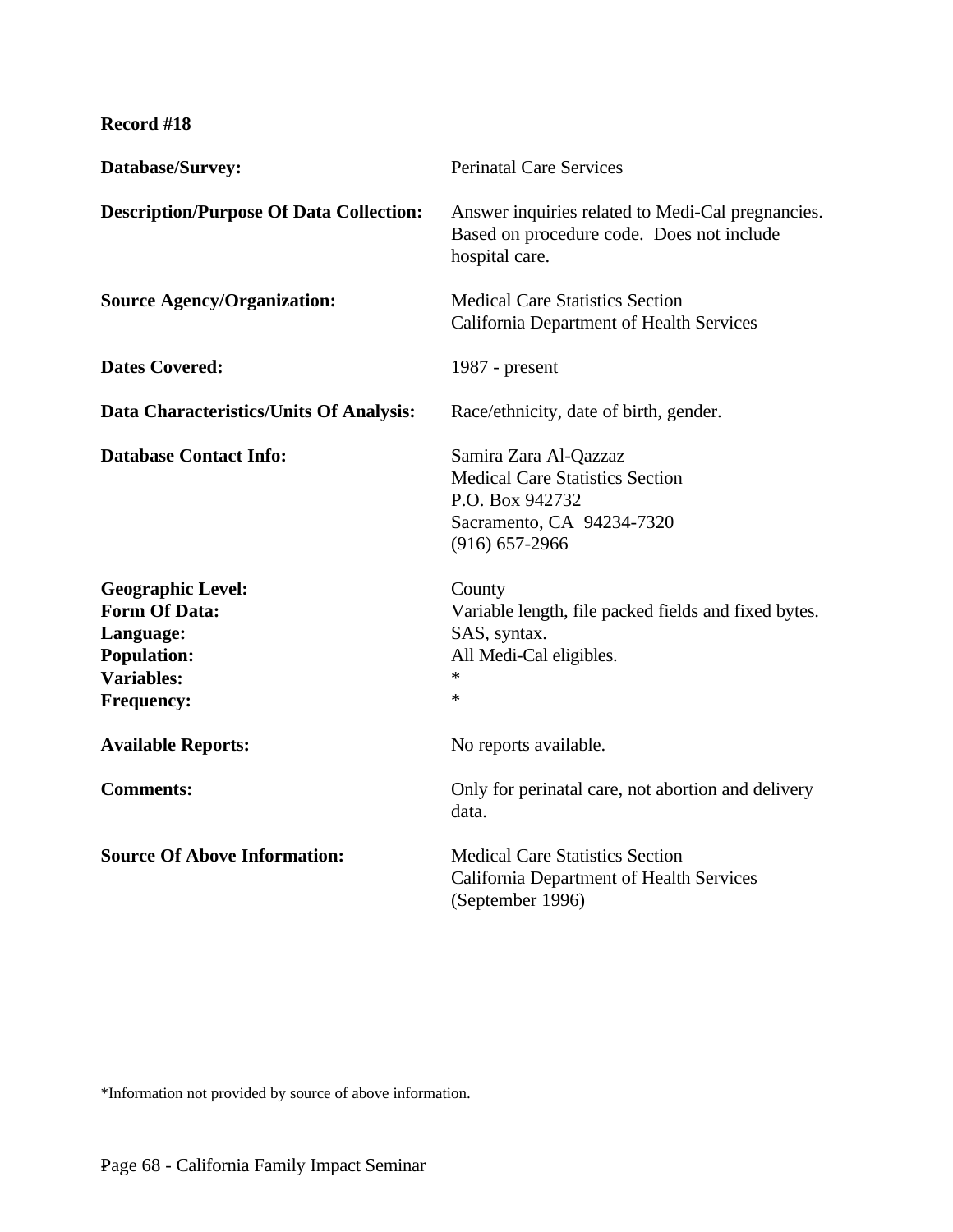| Database/Survey:                                                                                                       | HIV Survey in Child Bearing Women                                                                  |
|------------------------------------------------------------------------------------------------------------------------|----------------------------------------------------------------------------------------------------|
| <b>Description/Purpose Of Data Collection:</b>                                                                         | To monitor HIV prevalence in childbearing<br>mothers.                                              |
| <b>Source Agency/Organization:</b>                                                                                     | Office of AIDS<br>California Department of Health Services                                         |
| <b>Dates Covered:</b>                                                                                                  | 1988 - 1994                                                                                        |
| Data Characteristics/Units Of Analysis:                                                                                | Race/ethnicity, gender, date of birth, age.                                                        |
| <b>Database Contact Info:</b>                                                                                          | Donna Zukowski<br>$(916)$ 324-8441                                                                 |
| <b>Geographic Level:</b><br><b>Form Of Data:</b><br>Language:<br><b>Population:</b><br><b>Variables:</b><br>Frequency: | City, county, region, urban.<br>$\ast$<br><b>SAS</b><br>Women who had live births.<br>*<br>$\ast$  |
| <b>Available Reports:</b>                                                                                              | HIV Seroprevalance in California Childbearing<br>Women, 1994                                       |
| <b>Author/Editor:</b><br><b>Publisher:</b><br><b>Publication Date:</b><br><b>Frequency:</b>                            | Juan D. Ruiz<br>Department of Health Services<br>March 96<br>Annually                              |
| <b>Ordering/Contact Info:</b>                                                                                          | Juan D. Ruiz<br>Office of AIDS<br>P.O. Box 942732<br>Sacramento, CA 94234-7320<br>$(916)$ 327-7922 |
| <b>Source Of Above Information:</b>                                                                                    | Office of AIDS<br>California Department of Health Services<br>(September 1996)                     |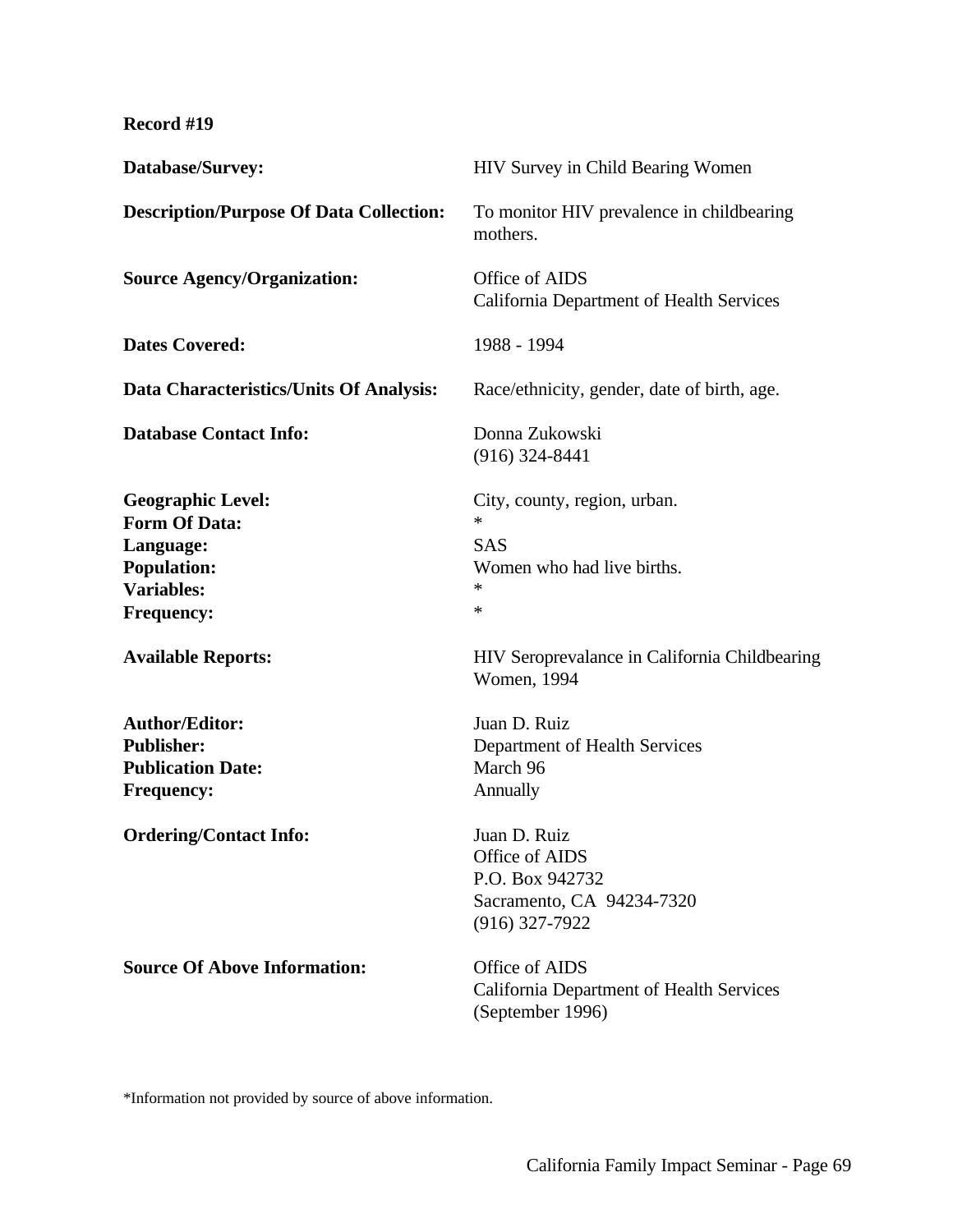| Database/Survey:                                                                                                              | High Risk Infant Follow-up Program Statistics                                                                                                                            |
|-------------------------------------------------------------------------------------------------------------------------------|--------------------------------------------------------------------------------------------------------------------------------------------------------------------------|
| <b>Description/Purpose Of Data Collection:</b>                                                                                | Program monitoring and to determine health<br>outcomes for that population.                                                                                              |
| <b>Source Agency/Organization:</b>                                                                                            | High Risk Infant Follow-up Program<br>Primary Care and Family Health Division<br>California Department of Health Services                                                |
| <b>Dates Covered:</b>                                                                                                         | 1988 - 1994                                                                                                                                                              |
| Data Characteristics/Units Of Analysis:                                                                                       | Race/ethnicity, date of birth, gender.                                                                                                                                   |
| <b>Database Contact Info:</b>                                                                                                 | <b>Charleen Gorrell</b><br>Primary Care and Family Health Division<br>High Risk Infant F/U Program<br>P.O. Box 942732<br>Sacramento, CA 94234-7320<br>$(916) 657 - 3057$ |
| <b>Geographic Level:</b><br><b>Form Of Data:</b><br>Language:<br><b>Population:</b><br><b>Variables:</b><br><b>Frequency:</b> | County, zip code.<br>$\ast$<br>*<br>Client in the program.<br>*<br>$\ast$                                                                                                |
| <b>Available Reports:</b>                                                                                                     | $\ast$                                                                                                                                                                   |
| <b>Source Of Above Information:</b>                                                                                           | California Health Information for Policy Project<br>(CHIPP) Report<br>Office of Statewide Health Planning and<br>Development                                             |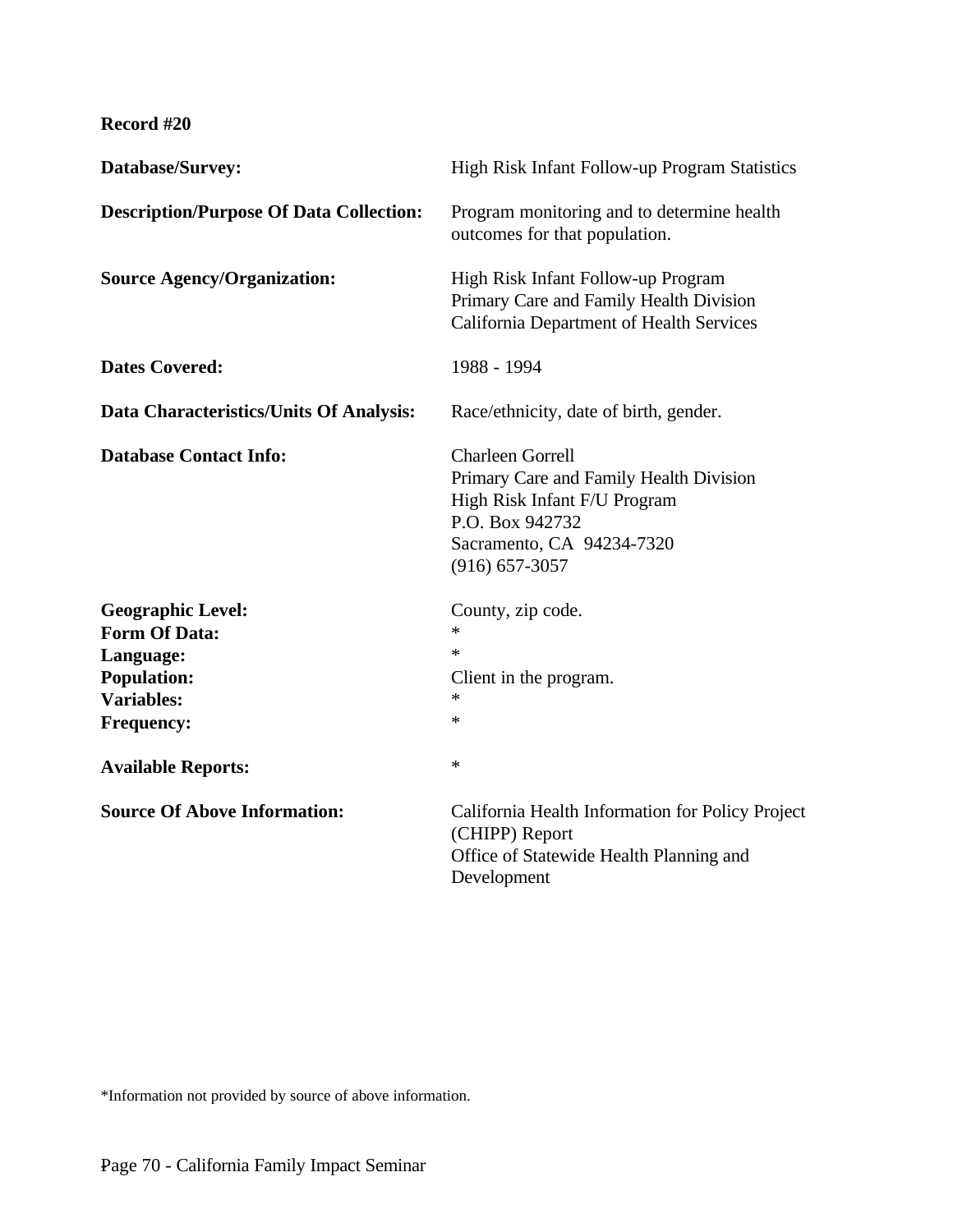| Database/Survey:                                                                                                              | <b>Adolescent Family Life Program Records</b>                                                                                                               |
|-------------------------------------------------------------------------------------------------------------------------------|-------------------------------------------------------------------------------------------------------------------------------------------------------------|
| <b>Description/Purpose Of Data Collection:</b>                                                                                | To provide descriptive data for evaluating<br>programs.                                                                                                     |
| <b>Source Agency/Organization:</b>                                                                                            | Program Data and Evaluation Unit<br>Maternal and Child Health Branch<br>California Department of Health Services                                            |
| <b>Dates Covered:</b>                                                                                                         | 1988 - 1995                                                                                                                                                 |
| Data Characteristics/Units Of Analysis:                                                                                       | Race/ethnicity, age, gender.                                                                                                                                |
| <b>Database Contact Info:</b>                                                                                                 | Roger Smith<br>$(916) 657 - 2893$                                                                                                                           |
| <b>Geographic Level:</b><br><b>Form Of Data:</b><br>Language:<br><b>Population:</b><br><b>Variables:</b><br><b>Frequency:</b> | County (32)<br>Database<br>Flat files.<br>Pregnant/parenting teens.<br>$\ast$<br>$\ast$                                                                     |
| <b>Available Reports:</b>                                                                                                     | <b>Adolescent Family Life Program Evaluation</b><br>$(1988-95)$                                                                                             |
| <b>Ordering/Contact Info:</b>                                                                                                 | Roger Smith<br>Program Data and Evaluation Unit<br>Maternal and Child Health Branch<br>744 P street, Room 499<br>Sacramento, CA 95234<br>$(916) 657 - 2893$ |
| <b>Source Of Above Information:</b>                                                                                           | Program Data and Evaluation Unit<br>Maternal and Child Health Branch<br>California Department of Health Services<br>(September 1996)                        |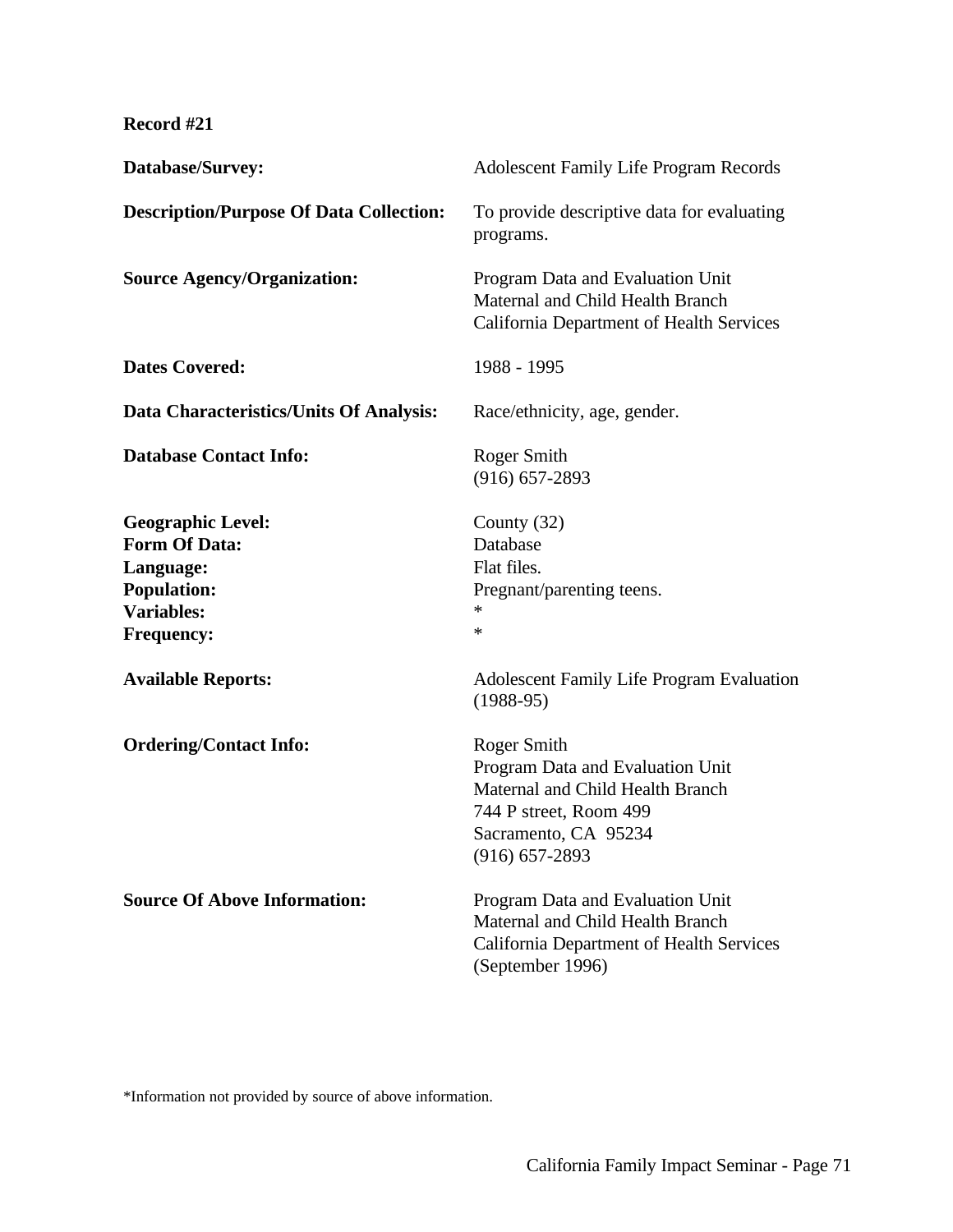| Database/Survey:                                                                                                              | Newborn Screening for Genetic Disease                                                                                                                    |
|-------------------------------------------------------------------------------------------------------------------------------|----------------------------------------------------------------------------------------------------------------------------------------------------------|
| <b>Description/Purpose Of Data Collection:</b>                                                                                | To maintain records and registries of diagnosed<br>diseases.                                                                                             |
| <b>Source Agency/Organization:</b>                                                                                            | Genetic Disease Branch<br>Primary Care and Family Health Division<br>California Department of Health Services                                            |
| <b>Dates Covered:</b>                                                                                                         | 1992 - 1993                                                                                                                                              |
| Data Characteristics/Units Of Analysis:                                                                                       | Race/ethnicity, date of birth, gender.                                                                                                                   |
| <b>Database Contact Info:</b>                                                                                                 | Fred Lorey<br><b>Genetic Disease Branch</b><br>Primary Care and Family Health Division<br>1947 Center Street<br>Berkeley, CA 94704<br>$(510) 540 - 2941$ |
| <b>Geographic Level:</b><br><b>Form Of Data:</b><br>Language:<br><b>Population:</b><br><b>Variables:</b><br><b>Frequency:</b> | City, county, zip code.<br>$\ast$<br>Flat files.<br>Approximately 98% of live births.<br>$\ast$<br>$\ast$                                                |
| <b>Available Reports:</b>                                                                                                     | $\ast$                                                                                                                                                   |
| <b>Source Of Above Information:</b>                                                                                           | California Health Information for Policy Project<br>(CHIPP) Report<br>Office of Statewide Health Planning and<br>Development                             |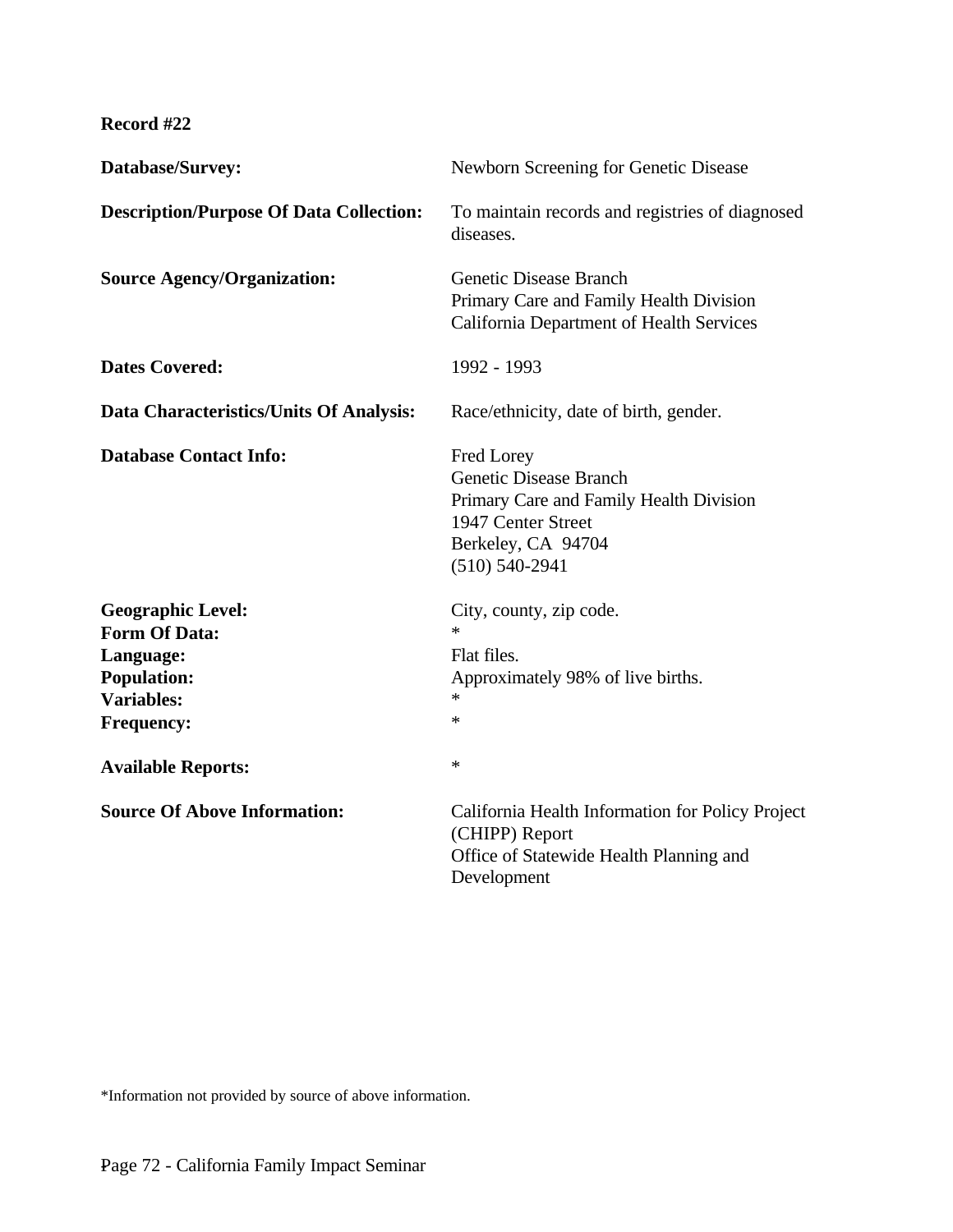| Database/Survey:                                                                    | <b>Family Planning Reporting System</b>                                                                                       |
|-------------------------------------------------------------------------------------|-------------------------------------------------------------------------------------------------------------------------------|
| <b>Description/Purpose Of Data Collection:</b>                                      | Analyzing trends of clients and services.                                                                                     |
| <b>Source Agency/Organization:</b>                                                  | <b>Office of Family Planning</b><br>California Department of Health Services                                                  |
| <b>Dates Covered:</b>                                                               | 1986 - 1995                                                                                                                   |
| Data Characteristics/Units Of Analysis:                                             | Race/ethnicity, date of birth, gender.                                                                                        |
| <b>Database Contact Info:</b>                                                       | Richard Brantingham<br>Office of Family Planning<br>744 P Street, Room 440<br>Sacramento, CA 94234-7320<br>$(916) 657 - 2948$ |
| <b>Geographic Level:</b><br><b>Form Of Data:</b><br>Language:<br><b>Population:</b> | County, zip code.<br>*<br>Flat files.<br>Universe of clients receiving Office of Family                                       |
| <b>Variables:</b><br><b>Frequency:</b>                                              | Planning funded services.<br>*<br>*                                                                                           |
| <b>Available Reports:</b>                                                           | *                                                                                                                             |
| <b>Source Of Above Information:</b>                                                 | <b>Office of Family Planning</b><br>California Department of Health Services<br>(September 1996)                              |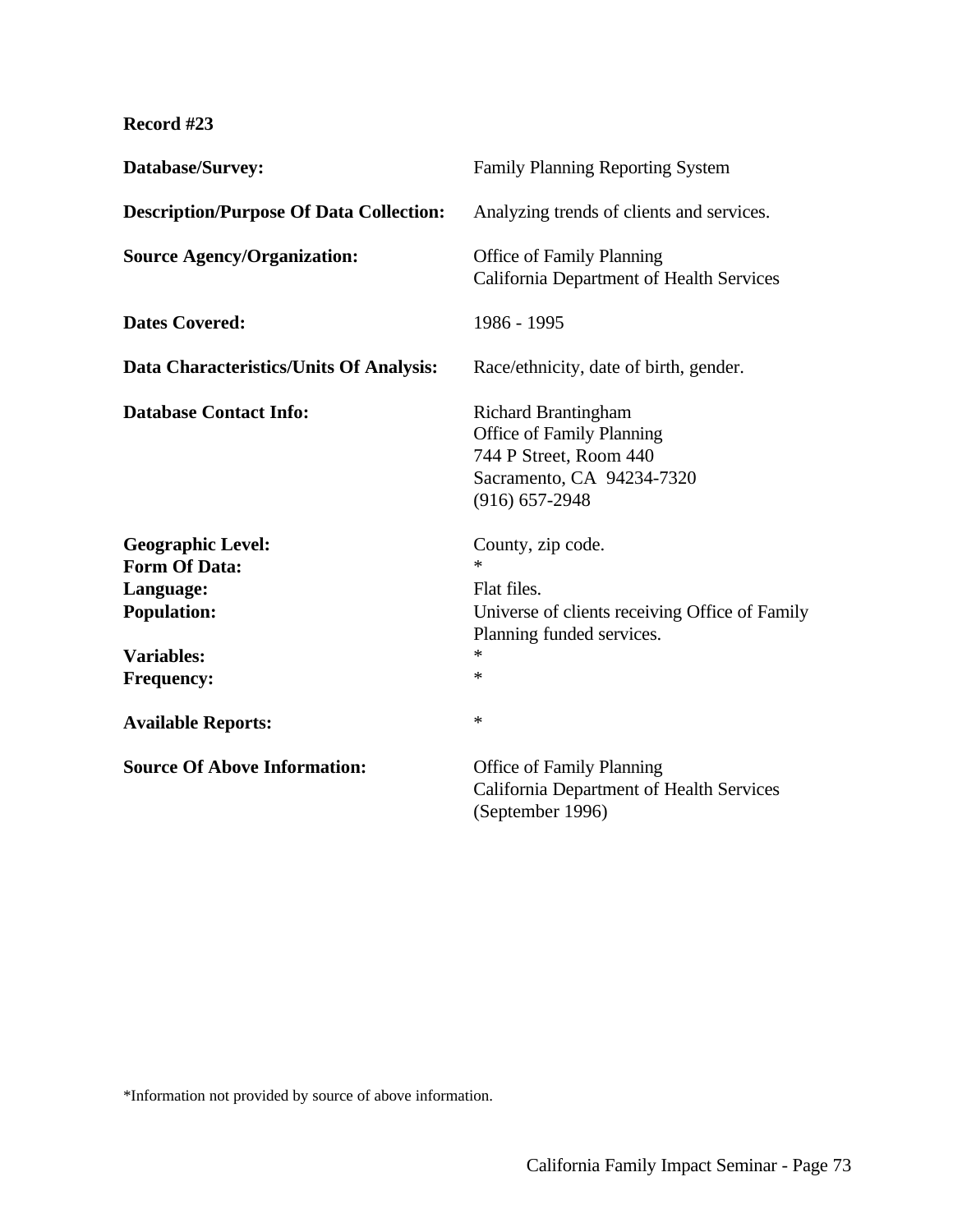| Database/Survey:                                 | Women, Infants and Children Supplemental Food<br>Program (WIC) Integrated Statewide Information<br>System                                                   |
|--------------------------------------------------|-------------------------------------------------------------------------------------------------------------------------------------------------------------|
| <b>Description/Purpose Of Data Collection:</b>   | Data collection for eligibility determination,<br>service delivery and reporting.                                                                           |
| <b>Source Agency/Organization:</b>               | <b>Automated Management Section</b><br>Women, Infants and Children Supplemental Food<br>Program (WIC) Branch<br>California Department of Health Services    |
| <b>Dates Covered:</b>                            | 1994 - Current                                                                                                                                              |
| <b>Data Characteristics/Units Of Analysis:</b>   | Race/ethnicity, date of birth, gender, income,<br>address and others.                                                                                       |
| <b>Database Contact Info:</b>                    | Patricia Kornowski, (916) 327-8531                                                                                                                          |
| <b>Geographic Level:</b><br><b>Form Of Data:</b> | Clinic, local agency, statewide.<br>$\ast$                                                                                                                  |
| Language:<br><b>Population:</b>                  | <b>Relational Database</b><br>California WIC participants.                                                                                                  |
| <b>Variables:</b><br><b>Frequency:</b>           | *<br>*                                                                                                                                                      |
| <b>Available Reports:</b>                        | Various participant characteristics and program<br>management reports.                                                                                      |
| <b>Frequency:</b>                                | Varies by report.                                                                                                                                           |
| <b>Ordering/Contact Info:</b>                    | Ron Ulmer<br>WIC Information, Research, Evaluation<br><b>Automated Management Section</b><br>3901 Lennane Drive<br>Sacramento, CA 95834<br>$(916)$ 928-6111 |
| <b>Source Of Above Information:</b>              | WIC Branch, Automated Management Section<br>California Department of Health Services<br>(September 1996)                                                    |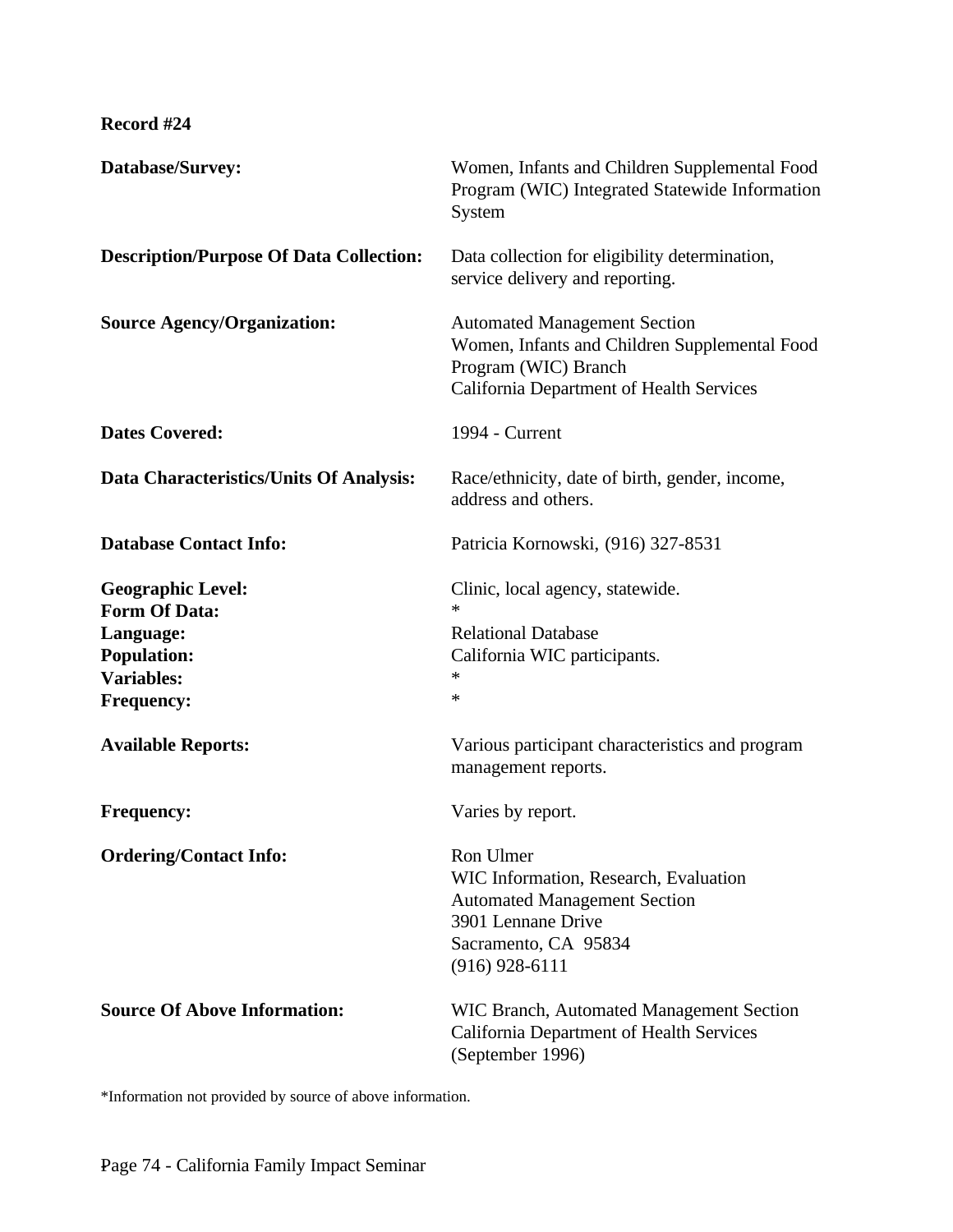#### **NATIONAL LEVEL DATABASES**

The following are descriptions of national and other data sources that contain data that is directly and indirectly relevant to understanding teenage pregnancy and parenting. These descriptions also provide the titles of known publications and follow-up contact information.

#### **U.S Bureau of Justice Statistics**

## *Child Rape Victims, 1992*

This data provides information on the ages of female rape victims. The Bureau of Justice Statistics obtained the data from 15 states that currently compile such detailed victim information. The data pertains to rapes reported to police in 1992.

#### *Correctional Populations in the United States, 1992*

The data is from a 188 page book published by the Bureau of Justice Statistics (BJS) and listing the correctional population of each state and federal system. The book lists jail and prison suicide statistics, correctional crowding, electronic monitoring, sentence commutations, AIDS deaths and much more. Number of sentenced prisoners are tabulated by sex, race and education.

## *Juvenile Admissions to State Custody*

The State Juvenile Corrections System Reporting Program (SJCRP), supported by the Office of Juvenile Justice and Delinquency Prevention as part of the Juveniles Taken into Custody Program, collects data on juveniles admitted and released from State juvenile custody. In 1993, all 50 states and the District of Colombia participated in the program. Of these 51 participants, 35 provided individual level data on 14 variables describing the characteristics of juveniles admitted to state custody and the facilities to which they were admitted. The remaining 16 states provided aggregate counts on a limited number of variables, describing the sex, race/ethnicity, admission and release status of the youth and the most serious offense with which the youth was charged. The SJCRP does not collect information on juveniles admitted to detention, local agencies, jails, lock-ups, prisons, or private facilities. The data were collected by the U.S. Bureau of the Census and analyzed by the National Council on Crime and Delinquency.

For further information on this program call Joseph Moone at (202) 307-5929 or:

• Juvenile Justice Clearinghouse (800) 638-8736

*Source: Fact Sheet #27, June 1995, by the National Council on Crime and Delinquency*.

#### *National Crime Victimization Survey*

The National Crime Victimization Survey is the only ongoing national survey that emphasizes crime victims in the United States. The household survey focuses on certain criminal offenses (rape, robbery, assault and larceny) and household crimes (burglary; larceny and motor vehicle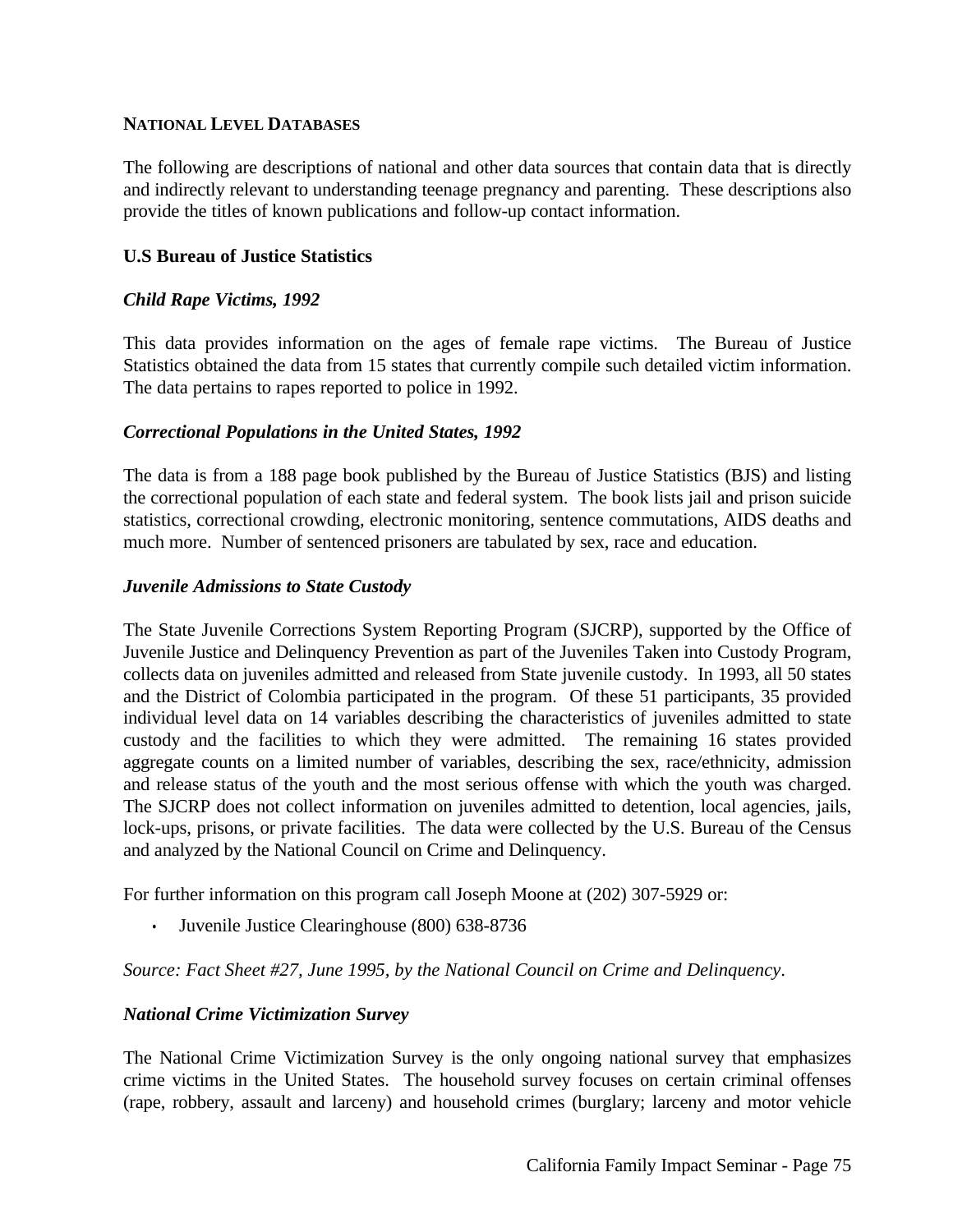theft). Annually approximately 50,000 U.S. households and more than 100,000 individuals participate in the survey. The frequency and impact of crimes, characteristics of crime and offenders, circumstances surrounding crimes and reporting patterns are examined. The survey has been conducted since 1973 through the Bureau of Justice Statistics of the U.S. Department of Justice. The 20th annual report includes statistical data up to 1992. The geographic level of the data includes county, state and national, as well as certain region and metropolitan statistical areas. The characteristics of the crime victims include age, educational attainment, income, race/ethnicity and gender.

## *Survey of Youth in Custody, 1987*

This national survey interviewed juveniles and young adults from state operated, long term juvenile institutions. The sample of 2,621 residents was stratified by the size of the facility from a population of 25,000 residents from 50 institutions in 26 states. A quarter of the sample were 18- 21 years old. The survey excluded locally operated institutions, state facilities that are not secured, and short term or private institutions. The survey was conducted by the U.S Bureau of the Census for the U.S. Bureau of Justice Statistics.

#### *Violence Against Women: Estimates from the Redesigned Survey*

Several years ago, the National Crime Victimization Survey was redesigned to improve estimates of difficult to measure crimes, such as rape, sexual assault and domestic violence. This special report is the first release of the 1992-93 estimates of violence against women after an extended effort to improve the victimization's survey ability to measure violence against women. The data includes age and family income of female victims of violence, and rates of injury.

Information regarding these above mentioned surveys and studies can be obtained through:

Bureau of Justice Statistics Clearinghouse P. O. Box 179, BJS Annapolis Junction, MD 20701-0179 Phone: (800) 732-3277 Fax: (410) 792-4358

*Source: Internet, http://www.ojp.usdoj.gov/bjs/*

NOTE: Data from the tables and graphs used in many BJS reports can be obtained in spreadsheet files on diskettes by calling (202) 307-0784.

#### **U.S. Department of Commerce, Bureau of the Census**

#### *Current Population Survey (CPS)*

The Current Population Survey (CPS) contains two sets of questionnaires: a regular questionnaire and a supplement. The regular questionnaire is used every month and collects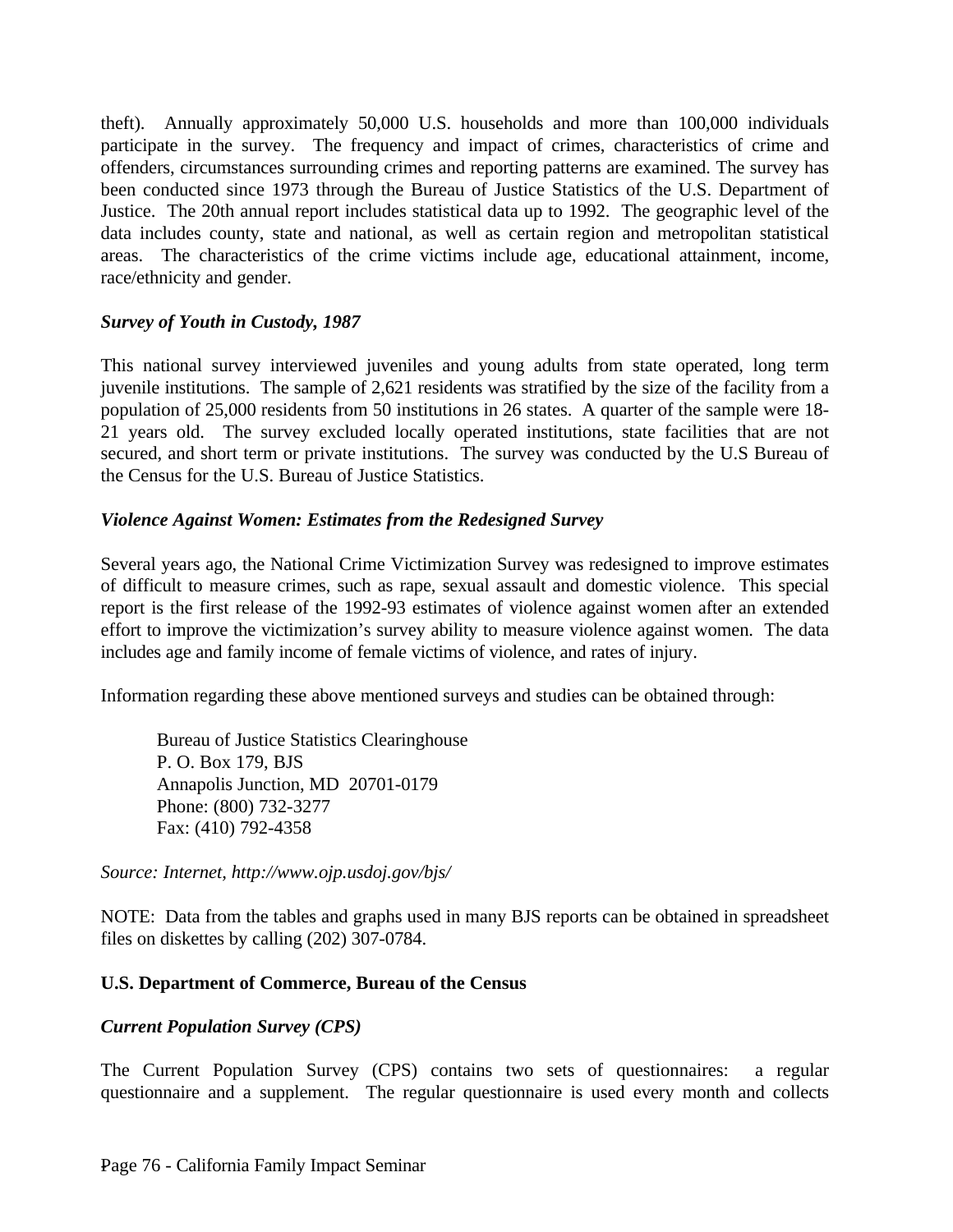information on labor force characteristics, such as active labor, employment, unemployment and earnings. The survey has been collecting information since 1968 and breaks information down to the Metropolitan Statistical Area or region. The supplemental questionnaire is used periodically and the topics vary. For example, the March supplement is the Annual Demographics Survey, which is used to collect information on income, living arrangements, poverty, participation in government benefits/entitlement programs, and health insurance status. Similarly, the June CPS collects information on fertility, the October supplement focuses on education, and the November supplement on voting. In addition to being presented in numerous Bureau of the Census reports, data are also available on microfiche.

The California Department of Finance also uses CPS data to generate information specific to California (see Record #5 in previous section). Additional information may be obtained by contacting:

Demographic Research Unit Department of Finance 915 L Street. Lower Level Sacramento, CA 95814 Phone: (916) 322-4641 http://www.dof.ca.gov/

Several reports are generated from the CPS that are relevant in addressing the problem of teenage pregnancy:

- *Educational Attainment in the United States (CPS P20-462)*
- *Fertility of American Women: June 1990-current (CPS P20-452)*
- *Poverty in the United States (CPS P60-163, 1989)*
- *Marital Status and Living Arrangements (CPS P20-484, March 1994)*
- *Current Population Report: Population Estimates and Projections (P-25)*
- *Fertility of American Women: June 1994 (CPS P20-482)*

*Fertility of American Women: June 1994* provides detailed fertility and socioeconomic characteristics of American women 15 to 44 years old. The data for this report were collected from the Fertility Supplement to the June 1994 Current Population Survey (CPS).

Even though fertility data were collected sporadically in the 1950s, regular annual collection and compilation of fertility data through CPS supplements did not begin until 1971. The CPS supplements have been the major source of fertility measures between the decennial census years as well as serving as a benchmark for other private and federal surveys. They are the principal surveys for evaluating past and present childbearing patterns of women. The Bureau of the Census conducts Current Population Surveys every month, although fertility data are collected only in the month of June. The June supplement questions on fertility relate to current and cumulative fertility and birth expectations. Data on birth expectations were not collected in the present survey and in 1984.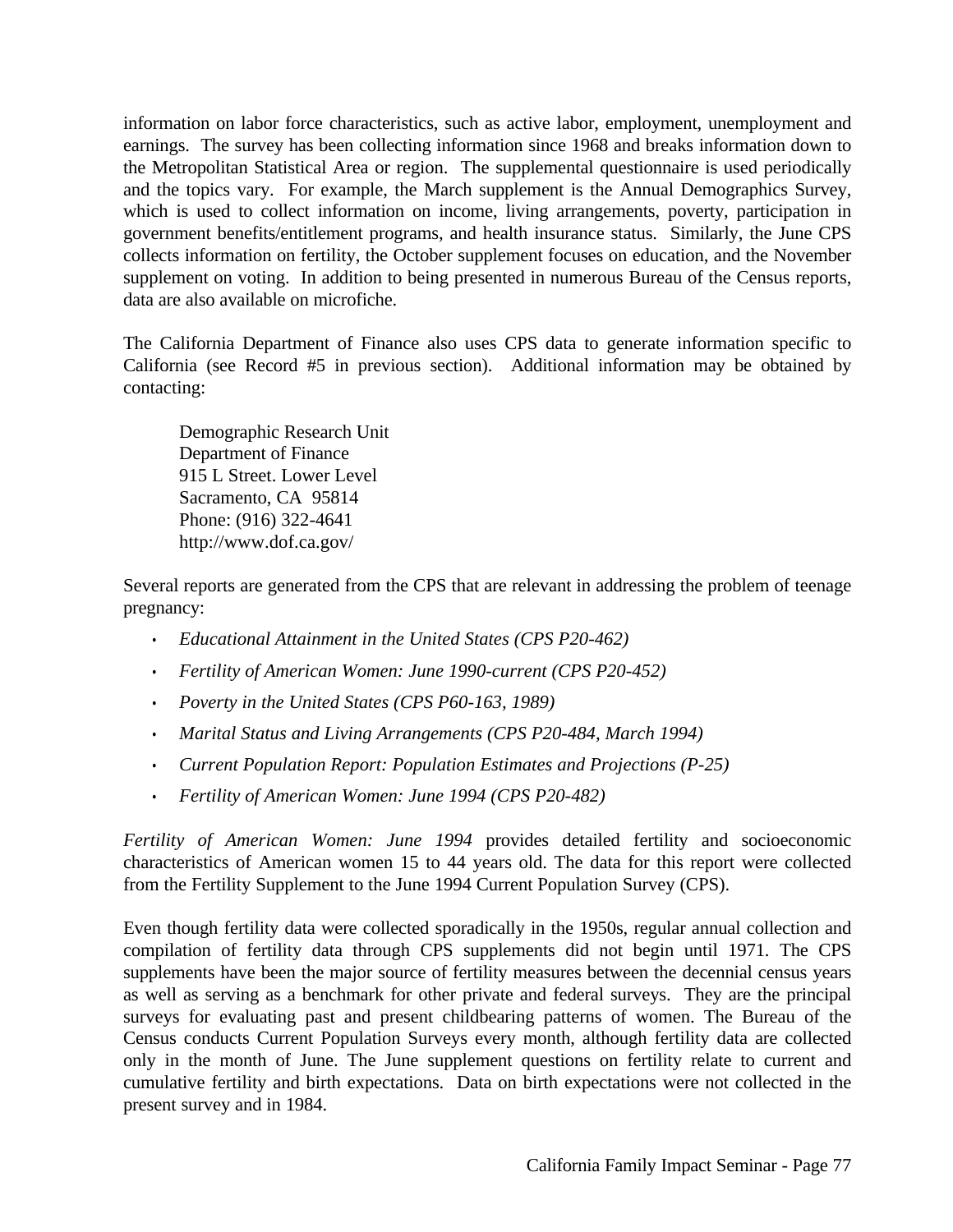To purchase copies of *Current Fertility Indicators: June 1994* and *Fertility of American Women: June 1994 (P20-48*2) contact the following address:

Fertility Statistics Branch Population Division Bureau of the Census Washington, D. C. 20023 Phone: 301-457-2416 Fax: 301-457-2481

Data on fertility from the June Current Population Surveys of 1971 through 1992 were published in the Current Population Report, Series P-20. A list of these reports and other related reports are placed on the Internet. If you want to purchase any of these reports contact us at the above address.

There are several reports on state and county population of particular value:

- *Estimates of the Population of Counties by Age, Sex, and Race/Hispanic Origin: 1990 to 1992 (PE-30)*
- *Estimates of the Population of Counties by Age, Sex, and Race/Hispanic Origin: 1995 to 2050 (P-25-1130)*
- *Estimates of the Population of States by Age, Sex, Race and Hispanic Origin: 1990 to 1992 (PE-29)*
- *Estimates of the Population of the United States to December 1, 1994 (P-25-1128)*

*Estimates of the Population of the United States to December 1, 1994,* shows the total population including Armed Forces overseas, the resident population, and the civilian population. A graph showing components of population change by month is also included.

*Population Projections of the United States by Age, Sex, Race, and Hispanic Origin: 1995 to 2050,* presents population projections by age, sex, race, and Hispanic origin for 1995 to 2050. These are based on the July 1, 1994, population estimates and race definitions and are projected using a cohort-component method with alternative assumptions for future fertility, mortality, and net immigration levels. Selected information from 10 alternative series is included. Using the middle assumptions for these components, the report includes data by single years of age to 64, five-year age groups from 65 to 99, as well as for persons 100 years of age and over. Many tables give data for total population; White; Black; American Indian, Eskimo, and Alert; Asian and Pacific Islander; and Hispanic origin.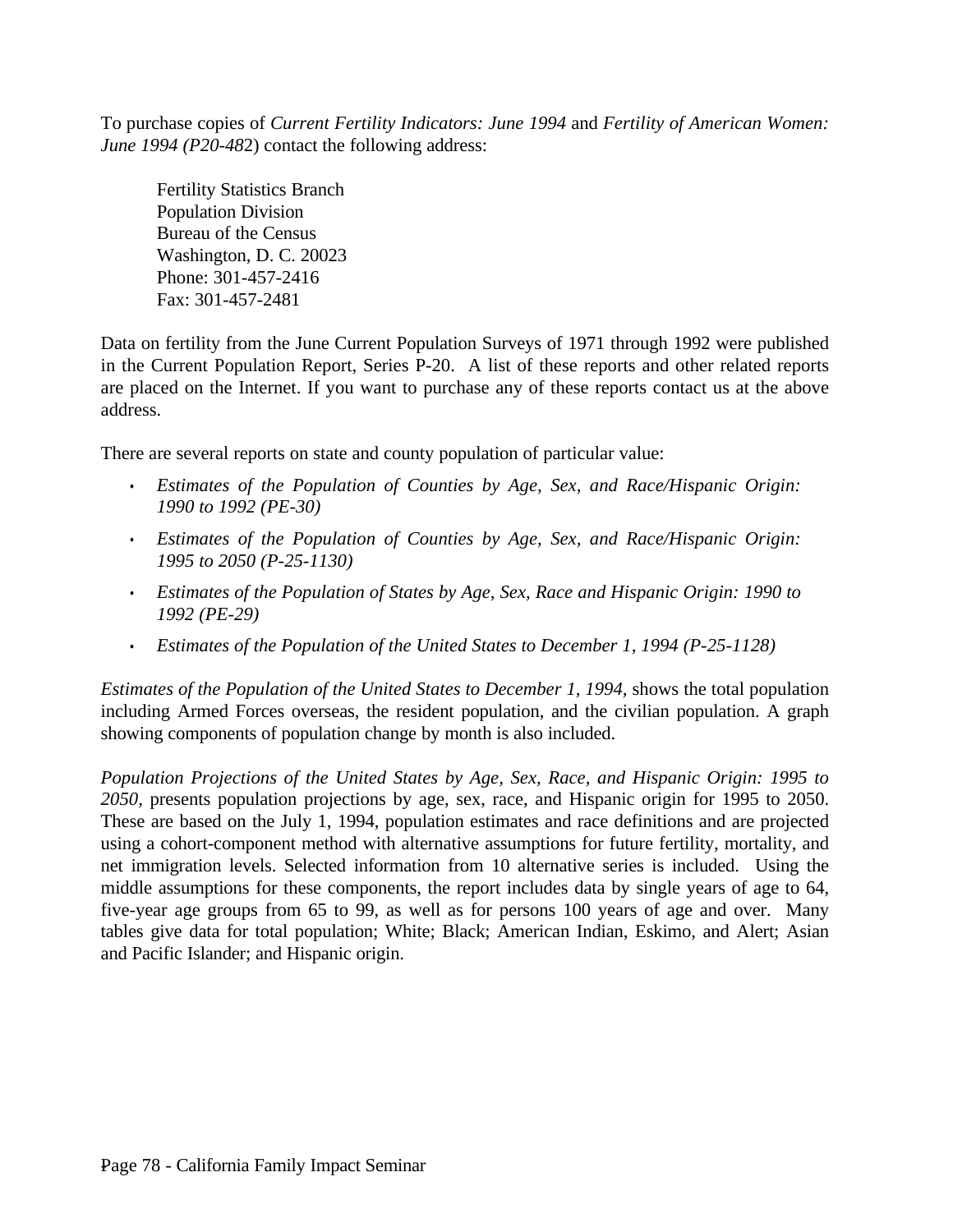For questions regarding reports contact:

Dr. Amara Bachu Population Division Bureau of the Census Washington, D.C. 20233 Telephone: 301-457-2449 Fax: 301-457-2481 email: abachu@census.gov

Selected portions of the text and text tables are placed on the Internet. The text tables are divided into two categories—*Current Fertility Profile* and *Historical Fertility Patterns*. A more detailed table known as *the Current Fertility Indicators: June 1994*, shows detailed national fertility rates by socioeconomic characteristics categorized by age, race, marital status, and parity. Information regarding the CPS and the reports can be obtained by contacting:

Customer Service Bureau of the Census US Department of Commerce Washington, DC 20233-0800 Phone: (301) 4570-4100 Fax: (301) 457-3842 http://www.doc.gov/

Census contact: Population Division Statistical Information Staff: (301) 457-2422.

*Source: http://www.census.gov/*

## **U.S. Department of Education National Center for Education Statistics**

#### *National Educational Longitudinal Study of 1988*

The National Educational Longitudinal Study is the most recent in a series of longitudinal studies from the National Center for Education Statistics (NCES). The NCES collects statistics on the condition of education in the United States and issues approximately 100 related publications a year. This particular study provides trend data about critical transitions experienced by young people as they develop, attend school and embark on their careers. The sample of 8th graders was given baseline assessment in 1988 with consequent follow-up interviews every two years. The study assessed several components of the students including family or home environment, school climate, student attitudes and involvement, school achievement, teacher attitudes, as well as fertility histories and marital status. This provided them with the opportunity to link contextual opportunities with school progress and teen childbearing. The study was also unique in that it retained the dropout students in the study.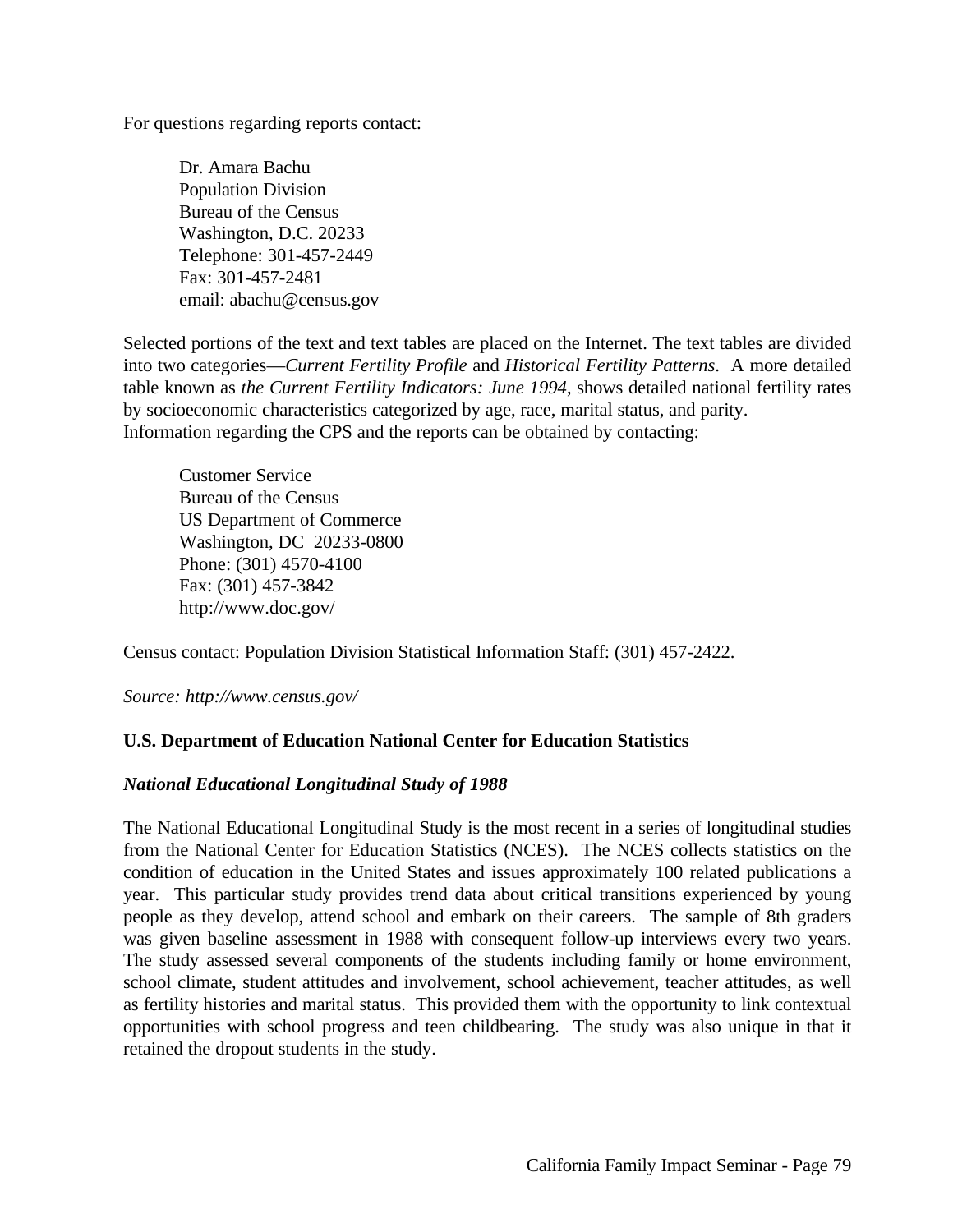Information on this study or relevant publications are available by contacting:

National Center for Education Statistics National Library, Room 101 555 New Jersey Avenue, NW Washington, D.C. 20208 Phone: (202) 219-1651

*Source: http://www.ed.gov*/

## **U.S. Department of Health and Human Services (U.S. D.H.H.S.) Health Care Finance Administration**

## *Medicaid Data Sources*

The primary data sources for Medicaid statistical data are the HCFA-2082 and the HCFA-64 reports. The following is a general explanation of these reports and the types of program and financial data collected from the states. The HCFA-2082 is the basic source of state-reported data on the Medicaid population characteristics and utilization. The HCFA-64 is a product of the financial budget and grant system. Both reports are described in more detail in the specific references at this site, and summary data are available as downloadable spreadsheet files.

Users of Medicaid data may note apparent inconsistencies which are primarily due to the difference in the information captured on the HCFA-2082 and HCFA-64 reports. There are two reasons that account for the majority of the differences. One substantive difference is due to payments to "disproportionate share hospitals." Disproportionate share hospitals receive higher Medicaid reimbursement than other hospitals because they treat a disproportionate share of Medicaid patients. States determine if hospitals meet the criteria to be considered a "disproportionate share hospital" and establish a formula used to calculate the amount of the payment, subject to certain minimum standards under the law. States claim the Federal match for payments to disproportionate share hospitals on the HCFA-64. States combine this claim either with other inpatient hospital services claims or with mental health facility claims. However, payments to disproportionate share hospitals do not appear on the HCFA-2082 since states directly reimburse these hospitals and there is no fee-for-service billing. The other major difference between the HCFA-2082 and the HCFA-64 reports is due to premium payments for health insurance, HMOs and Medicare which are growing annually as managed care grows. These payments are not included on specific claims forms.

Other less significant differences occur between these reports for several reasons. Adjudicated claims data are used in the HCFA-2082 versus the reporting of actual payments reflected in the HCFA-64. Differences also may occur because of internal state practices for capturing and reporting these data through two separate systems. Finally, national totals for the HCFA-64 are different because they include other jurisdictions, such as the Northern Mariana Islands, and American Samoa.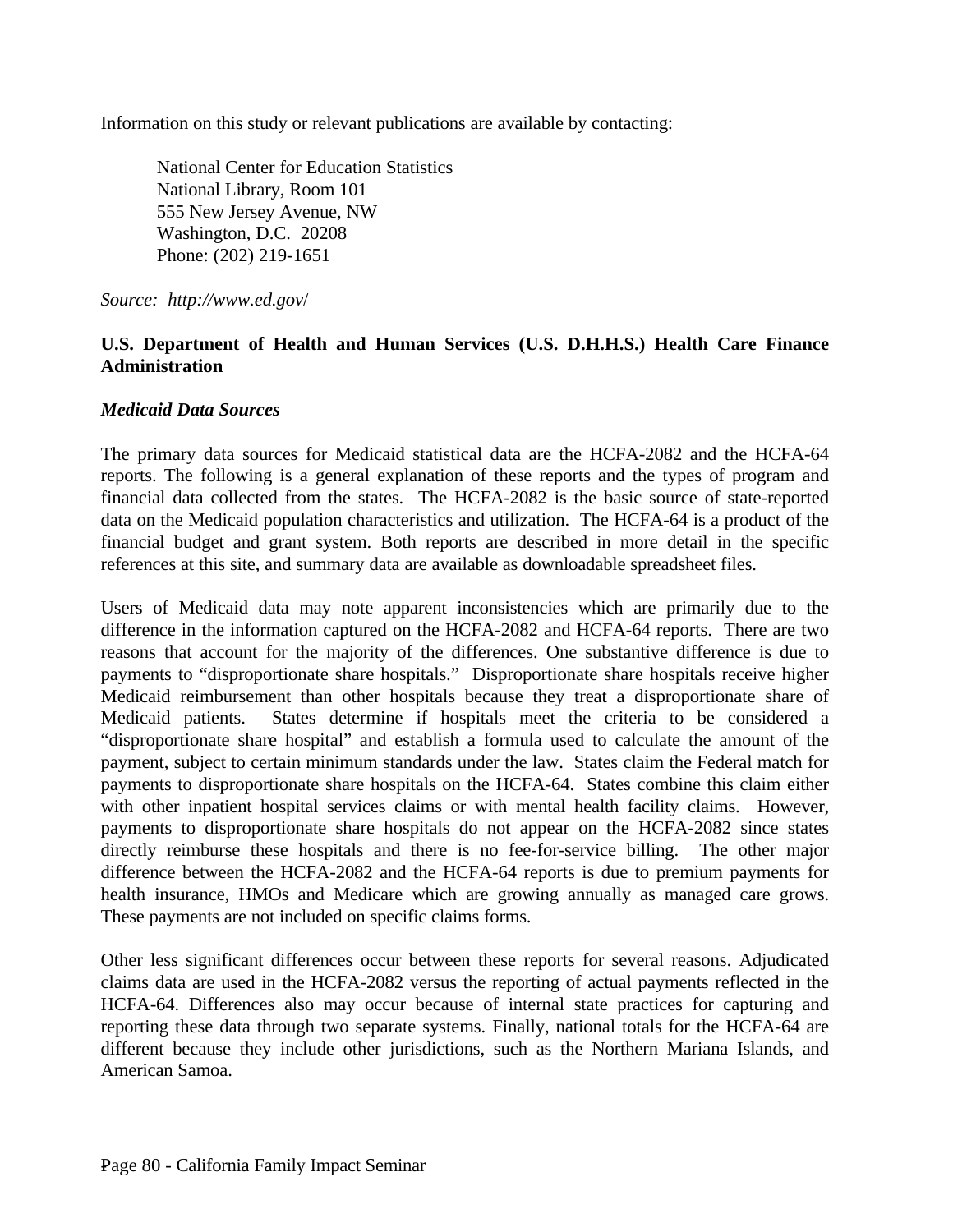- *Medicaid Program Statistics (HCFA 2082 Report)*
- *Medicaid Financial Statistics (HCFA 64 Report)*

## *Medicaid National Summary Statistics*

The tables below provide National Summary Statistics on the following topics:

- *Table 6. Medicaid Recipients and Vendor Payments by Age*
- *Table 7. Medicaid Recipients and Vendor Payments by Sex*
- *Table 8. Medicaid Recipients and Vendor Payments by Race*
- *Table 9. Medicaid Recipients as a Percentage of Population by Age*
- *Table 10. Medicaid Recipients as a Percentage of Population by Sex*
- *Table 11. National Summary of Medicaid Managed Care Programs and Enrollment*

## *Medicaid Statistical Information System (MSIS)*

States participating in the MSIS project provide HCFA with quarterly computer files containing specified data elements for: (1) persons covered by Medicaid (Eligible files); and, (2) adjudicated claims (Paid Claims files) for medical services reimbursed with Title XIX funds. These data are furnished on the Federal fiscal year quarterly schedule, which begins October 1 of each year. Those states participating in the MSIS project provide data tapes from their claims processing systems to HCFA in lieu of the 2082 tables. These data are used by HCFA to produce the 2082 tables for those states. These data also provide HCFA with a large scale database of state eligibles and services for other analyses. The purpose of the MSIS project is to collect, manage, analyze and disseminate information on eligibles, recipients, utilization and payment for services covered by State Medicaid programs.

State eligible files contain one record for each person covered by Medicaid for at least one day during the reporting quarter. Individual eligible records consist of demographic and monthly enrollment data such as the age, sex, race, basis of eligibility and the maintenance assistance status. The Paid Claims files contain information from fully adjudicated medical service related claims. Three types of claims files representing inpatient, long term care and non-institutional services are submitted by the states. These are claims that have completed the state's payment processing cycle for which the state has determined it has a liability to reimburse the provider from Title XIX funds. Paid claims records contain information on the types of services provided, providers of services, service dates, costs, types of reimbursement, and epidemiological variables.

The current uses of the three file types include: health care research and evaluation activities; program utilization and expenditures forecasting; analyses of policy alternatives; responses to congressional inquiries; and matches to other health related databases.

As of May 14, 1995, there are 29 states participating in the MSIS project, of which 26 states are exempt (including California) from the requirement to submit the HCFA-2082 report.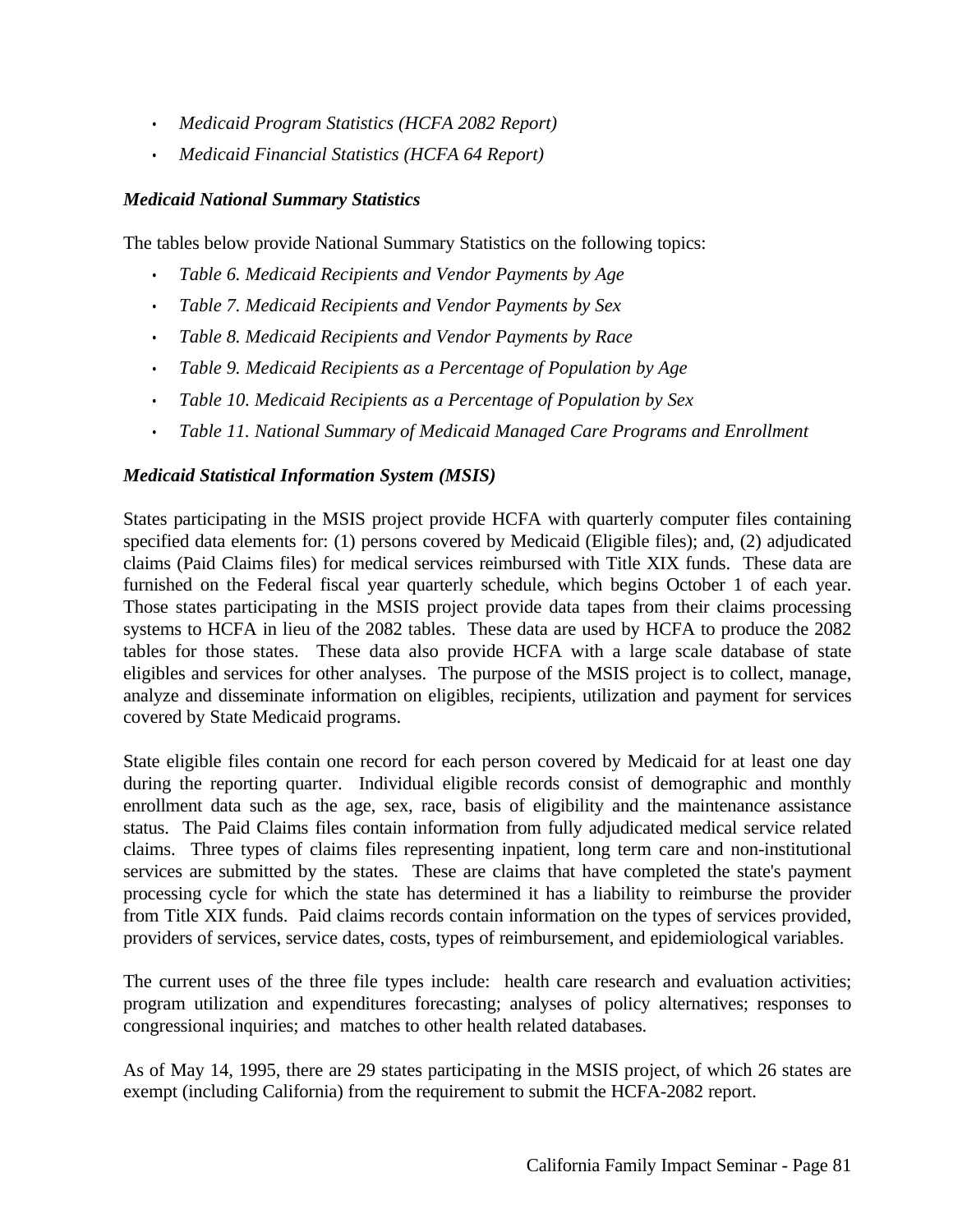## **U.S. D.H.H.S. Public Health Services Centers for Disease Control and Prevention (CDC)**

#### *Abortion Surveillance, US 1991*

This publication is a summary of data reported to the Center for Disease Control and Prevention regarding legal induced abortions in the United States during 1991. The characteristics of women who obtained legal abortions include age, race/ethnicity and gender. The one-time report includes number, ratio and rate of legal abortions performed annually, as well as the percentage of abortions obtained by out-of-state residents, reported legal abortions obtained by teenagers, and reported legal abortions by weeks of gestation and type of procedure. The data is geographically specific at the state and national level.

The authors of the report are Lisa M. Koonin, Jack C. Smith and Merell Ramick and is published in the *MMWR: Morbidity and Mortality Report,* Volume 44, Number SS-2, May 5, 1995. The report can be ordered through:

Superintendent of Documents U.S. Government Printing Office P. O. Box 371954 Pittsburgh, PA 15250-7954 Phone: (202) 512-1800

#### *Sexually Transmitted Disease Surveillance*

Sexually Transmitted Disease (STD) surveillance systems are operated by state and local STD control programs. These systems are an integral part of program management at all levels of prevention and control in the United States. The role of these surveillance systems is to provide program managers with the disease and trend information necessary for problem definition, priority setting, resource allocation and program evaluation. *STD Surveillance 1994* consists of four parts. The National Profile contains figures that provide an overview of STD in the United States. The accompanying text identifies major findings and trends for selected STDs. The Special Focus Profiles contain figures and text describing STD in selected subgroups and populations that are a focus of national and state prevention efforts. The detailed tables provide statistical information about STD at the state, city and national levels.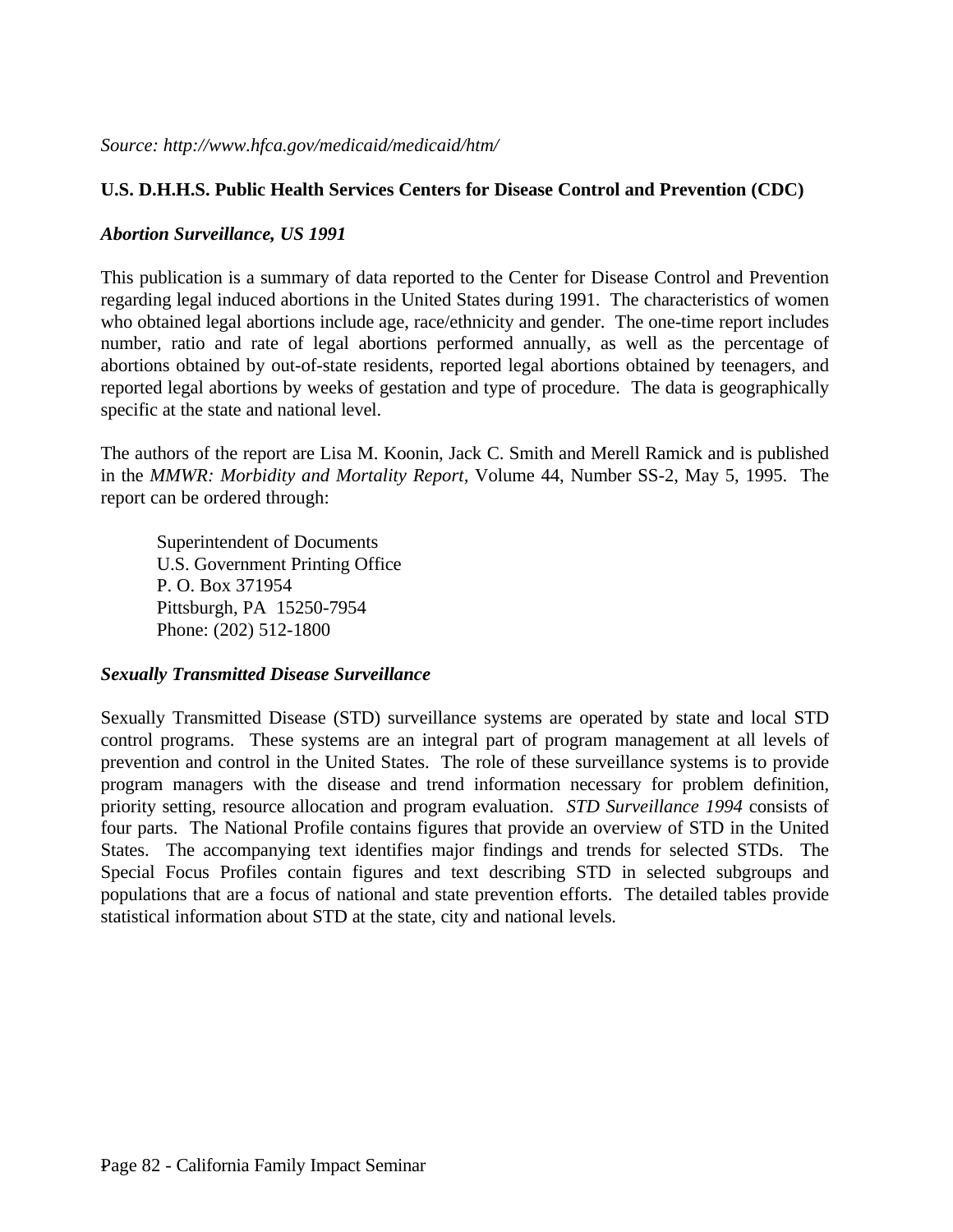Information can be obtained from:

Information Technology and Services Office National Center for HIV, STD and TB Prevention Center for Disease Control and Prevention 1600 Clifton Road, Mailstop E-06 Atlanta, Georgia 30333 Phone (404) 639-1819

*Source: Division of STD Prevention, U.S. Department of Health and Human Services, September 1995.*

## *Youth Risk Behavior Surveillance System (YRBSS)*

The Youth Risk Behavior Surveillance System is a school based survey that monitors six health behaviors among youth and young adults. The behaviors monitored are behaviors that contribute to unintended and unintentional injuries, tobacco use, alcohol and drug use, sexual behaviors, dietary behaviors, and physical activity. The survey has been conducted on grades 9-12 every two years since 1990 by the Centers for Disease Control and Prevention, as well as data from state and local school-based surveys. The report generated from this study is the *Youth Risk Behavior Surveillance—United States, 1993.*

This report can be ordered through:

Superintendent of Documents US Government Printing Office P.O. Box 371954 Pittsburgh, PA 15250-7954 Phone: (202) 512-1800

Information regarding the survey can be obtained through:

National Technical Information Services US Department of Commerce 5825 Port Royal Road Springfield, VA 22161 Phone (703) 487-4650 or (800) 553-6847 Fax (703) 321-8547

## **U.S. D.H.H.S. CDC National Center for Health Statistics**

#### *Linked Files of Live Birth and Infant Death Records*

The NCHS Linked Files of Live Birth and Infant Death Records are research files for exploring the complex relationships between infant death and risk factors present at birth. The linked files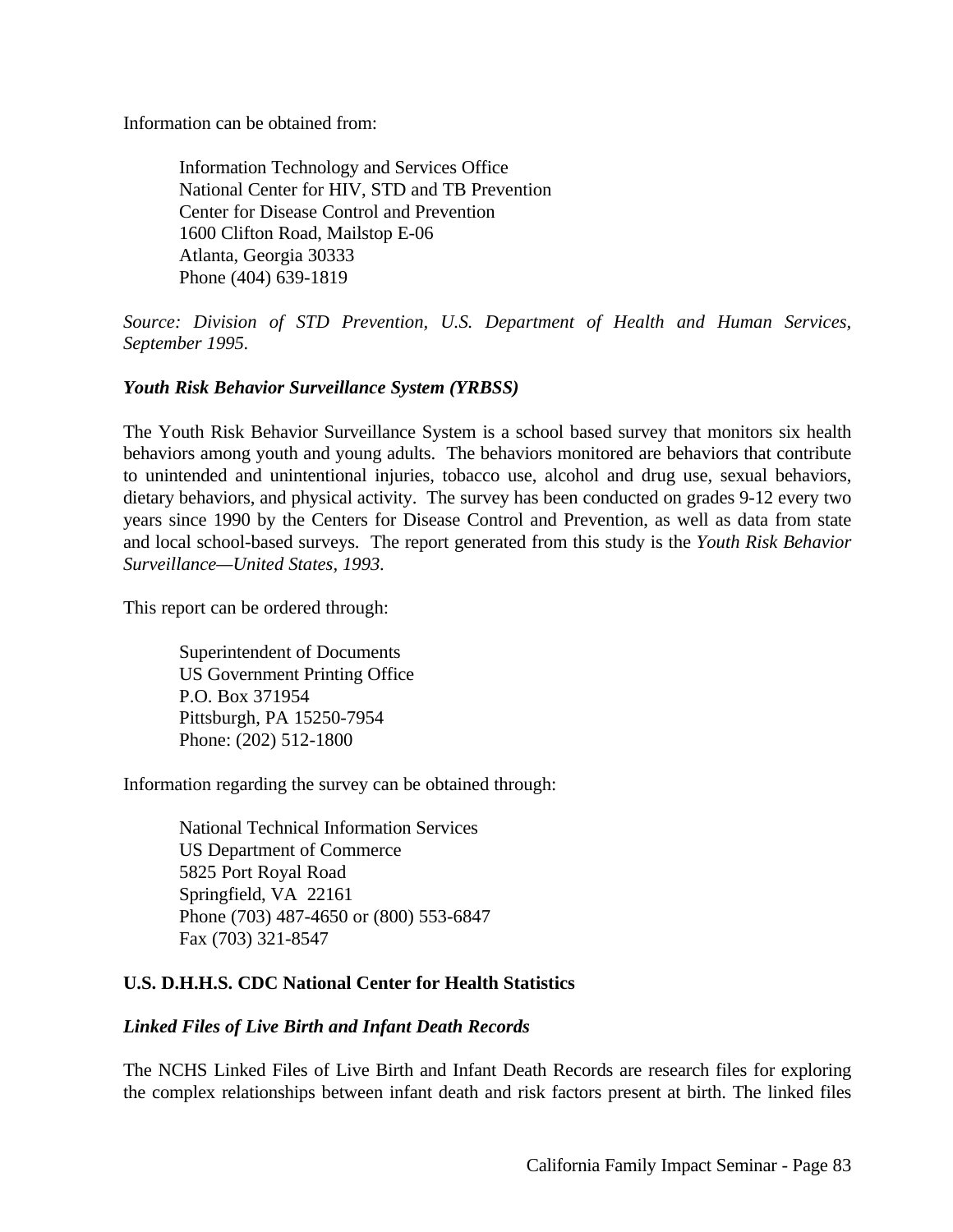include information from the birth certificate such as birth weight, mother's age, and prenatal care, and are linked to information from the death certificate for the same infant, such as cause of death and age at death.

The files are birth cohort linked files. They are based on deaths under one year of age to all infants born in a calendar year. Each file contains approximately 40,000 linked records. The first annual national linked file was for the 1983 cohort under a pilot project. Beginning with the birth cohort of 1987, linked files are part of the National Vital Statistics System.

## *National Vital Statistics System*

The National Vital Statistics System is responsible for the Nation's official vital statistics. These vital statistics are provided through state-operated registration systems. The registration of vital events—births, deaths, marriages, divorces, fetal deaths, and induced termination of pregnancy is a state function.

However, standard forms for the collection of the data and model procedures for the uniform registration of the events are developed and recommended for state use through cooperative activities of the states and NCHS (National Center for Health Statistics). The Center shares the costs incurred by the states in providing vital statistics data for national use. The NCHS:

- Provides data on births, deaths (including infant deaths), fetal deaths, induced termination of pregnancy, marriages, and divorces.
- Produces annual data for the United States and for states, counties, and other local areas, and monthly provisional data for the United States and each state.

The data is based on vital records filed in state vital statistics offices.

Findings are published in the Monthly Vital Statistics Report, Vital Statistics of the United States annual volumes, and Vital and Health Statistics series 20 and 21. Data are also available on public use data tapes and, for selected files, on CD-ROMs.

## *National Survey of Family Growth (NSFG)*

The National Survey of Family Growth (NSFG) is the primary data on patterns of reproductive health, fertility intentions, contraception, as well as child development, prenatal and postnatal care, and infant health. It is an important estimate of sexual activity among teenagers, as well as young women. The NSFG was conducted in four cycles, 1973, 1976, 1982 and 1988 (I-IV). The 1988 cycle is still being used since the 1995 cycle will not be available until the middle of 1997. This cross sectional study is based on interviews with 10,847 women (1408 adolescent) of reproductive age (15-44) and is intended to monitor trends in practices related to reproductive health and childbearing. Reports based on data collected from the NSFG include:

- *Health Aspects of Pregnancy and Childbirth: United States, 1982-88*
- *Birth Expectations of Women in the United States, 1973-88*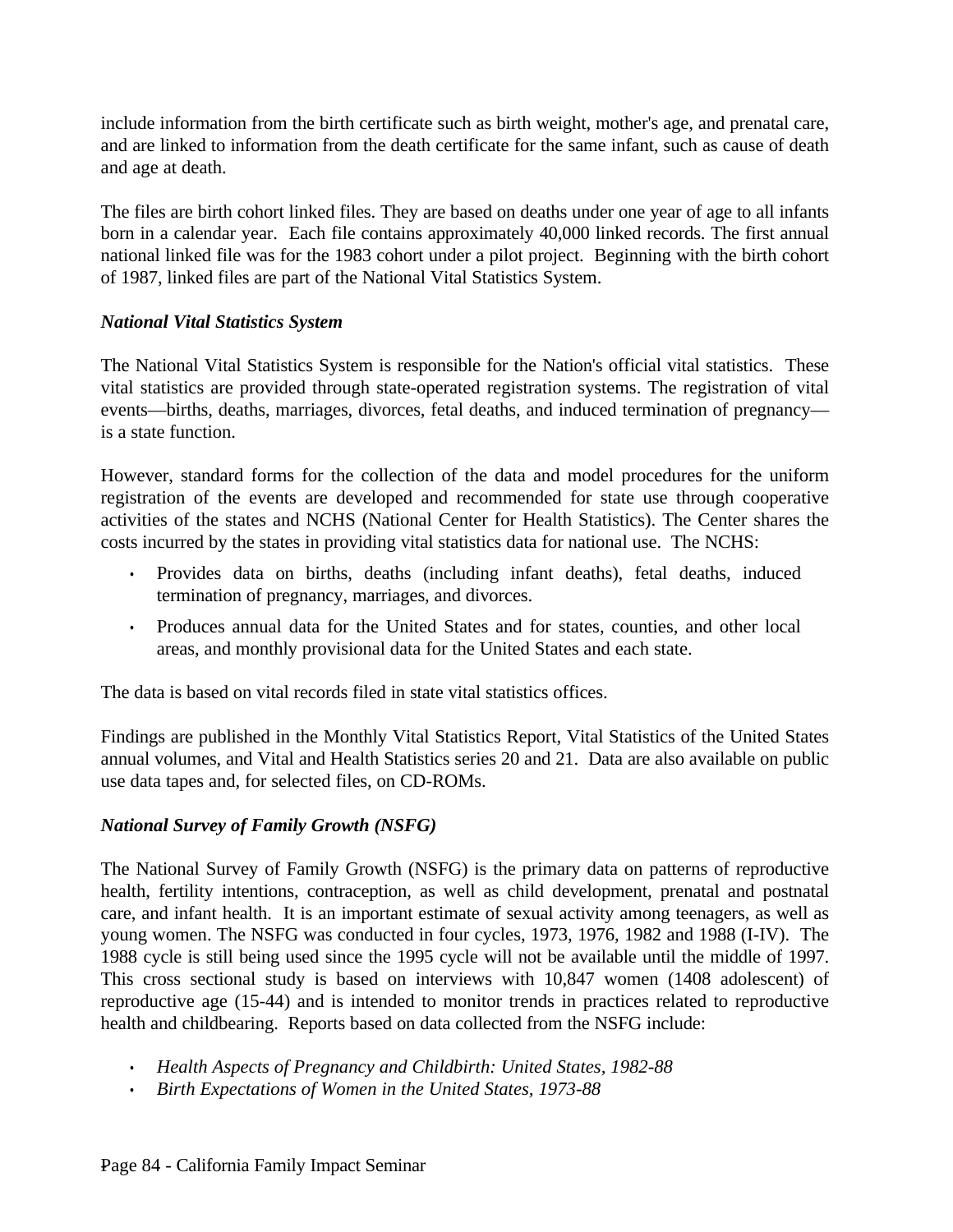For information regarding a list of reports:

National Center for Health Statistics 6525 Belcrest Road Hyatsville, MD 20782 (301) 436-8500

## *National Maternal and Infant Health Survey and Follow-up (NMIHS)*

The 1988 Maternal and Infant Health Survey (NMIHS) is a national population-based survey of women and children providing baseline data on issues related to child development and health care, pediatric provider use and hospital use. The 1991 NMIHS Follow-up provides representative national longitudinal data evaluating child development, low birth weight, nutrition, child care, barriers to pediatric care, environmental hazard exposures and injury education. Data sources include mothers, pediatric care providers and hospitals. The survey provides information at the national and state level with breakdowns of age, educational attainment, health insurance status, income, race/ethnicity and sex.

The survey is based on 10,000 live births, 4,000 fetal deaths, and 6,000 infant deaths.

National Natality Surveys were conducted in 1963, 1964-66, 1968-69, 1972, and 1980. A National Fetal Mortality Survey was done in 1980, and a National Infant Mortality Survey was conducted in 1964-66.

#### *National Mortality Followback Survey*

Data on characteristics of deceased persons are provided in the National Mortality Followback Survey. Information from this survey expands information on the death certificate to help researchers identify how lifestyles affect health and the extent of the burden of illness in the last year of life. The survey provides data on socioeconomic characteristics of deceased persons, use of and payment for hospitals and institutional care during the last year of life, and factors related to health status, such as smoking habits.

This survey is based on a questionnaire sent to the people who provide information for the death certificate. The 1986 survey is a national sample of approximately 1 percent of the U.S. resident deaths of persons 25 years of age and over. If death occurred in a hospital or institution, a questionnaire is also sent to the facility.

Conducted annually from 1961 to 1968 and in 1986, the most recent survey was initiated in 1993, and is the first survey to collect information from medical examiners and coroners for external causes of death.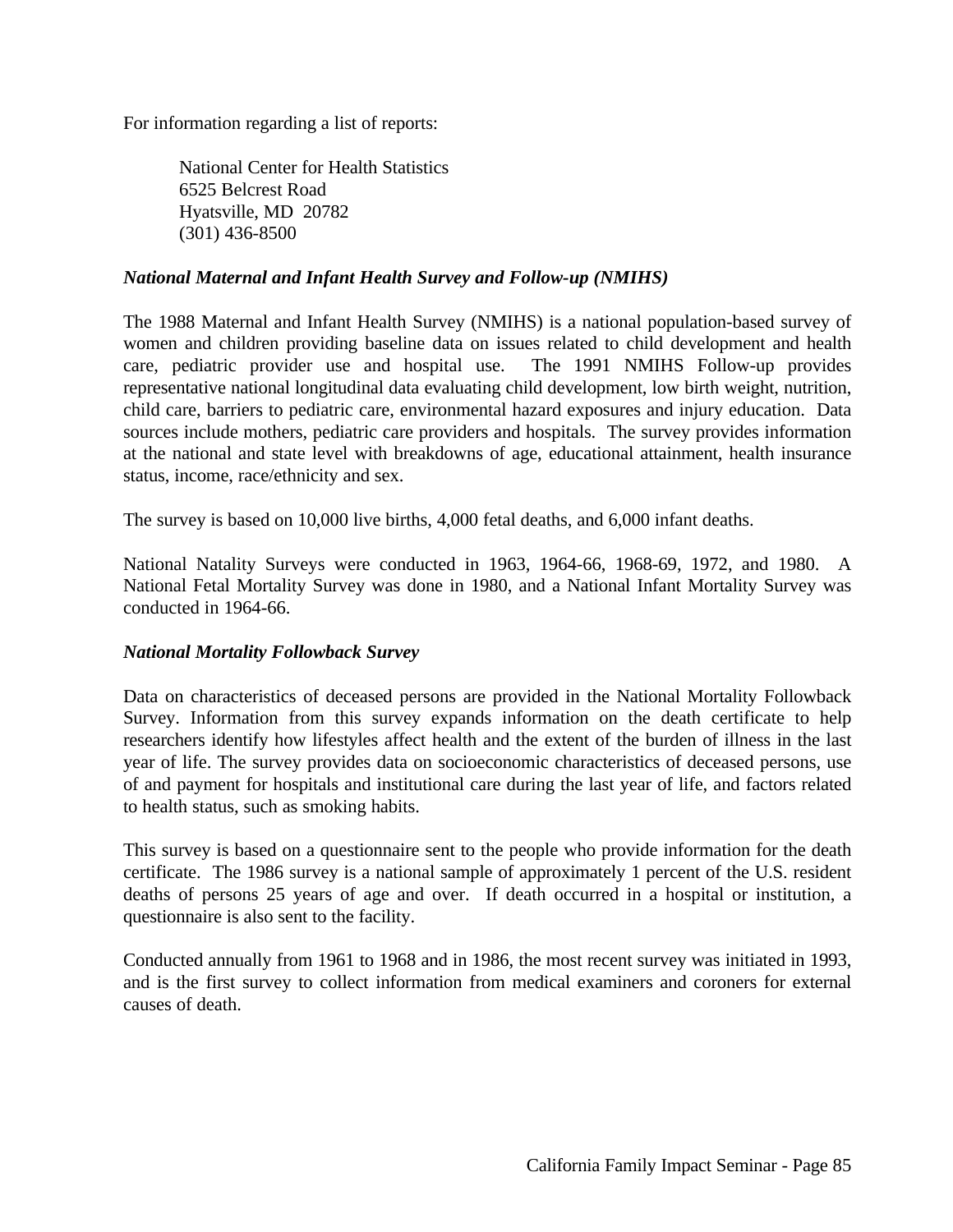Any information regarding National Center for Health Statistics surveys can be can be obtained through:

National Technical Information Services US Department of Commerce 5825 Port Royal Road Springfield, VA 22161 Phone (703) 487-4650 or (800) 553-6847 Fax (703) 321-8547

## *Vital Statistics of the United States—Natality and Fetal Death Statistics*

The National Center for Health Statistics collects national data continuously that are related to birth, death, fetal death, marriage and divorce through a national registrations system. The natality reporting system, creates both rates and characteristics and includes all births occurring in the United States since 1915 at the national, state, and local level. The data collected includes basic demographics of the mother and father, including education, occupation, parity and age of the youngest child. In addition, it reports on the utilization of medical services and the health of the infant. Since 1989, they have also kept track of maternal health and lifestyle characteristics. This reporting system has been able to follow some significant trends in teen births. The Fetal Death Data Population bases are computed using data from the U.S. Bureau of the Census.

Programs involved with the national data at the state level include:

- Vital Statistics Cooperative Program
- Linked Birth/Infant Death Program

*Source: http//www.cdc.gov/nchswww/nchshome.htm*

## **U.S. D.H.H.S. National Institute on Drug Abuse**

## *Monitoring the Future Study, 1975-1994: National High School Senior Drug Abuse Survey, 1994*

Information related to the study can be obtained through:

National Institute on Drug Abuse U.S. Department of Health and Human Services 5600 Fishers Lane Rockville, MD 20857 Phone: (301) 443-6487

*Source: Statistics on Alcohol Drugs and Tobacco Use edited by Timothy L. Gall and Daniel M. Lucas, 1996*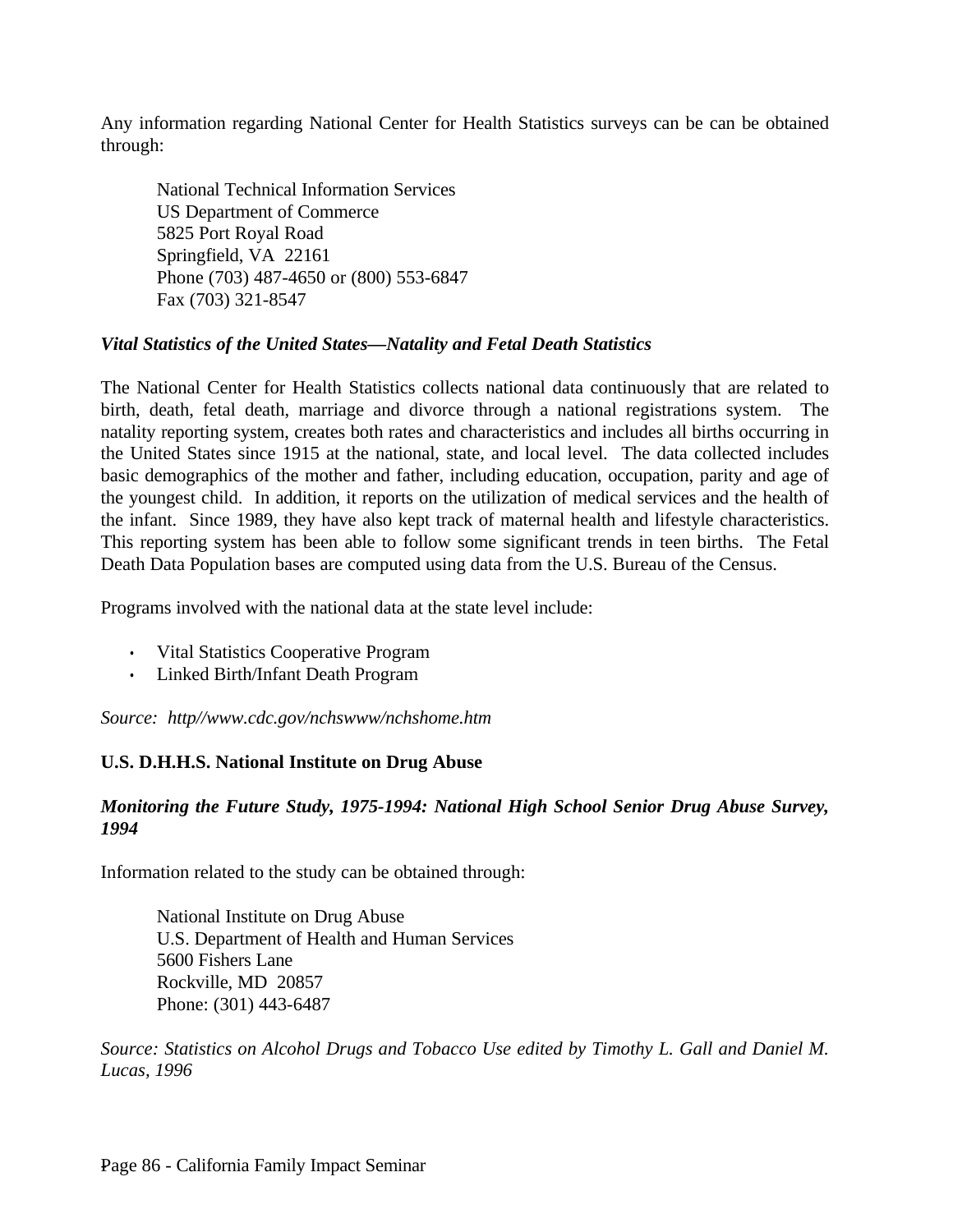## *National High School Senior Drug Abuse Survey*

National Institute on Drug Abuse has gathered each year since the mid-1970's survey statistics related to smoking by high school seniors. The purpose of these statistics has been to understand the long term patterns and trends regarding smoking.

#### **U.S. Department of Labor**

#### *National Longitudinal Survey of Youth (NLSY)*

The National Longitudinal Survey of Youth (NLSY) is one of the surveys form a series of surveys which gathers information on the labor market experiences of men and women. The surveys are sponsored by the Bureau of Labor Statistics (US Department of Labor) and conducted by the Center for Human Resource Research (CHRR) of The Ohio State University. The primary purpose of the longitudinal studies is to collect data on labor force experiences, but a range of factors are included that impact this. Information has been gathered on education and training, geographic region, influence of parents, marital status and family responsibilities, as well as pregnancy and contraceptive histories. The NLSY is a nationally representative sample of 12,686 young men and women who were 14 to 22 of age when they were first surveyed in 1979.

The NLSY data is available on compact disc, nine track magnetic tape and, IBM 3480 cartridge tape.

#### *National Longitudinal Survey of Youth—Child Supplement (NLSY-CS)*

Information from the female respondent of the NLSY had been collected on a regular basis as they became mothers and on the birth and early childhood of their children. In 1986, funding was obtained to expand the collection of information on children. This provided researchers the opportunity to examine the linkages between maternal behaviors and attitudes and subsequent child development. Child assessment interviews have been conducted in 1986, 1988, 1990 and 1992. The number of children born to interviewed mothers and children eligible for assessment has increased from 5255 in the initial survey year to 7266 in 1992. The interviews assess early social, emotional, cognitive and psychological development of the children. The NLSY Child Data is available on compact disc, nine track magnetic tape, and IBM 3480 cartridge tape.

#### *National Longitudinal Survey of Youth (NLSY): Mothers and Children*

Information on both the experiences of NLSY women as they become mothers and on the birth and early childhood of their children has been collected on a regular basis during the main youth surveys (1986-1992). A battery of child cognitive, socio-emotional and psychological assessments has been administered biennially (N=5255-7255). The availability of these child data coupled with longitudinal information on the family background, education, employment histories, and economic well being of each NLSY mother provide researchers a unique opportunity to examine linkages between maternal—family behaviors and attitudes and subsequent child development.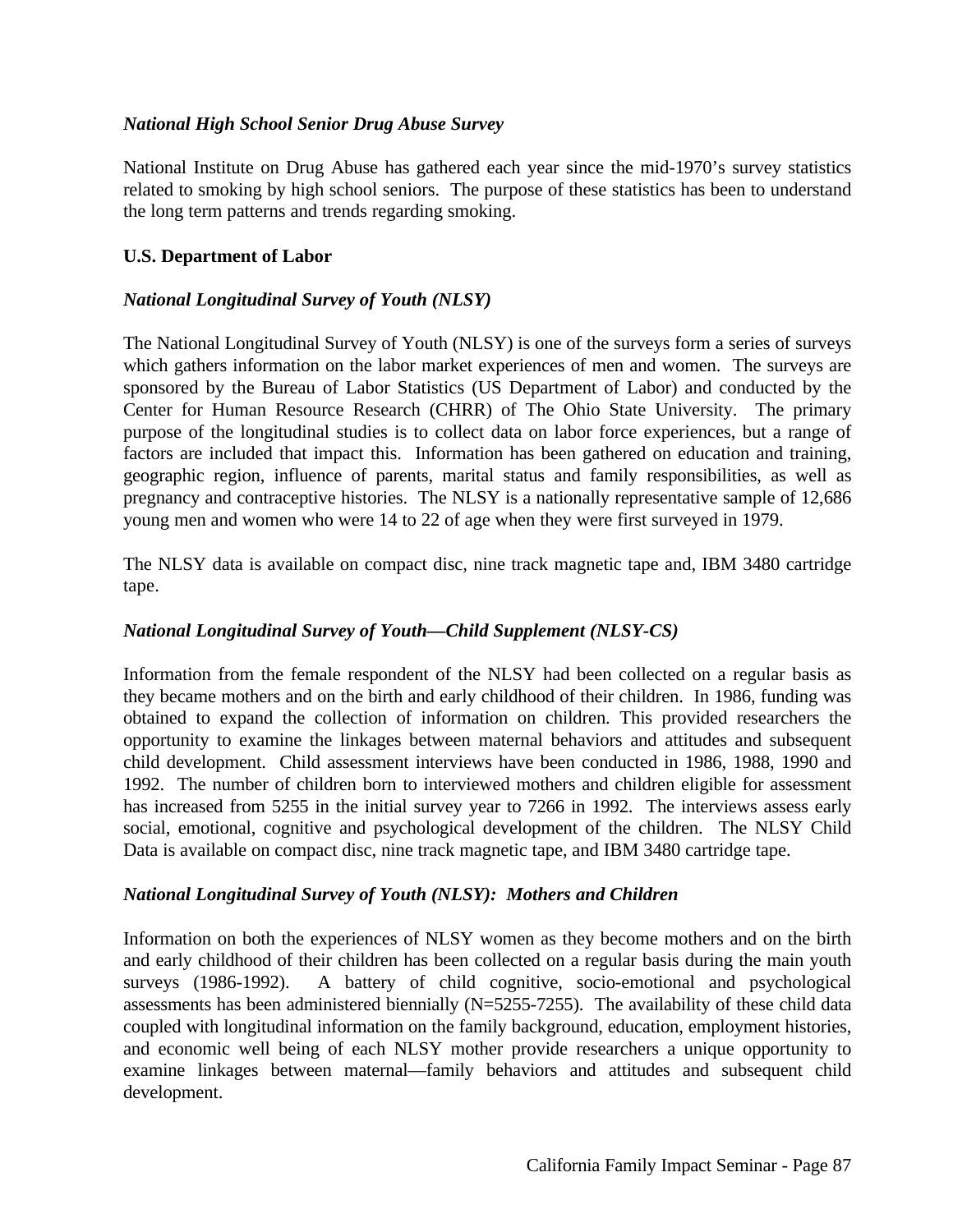Information regarding the surveys or reports generated from the study can be accessed by contacting:

National Longitudinal Surveys 2 Massachusetts Avenue NE, Suite 4945 Washington, D.C. 20212-0001 Phone: (202) 606-7405

## *National Survey of Adolescent Males (NSAM)*

The National Survey of Adolescent Males is a longitudinal study conducted since 1986 involving 1,880 males between the ages of 15-19. The study provides researchers with insights into male sexuality, contraception, parenthood and education. The project is a cooperative effort between the Center for Research on Women and the Urban Institute and funded by the National Institute of Child Health and Human Development (NICHD). The survey not only asks whether young men have had sexual intercourse but also how many partners, how often he has had sex, and when he has been involved in more than one sexually active relationship.

More information regarding the study can be obtained by contacting:

Center for Research on Women Wellesley College 106 Central Street Wellesley, MA 02181-8259 (617) 283-2500

*Source: Research Report: Wellesley College Center for Research on Women, Volume XIII, Number 4, Spring 1994, p. 1.*

## *National Survey of Children (NSC)*

This was a national sample of children who were between the ages of 17 and 23 years of age by the third wave of the study in 1987. The original sample (1976) was a multi-stage stratified sample of households in the United States containing at least one child ages 7 to 11. The sample included 1081 parent and 1147 children and there was considerable attrition between the first wave (1976) and the third wave (1987). The attrition was not random and occurred most frequently among blacks. Even though blacks were oversampled, weights were developed to adjust for the attrition. The personal interviews addressed a variety of issues including sexual intercourse among adolescents.

Source: A paper published by Kristen A. Moore, and James L. Peterson, *The Consequences of Teenage Pregnancy*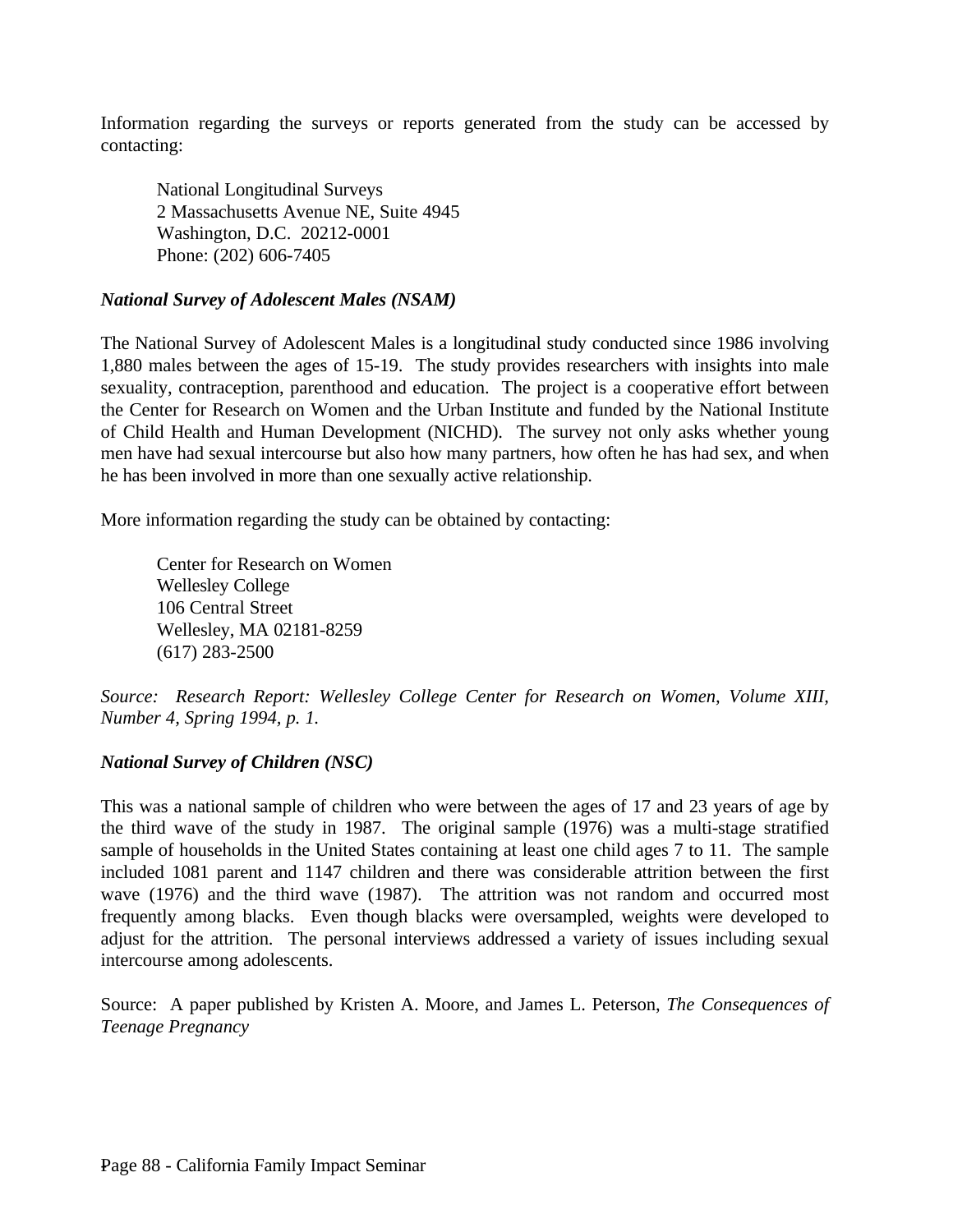Information regarding the survey or the report can be accessed by contacting:

Child Trends, Inc. 4301 Connecticut Avenue, Suite 100 Washington, DC 20008

## *Panel Study of Income Dynamics (PSID)*

This ongoing study was begun in 1968 in an attempt to fill the need for a better understanding of the determinants of family income and its changes. The investigator hoped to discover whether most short term changes in economic status are due to forces outside the family or if they can be traced to something in the individual's own background or in the pattern of his or her thinking and behavior. The questions asked fall generally under the headings of economic status, economic behavior, and attitudes. Specifically they deal with employment, income, housing, car ownership, food expenditure, transportation, do-it-yourself home maintenance and car repairs, education, disability, time use and family background.

The PSID 1968-1989 is a combination of a representative cross-section of nearly 3,000 families selected from the Survey Research Center's master sampling frame and a subsample of about 1,900 low-income families previously interviewed by the Census Bureau of the Office of Economic Opportunity. The combined sample is appropriately weighted to be representative of all people in the United States. In addition, there are several subsamples. The 1985 Ego-Alter file presents information on retrospective histories of marriages, childbirth, adoption and substitute parenting. This file can be used in conjunction with the 1968-1985 Cross-Year Family Individual File.

Related Publication: *Five Thousand American Families—Patterns of Economic Progress: Analyses and Special Studies of the Panel Study of Income Dynamic* by James N. Morgan and the Staff of the Economic Behavior Program.

Information regarding the study can be addressed to:

Institute for Social Research University of Michigan

#### **American Association of University Women**

#### *Hostile Hallways: the AAUW Survey on Sexual Harassment in America's Schools*

First national scientific study of sexual harassment in public schools. Based on the experiences of 1,632 students in grades 8 through 11. The study was commissioned by the AAUW Educational Foundation and conducted by Louis Harris and Associates in 1993.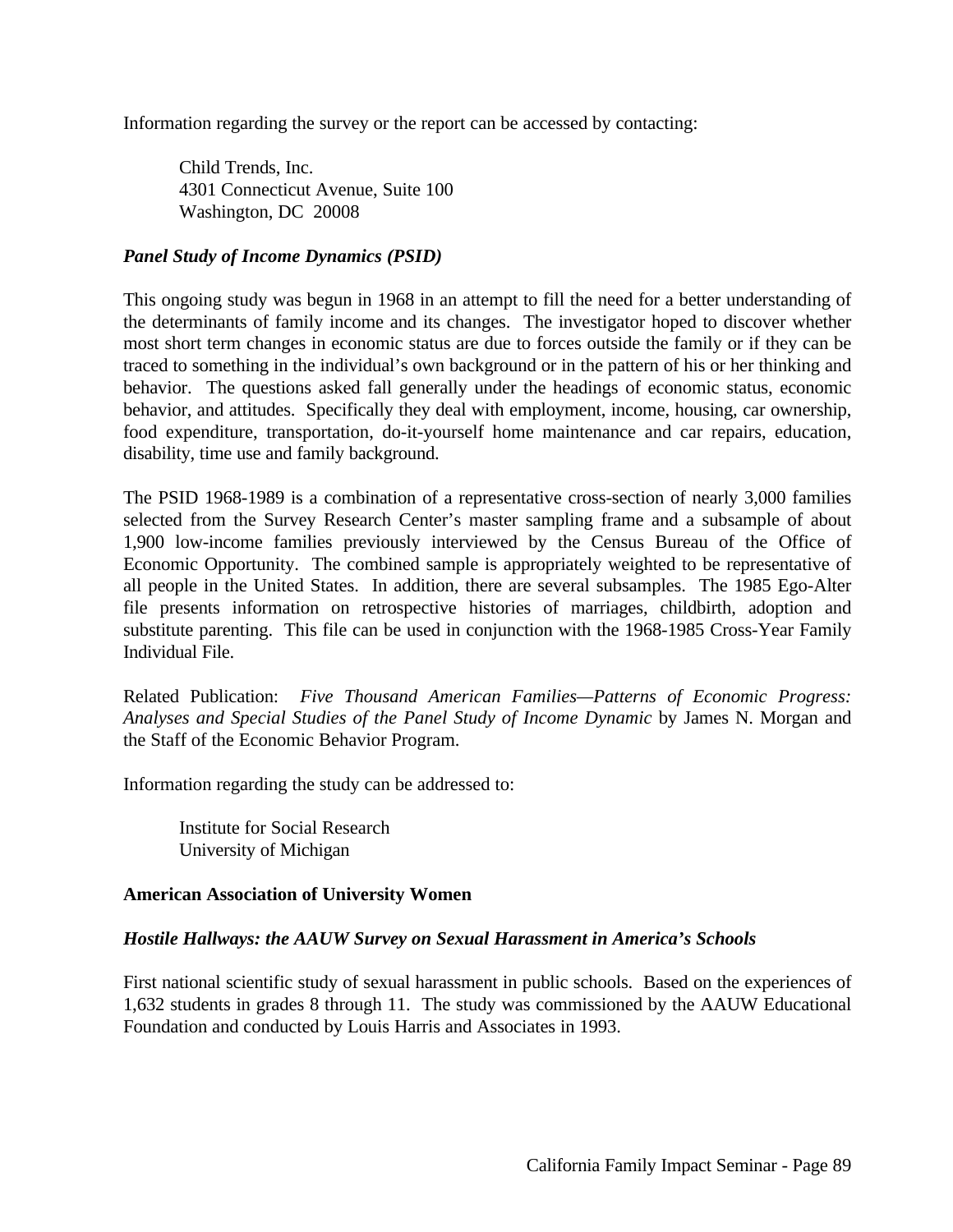To purchase a copy of Hostile Hallways or information on the survey contact:

AAUW Educational Foundation Research Department RR.INT 111 Sixteenth Street, NW Washington, DC 20036 Phone: (800) 225-9998 ext. 346

## **Manpower Demonstration Research Corporation (MDRC)**

#### *New Chance: Program for Disadvantaged Young Mothers and their Children*

New Chance was a national demonstration program operated between 1989 and 1992 at 16 locations in 10 states. The model intended to improve the economic prospects and overall well being of low income young mothers and their children. The program targeted young mothers (16) to 22) who gave birth during their teenage years and were receiving AFDC, as well as high school dropouts. The evaluation conducted by Manpower Demonstration Research Corporation includes a comparison of 2,322 women who were assigned to an experimental group or a control group. The groups are being examined at 18 months and 42 months to address the long term impacts of the program. Information regarding the evaluation can be obtained by contacting:

**`**

Manpower Demonstration Research Corporation Three Park Avenue New York, NY 10016 (212) 532-3200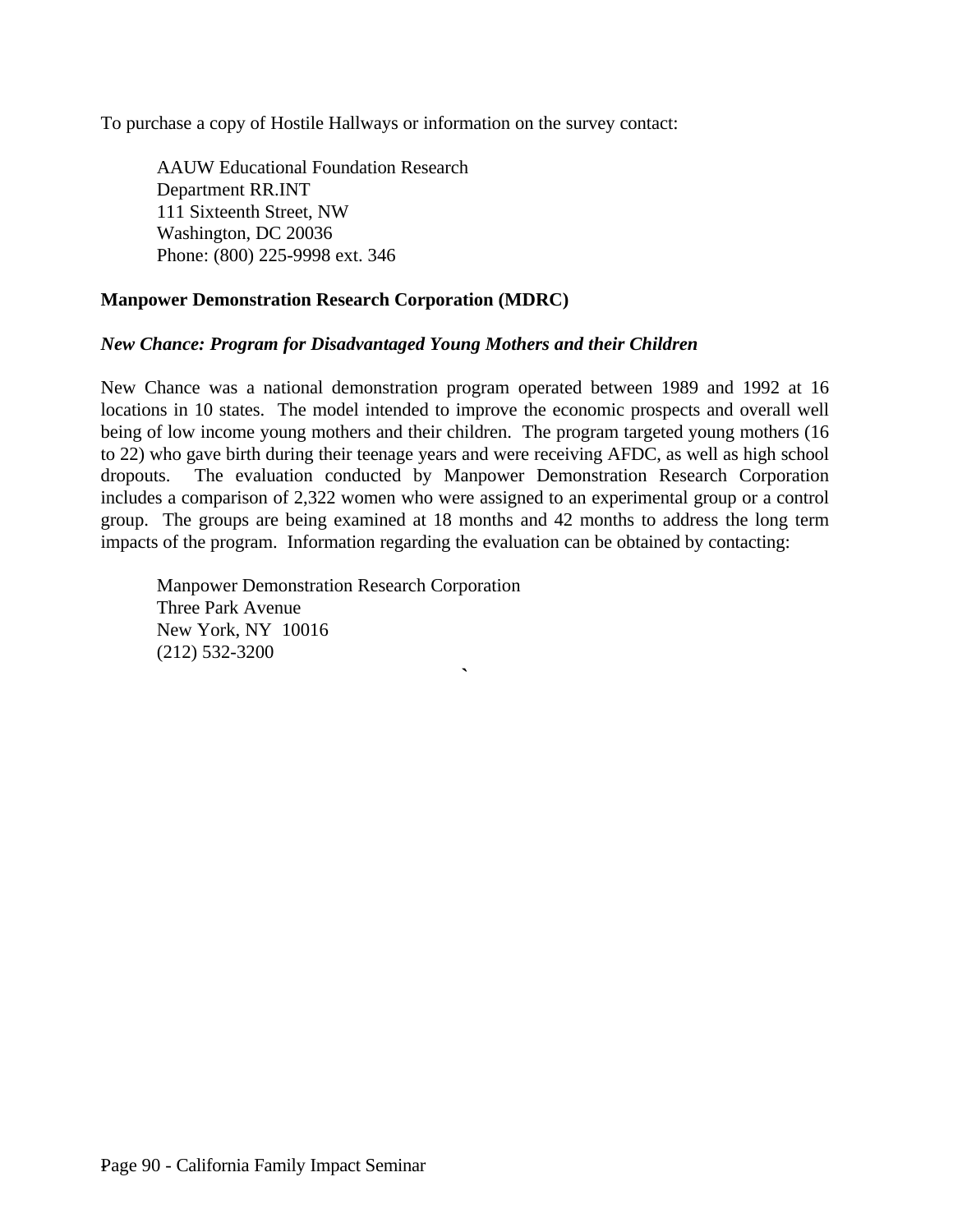# **CHAPTER VI: SPECIAL DATA REFORM AND ENHANCEMENT ACTIVITIES**

There are a number of important special data projects taking place in California and elsewhere that could make a significant contribution toward improving data systems. Some are specifically relevant to teenage childbearing. Others, while dealing only tangentially to teenage pregnancy, serve as possible models for further data enhancement.

#### **University of California Data Archive and Technical Assistance**

Since 1963 the University of California Data Archive and Technical Assistance (UC DATA) has been the University of California's principal archive of computerized social science information. Located on the Berkeley campus, it utilizes local, state, national, and international data to support graduate and undergraduate instruction in the social sciences and related fields; aids academic and non-academic researchers; and helps clients, including business, industry, and government, access and reformat quantitative data.

UC DATA is also a producer of large-scale social science databases for the research community. These programs at UC DATA collect documents; archive, and develop new datasets for social research; and provide access to new databases for researchers and generate research results for policymakers. The UC DATA Director is Henry E. Brady, Professor of Political Science and Public Policy at the University of California, Berkeley (UCB). Barbara West Snow, Ph.D., is UC DATA's Research Director. Principal Investigators include Jane Mauldon, Associate Professor of Public Policy at UCB, and Marcia Meyers, Assistant Professor of Social Work at Columbia University.

Interrelated research designs and data collection activities help assure that the differing strengths and weaknesses of each dataset can individually serve as checks on their collective accuracy and comprehensiveness. Medi-Cal records are being used to analyze welfare spells and transitions between aid categories over time. Administrative records from the computerized AFDC systems of four research counties have been organized and combined into a "Uniform Database (UDB)" containing payment information and other variables on cases involved in California's welfare reform experiments.

Case file records of research subjects are being coded, to both validate the data found in computerized administrative records, and to collect information on key variables found only there, such as the value of resources, automobiles, and restricted bank accounts. Extensive Computer Assisted Telephone Interviews (CATI) provide self-reported information about data found in other sources on the same AFDC case, and also allow in-depth information to be collected on smaller samples. Administrative datasets from the Employment Development Department (EDD) are currently being cleaned for validation of employment histories, as well as to provide primary information on employers of AFDC recipients. Data from the Franchise Tax Board will be analyzed for recipient participation in the Earned Income Tax Credit (EITC) Project. Since 1992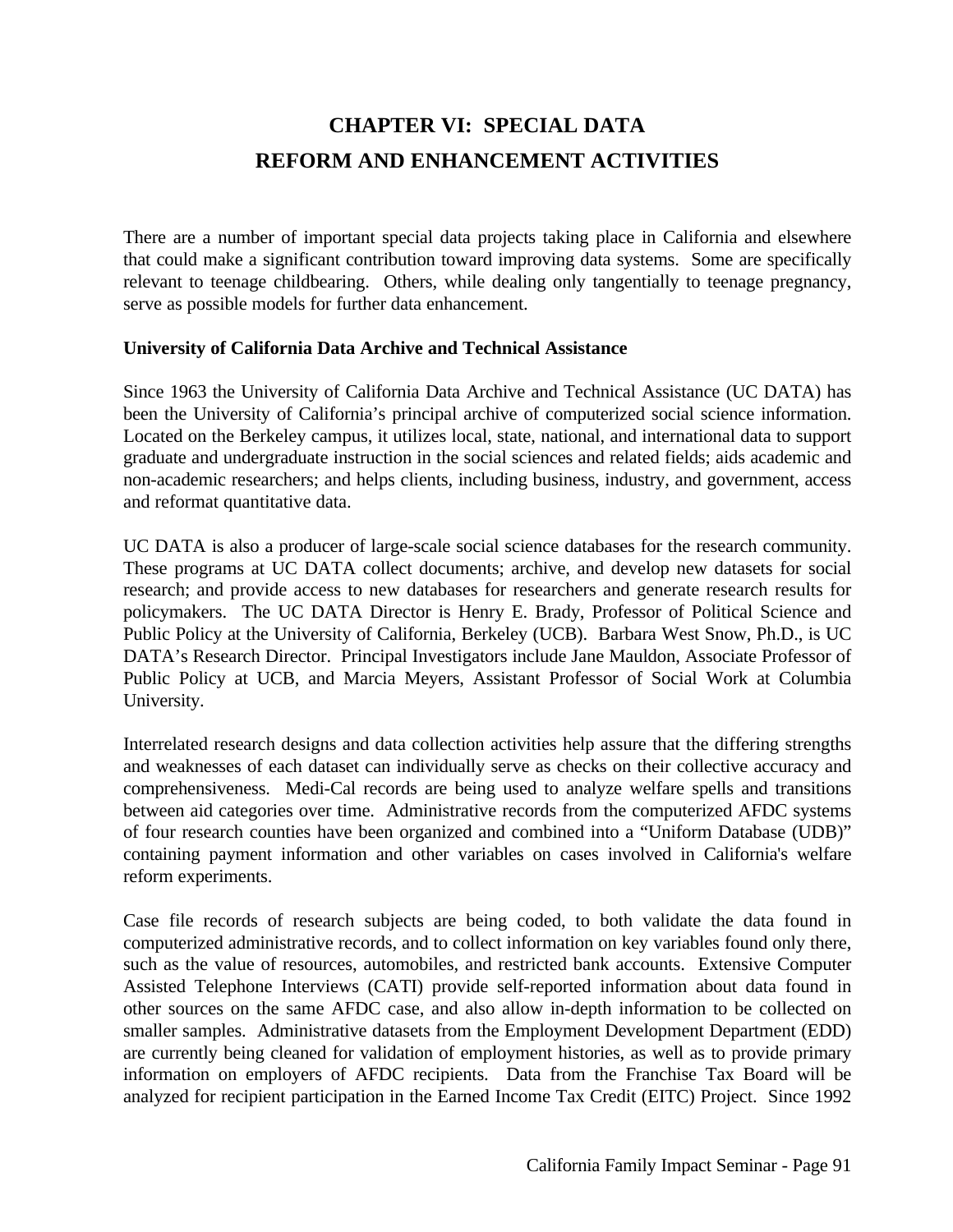UC DATA has worked with the California Department of Social Services (CDSS), not only to design research and evaluations for welfare reforms in the state, but also to document dynamics of family poverty and welfare use in California.

Current UC DATA projects include:

*California Work Pays Demonstration Project (CWPDP).* The California Work Pays Demonstration Project is testing whether or not a set of work incentive reforms improves the transition between welfare and work. A stratified random sample of 15,000 cases (10,000 experimental and 5,000 control) from the Aid to Families with Dependent Children (AFDC) population in four research counties is being followed for six years. Experimental cases are given a new package of welfare reforms, and control cases retain the AFDC rules in effect as of September 1992. CWPDP is a collaboration between the Research Branch of the CDSS, UC DATA, and the Survey Research Center (SRC), also located at the University of California, Berkeley.

The California Work Pays Demonstration Project collects and integrates on the individual, the household, welfare and employment characteristics of AFDC recipient households, both during and after their participation in the welfare system. These detailed, longitudinal data are for several interrelated samples of low-income families receiving welfare in California between 1987 and 1998. These data are being linked with other administrative datasets and being made available on CD-ROMs to scholars and analysts with interests in welfare, poverty, employment and family research. One and ten percent person and case samples drawn each year from Medi-Cal Administrative records, together with updates of activities from prior years, currently comprise longitudinal public use databases with over five million records. The project data are from four separate sources:

- 1) State-level administrative records for AFDC, Medicaid, Unemployment Insurance, and other state and federal assistance programs;
- 2) County-level administrative records for the AFDC and Food Stamp programs;
- 3) Nonautomated client records maintained at county welfare offices; and,
- 4) Telephone interviews with AFDC recipients.
	- *English/Spanish and Foreign Language Panel Survey.* As part of the CWPDP, panel studies have been implemented to promote understanding of the experiences of different ethnic and family groups on AFDC and their transitions to marriage, employment, and to different kinds of public assistance. Computer Assisted Telephone Interviews (CATI) are being conducted every eighteen months with English (1731), Spanish (483), Vietnamese (504), Cambodian (383), Armenian (349), and Laotian (I IS) research subjects. Through these efforts, UC DATA is increasingly becoming a university center for research on welfare and poverty.
	- *Assistance Payment Demonstration Project.* The Assistance Payment Demonstration Project is the financial incentives component of the CWPDP, collecting data for an evaluation of the impact of reducing the maximum aid payment, eliminating the 100 hour rule for unemployed parents, and rescinding a four month limitation on the \$30 and 1/3 income disregard for AFDC recipients in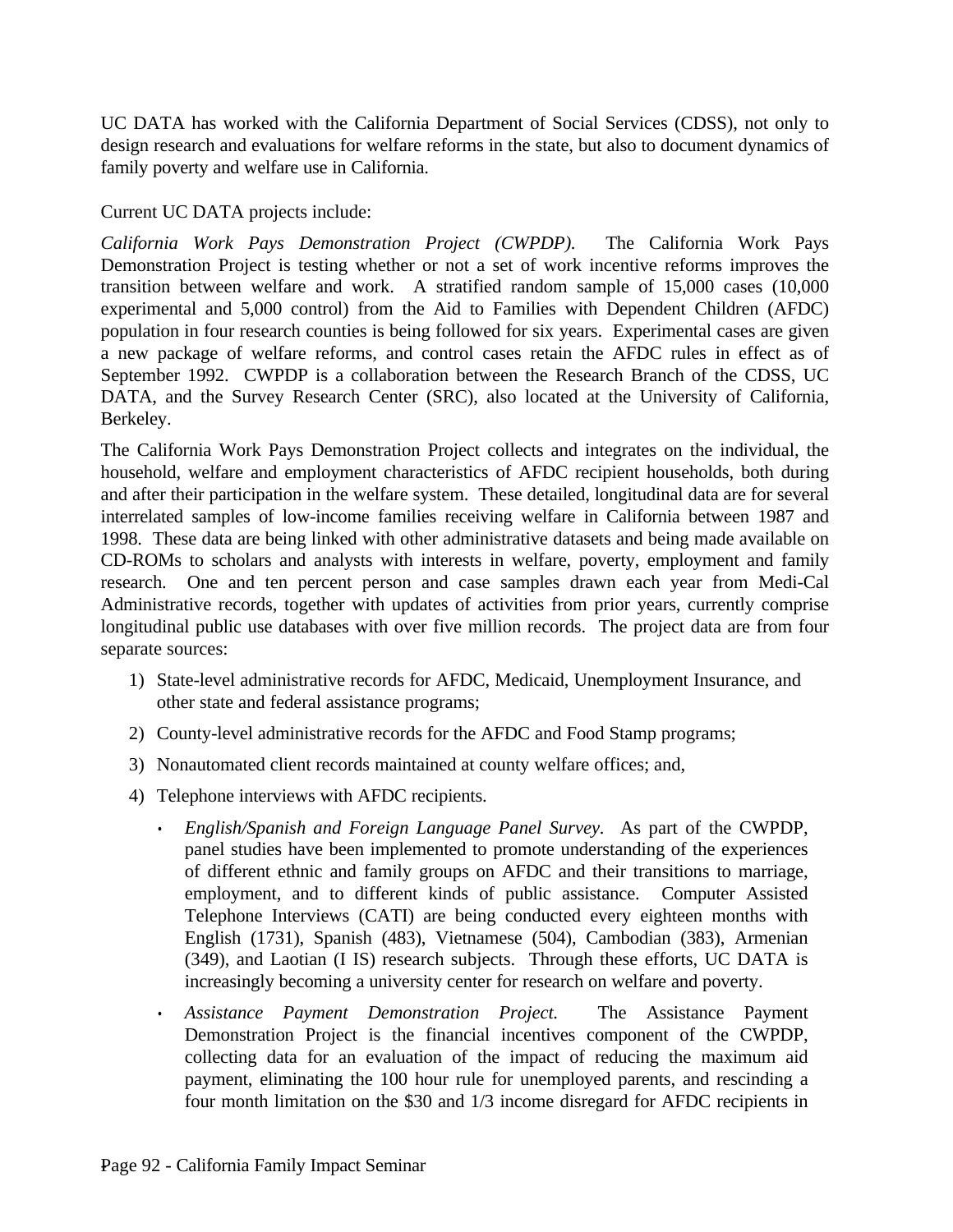California. Data are also collected on resource limits, restricted bank accounts, and other changes. Evaluation data from multiple sources are collected on a stratified random sample of 15,000 cases (10K experimental and 5K control) from the AFDC population in Alameda, Los Angeles, San Bernardino, and San Joaquin counties. Contact Barbara Snow, Ph.D., at (510) 642-3149.

*Cal-Learn Demonstration Project.* The Cal-Learn Demonstration Project is testing the importance of two programmatic features to the subsequent birth and educational outcomes of teen parents on AFDC. Employing a factorial research design to test the importance of case management services and/or financial incentives on outcomes, UC DATA and CDSS arc collecting data on teens new to AFDC and the same four research counties. Using a factorial research design, pregnant and parenting teens enrolled in Cal-Learn are randomly assigned to one of four treatment groups in the same four research counties based on the last digits of teens' social security numbers. Multiple administrative datasets are compared to see if differences in financial incentives and case management services impact their future educational attainment, AFDC receipt, and incidence of repeat birth. Research on Cal-Learn includes a retrospective survey of the social circumstances of program participants and their assessment of the program, as well as a prospective survey to determine the etiology of early parenting and other important social outcomes among high risk youth. Contact Jan Malvin, Ph.D., at (510) 643-0663.

*Analysis of Entry Effects on Welfare Reform.* This research will provide an analysis of the entry effects of CWPDP charges in California's welfare program. Work will include the development of a structural monthly time-series caseload forecasting model for the AFDC-U parent caseload, as well as a more sophisticated stochastic specification for the model by addressing the fact that disturbances in the terminations and accession equations are likely to be correlated. The relationship between accessions to and terminations from two groups of AFDC recipients, AFDC-FG and AFDC-U—will be examined. The model will incorporate a specification for the link between births and public assistance accession, and be desegregated to the county level for the four CWPDP research counties (Alameda, Los Angeles, San Bernardino, and San Joaquin). A specification for the link between the expansion and contraction of the labor market and accessions to and terminations from welfare will also be incorporated. Finally, the ethnic composition of the population and the dynamics of welfare receipt will be explored. Contact Tom MaCurdy, Ph.D., Professor of Economics, Stanford University, at (415) 725-5702.

*Longitudinal Database (LDB).* The LDS prepares multiple administrative databases to document the dynamics of family poverty and welfare use in California. In collaboration with CDSS, the LDB research component collects, cleans, organizes and documents detailed longitudinal data for representative samples (1% and 10% statewide) of low-income families who received welfare in California between 1988 and 1998 and makes these data available to analysts with an interest in welfare, poverty, employment and family research.

Data will be collected for several more years, augmenting the already powerful multi-source information bank on welfare clients. Datasets, once cleaned for consistency over time, stripped of identity, and carefully documented by a research team at UC DATA, are being released to the research community as data sources for additional studies. Contact Susan Ayasse at (510) 643- 6530.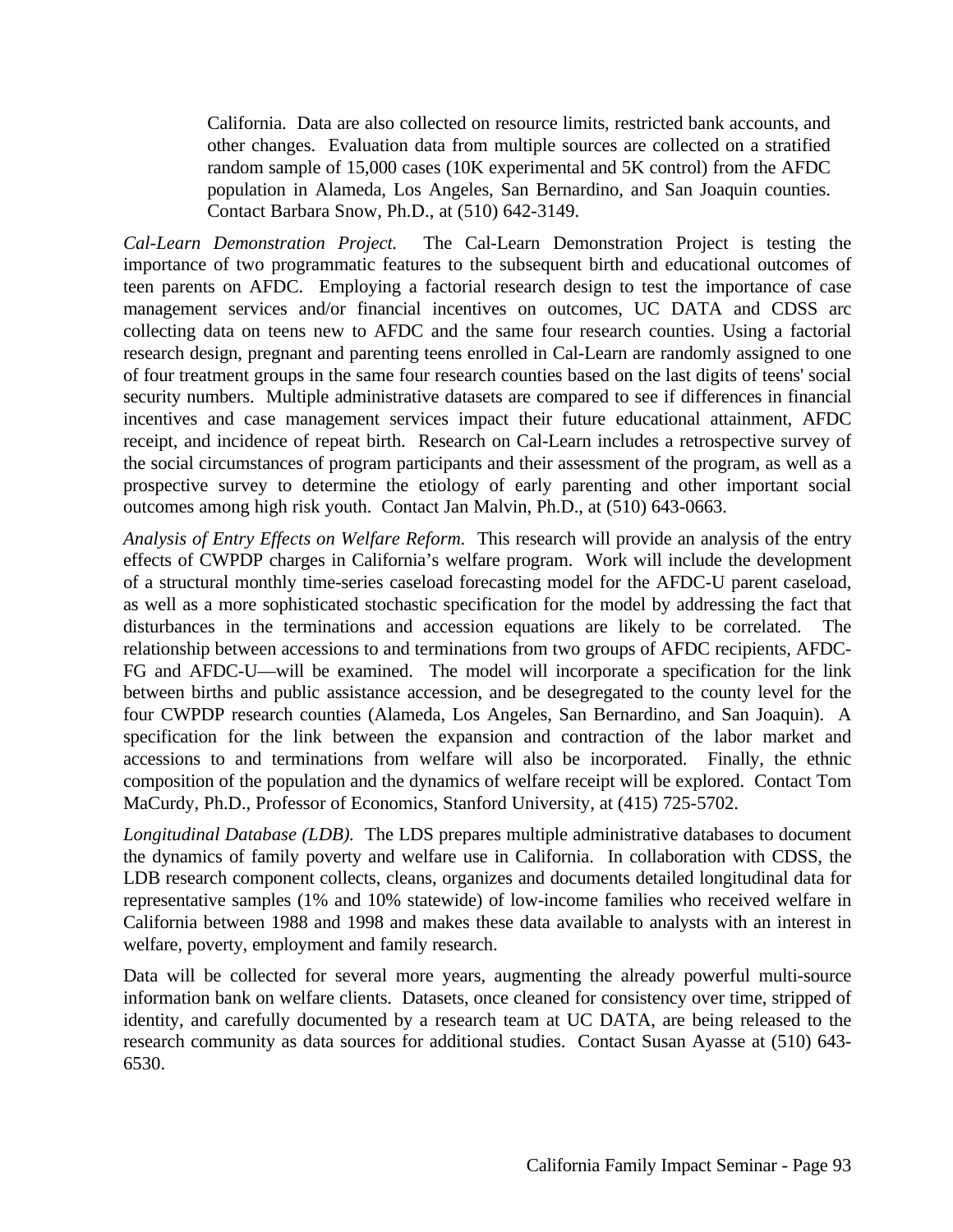*Earned Income Tax Credit (EITC) Project.* This project is a series of studies that are being conducted by five investigators from five universities. The EITC project assesses the effects of various tax provisions on low income households, including program design and compliance, patterns of eligibility and participation among recipients of public assistance, labor supply, the dynamics of welfare and EITC as incentives change, and EITC use and transfer program noncompliance. Medi-Cal LDB data is being merged with employment records from the Employment Development Department and tax records from the Franchise Tax Board. Contact Susan Ayasse at (510) 643-6530.

*Massachusetts Data Project.* UC DATA is providing technical assistance to the State of Massachusetts on the development of a central sample from the Department of Public Welfare on AFDC recipients and cases since 1991, assisting with the construction of files, the validation of sub-samples, the implementation of data cleaning procedures, and the development of documentation for public use releases of the data. Data include monthly files on every case and every person receiving AFDC in Massachusetts. The files contain extensive data on welfare recipients and households including family size, the educational attainment of the household head, previous welfare participation, benefit amounts, amount of earned income, and detailed information on the circumstances of the opening and closing of the case. Contact Susan Ayasse at (510) 643-6530.

*Disabilities Among Medi-Cal Eligible Population.* This project is exploring the dynamics of disability using multiple data sources, including the English-Spanish AFDC panel surveys, case files, and computerized administrative records. It includes studies of welfare spell durations among disabled adults and families with disabled children, the extent of disabilities that prevent employment among AFDC recipients and their children; private hardship and public costs. The disability study will answer questions about program participation, transitions, and costs in the population of individuals that receive cash aid from federal and state programs (AFDC, SSI/SSP, Foster Care). Contact Marcia Meyers, Ph.D., at (315) 443-9049; Barbara Snow, Ph.D., at (510) 642-3149.

*Reproductive Health Policy Study.* Researchers from the Graduate School of Public Policy and the School of Public Health at UCB are collaborating on a study of birth control knowledge, attitudes, and practices among Medi-Cal eligible low-income women, including their experiences with contraceptive methods and family planning services. The central purpose is to identify ways m which family planning services can be made more accessible to this population. Study methods include a literature reviews analysis of quantitative data from a pregnant and parenting teen sample, as well as the conduct and Analysis of twelve focus groups. Research subjects include stratified subgroups of women aged 21-45 who are members of the AFDC English/Spanish and Foreign Language Panel Survey residing in Alameda, San Joaquin, and Los Angeles counties. Contact Carol Chetkovich, Ph.D., at (510) 642-9974.

Sometime during the 1996-97 fiscal year, UC DATA will begin work on a new project, "Probabilistic Retrieval from Full-Text Document Collections Using Logistic Regression." Contact UC DATA Assistant Director Fredric Gey, Ph.D., at (510) 642-6571.

In addition to evaluation experience, UC DATA also has important expertise in the area of management information systems, having helped design computerized policy information systems in both the social welfare and workers' compensation areas. UC DATA: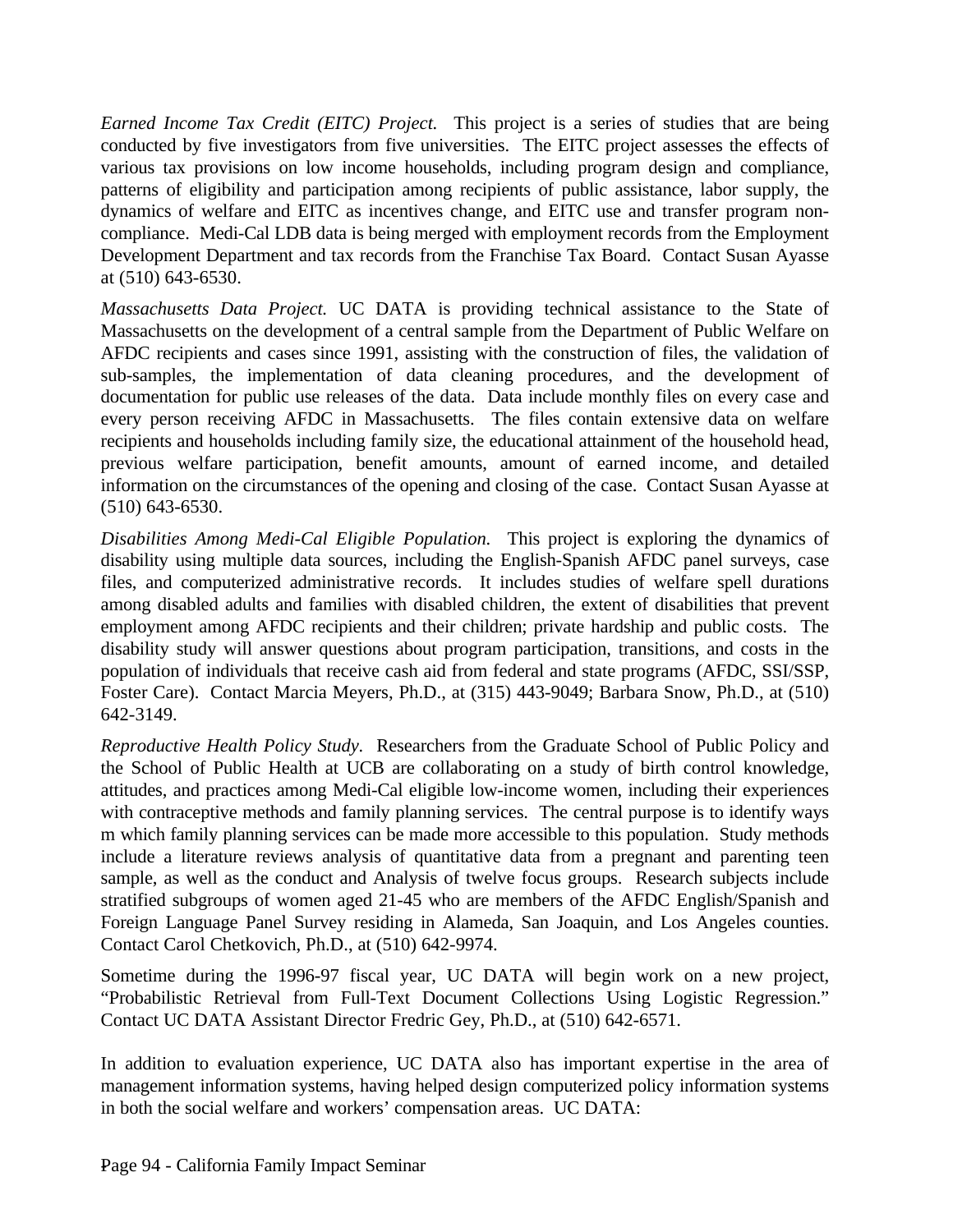- designs data collection forms, screens and system documentation;
- develops comprehensive administrative and research information systems;
- constructs functional interfaces between administrative datasets so they can be used in
- combination to answer complex policy questions;
- is a leader in social science computing with its on-line codebook project;
- developed the largest digital library on the Internet with census CD-ROMs;
- has the capability to identify at-risk populations at fine geographic detail;
- can identify at-risk populations by census tract, labor market trends by county, and transfer payments (Bureau of Economic Analysis - BEA) by county;
- in on the census Survey of Income and Program Participation (SIPP) advisory committee of the Association of Public Data Users (APDU); and
- is a leader in the conversion of administrative databases for research use.

UC DATA also serves as the regional center for distributing U.S. Census data to academic institutions in California as part of the Census Bureau's State Data Center program. The systems have been linked to the Census Bureau's web page as the site with the most complete source of census data available.

UC DATA's strength in combining datasets for policy analysis is exemplified by a series of data books which use archived data to study ethnic groups in the context of poverty programs. The current series includes the Latina/Latino Public Opinion Data Book (1993), the *Latina/Latino Demographic Data Book* (1993), and the Asian Demographic Data Book (1995).

#### *UC DATA's Information Systems Research Program, 1995 - 1996*

UC DATA's Information Systems Research Program has four facets:

- 1) Research and demonstration projects for quantitative data retrieval via the internet;
- 2) Text retrieval research for assimilating and retrieving large document collections;
- 3) Data books which summarize key social science indicators in a format easily understandable by policymakers and the general public; and
- 4) Consulting and data supply for government and non-profit organizations.

*Quantitative Data on the Internet.* UC DATA continues its work to make social science, census, and health data available on the internet. U.C. Berkeley maintains the UC CD-ROM Information Systems, sited at Lawrence Berkeley Laboratory, and with data supplied by UC DATA and the Library, UC DATA has continued to provide the most comprehensive social science digital library on the Internet.

UC DATA is participating with the UC Library to develop a Social Science Data Library Consortium (SSDLC) in conjunction with Harvard, Stanford, UC San Diego, and Oregon State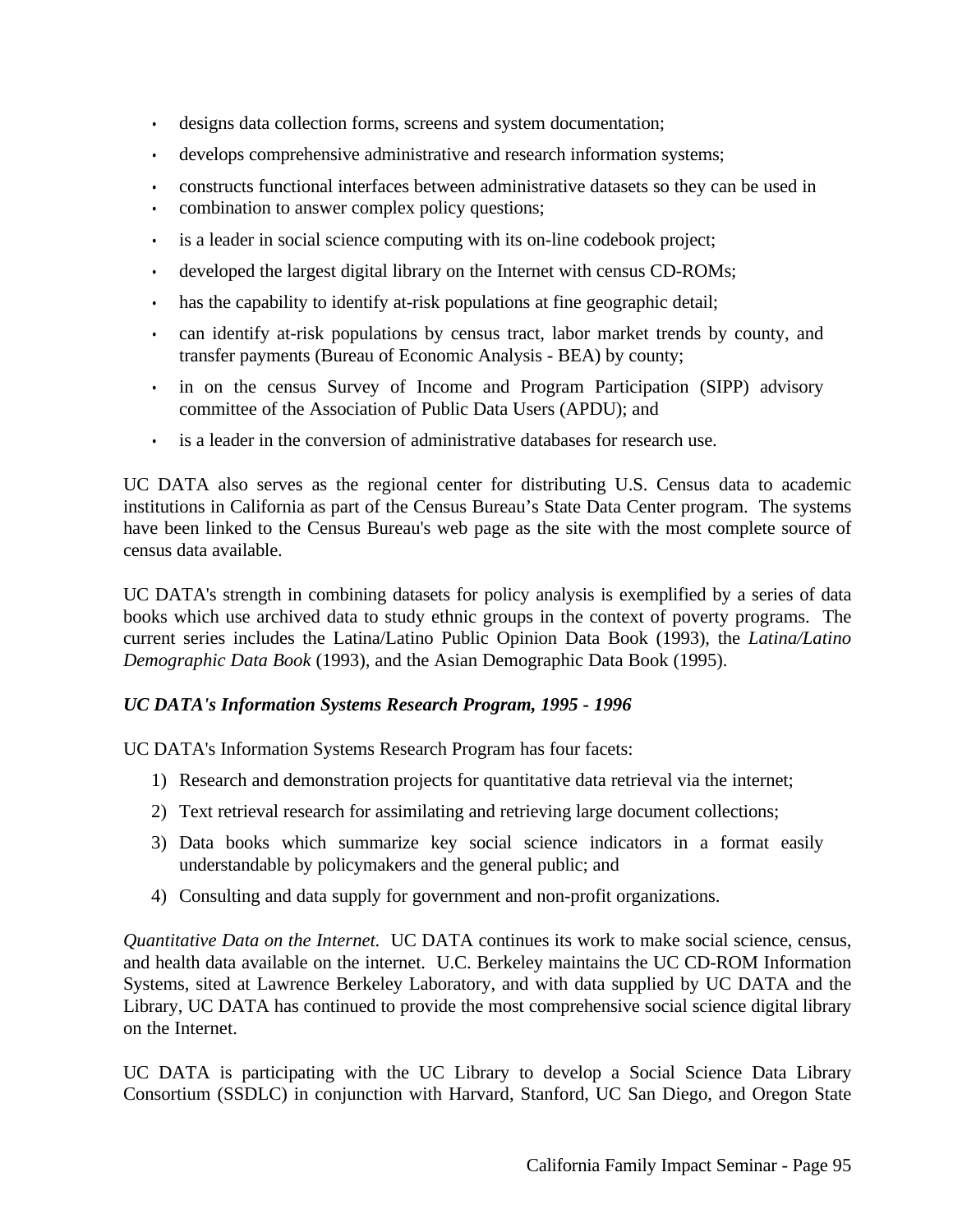University. This will replace and expand the UC CD-ROM information service with a more robust system which will serve the campus through the Library's SunSite system. Development of the software for the census aspect of the SSDLC will be directed by UC DATA and funded by the consortium. UC DATA has developed a project plan for transfer of STF3, the largest of the census data files (35 gigabytes) to the SunSite.

In anticipation of the dismantling of mainframe computing on the U.C. Berkeley campus, UC DATA has acquired a tape robot mass storage system to support its social welfare information projects. The system can read IBM mainframe tape cartridges and store them directly on UNIX disk.

UC DATA has continued its program of making census microdata available for direct access and analysis by university researchers. This has become more of an archive function than an advanced research function, and hence is covered below. The paper, Outline Codebook Browsing and Conversational Survey Analysis, by Drs. He and Gey was published in the Summer 1996 issue of *Social Science Computer Review*.

*Data Books for policymakers.* In July 1995 the *Pacific Rim States Asian Demographic Data Book,* authored by UC DATA, was published by the Pacific Rim Research Program of the Office of the President (UCOP). The first printing of 700 copies of the monograph was quickly distributed and is now in a second printing. In March and April UC DATA proposed a second edition of its *California Latina/Latino Demographic Data Book* to the California Policy Seminar and the UC Institute for Mexico and the United States (UC MEXUS, a UCOP unit located at the Riverside campus). A grant was awarded to UC DATA in May 1996 for this proposal, and preparation of this data book is now underway. Finally, UC DATA is working on a *California Welfare Data Book* which will give a comprehensive profile of public assistance programs in California.

*Text retrieval research.* During 1995-1996 UC DATA has continued its program of text and document retrieval research by participation in the 1996 Text Retrieval Conference TREC-5; this is sponsored by the National Institute of Standards and Technology. The TREC conferences are the premiere showcase of text retrieval algorithms. For TREC-5, UC DATA's team of graduate students have prepared algorithms for document retrieval in both the Chinese and Spanish languages. UC DATA will present their results in Washington, DC, November 20-22, 1996.

*Consulting and data supply.* During 1995-l996 UC DATA was asked to become the archival representative to the Association of Public Data User's Census Survey of Income and Program Participation (SIPP) Working Group. This group provides advice and feedback to the Bureau of the Census on its SIPP longitudinal survey of American household participation in public assistance and support programs. A recent National Academy of Sciences report, *Measuring Poverty: A New Approach,* has recommended that the SIPP program become the single measure of poverty levels in the United States.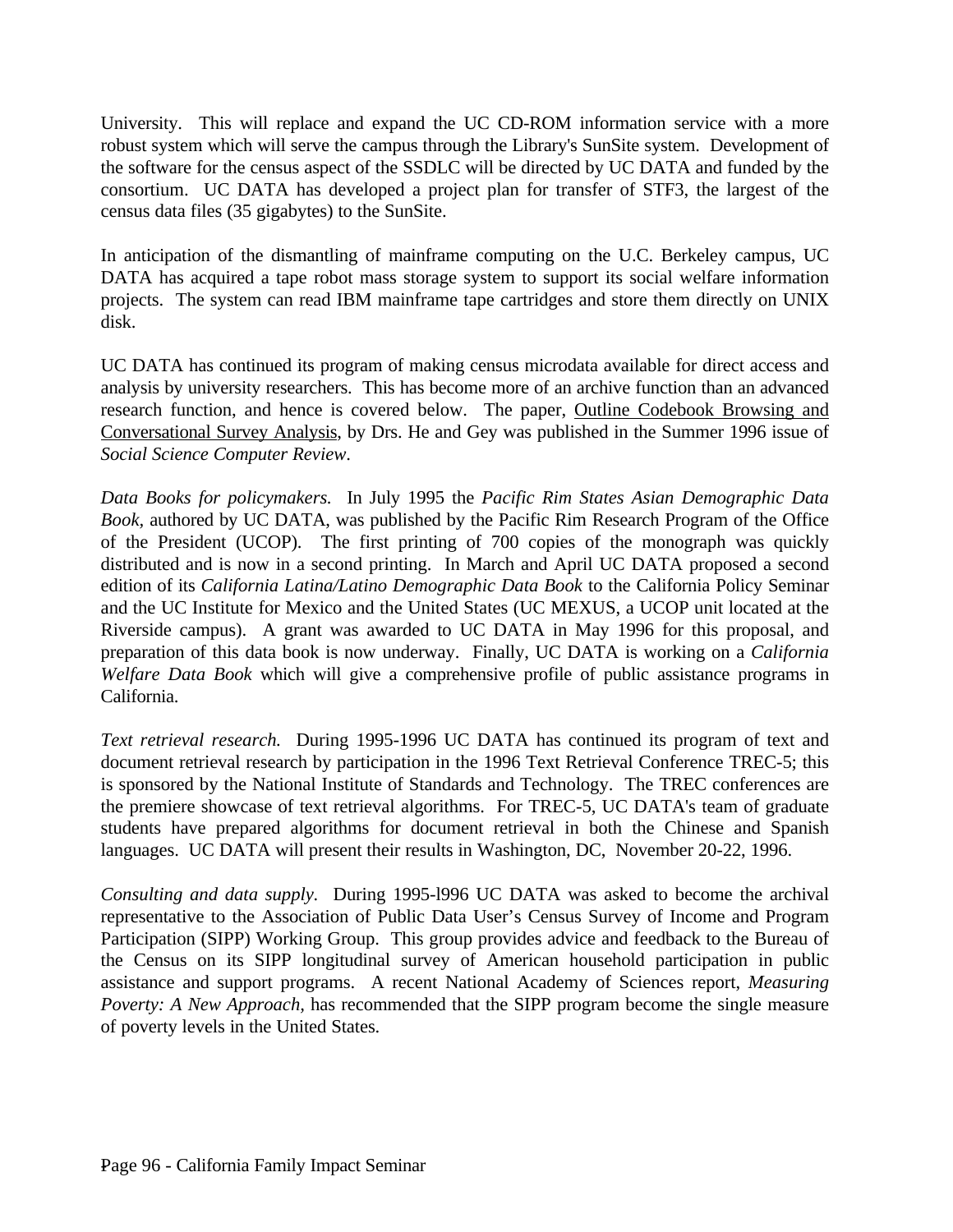In l996 UC DATA entered into a contract with the Public Policy Institute of California (PPIC) to provide archive and consulting support for researchers at PPIC. Under this contract UC DATA is:

- 1) Conducting data searches to locate datasets which pertain to PPIC major research and policy analysis areas.
- 2) Creating custom subsets of data to facilitate PPIC analysis.
- 3) Consulting with PPIC researchers on analytical approaches for data analysis and hardware/software configurations.

## **California Health Information for Policy Project**

The California Health Information for Policy Project (CHIPP) was initiated in 1991 and is funded in part by the Robert Wood Johnson (RWJ) Foundation under its national project, *Information for State Health Policy*. These projects are designed to assist states improve their health information systems to support health policy making and program management. The mission of the CHIPP is to increase the availability, accessibility, and usability of health data and information to address access to and management of primary health care services and resources for the increasingly diverse population of California.

CHIPP is governed by a steering committee made up of an executive member of the California Health and Welfare Agency, legislators, directors of several departments within the California Health and Welfare Agency, and representatives from multicultural organizations, counties, and the University of California. Dr. David Werdegar, MD, MPH, Director of the Office of Statewide Health Planning and Development, serves as its chair. There is also an interorganizational work group called the Health Data Coordinating Council. The Council is comprised of representatives from various state and county agencies, providers, community advocacy groups, associations, foundations, the university, and the Legislature. The Council provides the expertise and resources necessary to accomplish the objectives of CHIPP.

Phase I of the CHIPP began in 1991 with an 18 month grant from the Robert Wood Johnson Foundation's Information for State Health Policy Program. The first phase was a planning effort to establish the process for CHIPP. Phase II began in October 1993 with a 4-year grant from the RWJ Foundation. The second phase is designed to establish statewide access to a rational, client/family-oriented, needs based, integrated, statewide database to provide coordinated primary health care services which focus on prevention and early intervention; and identify and establish logical policy, program and information linkages among primary care services programs.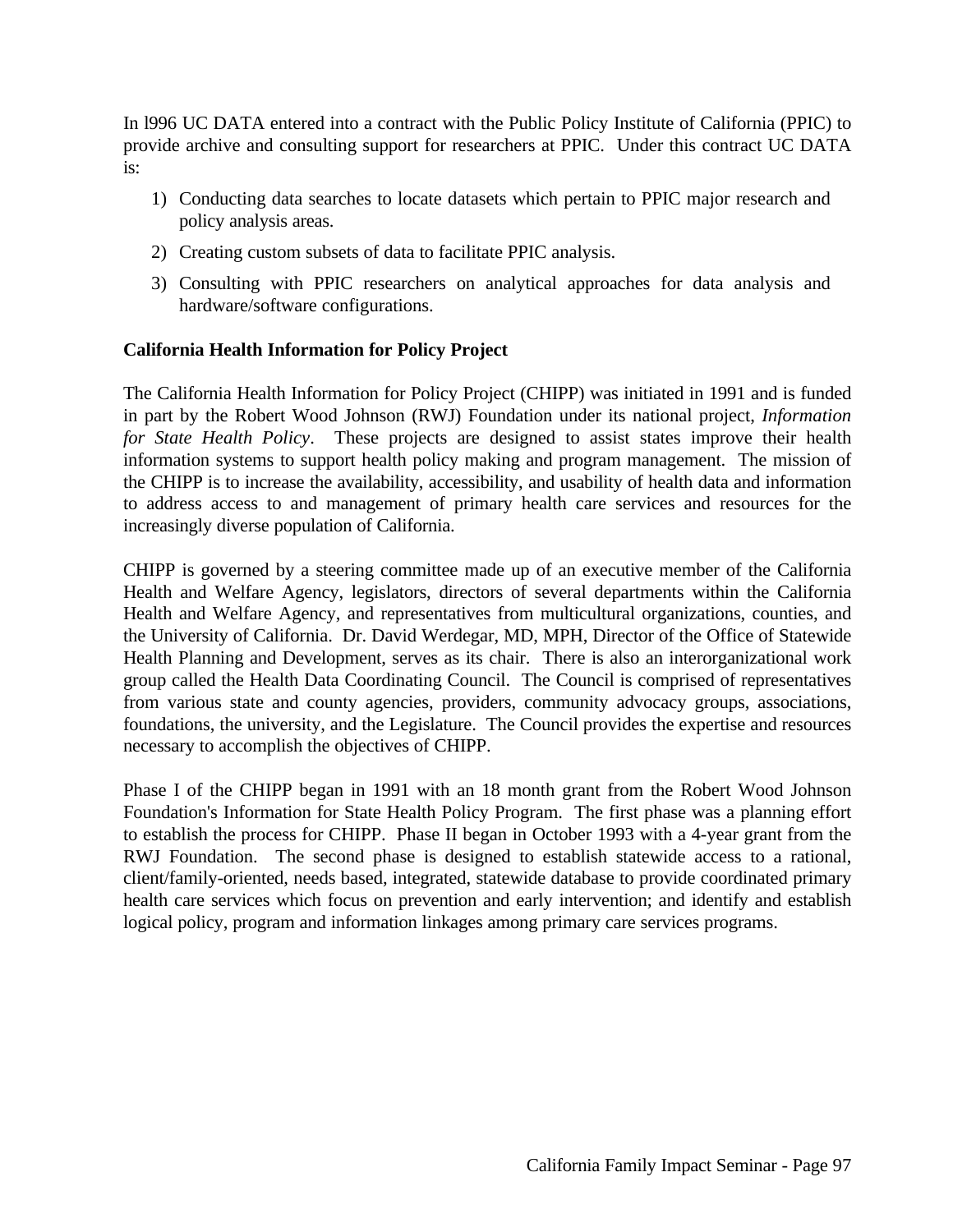## *Major Elements of CHIPP*

With this structure in place, CHIPP reached consensus on several major elements of future health information systems in California.

- 1) Future systems will contain comprehensive, client specific data on prevention and on all levels of treatment. They will include data on health status indicators, population, demographics, and distribution of resources. They will include information on social services, mental health, aging, alcohol and drug programs, rehabilitation, developmental services and even education.
- 2) Key variables such as race/ethnicity, diagnoses, age, services, resources will have standardized definitions.
- 3) Individual datasets will not necessarily be stored in a centralized location. Instead, they will contain the necessary information to create linkages between datasets.
- 4) Access to information will be expanded through such mechanisms as existing wide area networks and the Internet. Access will also be enhanced as standards for systems architecture are developed and as uniform policies regarding confidentiality are implemented.

CHIPP has been able to make significant progress toward its objectives through the initiation of several projects:

- 1) Increase people's awareness of available data;
- 2) Provide linked datasets for richer information;
- 3) Enhance capabilities to analyze health status and resource allocation through geographic information systems;
- 4) Disseminate data and information through a health fact book;
- 5) Increase efficiency in data collection and integration through core data; and
- 6) Provide policymakers and program managers with tools to enhance their ability to understand and use health data and information.

The following projects are also in progress:

- 1) Linking datasets such as hospital discharge data with birth, death, cancer, and Medicaid data;
- 2) Establishing policies on confidentiality, core data, and coding conventions;
- 3) Developing plans for population based surveys; and
- 4) Promoting use of the latest mapping software for the display of geographically based data.

CHIPP has produced the California Health Data Base Inventory, which contains descriptive information on over 125 databases currently maintained by ten departments or programs within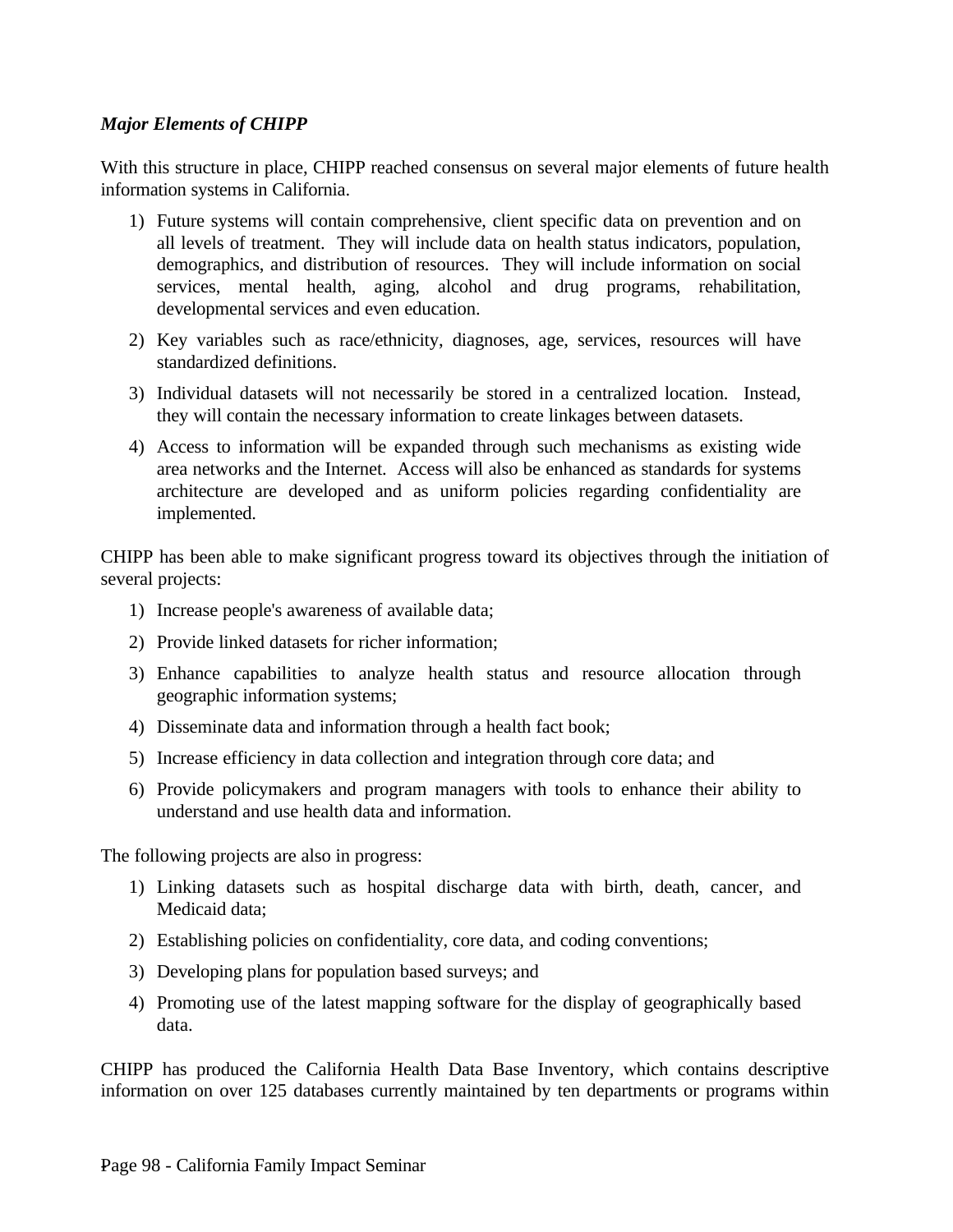the California Health and Welfare Agency. It is available in printed form and in a software program that allows anyone with a personal computer running DOS to sort and search for information in the inventory. The software program is available in a compressed file from CHIPP's web site and can be downloaded. The web site address is http://www.chipp.cahwnet.gov/.

Due to the increasing demands imposed by the myriad of concerns associated with health data and information, CHIPP strives to keep abreast of current developments in health care and information exchange, and participate in the development of solutions to the many problems and questions raised.

## *CHIPP Project Status*

*Data Base Inventory.* Development of an enhanced and updated second version of the original CHIPP database inventory is nearly complete and will be available in late Summer 1996. The enhancements include a more sophisticated search utility using key words and richer descriptive information about the databases. A broader range of databases is being offered in the second edition that includes key federal sources of health data. These enhancements are partially the result of feedback received from data users after the first edition was released. A database survey form was redesigned and used to collect more descriptive information about the databases from persons who control the data.

As with the first edition, the compiled software containing the second edition of the database inventory will be made available at no cost on diskette and via the Internet for downloading in a compressed executable DOS/Windows compatible file on the CHIPP web page. In addition, a contact list and brief descriptions of the databases will be accessible via the web in Portable Document Format (PDF) using Acrobat Reader. Development of an on-line web based application which allows people on the Internet to access and search the Inventory via a web browser is being investigated.

*Linkages.* The work of the Linkages and Core Data Focus Groups continues to dominate a large part of CHIPP activities. A meeting was conducted in late August 1995 to (a) provide input on the linkages of hospital discharge data with DHS' Birth Cohort file, and the combined state Death Registry with the federal Multiple Cause of Death file, (b) discuss future plans for linking the cancer registry and Medicaid paid claims data with hospital discharge data, and (c) discuss the recently developed proposal for a client identification system which uses core data elements. Progress of the primary efforts is described below.

In an attempt to increase the availability and accessibility of data, this project was initiated jointly by CHIPP and the Health Policy and Planning Division of OSHPD to create a public use file by linking the California Department of Health Services' Death Statistical Master file with the Office of Statewide Health Planning and Development's Patient Discharge Data file. The resulting public use file will facilitate analysis of critical policy and program questions regarding the treatment patterns, effectiveness, and associated costs of specific types of injuries and other health outcomes. The file will not contain any confidential patient or provider information and will be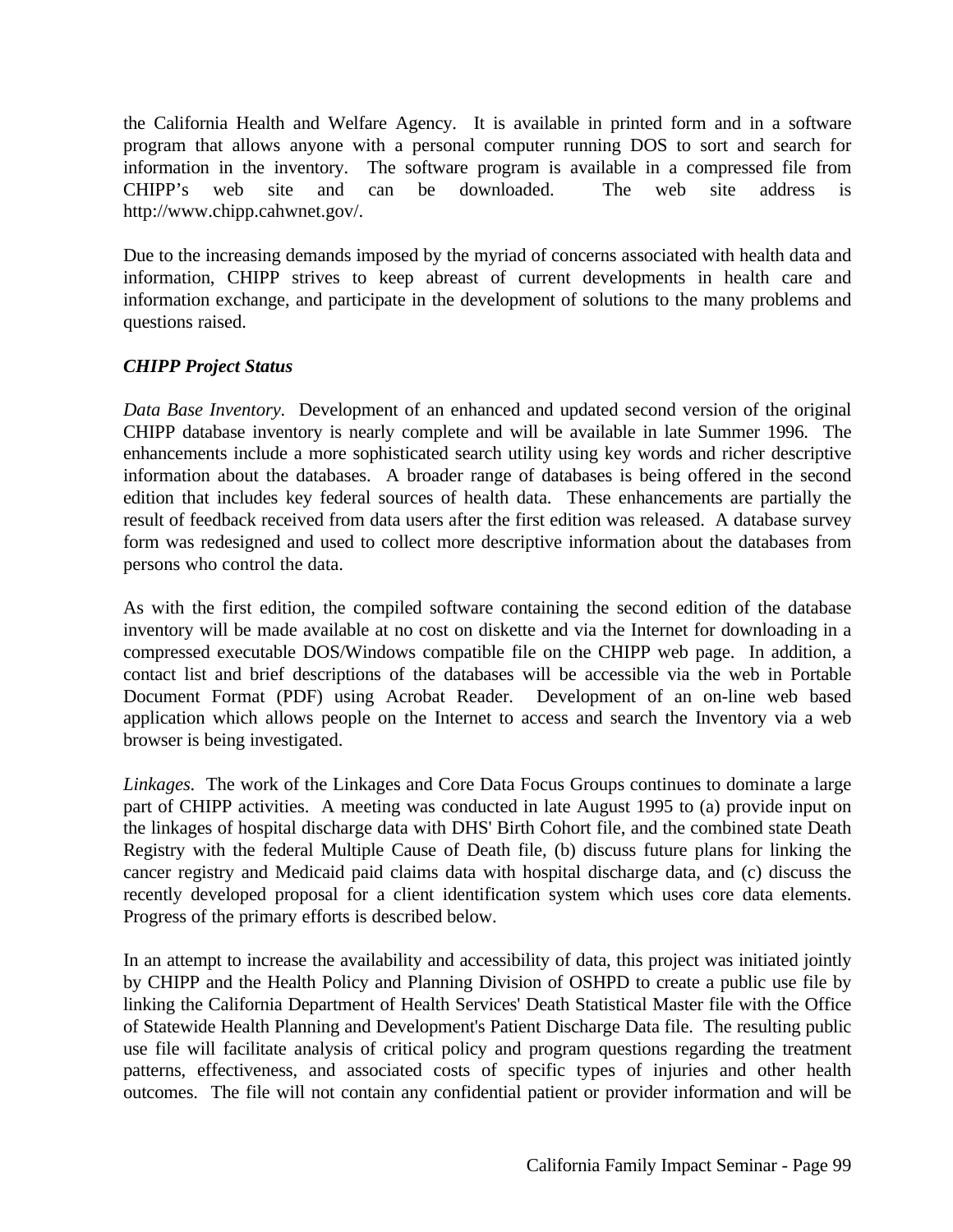available for a nominal fee to researchers, legislative staff, and others who have an interest in public health policy. Availability is anticipated during the Winter of 1996/97.

CHIPP recently entered into a contract with the University of California, Berkeley, to link DHS's Birth Cohort (Perinatal) file with OSHPD's Patient Discharge file. This project is of particular interest due to the lack of a unique identifier common to both datasets. Linking these two files will result in model linkage protocols for databases that do not contain unique identifiers or other record linkage numbers. A non-confidential linked data file for use by policymakers and researchers will be produced upon completion of the project. The linked public file is currently being beta tested in CD-ROM format and is anticipated to be available in the Fall of 1996.

Initially, the California Cancer Registry File/Patient Discharge Data File linkage project made slow progress. With the necessary resources now in place, the project is ready to begin. Completion of the project by the Cancer Surveillance Section of DHS is anticipated for late Winter of 1996.

CHIPP is working with the Primary Care Resources and Community Development Division of OSHPD to increase the distribution of information available through the Medical Service Study Areas (MSSA) Database Project to health planning and community health resource organizations in rural and other medically underserved areas of California. Through CHIPP resources, additional enhancements using expanded data sources, more powerful geographic information system software, and a collection of standardized reports are being incorporated into this database.

*Core Dataset.* CHIPP has been collaborating with the Family Health Outcomes Project (FHOP) toward development of core data definitions; this has now been substantially achieved. Currently, the specific focus is on developing a virtual identifier.

*Privacy and Confidentiality.* The Focus Group on Privacy and Confidentiality met in August 1995 to review barriers uncovered by the Group in Phase I. A new strategy was developed to build a "tool kit" of resources for developing guidelines and procedures for implementing data programs involving confidential data. The tool kit will be used in part to develop a general policy on confidentiality that will be proposed to the Health and Welfare Agency for agency-wide adoption. During the year, CHIPP recruited a graduate student with special interest in confidentiality issues to assist with updating the compendium of confidentiality statutes and regulations, and preparing resources for the "tool kit" to be used by the Focus group.

*California Fact Book.* Preparation of the California Fact Book, a joint product of OSHPD and CHIPP, is still underway. A number of additions and recommended changes have been implemented and a draft has been sent to each department whose data is represented for content review. Complete review is expected by July 1, 1996, at which time the final draft will be submitted to the CHIPP Steering Committee, the California Health Policy and Data Advisory Commission, and the Health and Welfare Agency for publications approval. Several publishing alternatives are being reviewed. The final product will contain color charts with narratives on a wide spectrum of information about the health of Californians and the industry that serves them.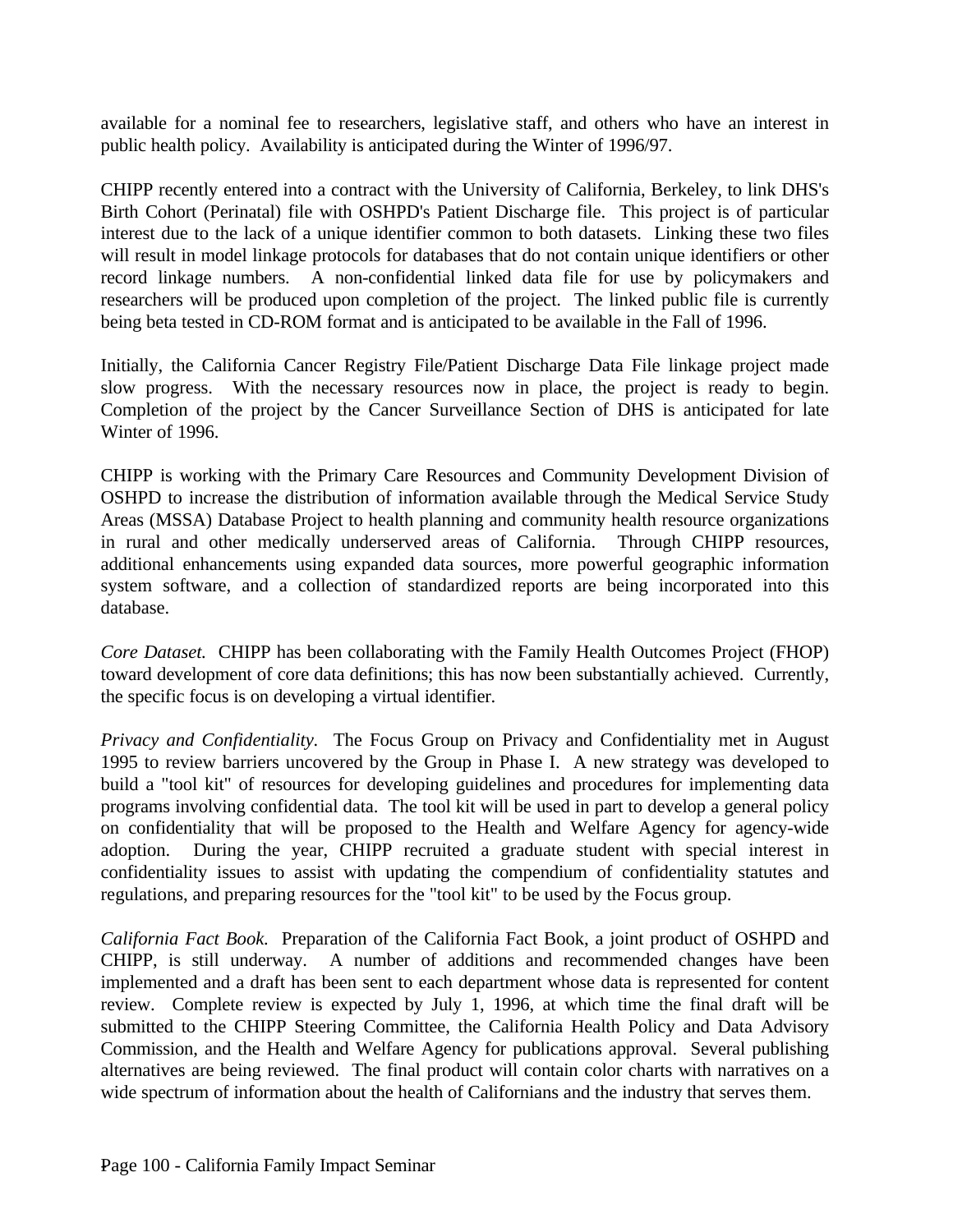*World Wide Web/Internet Access to CHIPP.* A presence for the CHIPP project was established on the World Wide Web in October 1995 to improve access to health information, increase visibility, and facilitate collaboration with related projects and activities. CHIPP's web site serves as a hub, linking similar efforts throughout the nation and providing an anchor to many key health care sites at the forefront of change.

CHIPP's home page also contains materials users can download for reference, such as the database inventory software and a summary of laws on confidentiality and privacy. Additional products will be provided as they are developed, including the use of online applications.

*Additional Activities*. Other recent efforts include: participation in DHS' task force on Multi-Cultural Health and Ethnic Community Data Advisory Committees to facilitate coordination of collection and publication of ethnic data and information; presentations on CHIPP's file linkages and database inventory activities to the California Health Policy and Data Advisory Commission and at the annual meeting of the American Public Health Association (APHA) in San Diego; and presentations of activities to the CHIPP Health Data Coordinating Council, the InfoSHP directors' meeting in Washington D.C., and the National Association of Health Data Organizations.

## *New Activities for the Upcoming Year*

CHIPP will be involved with the evaluation of OSHPD's data collection program to determine its relevance and appropriateness for future use in the changing and increasingly competitive health care market place in California. The evaluation is enabled by Senate Bill 1109, which also contains language to reauthorize the OSHPD program until January 1, 1999. The evaluation will investigate areas such as redundant reporting, unnecessary data reporting, augmentation of data to enhance the quality and usefulness of data, and standardization of data elements and definitions across data collection programs. As a participant in this endeavor, CHIPP's presence will expand its exposure as a facilitator of efforts to increase the accessibility, availability, and utility of health data and information to the many users and providers of health data.

CHIPP is developing a curriculum for a series of health information training seminars for health professionals, legislative representatives and staff, state and local government representatives, as well as participants from the private sector representing provider and payor organizations, and consumer advocacy groups. The seminars will address the use of data in planning, managing, and evaluating health care programs; identifying resource needs; developing resource allocation plans; analyzing community health care access problems; and other uses of health information for purposes of health policy development and program management.

For additional information about the California Health Information for Policy Project, write them in care of the Office of Statewide Health Planning and Development, 818 K Street, Suite 500, Sacramento, CA 95814, (916) 324-0051.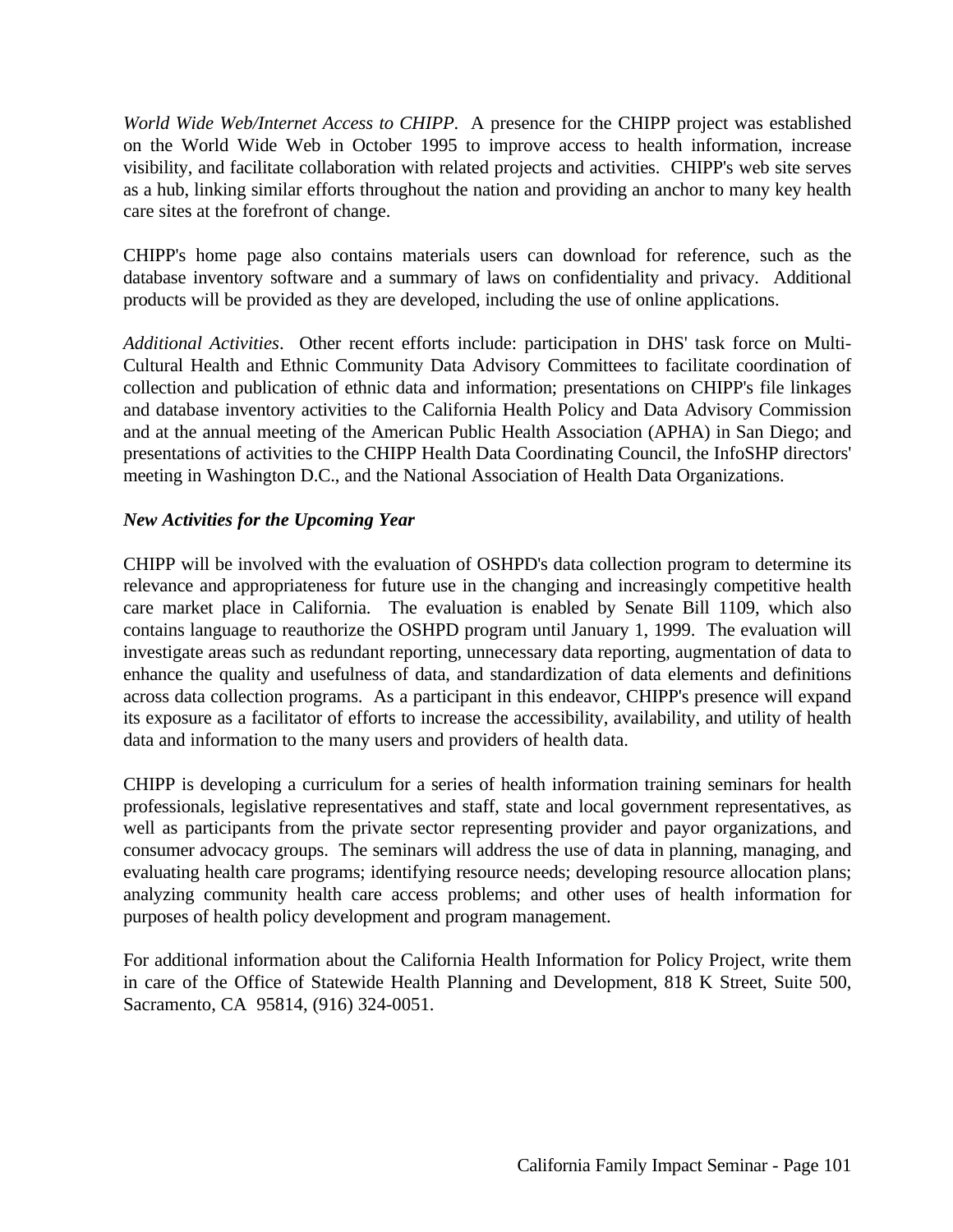## **Family Health Outcomes Project**

The Family Health Outcomes project (FHOP), which began in 1992 as a joint effort between the Department of Family and Community Medicine and the Institute for Health Policy Studies at the University of California, San Francisco School of Medicine, operates under the leadership of Geraldine Oliva, M.D., M.P.H. The project's goal is to promote the development of a rational system of health care for the Maternal and Child Health population through the development of standardized health outcome measures and methodologies for quantitative needs assessment and program evaluation.

Initial funding was provided by the California Department of Health Services, Maternal and Child Health Branch from its federal Title V MCH allocation. Under this contract project efforts have been aimed at bringing together the various data related projects pertaining to the California Primary Care and Family Health Division, and creating a system of data collection that facilitates planning, policy development and service coordination at both the state and local levels.

## *FHOP Project Objectives*

Since its creation in 1992, FHOP has focused on three primary objectives. The first .has been to define and then develop the methodology for a Maternal, Child and Adolescent Health (MCAH) surveillance system for use at both the state and local levels. Activities under the first goal included identifying and developing standard definitions for 49 key health status/outcome/utilization indicators for reproductive age women, infants, children and youth, identifying data sources from which to gather the elements for indicator measurement, and identifying culturally specific indicators. A major accomplishment was developing a software package using Epi Info 6.0 to produce reports, graphics and maps of key perinatal indicators. This software package, Epi MCH, was developed in conjunction with Ron Williams at the University of California, Santa Barbara, and Marc Strassburg, at the Los Angeles County Health Department.

The second goal was to develop strategies and methodologies for longitudinal tracking. Activities included evaluating and exploring approaches to creating a unique client identifier, developing protocols for linking key datasets, identifying a set of core data elements and data definitions and providing technical assistance to the state in the development of a common application form for use in all categorical programs for the MCAH populations. The project has also participated in researching and developing an approach to client confidentiality in such a system.

The Project's third goal has been to provide technical assistance to local health jurisdictions, state staff and community and advocacy groups in the development of county based health indicator surveillance capabilities to facilitate local quantitative needs assessments and planning. Over twenty counties received on-site technical assistance visits in which MCAH staff were taught to download birth records from the Automated Vital Statistics System (AVSS) used primarily to collect data and to load the data into Epi MCH for analysis. Staff worked with them to create specialized reports for local planning activities.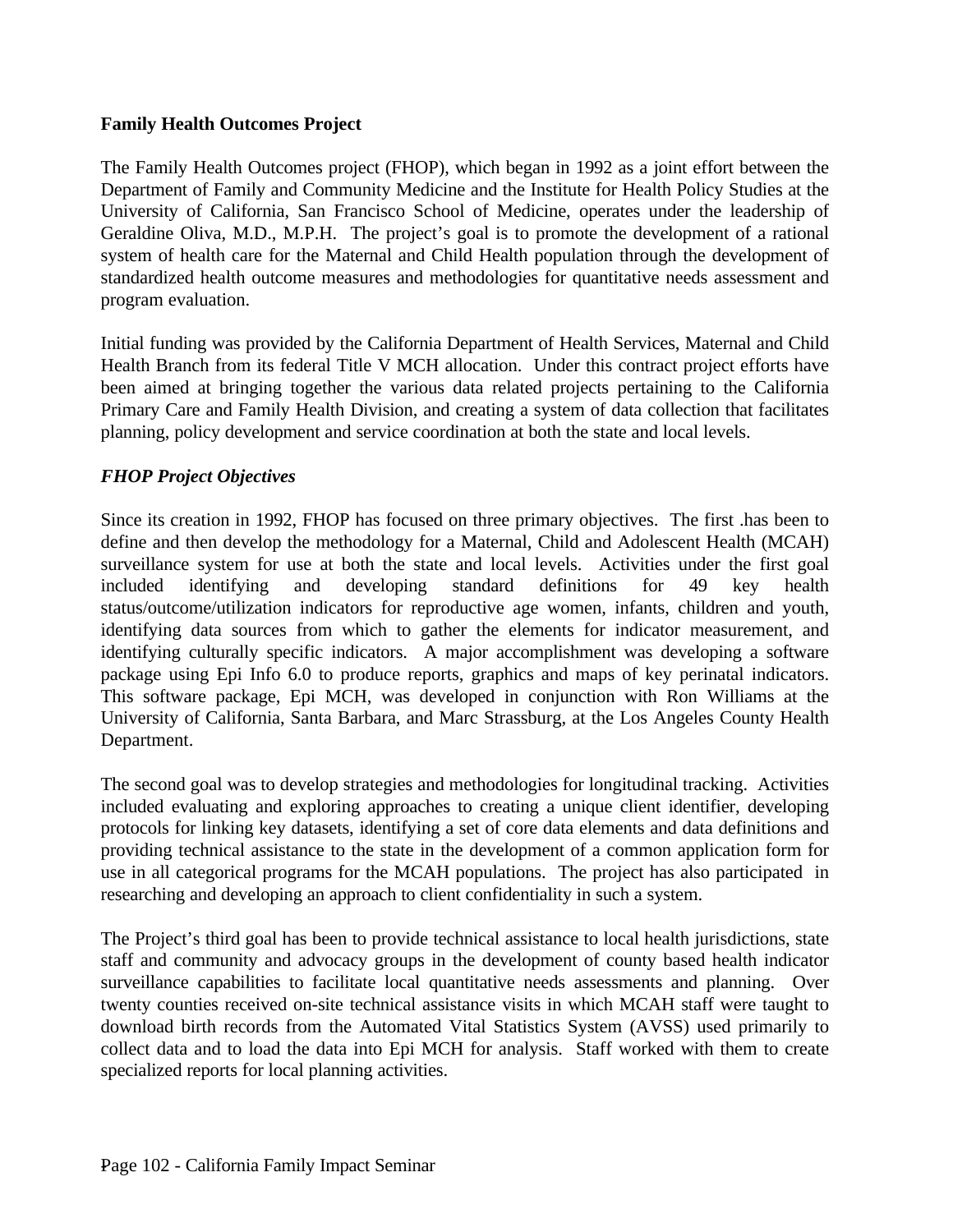In conjunction with the Foundation Consortium for School-linked Services' California Interagency Data Collaboration Project (CIDC), FHOP continues to address standard data definitions and coding for the core elements. FHOP is piloting the Common Application Tracking System (CATS) which incorporates the core data for streamlining the application process for patients registering in multiple programs, and it allows for monitoring patients across programs. DHS executive staff has committed to supporting the use of FHOP's virtual identifier method into all DHS data programs.

## *Identification and Standardization of Core Data Elements*

Another related key effort has been the definition of core data elements and standard data definitions for those data elements which will be vital to conducting needs assessment and monitoring at the local level. Part of this work included mapping these data elements across key health programs datasets for children. FHOP has achieved broad consensus at the state level and are witnessing the inclusion of these elements as new datasets are created and old ones revised at the state level.

As part of their work over the past two years FHOP staff have identified and evaluated software packages for public health and primary care, and sponsored several vendor demonstrations for state staff in Sacramento. We have also participated in a meeting with vendors at the Center for Health Statistics Data Conference in June of 1994. Staff subsequently developed a number of technical assistance materials for use by local health agencies, including a discussion paper comparing different computer languages and an evaluation for use at the local level in evaluating particular vendors.

For additional information regarding the Family Health Outcomes Project, contact FHOP in care of the U.C. San Francisco School of Medicine Institute of Health Policy Studies at 3333 California Street, Suite 365, San Francisco, California, 94118, (415) 476-5283.

## **The Improved Perinatal Outcome Data Management Project**

The Improved Perinatal Outcome Data Management Project (IPODM) is a project conducted by Professor Jeffrey B. Gould, M.D., M.P.H., at the U.C. Berkeley School of Public Health Maternal and Child Health Program in collaboration with the California Department of Health Services Maternal and Child Health.

Although a variety of data are available for planning and policy development, morbidity and mortality tracking, and program evaluation, the ability to integrate data from multiple sources has been limited. A lack of adequate linkage systems, low accessibility of data, and the need for special programming and statistical expertise to conduct data analyses have hindered efforts to develop a comprehensive assessment of health at the state and the local level. Most data are limited to county-wide measures, precluding their use for the small area analyses necessary to identify and respond to changing patterns of health status, assess current service performance, and to meet program planning requirements.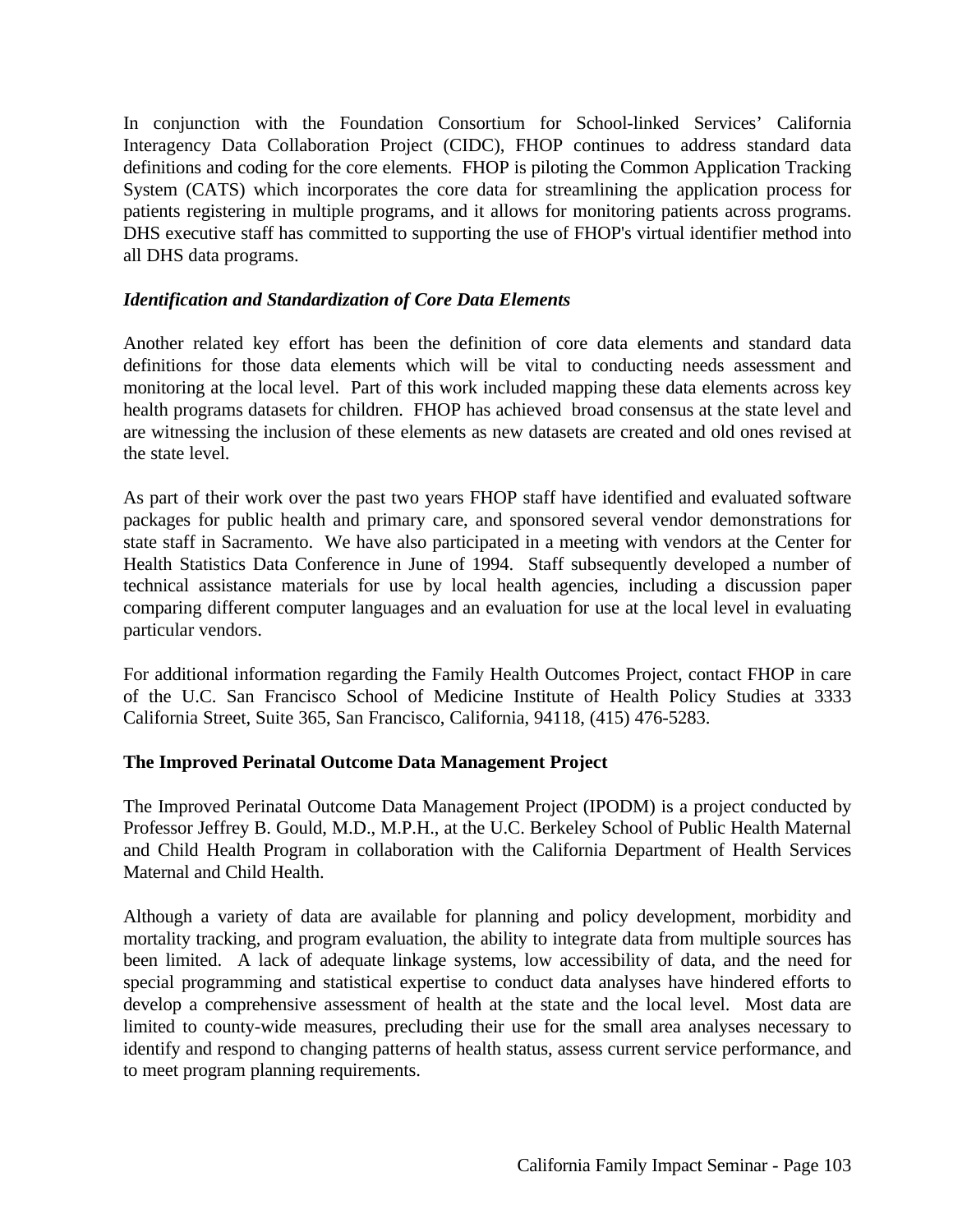IPODM utilizes an interactive personal computer program to direct access to and aggregation, mapping, manipulation, and reporting of data. IPODM produces reports utilizing zip code, county-wide, Health Service Area, and state level data. Data at the census tract-level is also incorporated into the IPODM project data system as it is made available. Users can define their own geographic unit of analysis, such as a public health nurse catchment area or a neighborhood with poor health status. They can then create comparisons between counties as well as between the state and a select county or counties.

The data used by IPODM are from the most recent year for which comprehensive quality control edits have been completed by the collecting agency, yearly data beginning in 1987. This permits examination of trends over time, and a "Best Estimates" file that combines the most recent three years of data in order to improve the precision of estimates where subpopulations, the number of births, or the frequency of outcomes are small.

For additional information about the Improved Perinatal Outcome Data Management Project, contact them at 322 Warren Hall, University of California, Berkeley, Berkeley, California 94720- 7360, (510) 642-6496, and (510) 643-8236 (fax).

## **The Multistate Foster Care Data Archive Project**

The Archive (MFCDAP) is a multistate database that contains foster care career histories for all children who have been placed in a state-supervised substitute care living arrangements. The Archive, funded in part by the Administration on Children, Youth and Families in the U.S. Department of Health and Human Services, was started with five participating states (California, Illinois, Michigan, New York, and Texas), which together provide services to almost half of the total child substitute care population in the United States.

## *Project Purpose*

Heightened attention is being focused on all human services in the current policy arena and decisions are now being framed that will have a profound effect on the future of children and the child welfare system in the United States. The process of redefining the range of governmental responsibility towards children at risk and reconsideration of the boundaries between the separate federal and state roles in planning and control has opened a broad debate on child welfare and related issues.

MFCDAP believes that information is essential to support policymaking efforts, and that this information should be current and of high quality. Any discussion of the national child welfare system must take into account the prevailing trends under current conditions, and the present differences in practice that exist between state systems. The evaluation of child welfare's impact, as well as of competing alternative policy plans, responsibly requires grounding projections for the future on a realistic vision of the present.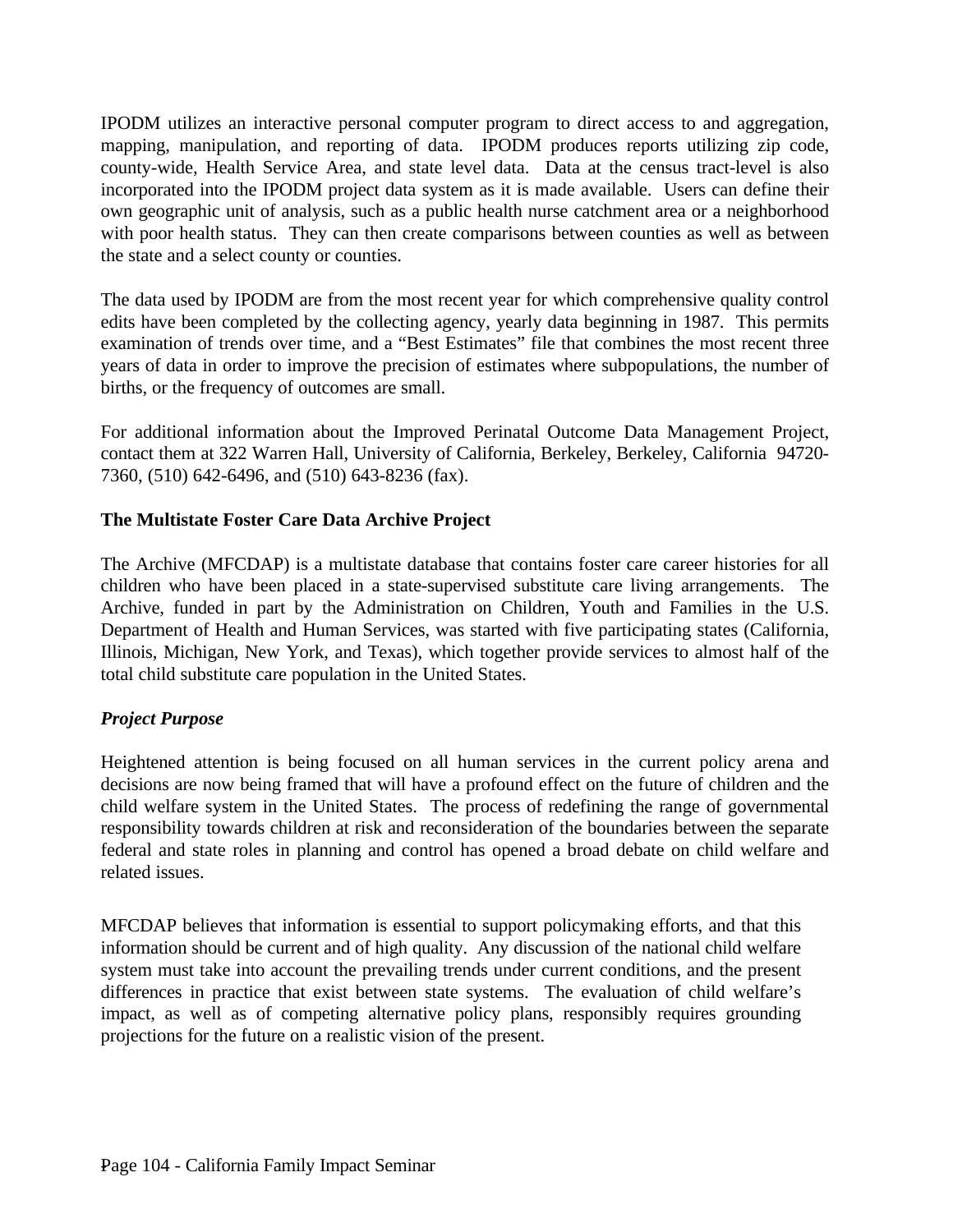#### *Data Sources*

The data for the Archive are extracted directly from the administrative data systems operated by each state's child welfare agency. The Archive project is at least a five-year effort, and the core database is constantly being extended.

The unique properties of this information are that it is comprehensive and that it is longitudinal at the level of the individual. Therefore, the complete child welfare history (to date) of every child who has been in the care and custody of one of these state systems in recent years can be described. These career histories can then be examined and analyzed in conjunction with a set of descriptive characteristics for each child.

Database development occurs in three ways: continual updating and refinement of the record data for currently participating states, adding new states to the database, and introducing other types of information that are closely related to child welfare practice.

For additional information about MFCDAP, contact Robert M. Goerge, The Chapin Hall Center for Children at the University of Chicago at 1155 East Sixtieth Street, Chicago, Illinois 60637, (312) 753-5900, and (312) 753-5940 (fax).

#### **California Interagency Data Collaboration Project**

The California Interagency Data Collaboration Project (CIDC), is a project of the Foundation Consortium for School-linked Services, in collaboration with the California Departments of Education and Health Services. Local, site, state, and foundation staff are collaborating on oversight, advisory, and technical capacities needed for the project.

The purpose of CIDC is to:

- 1) Identify current information collection practices, site evaluation and program management needs, and the readiness of these sites for automation;
- 2) Develop a minimum dataset for Healthy Start sites that is applicable to other comprehensive services initiatives;
- 3) Develop data element standards that will allow for the exchange of data across agency boundaries for both basic data elements and data elements needed to perform more complex and detailed multi-agency case management functions;
- 4) Field test the standards developed for accuracy and usefulness, and for local assessment of current data system and design capacities; and
- 5) Provide technical assistance with local decision making about automated information systems that support integrated service delivery, including written briefing books, presentations, and demonstrations.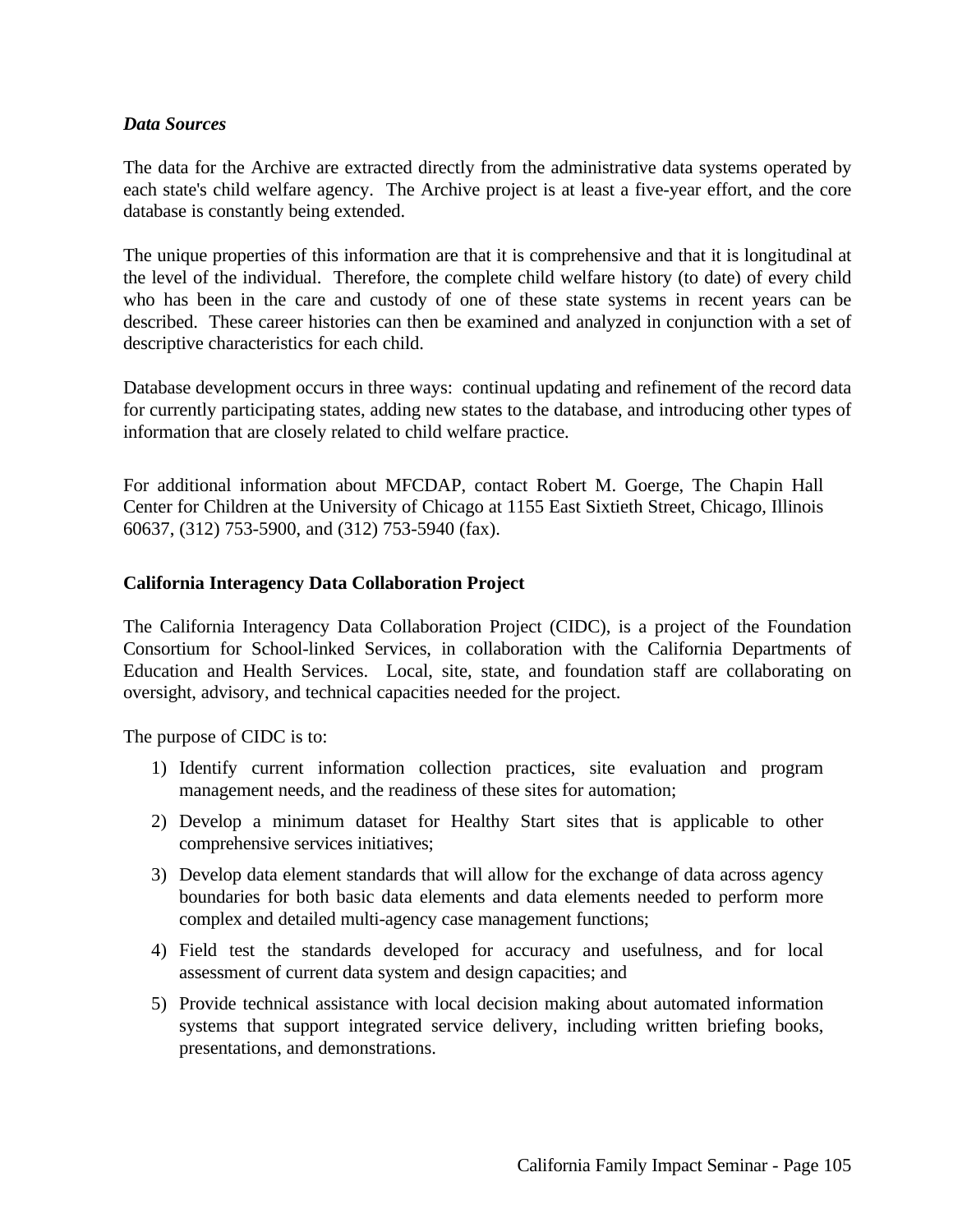For additional information regarding the California Interagency Data Collaboration Project, contact the Foundation Consortium for School-linked Services at 1321 Garden Highway, Sacramento, California 95833, (916) 646-3646.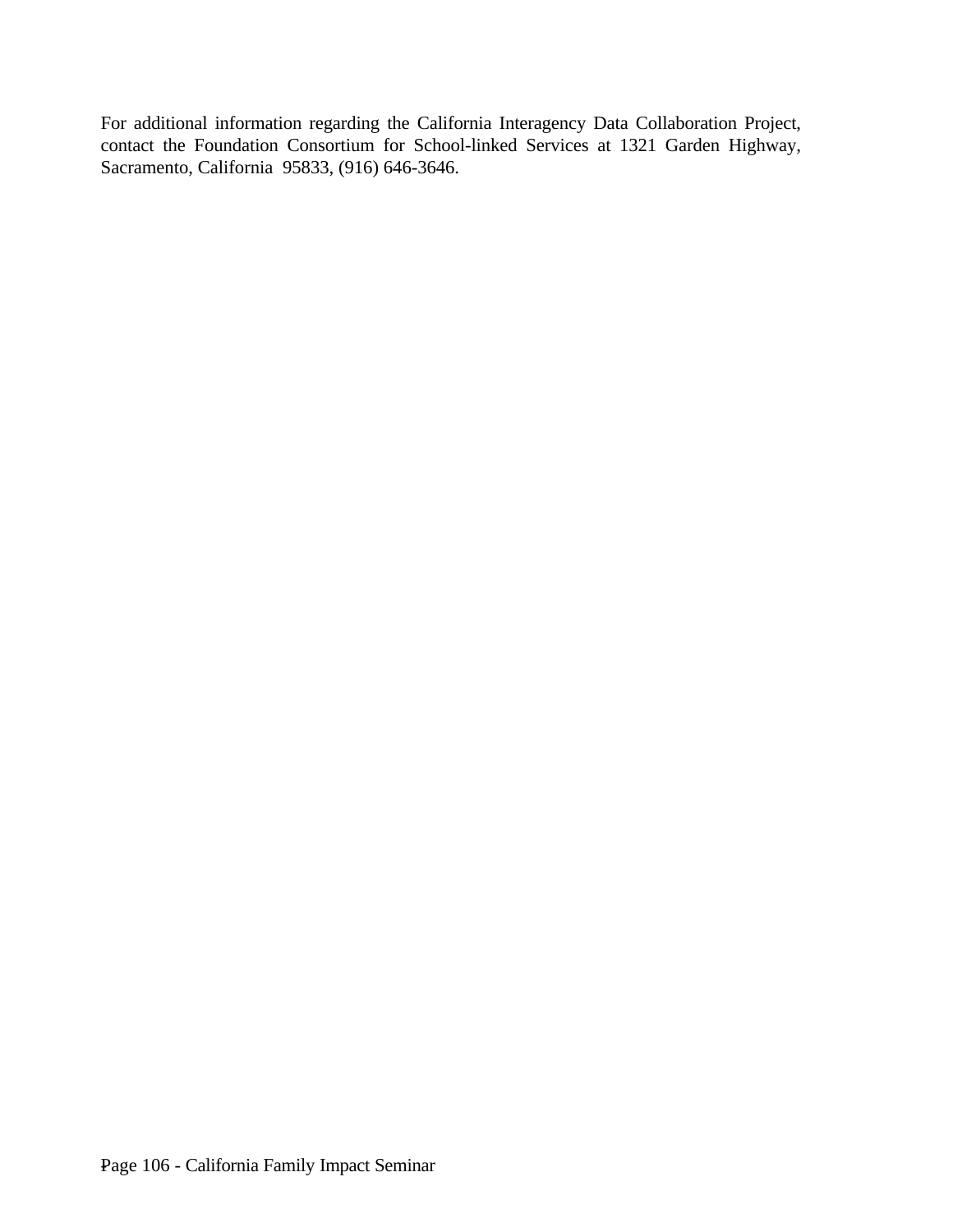# **APPENDICES**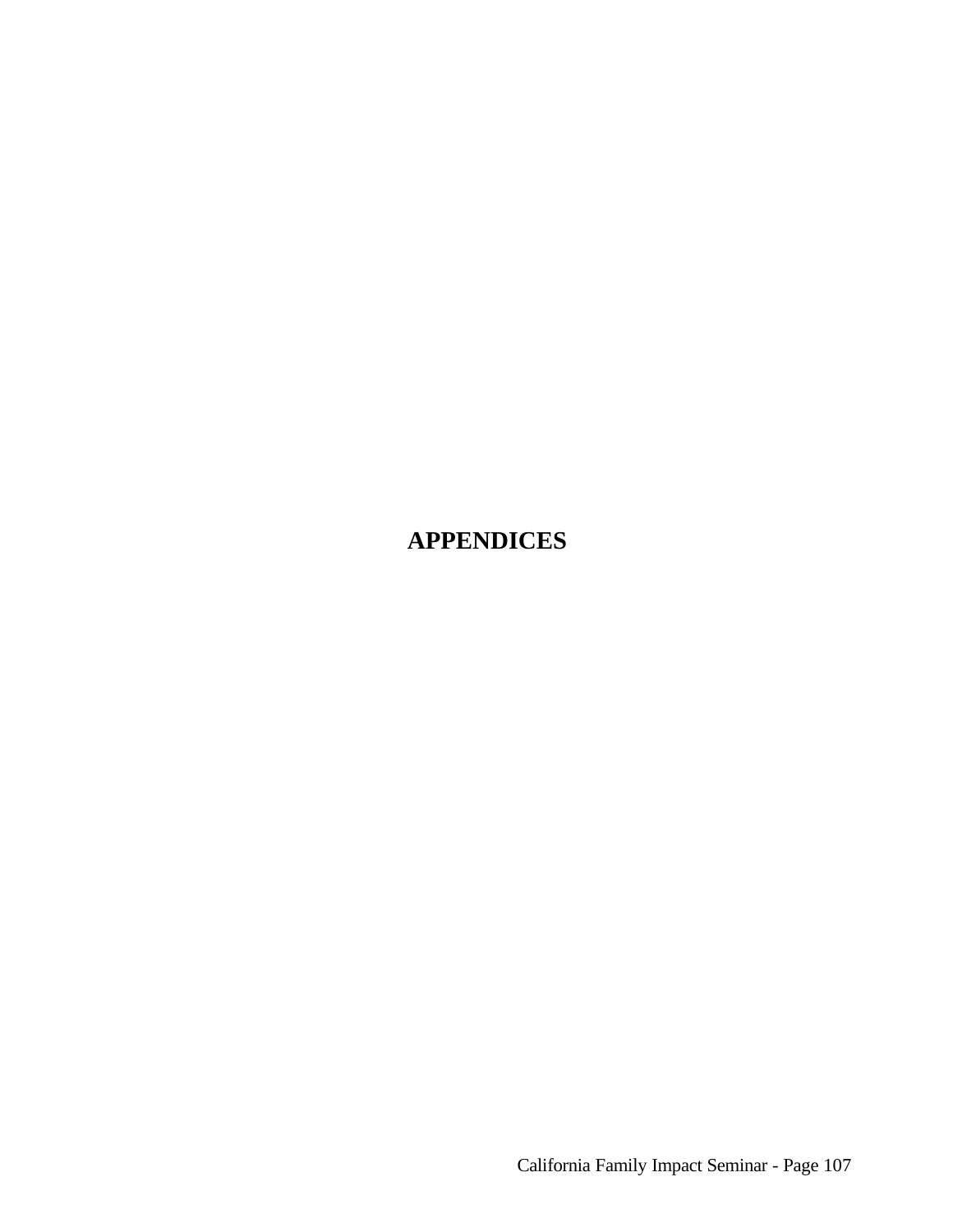-Page 108 - California Family Impact Seminar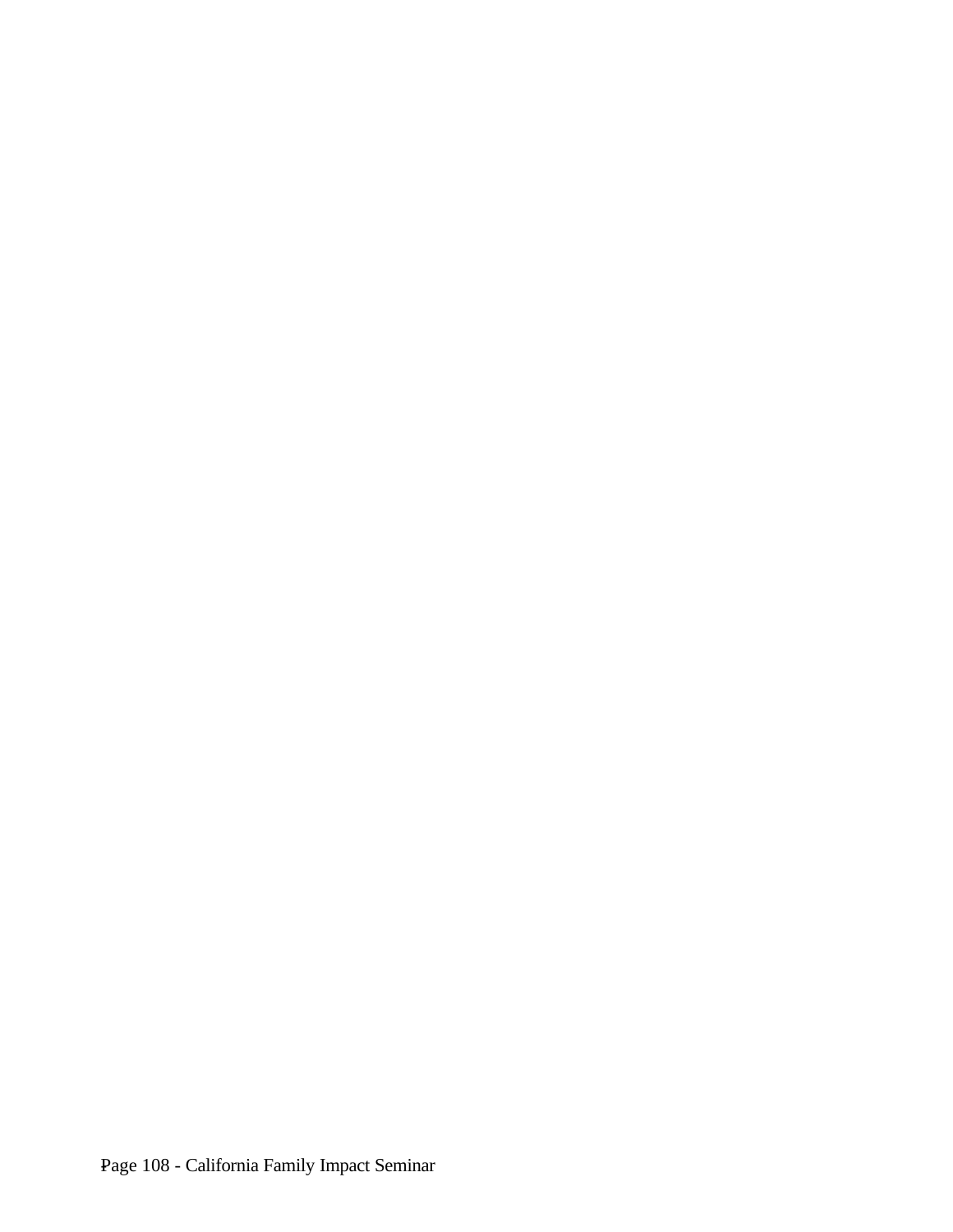## **APPENDIX A**

## **CAFIS POLICY ROUNDTABLE ATTENDEES**

## **JULY 25, 1996**

Matthew Aguilera Staff Analyst Health and Welfare Unit Department of Finance Sacramento, CA (916) 445-6423

Rick Barth, Ph.D. Hutto Patterson Professor School of Social Welfare University of California at Berkeley Berkeley, CA (510) 642-8535

Christine Berry Consultant Comprehensive Health Programs Office Department of Education Sacramento, CA (916) 657-5255

Jane Boggess, Ph.D. Chief Office of Family Planning Department of Health Services Sacramento, CA (916) 654-0357

Maria Balakshin **Director** Child Development Division Department of Education Sacramento, CA (916) 324-0730

Rick Barthels Assistant Project Director California Health Information for Policy Project (CHIPP) Office of Statewide Health Planning and Development Sacramento, CA (916) 324-0004

Karen Bodenhorn Executive Director California Center for Health Improvement Sacramento, CA (916) 922-4755

Richard Brantingham Chief Administration Section Office of Family Planning Department of Health Services Sacramento, CA (916) 654-0357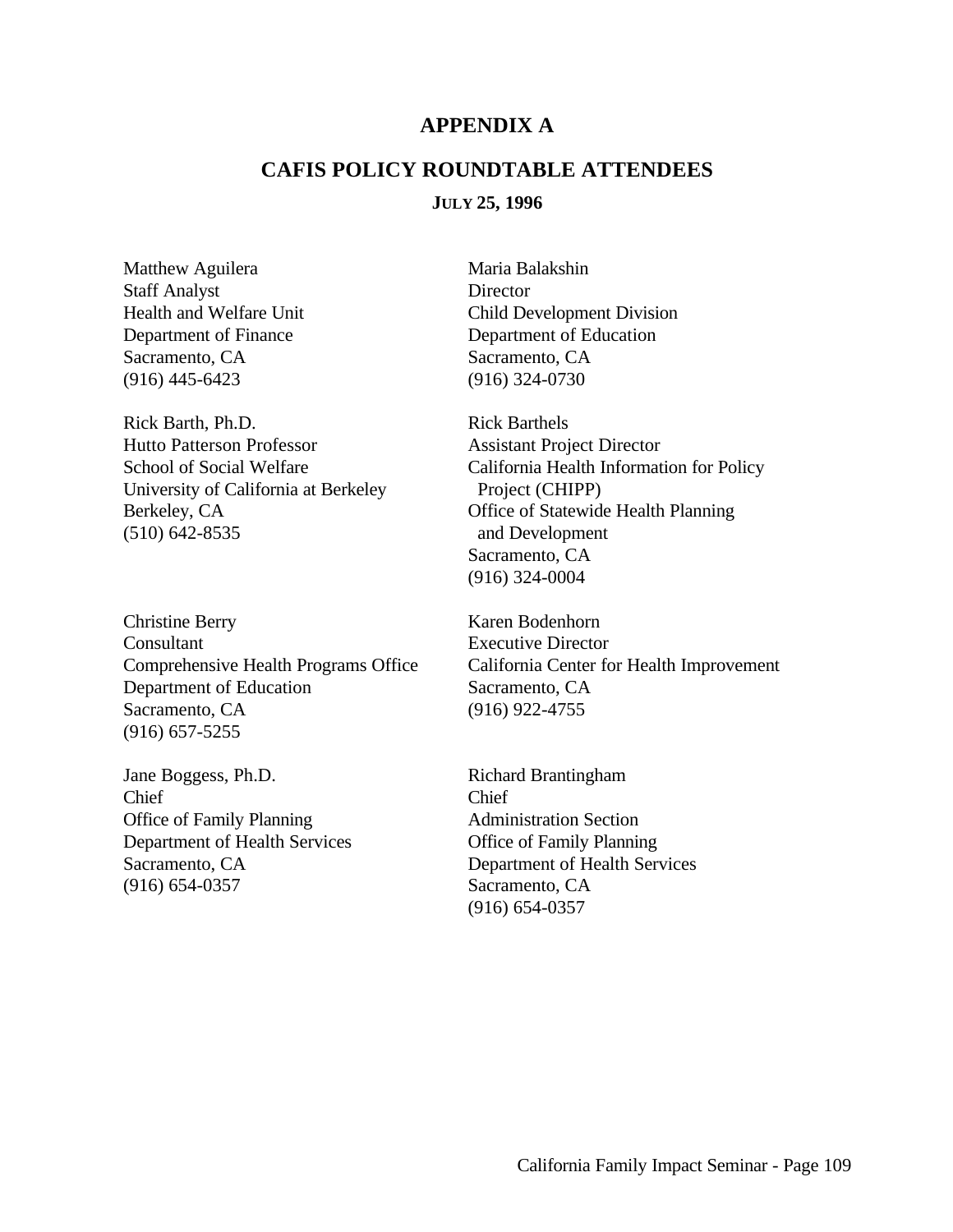Claire Brindis, Ph.D. **Director** Center for Reproductive Health Policy Research University of California, San Francisco San Francisco, CA (415) 476-5255

Gil Chavez, M.D., M.P.H. Chief Epidimiology and Evaluation Section Maternal and Child Health Branch Department of Health Services Sacramento, CA (916) 657-0324

Norman Coontz Research Manager I Research Division California Youth Authority Sacramento, CA (916) 262-1493

Beate Danielsen Project Staff The Improved Perinatal Outcome Data Management Project Menlo Park, CA (415) 325-3753

Martin Ewing Principal Analyst Health and Welfare Unit Department of Finance Sacramento, CA (916) 445-6423

Jim Hauser Regional Program Consultant for Family Planning Health Resources and Services Administration U.S. Dept. of Health and Human Services San Francisco, CA (415) 437-8116

Holly Brown Associate Director California Policy Seminar Berkeley, CA (510) 642-5514

Louise Chiatovich Associate Government Program Analyst Program Development California Conservation Corps Sacramento, CA (916) 341-3157

Carol Corcoran Research Specialist Demographic Research Unit Department of Finance Sacramento, CA (916) 323-4090

Elaine Duxbury Chief of Research Research Division California Youth Authority Sacramento, CA (916) 262-1490

Sandy Ficenec Research Analyst Vital Statistics Section Department of Health Services Sacramento, CA (916) 657-3057

Richard Holden Chief Labor Market Information Division Employment Development Department Sacramento, CA (916) 262-2160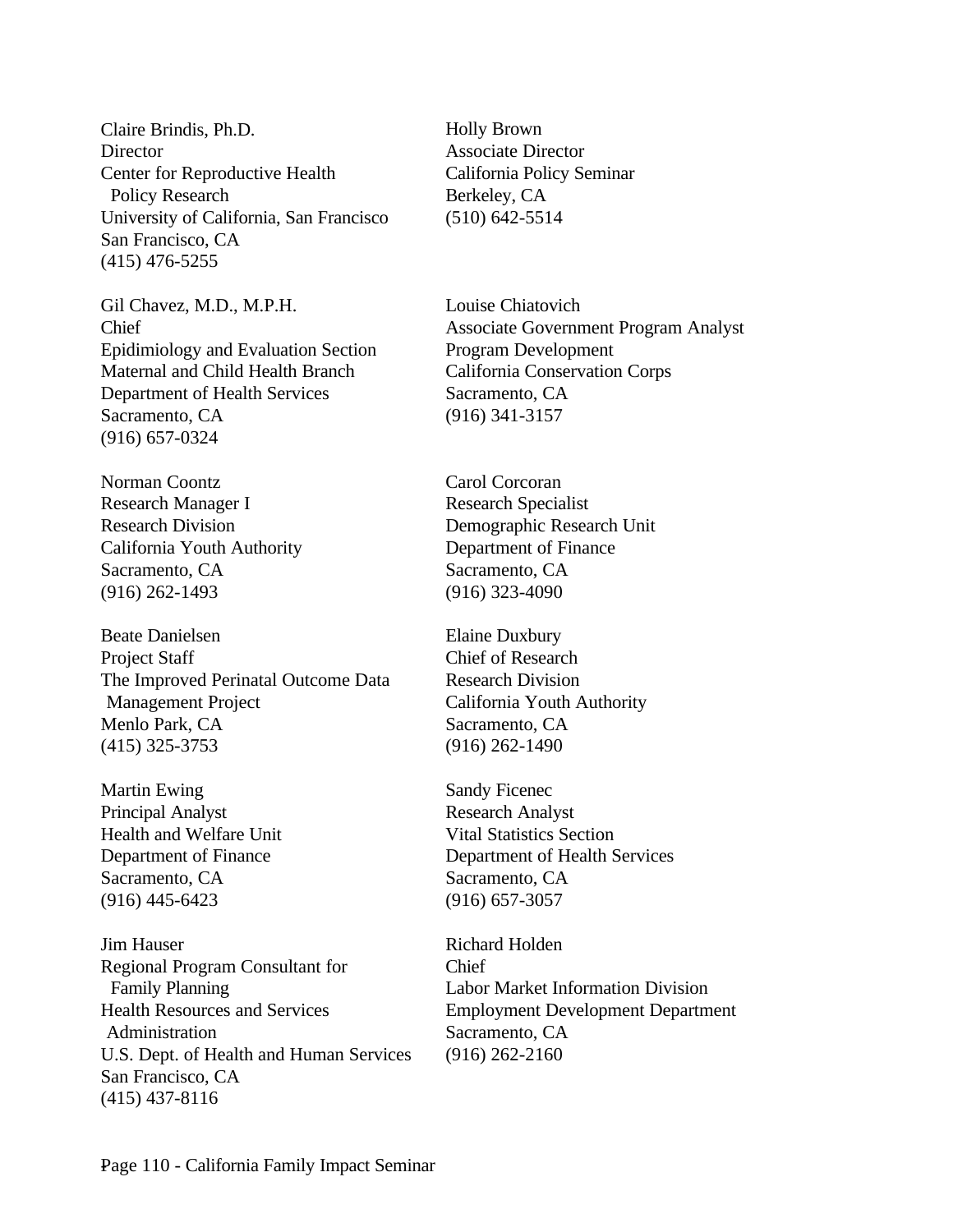Detta Hunt Program Analyst Cal-Learn Department of Social Services Sacramento, CA (916) 657-3618

Michael Jett Deputy Secretary Children's Programs and Services Governor's Office of Child Development and Education Sacramento, CA (916) 323-0611

LouAnn Kelsheimer Program Intern Paternity Opportunity Program Department of Social Services Sacramento, CA (916) 657-1648

Kathy Kinsella Program Manager Human Services Information System Community Service Planning Council Sacramento, CA (916) 447-7063 ext. 30

James M. Kooler, Dr.P.H. Deputy Director Information Management Services Department of Alcohol and Drug Programs Sacramento, CA (916) 324-4398

Elias Lopez, Ph.D. Economist/Demographer California Research Bureau California State Library Sacramento, CA (916) 653-7843

David Illig, Ph.D. Sr. Research Policy Analyst California Research Bureau California State Library Sacramento, CA (916) 653-6372

Nancy Jones Program Coordinator Paternity Opportunity Program Department of Social Services Sacramento, CA (916) 657-4423

Sonya Kinanahan Analyst, Welfare Programs AFDC Policy Development Bureau Department of Social Services Sacramento, CA (916) 654-1325

Mindy Kohler Research Program Specialist I Continuum of Care, Sex Offender Project California Youth Authority Sacramento, CA (916) 262-2754

Lisa Loeb Research Assistant Family Health Outcomes Project University of California, San Francisco San Francisco, CA (415) 476-5283

Jim Mullany Program Coordinator Paternity Opportunity Program Department of Social Services Sacramento, CA (916) 654-1223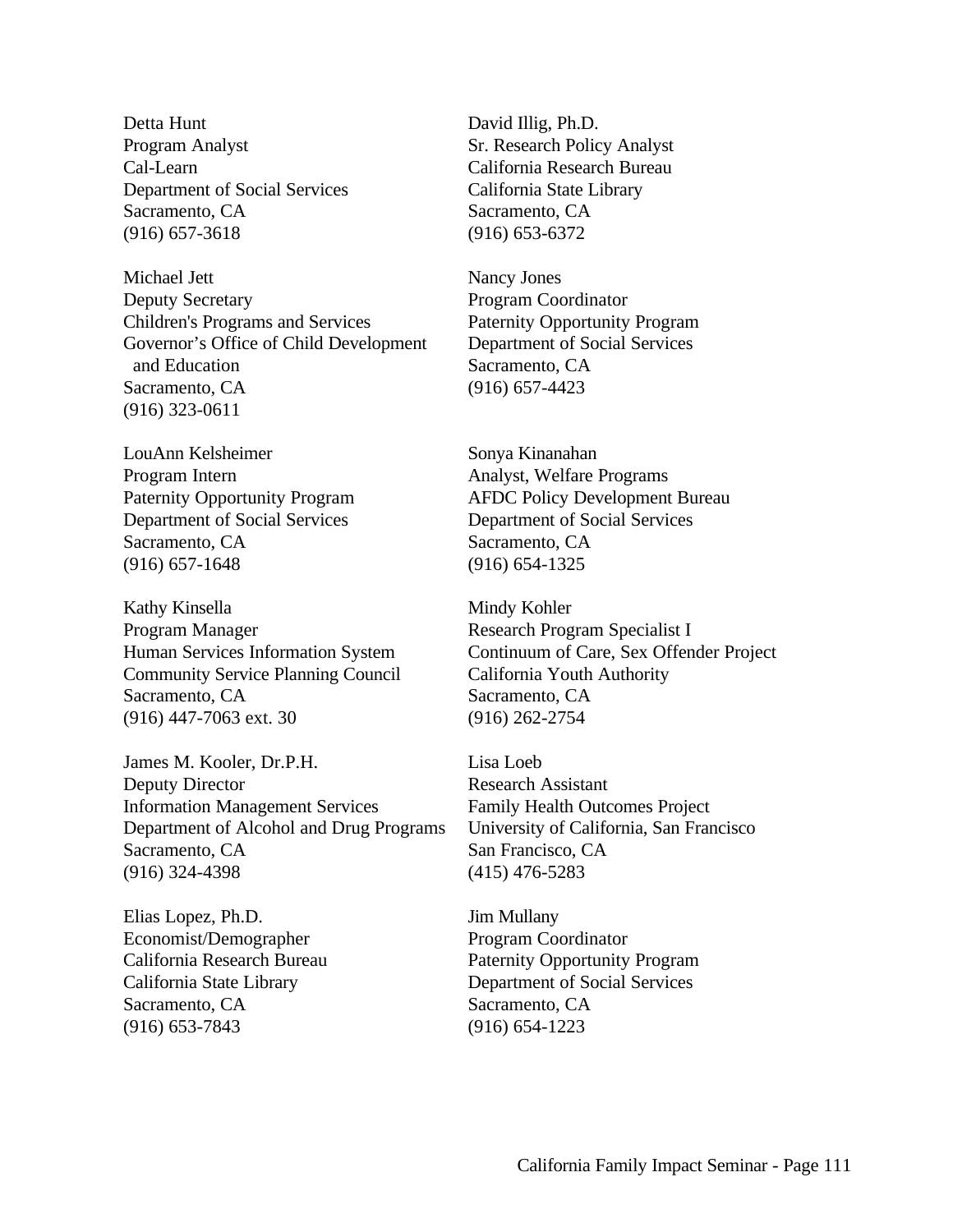Mary Nelson Research Scientist Office of Women's Health Department of Health Services Sacramento, CA (916) 654-8023

Patty O'Ran Manager Family Violence Prevention Programs Crime and Violence Prevention Center Office of the Attorney General Sacramento, CA (916) 322-2900

Oshi Ruelas Research Analyst Research Branch Welfare Programs Division Department of Social Services Sacramento, CA (916) 654-2067

Werner Schink Chief Research Branch Welfare Programs Division Department of Social Services Sacramento, CA (916) 657-3332

Vern Silva Student Assistant Cal-Learn Department of Social Services Sacramento, CA (916) 657-3618

Anne Nurse Evaluator Young Men As Fathers Program c/o Sociology Department, UC Davis Davis, CA (916) 756-9559

Mark Rom **Director** DC Family Policy Seminar c/o UC Berkeley Graduate School of Public Policy Berkeley, CA (510) 643-1818

Walt Schaff Assistant Program Budget Manager Performance Review Unit Department of Finance Sacramento, CA (916) 445-1932

Joel Schwartz Policy and Fiscal Analyst Education Section Legislative Analyst's Office Sacramento, CA (916) 445-8641

Ronda Simpson-Brown Coordinator, Teen Pregnancy Prevention and Intervention Program Interagency Children and Youth Services Department of Education Sacramento, CA (916) 653-4297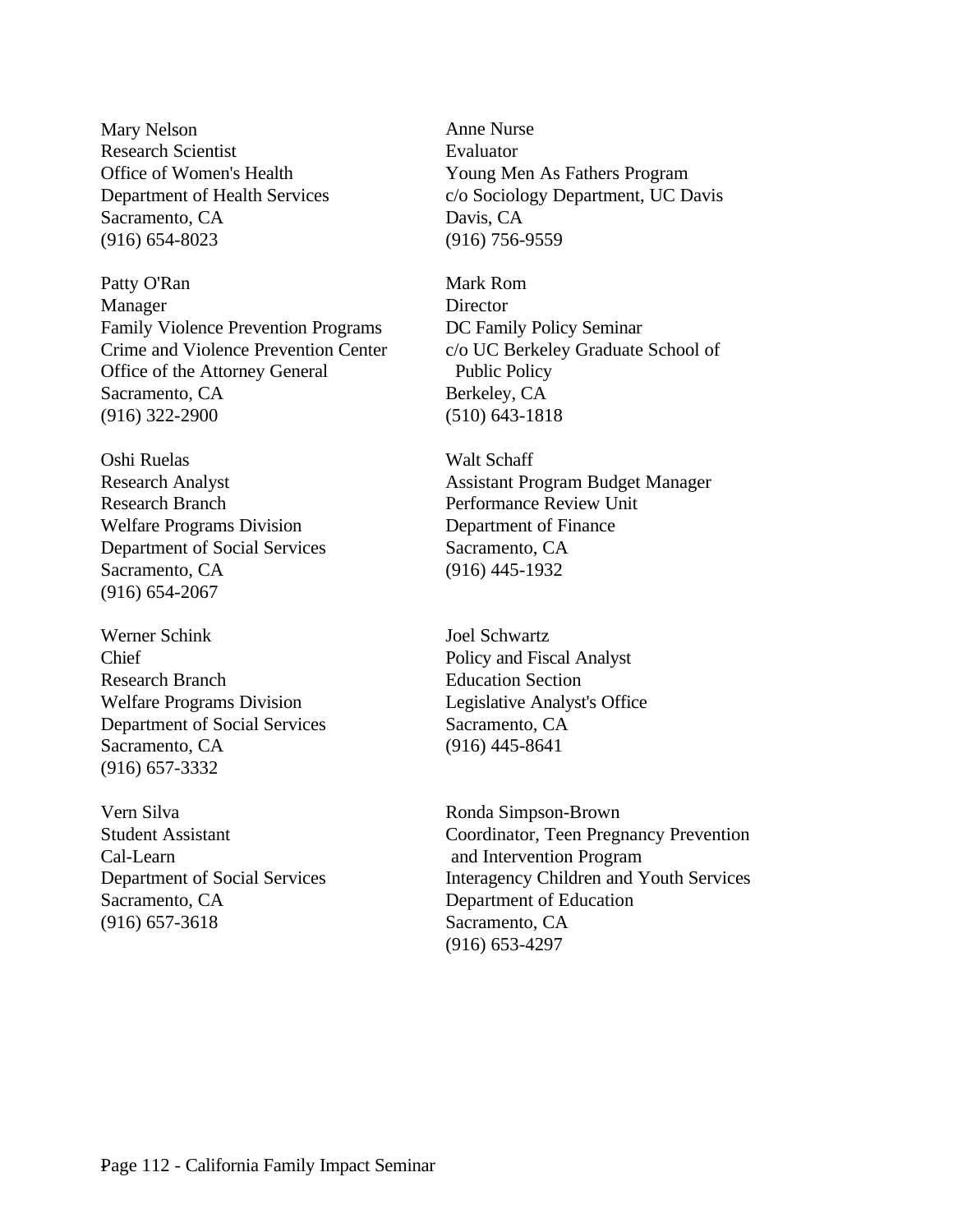Kate Sproul Senior Consultant Senate Office of Research Sacramento, CA (916) 445-1727

Fran Styron Research Development Specialist Labor Market Information Division Employment Development Department Sacramento, CA (916) 262-0881

Margery Winter Consultant Children and Family Services Department of Social Services Sacramento, CA (916) 445-0456

Cindy Stone Associate Government Program Analyst Family Planning Information Campaign AFDC Policy Implementation Bureau Department of Social Services Sacramento, CA

Diane Van Maren Consultant Senate Budget and Fiscal Review Committee Sacramento, CA (916) 445-5202

(916) 654-2137

James G. Winters, RN Health Program Specialist Maternal and Child Health Branch Department of Health Services Sacramento, CA (916) 657-2639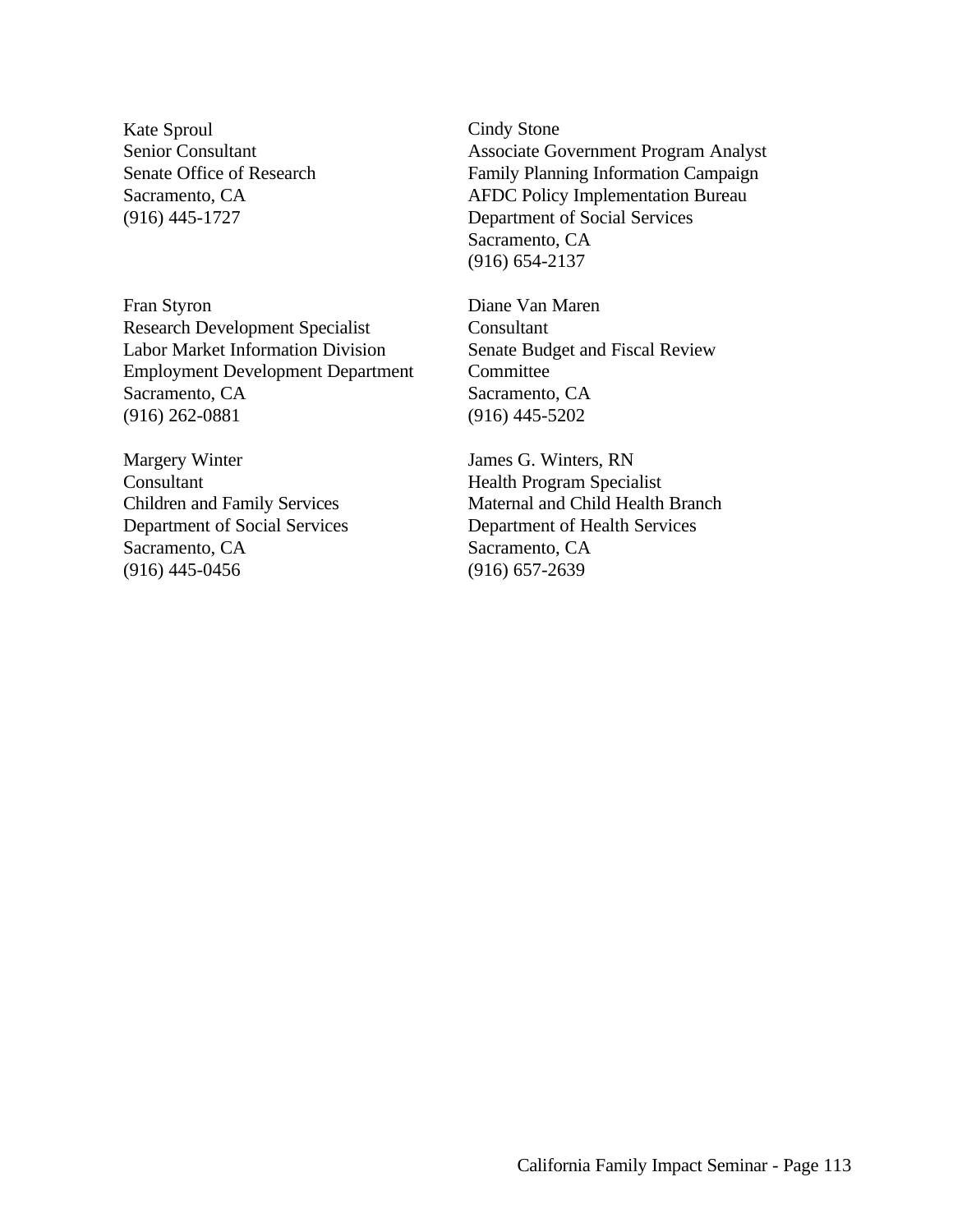Page 114 - California Family Impact Seminar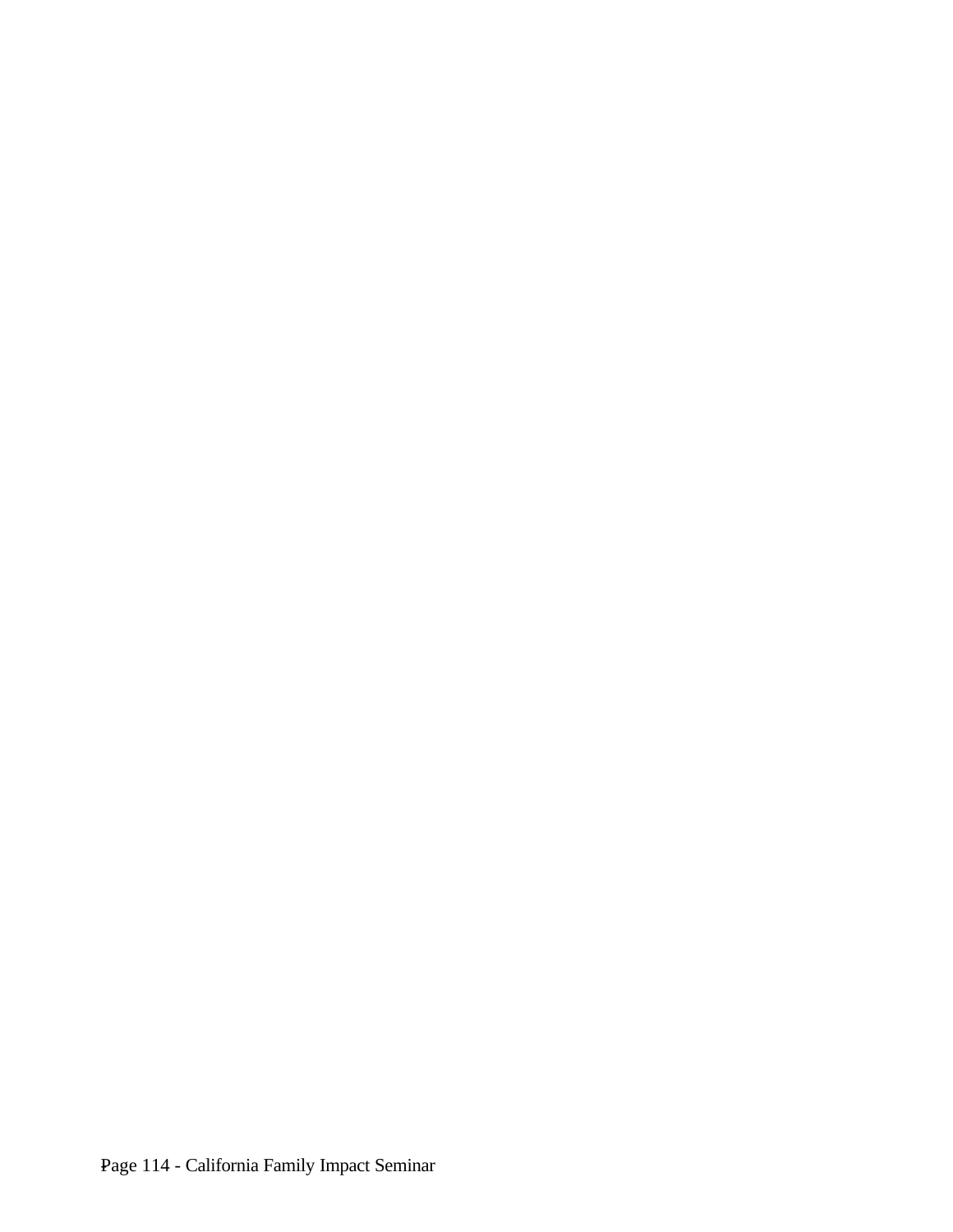## **APPENDIX B MAJOR TYPES OF DATA<sup>2</sup>**

This appendix is designed for those less knowledgeable about data and data issues. It provides a description of the types of each data, who currently collects these data, how they are collected, and the reason for their collection. Appendix B is intended to complement the more detailed information regarding specific databases that appear in Chapter V.

#### **Demographics & Vital Statistics**

#### *Demographics*

 $\overline{a}$ 

Demographic data consist of a wide range of information that describe people, such as race and ethnicity, age, gender, income and educational attainment. Demographic data are generally readily available because they are relatively easy to collect. They serve a variety of purposes including planning government and nonprofit programs and services, drawing electoral district boundaries, and distributing federal and state funds. These data can help to explain differences in health conditions, utilization, insurance and costs, and are useful for investigating public health issues.

The principal source of demographic data is the U.S. Census. The Census collects information about family size and composition, housing conditions, income, employment and disability, and many other topics. The last census was conducted in 1990. In the years between each decennial (ten-year) census, the U.S. Bureau of the Census surveys a sample of the entire population each month. This Current Population Survey (CPS) is conducted primarily to collect information to produce employment statistics. However, each March the CPS also collects demographic, economic, and health insurance coverage information.

At the federal level, the U.S. Bureau of the Census within the Department of Commerce is responsible for the census data for the nation as a whole, as well as for individual states. In California, the Demographic Research Unit (DRU) of the Department of Finance is principally responsible for the census data for the state. DRU provides demographic research and analysis, produces current population estimates and future projections of population and school enrollment, and disseminates census data. The State Department of Finance and its data units use information from the census and other sources (such as vehicle license and tax records) to develop additional California-specific demographic data. These data are the basis for publications such as the *California Statistical Abstract.* The major demographic reports published by the U.S. Bureau of the Census are the *Statistical Abstract of the United States,* the *County and City Data Book* and the *State and Metropolitan Area Data Book.*

The information produced from the census is considered to be largely reliable and without significant bias because it is drawn from the entire population. In contrast, the CPS is drawn from

<sup>&</sup>lt;sup>2</sup>Abstracted from the Guide to California Health Data Sources, Blue Cross of California, 1996.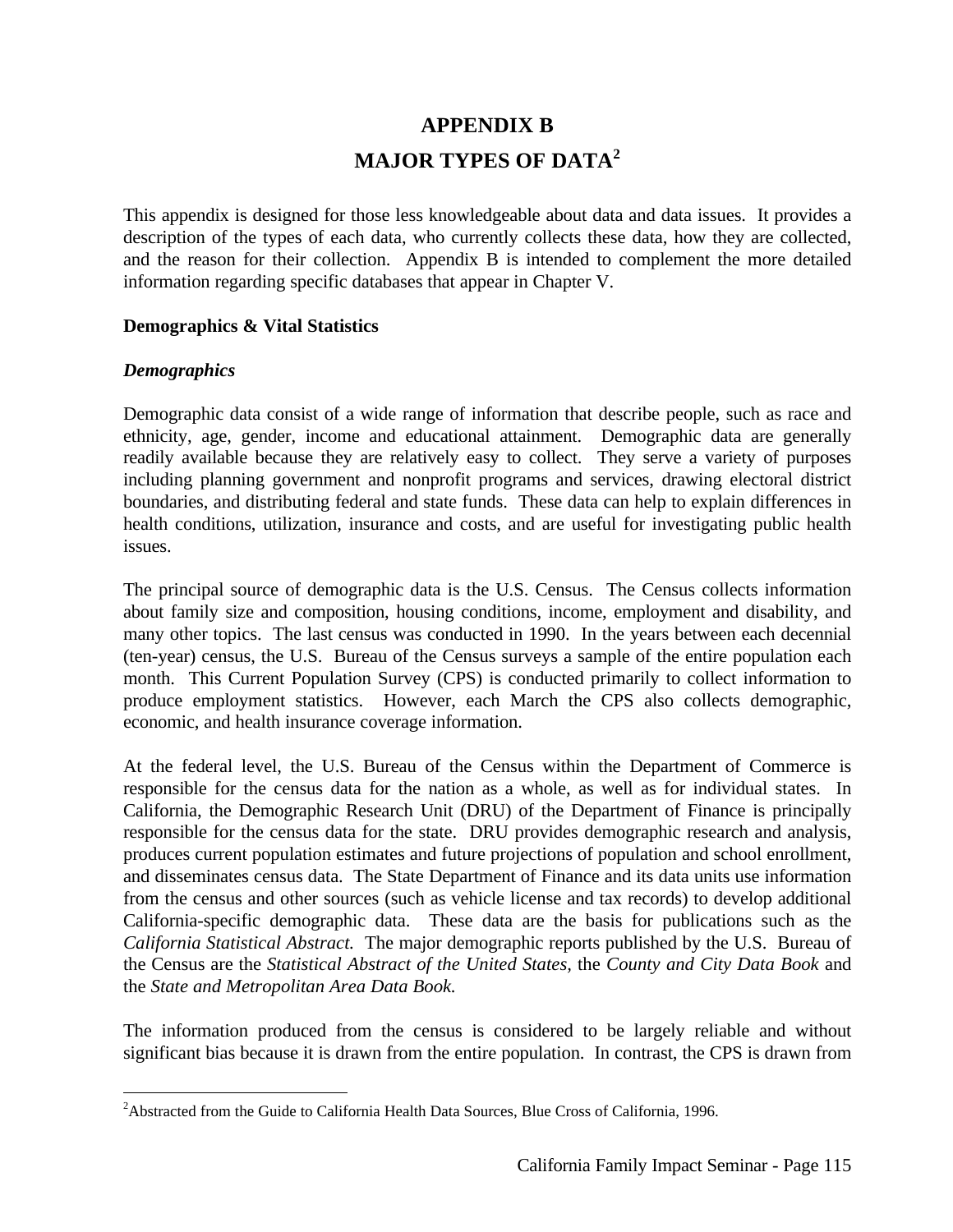a sample and therefore is subject to sampling error (i.e., the possibility that the sample is not representative of the population). However, the census too has been criticized for failing to survey some populations, such as the homeless and some immigrants.

The ten-year census has the disadvantage of being conducted infrequently. As a result, the data are out-of-date in the final years of each decade. The State Department of Finance addresses this problem by augmenting the CPS surveys with other data sources. It is not uncommon, however, for discrepancies to exist between the estimates generated by the U.S. Bureau of the Census and the State Department of Finance.

## *Vital Statistics*

"Vital statistics" contain information about critical life events such as birth, death, marriage, divorce, fetal death, abortion, birth weight, and prenatal care utilization. Vital statistics are important because they provide population-based information about important life events and are available for virtually all persons in this country. Births, deaths, marriages and divorces are routinely recorded through mandatory registration or through special registries (such as the case with fetal deaths). Since vital statistics are available for every year, changes in major health events can be observed over long periods of time.

Vital statistics are the primary source of data used to ascertain teenage-childbearing-related demographics and trends. There are, however, some important information problems with specific datasets. Chief among them is the question of marital status. Because California birth certificates do not request information about the marital status of the mother, unwed birth estimates are derived in large part by determining if the last names of the mother and father are the same. The children of married couples in which the mother keeps her maiden name may thus be counted as illegitimate.

In California, county health departments are the primary repository for vital statistics data. They provide their data to the State Department of Health Services (DHS) Office of Vital Records. DHS forwards the data to the U.S. Centers for Disease Control and Prevention's National Center for Health Statistics (NCHS). Unlike many data sources from which only national or state estimates can be produced, vital statistics figures can be generated for counties, cities and sometimes even census tracts and zip codes.

Vital statistics data can be found in a variety of different forms and documents. Each year the California Department of Health Services publishes vital statistics reports for the state. The key California documents are *Advance Report: California Vital Statistics* and *Vital Statistics of California.* In addition, California vital statistics data files are available for public use.

## **Government Service Utilization Statistics**

There is no single state or national system for collecting service resources and utilization data. Nor is there a centralized location for amassing what is collected from disparate sources. Instead, such information is generated from and disseminated by a wide variety of public and private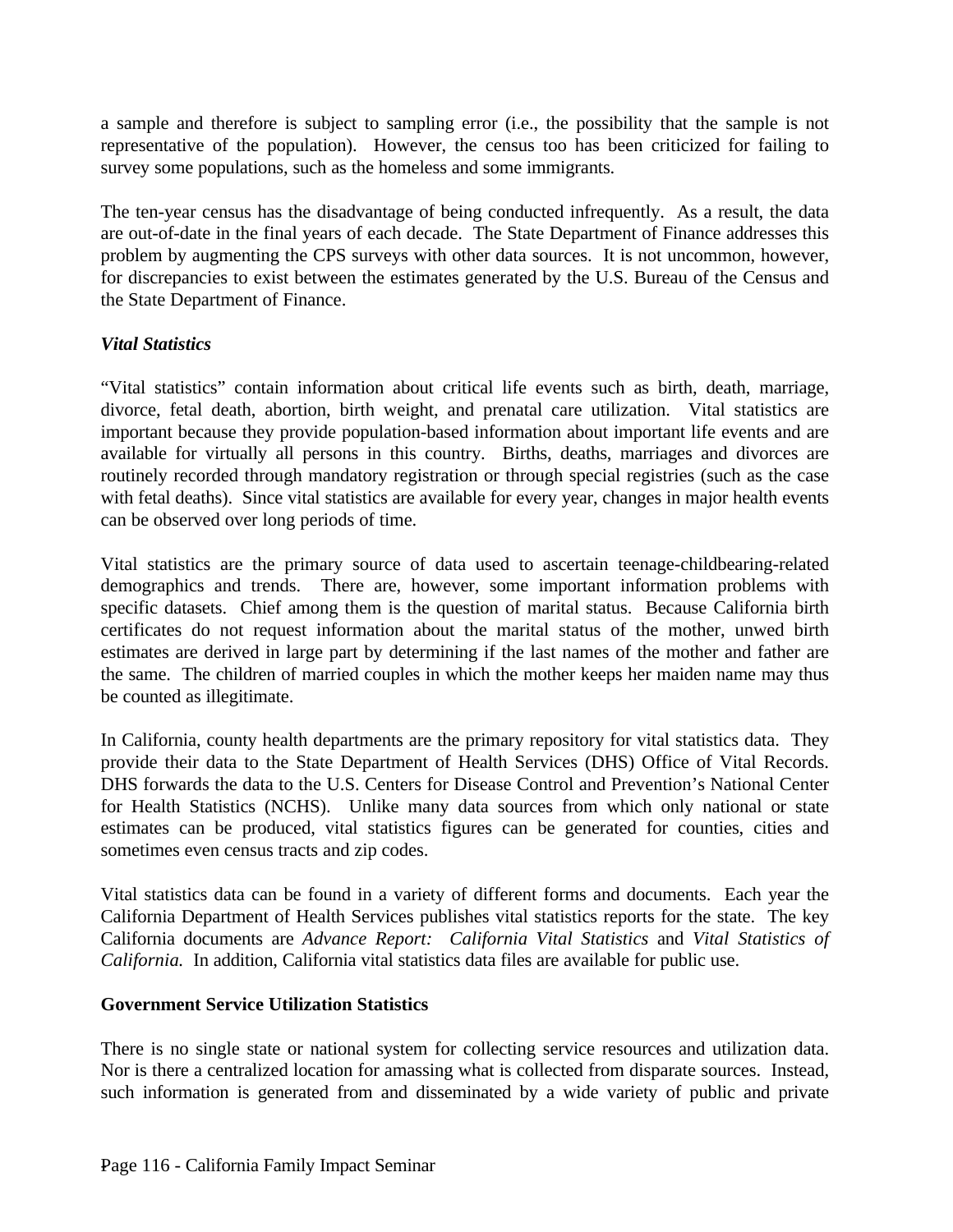agencies. For example, information on some personnel categories is produced by both the federal government (which counts, for example, the number of service providers to assess whether the supply of physicians is adequate) and by private professional associations. Similarly, information on service sites is collected by both the federal and state governments as well as organizations representing service providers.

Information collected about services includes the numbers and types of delivery settings (e.g., institutions, clinics, community organizations, or home and community). Personnel statistics include information about work force deployment by profession. Financial data include information about expenditures (care expenditures, and by type of service) and sources of payment (i.e., types of health insurance). These data are often used to measure access and barriers to services.

Due to the variety in sources of information about service resources and utilization, special care is required when using datasets with different origins. It may be inappropriate, for example, to combine or even compare data from the federal government with data from a trade or professional association, due to differences in sampling, definitions, measurement or data collection methods. In addition, while most of the data collected by the government are population-based, virtually all of the information presented by trade and professional associations includes only information about their members, and therefore includes a sample that may or may not be representative.

General health-related topics include: Crime and Violence; Education, Food & Nutrition; Immigration; Income Support; and Labor and Employment. Data sources vary. Some are generated by routine reporting systems, such as the income, education and housing data collected by the U.S. Bureau of the Census and crime data, gathered by the U.S. Department of Justice. Other data are produced from special surveys and by government programs that provide particular services.

Different datasets have varied advantages and limitations. Some data are annual, others are more sporadic. Some datasets cover the entire nation while others cover smaller geographic units. Differences are also likely to exist in the manner in which the events or characteristics are counted, or defined, and in how the samples are drawn. Care should be taken in selecting data to ensure that they are comparable, are reliable and accurate, and match the users' needs.

## **Morbidity**

"Morbidity" is a term used to describe illnesses or other health conditions. It can refer to general health status, specific diagnoses and conditions that measure physical and mental functioning.

Morbidity data are collected through various means. Some data, such as information on certain communicable diseases, must by law be reported to local and state health officials as a method of monitoring, preventing, and controlling the spread of contagious diseases. Additional reporting systems exist for other health problems such as cancer and birth defects, both of which are also routinely reported to health officials so that epidemiologists can track cases and identify any patterns that may be present.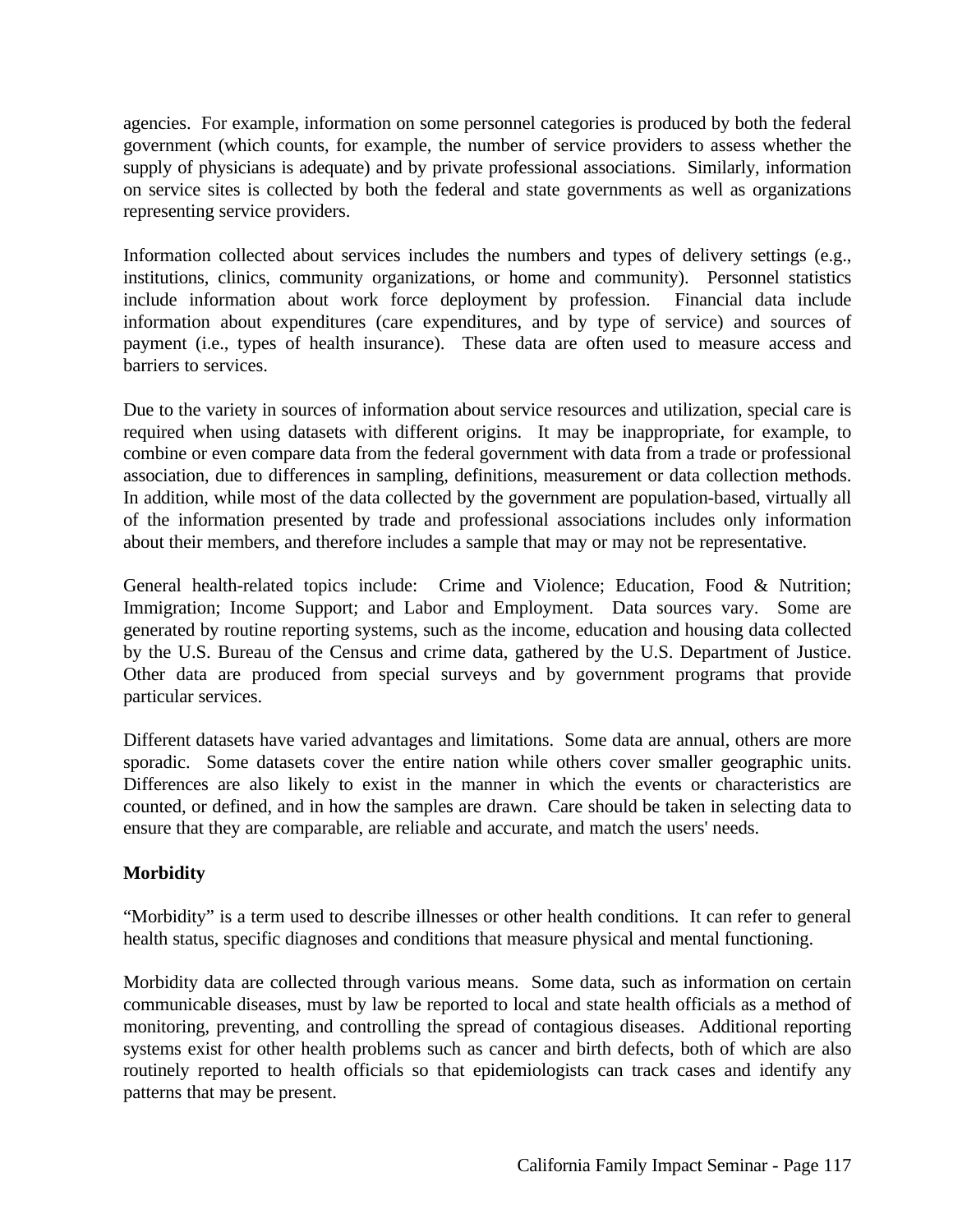Federal and state health agencies that collect morbidity data also routinely report them. The Centers for Disease Control and Prevention publishes a weekly report entitled *Morbidity and Mortality Weekly Report (MMWR),* which presents selected information from its surveillance and data collection systems. The California counterpart to *MMWR* is *California Morbidity*, which reports primarily on communicable diseases in the state. In addition, private groups such as the March of Dimes and the American Cancer Society often use government data to produce secondary data reports.

Morbidity information is often gathered through special surveys. The California Department of Health Services and the U.S. Department of Health and Human Services both produce reports that contain compilations of the findings from various morbidity reporting systems and special surveys, as well as the vital statistics system. In California, the major reports include *Health Data Summaries for California Counties* and *County Health Status Profiles.* At the national level, a major report, *Health, United States,* is published annually.

## **Special Populations**

The term "special populations" refers to groups with actual or potential problems due to underservice, added medical or social risk, or other characteristics that make a population group vulnerable. Among the broadly defined special populations most frequently identified are the disabled, the elderly, the homeless, mothers, children, youth, racial and ethnic groups, veterans and women.

Data on special populations are neither comprehensive nor routinely available. Some data, such as information describing the health of the disabled and elderly, originate from special surveys or are derived from administrative data associated with health programs serving these groups. Other information, such as the economic status of racial and ethnic groups, is generally drawn from census data and labor statistics. Such sources contain information about the characteristics of the population, thereby permitting examination of the data by race and ethnicity.

#### **Special Surveys**

Several federal agencies conduct special surveys. Chapters II and V contain a comprehensive description and discussion of the special surveys relevant to understanding various aspects of teenage pregnancy and parenting.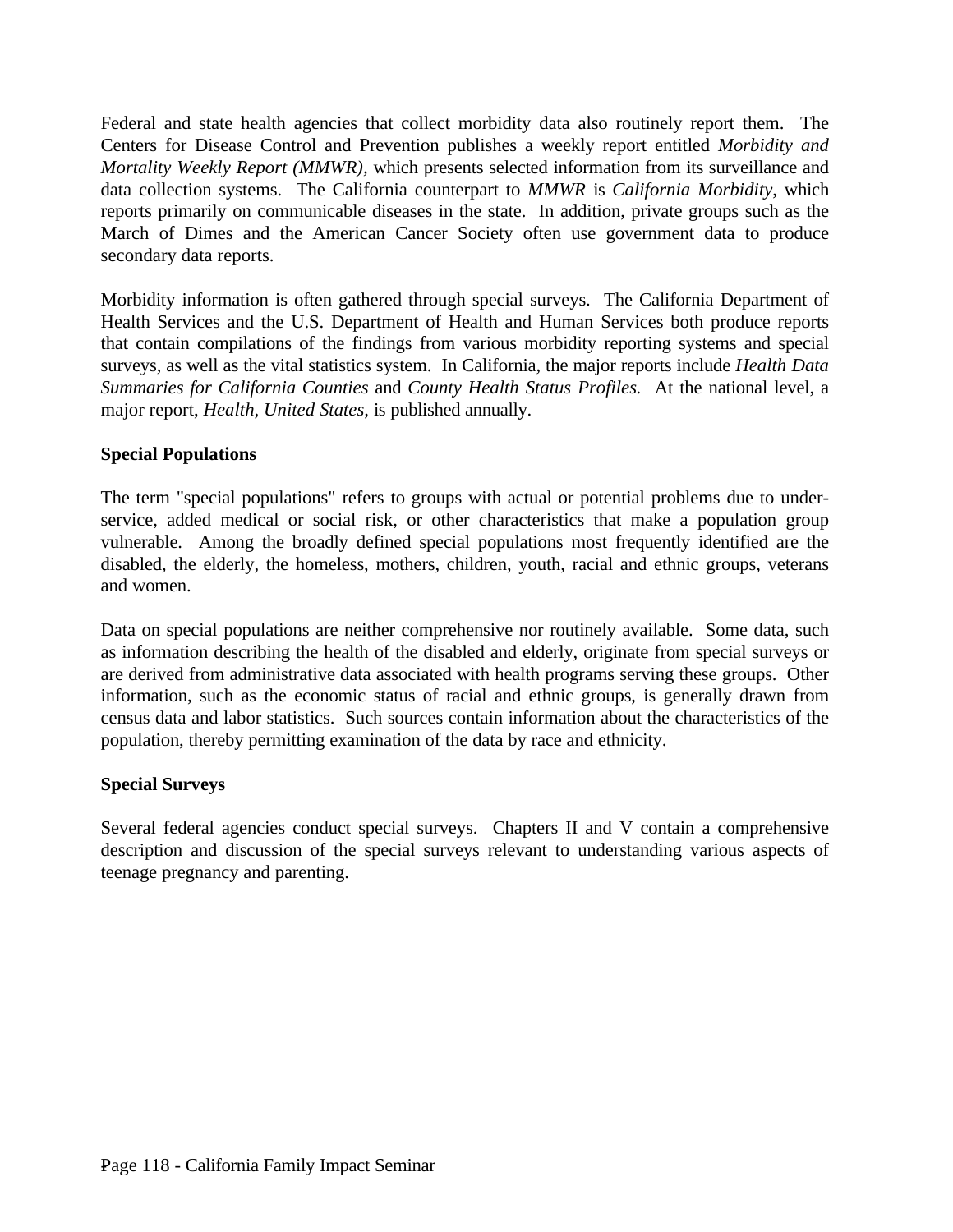# **APPENDIX C POLICY QUESTIONS AND DATA**

Teenage childbearing raises a number of complex public policy questions, many of which will require data to answer. The list below includes those questions of greatest importance for policy considerations and development.

#### **Teen Parents**

- 1. How many parenting teens are there [total; by age; by month/year; number of children]?
- 2. How many teens become pregnant [by year/month/week/day]?
- 3. How many teens receive abortions?
- 4. Was the teen living at home at the time she became pregnant [with parent/caretaker; separate household; foster care/other]?
- 5. What are the subsequent living arrangements of these teens and their children?
- 6. What is their ethnic/linguistic background?
- 7. Where (geographically) do these teens live [urban/rural/suburban; by county/city/zip code/census track]?
- 8. How many marry? Of these, do they marry [before/during/after pregnancy/birth of the child]?
- 9. Does the teen have a history of substance abuse and when [before/during/after pregnancy]?
- 10. How many have a subsequent pregnancy; how many have a child? How soon after the birth of the prior child did this occur?

#### **Children Born to Teens**

- 1. How many children are being raised by a teenage parent [total; by month/year]?
- 2. How many are put up for adoption? What type of adoption (public, private)?
- 3. How many have birth defects?
- 4. How many were low birthweight babies?
- 5. How many were tested for HIV or chemical substances and what were the results?
- 6. Are these children receiving their immunizations on schedule?
- 7. How many have health insurance/coverage?
- 8. How many have an ongoing health care provider?
- 9. If the mother is absent for a portion of the day due to school or employment, who is caring for the child in her absence?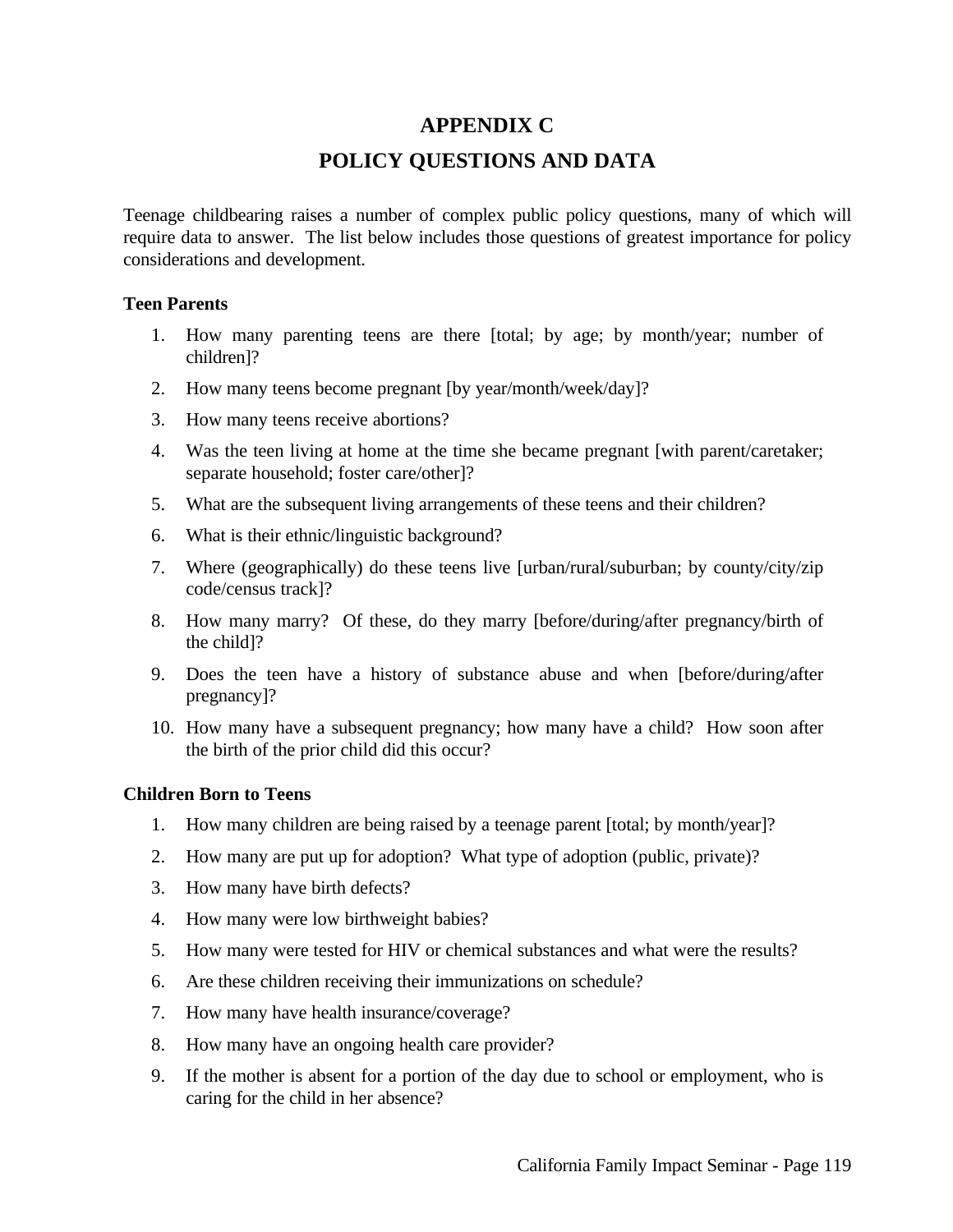#### **Family of Origin (of the pregnant/parenting teen)**

- 1. What is the economic status of the teen's family?
- 2. Are both parents present?
- 3. Are or were they married?
- 4. Does the family receive public assistance or other public services?
- 5. If a parent is absent, does the teen custodial parent receive child support, or have a court order for child support?
- 6. Is there an older or younger parenting sibling?
- 7. What are the economic circumstances of the family's community?
- 8. Does either parent have a criminal justice history?
- 9. Does either parent have a substance abuse history?
- 10. Is the family active in a religious organization?
- 11. What is the legal status of the teen's family? of the teen?

#### **Educational Status**

- 1. What is the educational level of the pregnant/parenting teen?
- 2. How many teen parents drop out of school [by age; by month/year]?
- 3. At what grade level do teens drop out?
- 4. What was the scholastic performance of dropouts prior to leaving school?
- 5. Did they drop out before or after [becoming pregnant; the baby was born]?
- 6. Is the grade level consistent with the teen's age or was the teen held back?
- 7. Is or was the teen in Special Education?
- 8. Is the teen receiving any special services from the school district?
- 9. Is the infant enrolled in day care or a child development program such as Head Start?

#### **Criminal Justice and Abuse**

- 1. Does the pregnant/parenting teen have a criminal justice history?
- 2. Does her male partner have a criminal history?
- 3. How many teen mothers were victims of child abuse?
- 4. If abused, what forms of child abuse did they experience?
- 5. How many teens that become pregnant/parents have coercive sexual experiences?
- 6. Is the teen abused by her partner? In what manner?
- 7. Was there domestic violence in the home in which the teen grew up?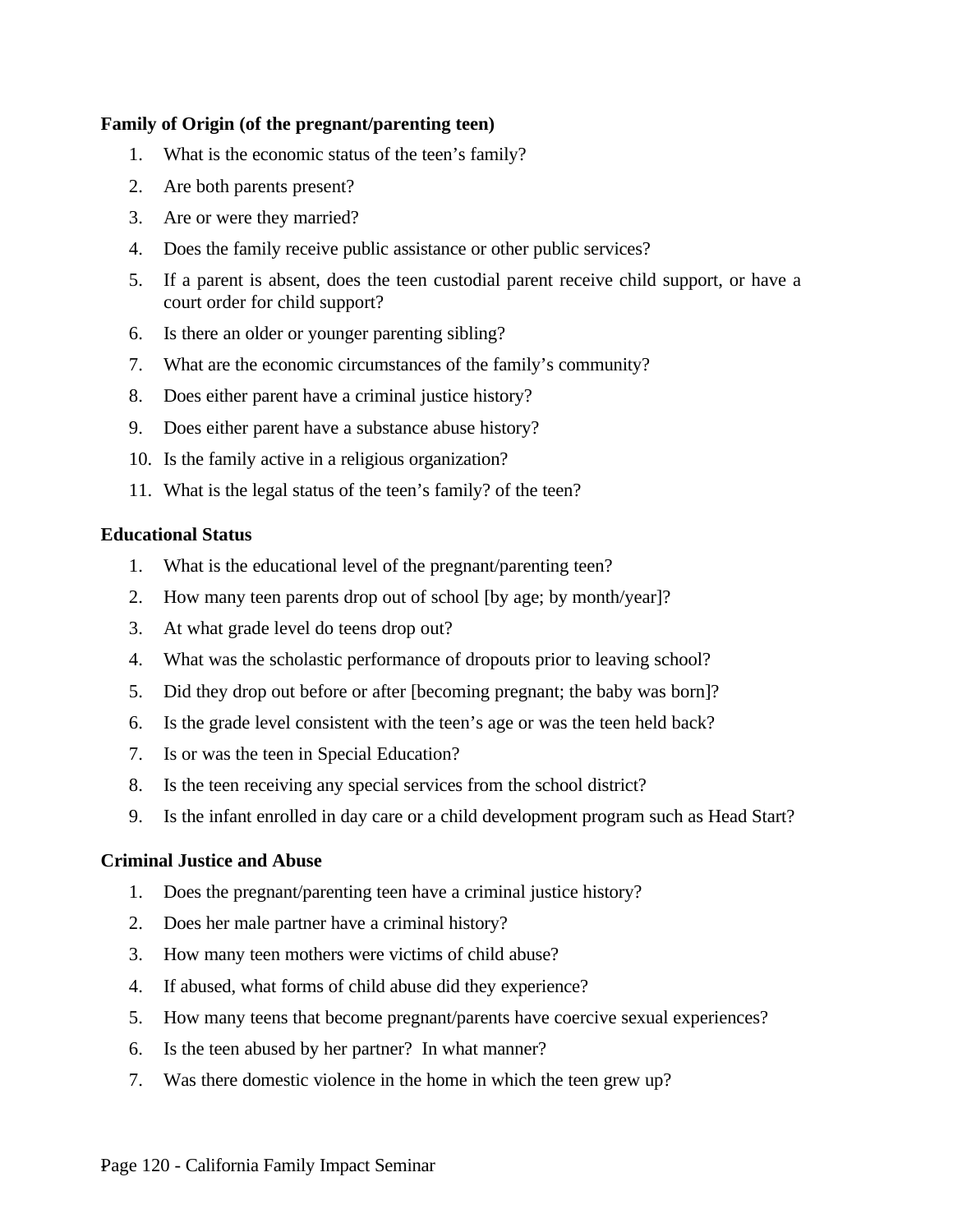8. How many children born to teen mothers are abused or neglected; are identified by the local child welfare system; receive child welfare services; enter foster care?

## **Contraception/Health Services**

- 1. How many teens had access to contraceptive services prior to becoming pregnant?
- 2. How many teens with access to contraceptive services made use of them?
- 3. What types of providers did they seek/receive services from [individual health care professional/clinic/etc]?
- 4. What type of services did they receive?
- 5. How many teens with access to contraceptive services were unable to access them? Why?
- 6. How many teens were unable to access contraceptive services? Why?
- 7. Were their partners willing to use contraception?
- 8. How many received prenatal care?
- 9. How many had medical complications during pregnancy/delivery? What were they?
- 10. How many had a health care provider when they became pregnant?

#### **Fathers**

- 1. How old are the fathers of children born to teens [by month/year; by geographic location county/city/zip code/census track]?
- 2. What is the age difference between mother and father?
- 3. What is the ethnic/linguistic makeup of these men?
- 4. What is the educational status of these men?
- 5. Were they ever held back or receive special educational services in school?
- 6. Of those that drop out of school, in what grade did they drop out, did they drop out before or after conception/birth?
- 7. Are they employed?
- 8. Do they have a criminal justice history?
- 9. Do they have a substance abuse history?
- 10. How many have established paternity?
- 11. How many are providing economic support and in what form?

#### **Public Program Utilization**

- 1. How many parenting teens are on AFDC?
- 2. What are these teens' living arrangements ["nested" w/parent/in foster care/in separate household/other]?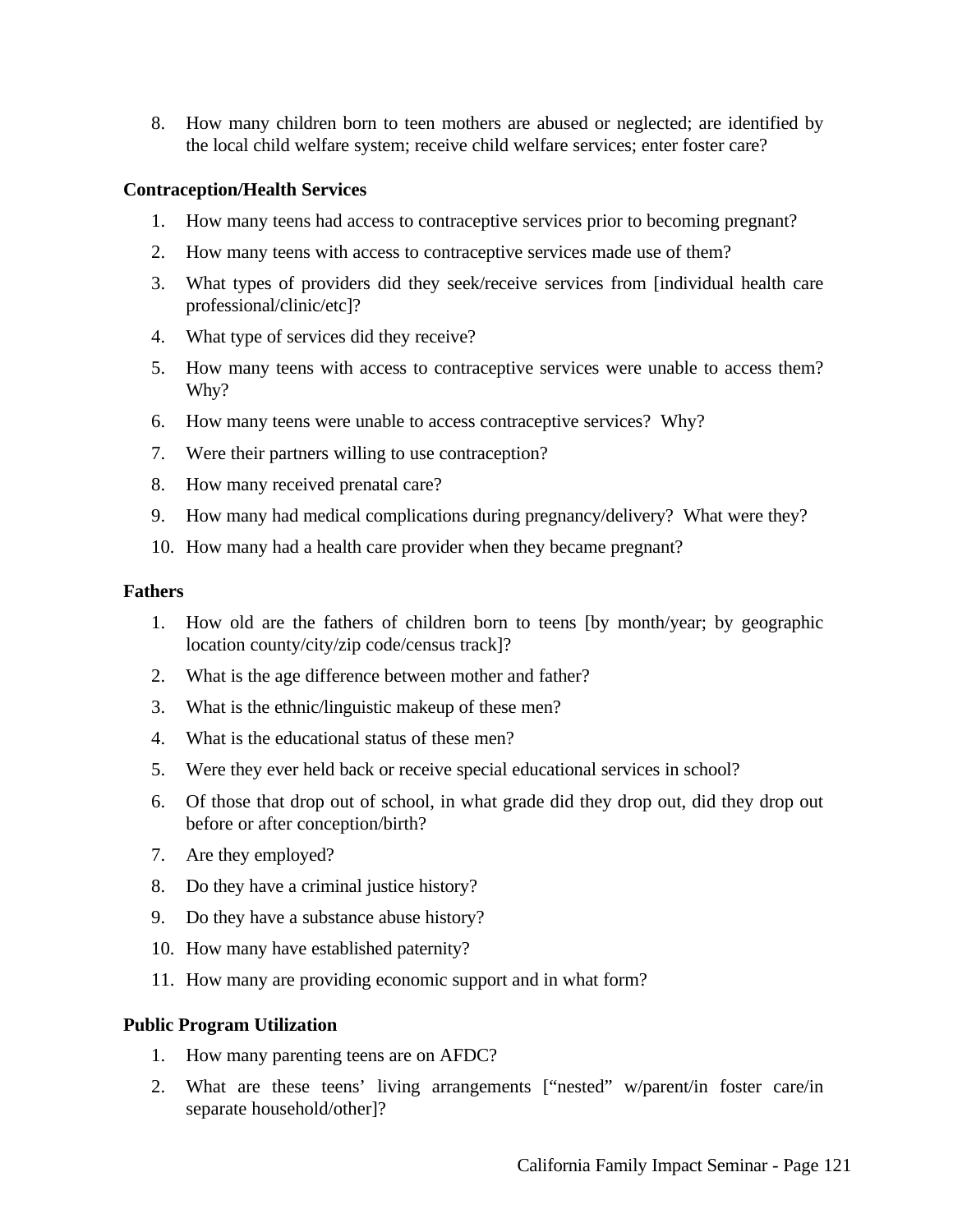- 3. How many AFDC recipients become parents as teens?
- 4. How long and how often do parenting teens go on AFDC?
- 5. How many pregnant teens are on Medi-Cal only? What event precipitated Medi-Cal enrollment?
- 6. How many teens receiving AFDC and/or Medi-Cal benefits are citizens/illegal immigrants/ legal immigrants?
- 7. How many receive benefits from other public programs, such as the Adolescent Family Life Program (AFLP), Cal-Learn, WIC, CPSP, or Food Stamps?
- 8. Do public assistance recipients have different repeat birth rates than non-served teen parents [by program]?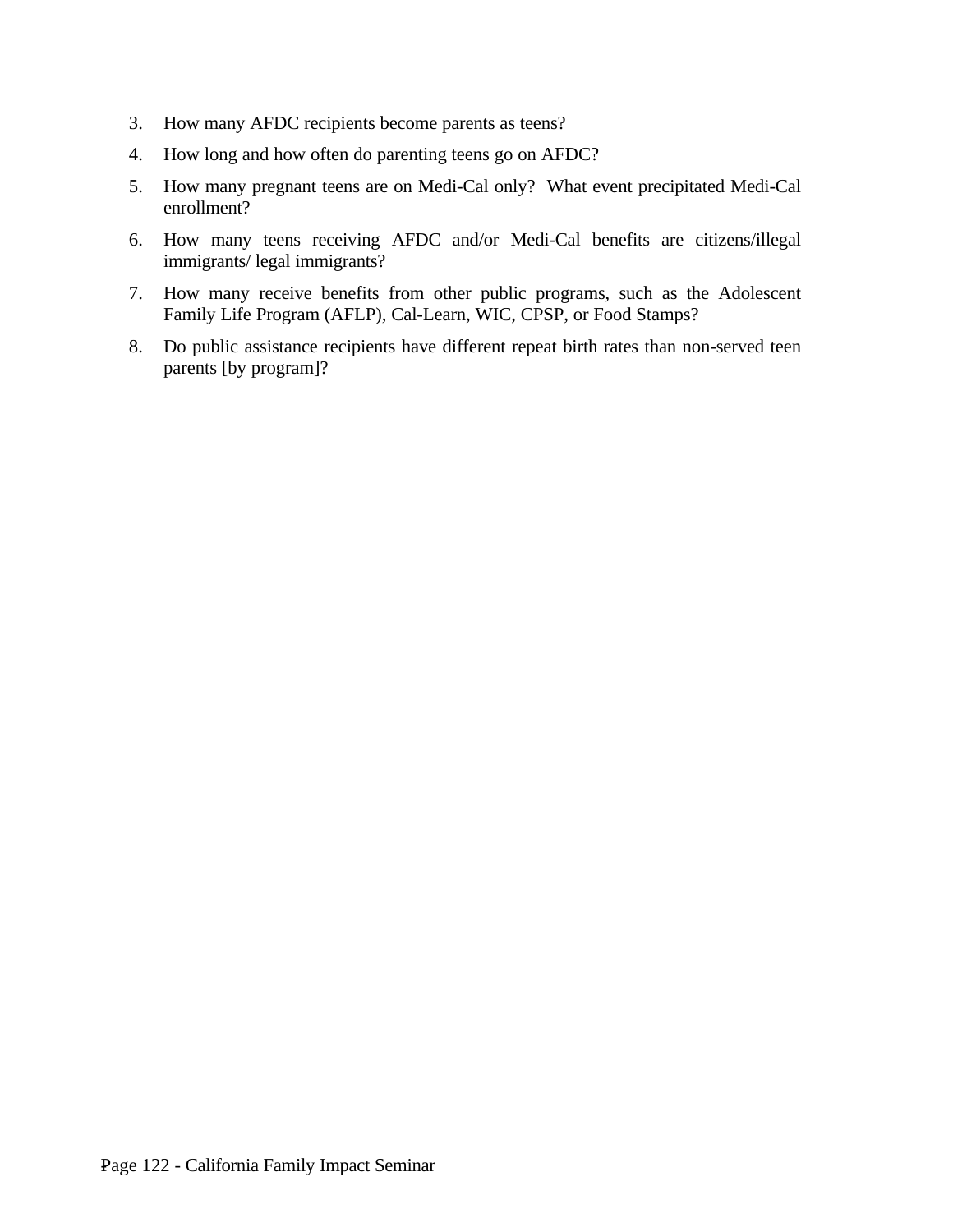## **APPENDIX D: DATA SOURCES AVAILABLE THROUGH THE CALIFORNIA STATE LIBRARY:**

Below is a partial list of data and other valuable information pertaining to childbearing available on CD-ROM, as of July 1996. (The "\*" notation indicates the CD-ROM is available from the California State Library Government Publications Sections; however, new datasets arrive weekly.)

- American Housing Survey (C 3.215/19:985-989/CD)
- Ancestry of the Population in The United States (C 3.286:CD 90 SSTF02)
- Birth Cohort Linked Birth/Infant Death Data Set (HE 20.6309/4-7:20)\*
- The Budget of the United States Government: Fiscal year 1996 (PREX 2.8/1:996/FINAL2)\*
- Capital Cities of the United States (I 19.128:C17)<sup>\*</sup>
- Census/Equal Opportunity Special File (C 3.283:CD 90-EEO-1;2)\*
- Census of Population and Housing Block Statistics [STF3C] (C 3.282/3:CD 90-1 B4)\*
- Census of Population and Housing 1990: Special Tabulation Program [STP] 14, Special Tabulation on Aging on CD-ROM (C 3.281/2:CD90-AOA #)\*
- Census of Population on Housing, 1990: Summary Tape File 1B Extract On CD-ROM [STF 1B Extract] (C 3.282/3:CD 90-1B-3)
- Census of Population and Housing Summary Tape Files. (C 3.282:990-1A; C 3.282:990-1C)
- 1990 Census of Population and Housing Public Law 94-171 (C 3.281: [regional code]/990/CD)
- Census of Population and Housing Summary Tape File 3A (STF3A) (C 3.282/2:CD 90-3A-[1 through 61])\*
- Census Summary Tape File 3B(STF3B) (C 3.282/3:CD 90-B-01; 02; 03)
- Characteristics of Adults with Work Disabilities, Mobility Limitations, Or Self-Care Limitations (C 3.286:CD 90 SSTF04)\*
- Characteristics of American Indians By Tribe & Language (C 3.286:CD 90 SSTF 13)
- Characteristics of the Asian and Pacific Islander Population in the United States
- $\bullet$  (C 3.286:CD 90 SSTF 5)
- Condominium Housing (C 3.286:CD 90 SSTF 18)
- Congressional Districts of the United States, Summary Tape File 1D, and Summary Tape File 3D. (C 3.282:cd 90-1D-3D)\*
- Congressional District of the United States (C 3.282/4:104-2)\*
- Consolidated Federal Funds: Reports 1983-1992 and 1984 1993 (C 3.266/3:983-92; 984-93)\*
- County and City Data Book (C 3.134/2)<sup>\*</sup>
- County Business Patterns (C 3.204/4:986-987/CD; 987-988/CD; 988-989/CD; 989- 990/CD; 1990-991/CD; 991-92)\*
- County-To-County Migration Flow Files (C 3.284:CD 90-MIG-01;02)\*
- Crossroads: The Future of Entitlements in America (PR 42.13:C88)\*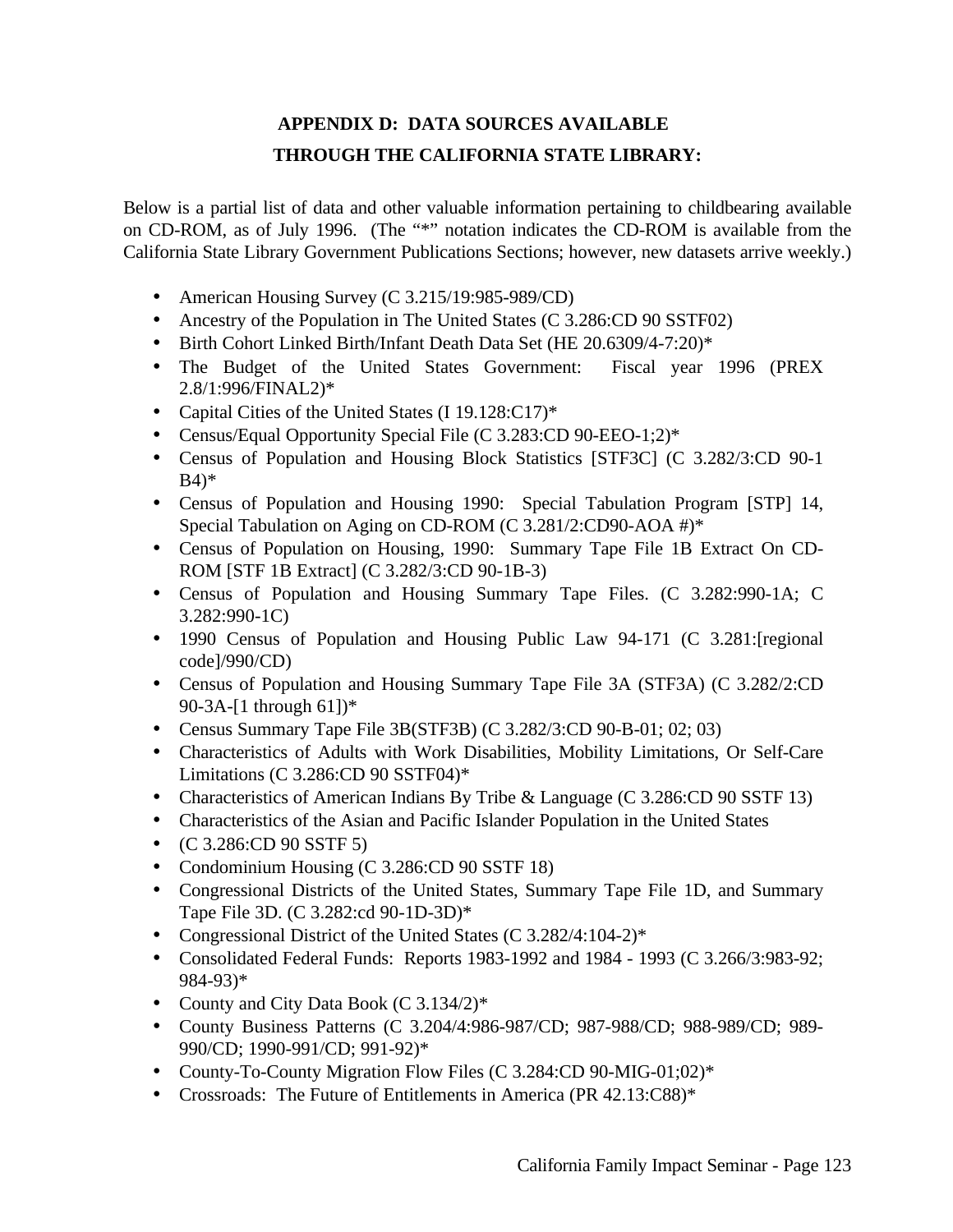- Current Population Survey Annual Demographic Files. (C 3.224/12)\*
- Earnings by Occupation and Education (C 3.286:CD 90 SSTF 22A; 22B; 22C)
- 1987 Economic Census. Volume 1 (C 3.277:EC7/987/CD/v.1/Rel.1A; Rel.1B; Rel.1C; Rel.1D; Rel. 1E/Corr)\*
- 1987 Economic Census. Volume 2 (C 3.277: EC7/987/CD/v.  $2$ /Rel 2B; Rel 2A)\*
- 1992 Economic Census Volume 1, Report Series. (C 3.277:CD-EC 92-1A; -1B; -1C,  $-1F$ <sup>\*</sup>
- Education Statistics on Disk (ED 1.334/2:ST2/CD)\*
- Employment Status, Work Experience, and Veteran Status (C 3.286:CD 90 SSTF 12)
- 1994 Green Book: Overview of Entitlement Programs (Y 4.W36:10-7/994)\*
- Fertility (C 3.286:CD 90 SSTF 16)
- The Foreign-Born Population of the United States (C 3.286:CD 90 SSTF01/994-2)\*
- Geographical Identification Code Scheme (C 3.275:G29/CD;/994-2/CD)\*
- Health, United States, 1993 (HE 20.7042/2:993)
- Health, United States, 1993 (HE 20.7043/4:993)
- Health, United States, and Healthy People 2000 Review (HE 20.7042/2:992)\*
- Health Data on Older Americans, United States: 1992 (HE 20.6209/4-4/:3/1)\*
- High School and Beyond Fourth Follow-Up (Sophomore Cohort) HS&B:1992 (ED 1.334/2:H53/2/CD)\*
- Housing Characteristics of New Units (C 3.286:CD 90 SSTF 9)
- Housing of the Elderly (C 3.286:CD 90 SSTF 8)
- Integrated Post Secondary Education Data System [IPEDS] (ED 1.334/4:990; -991; -992)\*
- International Classification of Diseases [ICD]—Ninth Revision—Clinical Modification (HE 22.41/2:995)\*
- Journey to Work in the United States (C 3.286:CD 90 SSTF 20)
- Metropolitan Housing Characteristics (C 3.286:CD 90 SSTF 7)\*
- Mobile Homes (C 3.286:CD 90 SSTF 10)
- 1990 National Discharge Survey (HE 20.6209/7-2:13/1)\*
- National Criminal Justice Reference Service Document Data Base (J 28.31/2:)\*
- National Educational Longitudinal Study of 1988 (ED 1.334/2:ED 8/994-2/CD)\*
- NHIS, the National Health Interview Survey, 1988 (HE 20.6209/4-3:101-5.)\*
- National Hospital Ambulatory Medical Care Survey (HE 20.6209/4-5/13/CD)\*
- National Household Education Survey (ED 1.334/5:991 & 993)\*
- National Longitudinal Study of the High School Class of 1972 [NLS 72] (ED 1.334/2:H53/CD)\*
- National Post Secondary Student Aid Study 1986-87 (ED 1.333:980-86/CD; 986- 87/CD; 989-90/CD/table)
- Occupation and Industry (C 3.286:CD 90 SSTF 14)\*
- Occupational Safety and Health Administration (L 35.26:A93-4/PACK; A94-1;A94- 2;94-3;94-4)\*
- Office of Employment and Unemployment Statistics Data (L 2.134:OF2)\*
- Persons of Hispanic Origin in the United States (C 3.286:CD 90 SSTF03)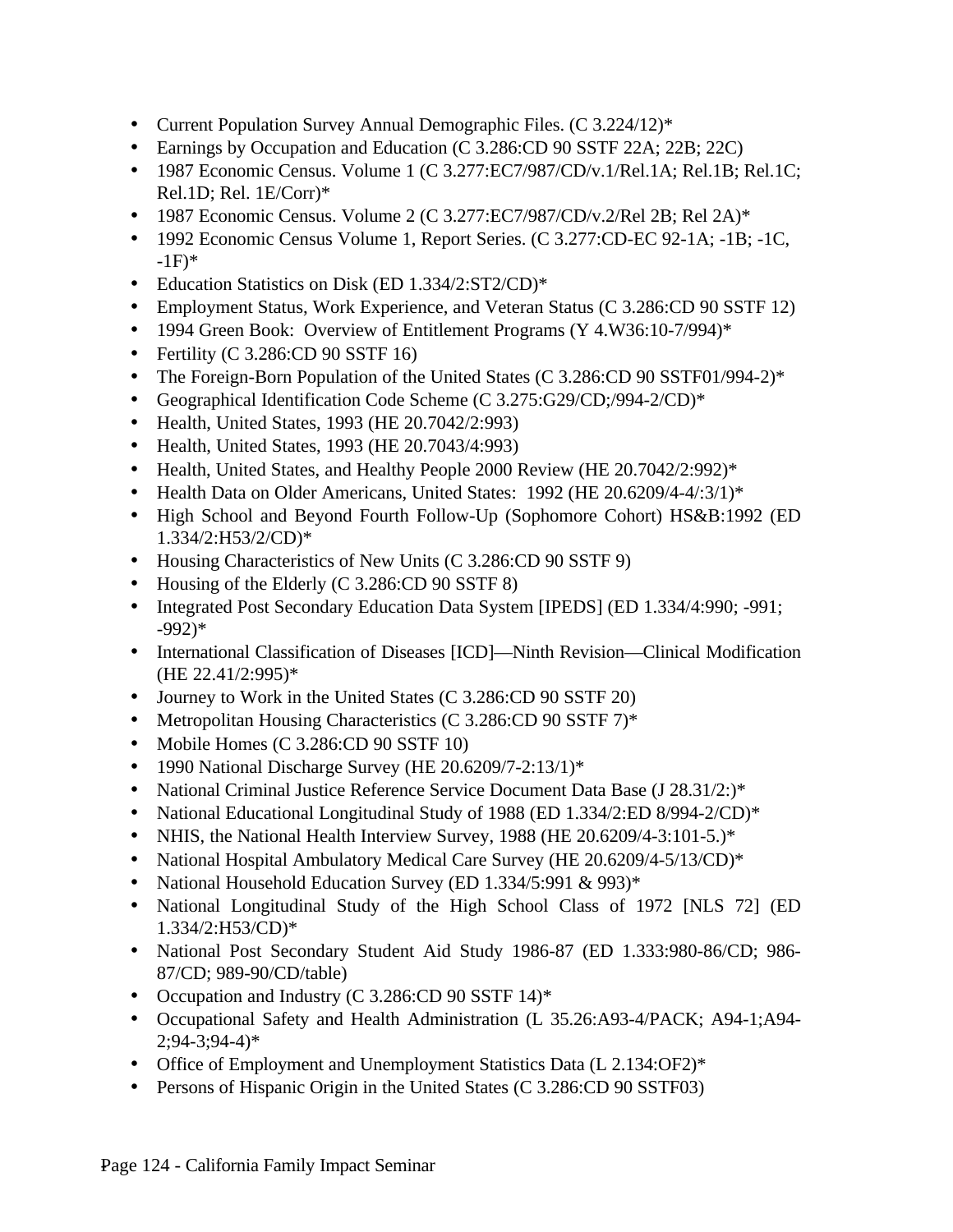- Poverty Areas in the United States (C 3.286:CD 90 SSTF 17)\*
- Public Use Microdata Samples [PUMSA] (C 3.285:CD 90-PUMSA)\*
- Publications from the National Center for Health Statistics (HE 20.7042/7:995)
- Public Library Data: 1991 and 1992 (ED 1.334/3:991;992 v.1-2)\*
- Regional Economic Measurement System (C 59.24:991; 992; 993/update)
- School and Staffing Survey 1987-88 (ED 1.332:SC6.)\*
- Statistical Abstract of the United States 1993 (C 3.134/7:993)\*
- Statistical Compendium (I 28.37/6:970-90)\*
- Survey of Current Business (C 59.11/1:994)\*
- Survey of Income and Program Participation (SIPP) [1987] (C3.275/Su7)\*
- Survey of Income and Program Participation (SIPP) [1988] (C3.275/Su7/2/yr)\*
- 1991 Survey of Recent College Graduates (ED 1.334/2:SV7/CD)\*
- Tiger/Line Census Files, 1990 (C 3.279.)\*
- Tiger Census Tract Street Index (C 3.279/2:CD-CTSI-V.2-0)\*
- USA Counties. (C 3.164/6:Un3/992/CD and C 3.134/6:994)\*
- Vocational Education Electronic Table Library (ED 1.334/2:V85/Floppy)\*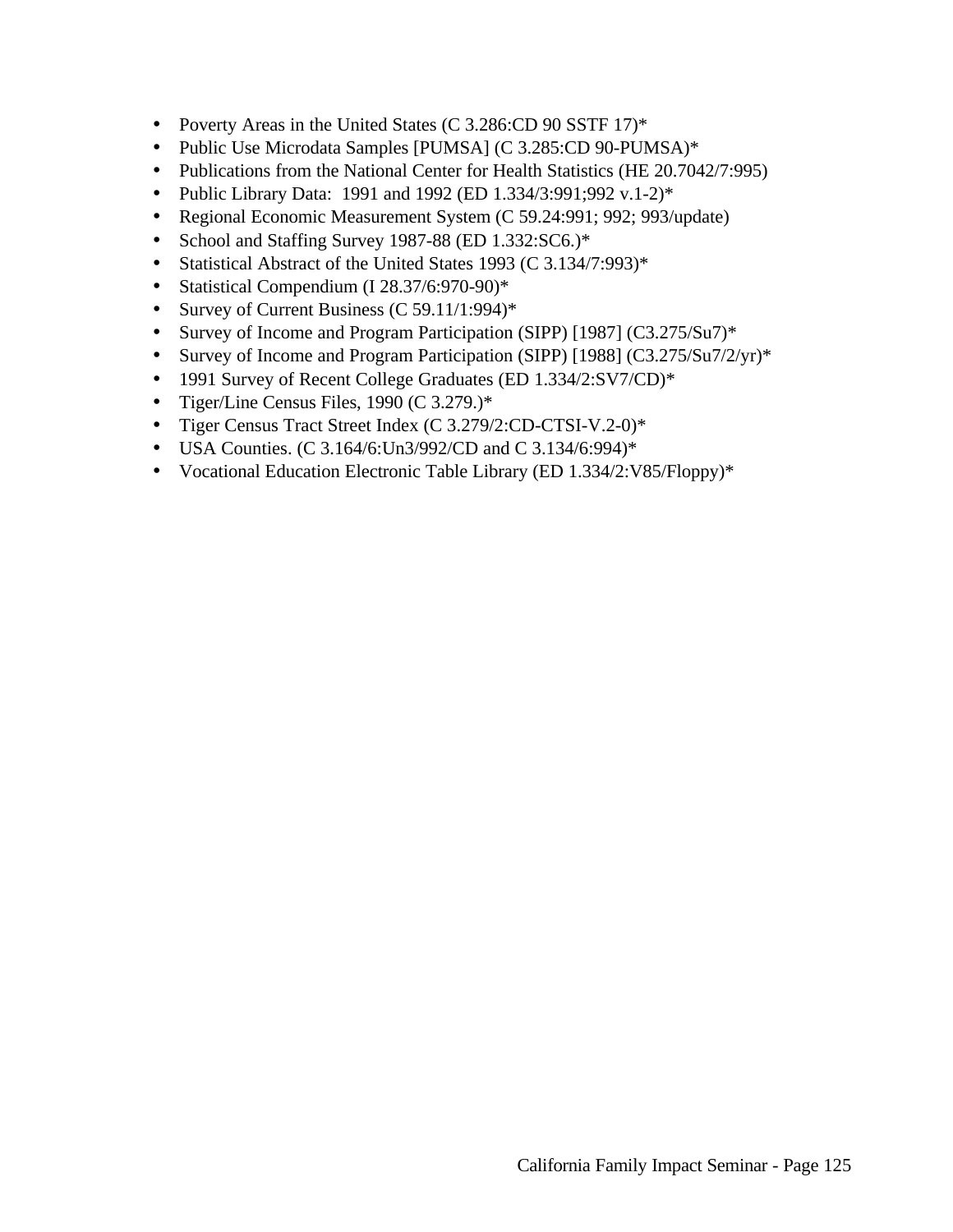-Page 126 - California Family Impact Seminar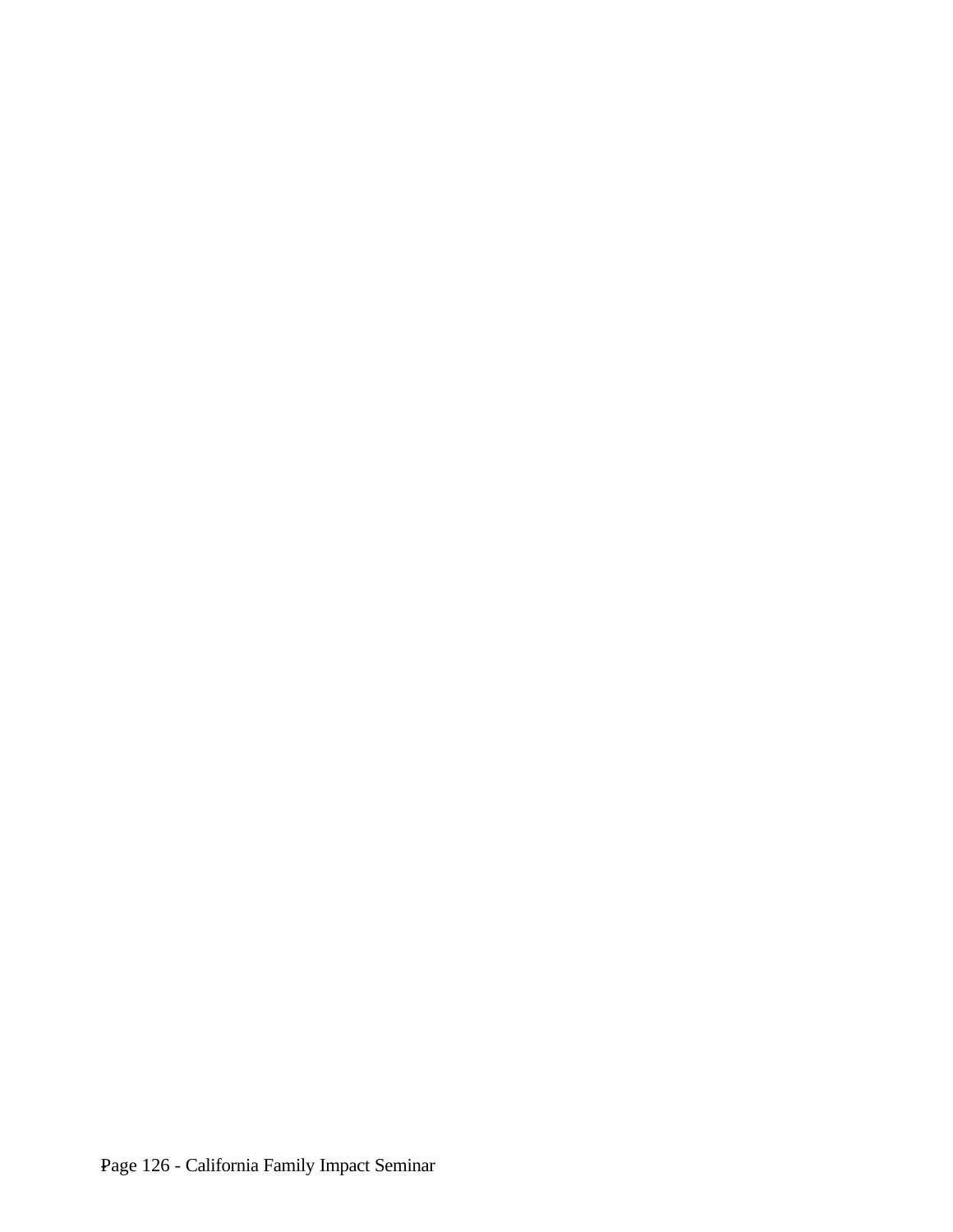**BRIEFING REPORT REFERENCES**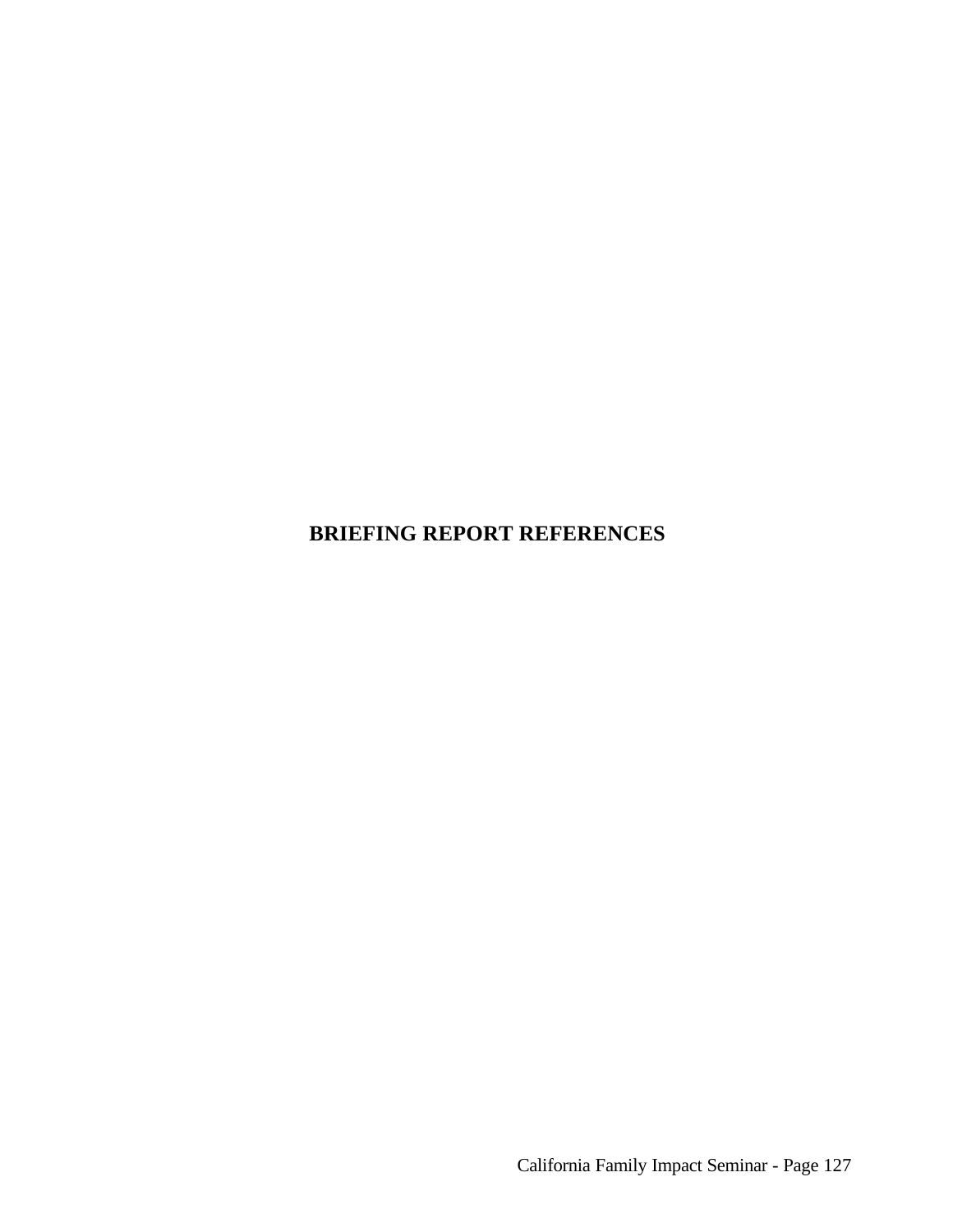-Page 128 - California Family Impact Seminar